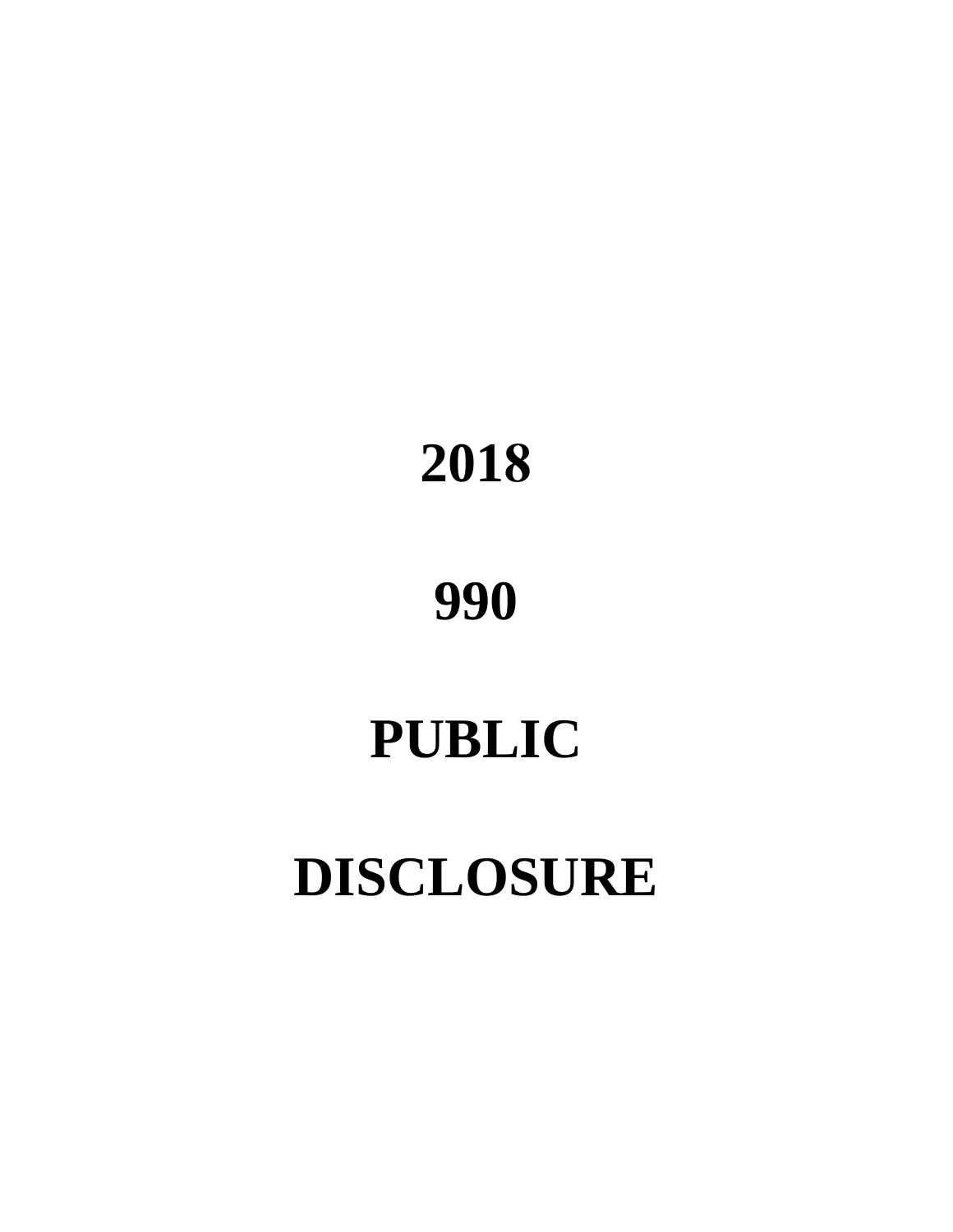|                                |                               |                                        | ** PUBLIC DISCLOSURE COPY **                                                                                                                                                                                                                                                                                             |                                                     |                         |                                                                                       |
|--------------------------------|-------------------------------|----------------------------------------|--------------------------------------------------------------------------------------------------------------------------------------------------------------------------------------------------------------------------------------------------------------------------------------------------------------------------|-----------------------------------------------------|-------------------------|---------------------------------------------------------------------------------------|
|                                |                               |                                        | <b>Return of Organization Exempt From Income Tax</b>                                                                                                                                                                                                                                                                     |                                                     |                         | OMB No. 1545-0047                                                                     |
|                                |                               | Form 990                               | Under section 501(c), 527, or 4947(a)(1) of the Internal Revenue Code (except private foundations)                                                                                                                                                                                                                       |                                                     |                         |                                                                                       |
|                                |                               | Department of the Treasury             | Do not enter social security numbers on this form as it may be made public.                                                                                                                                                                                                                                              |                                                     |                         | <b>Open to Public</b>                                                                 |
|                                |                               | Internal Revenue Service               | Go to www.irs.gov/Form990 for instructions and the latest information.                                                                                                                                                                                                                                                   |                                                     |                         | Inspection                                                                            |
|                                |                               |                                        | 2018<br>JUL 1,<br>A For the 2018 calendar year, or tax year beginning                                                                                                                                                                                                                                                    | and ending $JUN$ 30,                                | 2019                    |                                                                                       |
|                                | <b>B</b> Check if applicable: |                                        | C Name of organization                                                                                                                                                                                                                                                                                                   | D Employer identification number                    |                         |                                                                                       |
|                                | Address                       |                                        | CALIFORNIA STATE UNIVERSITY SAN MARCOS                                                                                                                                                                                                                                                                                   |                                                     |                         |                                                                                       |
|                                | change<br>]Name<br>]change    |                                        | CORPORATION                                                                                                                                                                                                                                                                                                              |                                                     | 33-0397688              |                                                                                       |
|                                | Initial                       |                                        | Doing business as                                                                                                                                                                                                                                                                                                        |                                                     |                         |                                                                                       |
|                                | return<br> Final              |                                        | Number and street (or P.O. box if mail is not delivered to street address)<br>Room/suite<br>333 S. TWIN OAK VALLEY RD.                                                                                                                                                                                                   | E Telephone number                                  |                         | $760 - 750 - 4700$                                                                    |
|                                | return/<br>termin-<br>ated    |                                        | City or town, state or province, country, and ZIP or foreign postal code                                                                                                                                                                                                                                                 | G Gross receipts \$                                 |                         | 25,061,233.                                                                           |
|                                | Amended<br>return             |                                        | 92096<br>SAN MARCOS, CA                                                                                                                                                                                                                                                                                                  | H(a) Is this a group return                         |                         |                                                                                       |
|                                | Applica-<br>tion              |                                        | F Name and address of principal officer: BELLA NEWBERG                                                                                                                                                                                                                                                                   |                                                     | for subordinates?       | $\sqrt{}$ Yes $\sqrt{ \text{X}}$ No                                                   |
|                                | pending                       |                                        | SAME AS C ABOVE                                                                                                                                                                                                                                                                                                          |                                                     |                         | No.<br>$H(b)$ Are all subordinates included? $\Box$ Yes                               |
|                                |                               | Tax-exempt status: $X \over 301(c)(3)$ | $501(c)$ (<br>$4947(a)(1)$ or<br>$\sqrt{\bullet}$ (insert no.)                                                                                                                                                                                                                                                           | 527                                                 |                         | If "No," attach a list. (see instructions)                                            |
|                                |                               |                                        | J Website: WWW.CSUSM.EDU/CORP                                                                                                                                                                                                                                                                                            | $H(c)$ Group exemption number $\blacktriangleright$ |                         |                                                                                       |
|                                |                               |                                        | <b>K</b> Form of organization: $\boxed{\textbf{X}}$ Corporation<br>Other $\blacktriangleright$<br>Trust<br>Association                                                                                                                                                                                                   |                                                     |                         | L Year of formation: $1990 \text{ m}$ State of legal domicile: $\overline{\text{CA}}$ |
|                                | Part I                        | <b>Summary</b>                         |                                                                                                                                                                                                                                                                                                                          |                                                     |                         |                                                                                       |
|                                | 1                             |                                        | Briefly describe the organization's mission or most significant activities: TO PROVIDE FINANCIAL AND PROGRAM                                                                                                                                                                                                             |                                                     |                         |                                                                                       |
| Governance                     |                               |                                        | ADMINISTRATIVE SUPPORT TO CALIFORNIA STATE UNIVERSITY SAN MARCOS.                                                                                                                                                                                                                                                        |                                                     |                         |                                                                                       |
|                                | 2                             |                                        | Check this box $\blacktriangleright$ $\Box$ if the organization discontinued its operations or disposed of more than 25% of its net assets.                                                                                                                                                                              |                                                     |                         |                                                                                       |
|                                | з                             |                                        | Number of voting members of the governing body (Part VI, line 1a)                                                                                                                                                                                                                                                        |                                                     | 3                       | 10                                                                                    |
|                                | 4                             |                                        |                                                                                                                                                                                                                                                                                                                          |                                                     | $\overline{\mathbf{4}}$ | 3                                                                                     |
|                                | 5                             |                                        |                                                                                                                                                                                                                                                                                                                          |                                                     | $\overline{5}$          | 797                                                                                   |
| Activities &                   | 6                             |                                        |                                                                                                                                                                                                                                                                                                                          |                                                     | 6                       | $\overline{38}$                                                                       |
|                                |                               |                                        |                                                                                                                                                                                                                                                                                                                          |                                                     | 7a                      | $\overline{0}$ .<br>$\overline{0}$ .                                                  |
|                                |                               |                                        |                                                                                                                                                                                                                                                                                                                          |                                                     | <b>7b</b>               |                                                                                       |
|                                |                               |                                        |                                                                                                                                                                                                                                                                                                                          | <b>Prior Year</b><br>13,055,233.                    |                         | <b>Current Year</b><br>15,655,423.                                                    |
|                                | 8                             |                                        | Contributions and grants (Part VIII, line 1h)                                                                                                                                                                                                                                                                            | 8,950,714.                                          |                         | 9, 233, 222.                                                                          |
| Revenue                        | 9<br>10                       |                                        | Program service revenue (Part VIII, line 2g)                                                                                                                                                                                                                                                                             |                                                     | 33,003.                 | 169,338.                                                                              |
|                                | 11                            |                                        |                                                                                                                                                                                                                                                                                                                          | $-108, 380.$                                        |                         | 3,250.                                                                                |
|                                | 12                            |                                        | Total revenue - add lines 8 through 11 (must equal Part VIII, column (A), line 12)                                                                                                                                                                                                                                       | 21,930,570.                                         |                         | 25,061,233.                                                                           |
|                                | 13                            |                                        | Grants and similar amounts paid (Part IX, column (A), lines 1-3)                                                                                                                                                                                                                                                         | 2,729,729.                                          |                         | 3,553,002.                                                                            |
|                                |                               |                                        |                                                                                                                                                                                                                                                                                                                          |                                                     | $\overline{0}$ .        | О.                                                                                    |
|                                |                               |                                        | Salaries, other compensation, employee benefits (Part IX, column (A), lines 5-10)                                                                                                                                                                                                                                        | 9,777,240 <b>.</b>                                  |                         | 10,718,847.                                                                           |
| Expenses                       |                               |                                        |                                                                                                                                                                                                                                                                                                                          |                                                     | $\overline{0}$ .        | $\overline{0}$ .                                                                      |
|                                |                               |                                        | 0.<br><b>b</b> Total fundraising expenses (Part IX, column (D), line 25)                                                                                                                                                                                                                                                 |                                                     |                         |                                                                                       |
|                                |                               |                                        | 17 Other expenses (Part IX, column (A), lines 11a-11d, 11f-24e)                                                                                                                                                                                                                                                          | 7,377,310.                                          |                         | 9,439,343.                                                                            |
|                                | 18                            |                                        | Total expenses. Add lines 13-17 (must equal Part IX, column (A), line 25) [                                                                                                                                                                                                                                              | 19,884,279.                                         |                         | 23, 711, 192.                                                                         |
|                                | 19                            |                                        |                                                                                                                                                                                                                                                                                                                          | 2,046,291.                                          |                         | 1,350,041.                                                                            |
| Net Assets or<br>Fund Balances |                               |                                        |                                                                                                                                                                                                                                                                                                                          | <b>Beginning of Current Year</b>                    |                         | <b>End of Year</b>                                                                    |
|                                | 20                            | Total assets (Part X, line 16)         |                                                                                                                                                                                                                                                                                                                          | 65,022,015.                                         |                         | 122,627,234.                                                                          |
|                                | 21                            |                                        | Total liabilities (Part X, line 26)                                                                                                                                                                                                                                                                                      | 51, 756, 016.                                       |                         | 107,758,994.                                                                          |
|                                | 22                            |                                        |                                                                                                                                                                                                                                                                                                                          | 13,265,999.                                         |                         | 14,868,240.                                                                           |
|                                | Part II                       | <b>Signature Block</b>                 |                                                                                                                                                                                                                                                                                                                          |                                                     |                         |                                                                                       |
|                                |                               |                                        | Under penalties of perjury, I declare that I have examined this return, including accompanying schedules and statements, and to the best of my knowledge and belief, it is<br>true, correct, and complete. Declaration of preparer (other than officer) is based on all information of which preparer has any knowledge. |                                                     |                         |                                                                                       |
|                                |                               |                                        |                                                                                                                                                                                                                                                                                                                          |                                                     |                         |                                                                                       |
| Sign                           |                               |                                        | Signature of officer                                                                                                                                                                                                                                                                                                     | Date                                                |                         |                                                                                       |
|                                |                               |                                        |                                                                                                                                                                                                                                                                                                                          |                                                     |                         |                                                                                       |

| Sign     | Signature of officer                                                              |                      |      | Date                       |
|----------|-----------------------------------------------------------------------------------|----------------------|------|----------------------------|
| Here     | BELLA NEWBERG, EXECUTIVE DIRECTOR                                                 |                      |      |                            |
|          | Type or print name and title                                                      |                      |      |                            |
|          | Print/Type preparer's name                                                        | Preparer's signature | Date | <b>PTIN</b><br>Check       |
| Paid     |                                                                                   |                      |      | $01/30/20$ self-employed   |
| Preparer | ALDRICH CPAS AND ADVISORS, LLP<br>Firm's name                                     |                      |      | Firm's $EIN$               |
| Use Only | Firm's address 7676 HAZARD CENTER DRIVE, STE 1300                                 |                      |      |                            |
|          | SAN DIEGO, CA 92108                                                               |                      |      | Phone no. $(619)$ 810-4940 |
|          | May the IRS discuss this return with the preparer shown above? (see instructions) |                      |      | X l<br>Yes<br><b>No</b>    |
|          |                                                                                   |                      |      |                            |

832001 12-31-18 **For Paperwork Reduction Act Notice, see the separate instructions.** LHA Form (2018)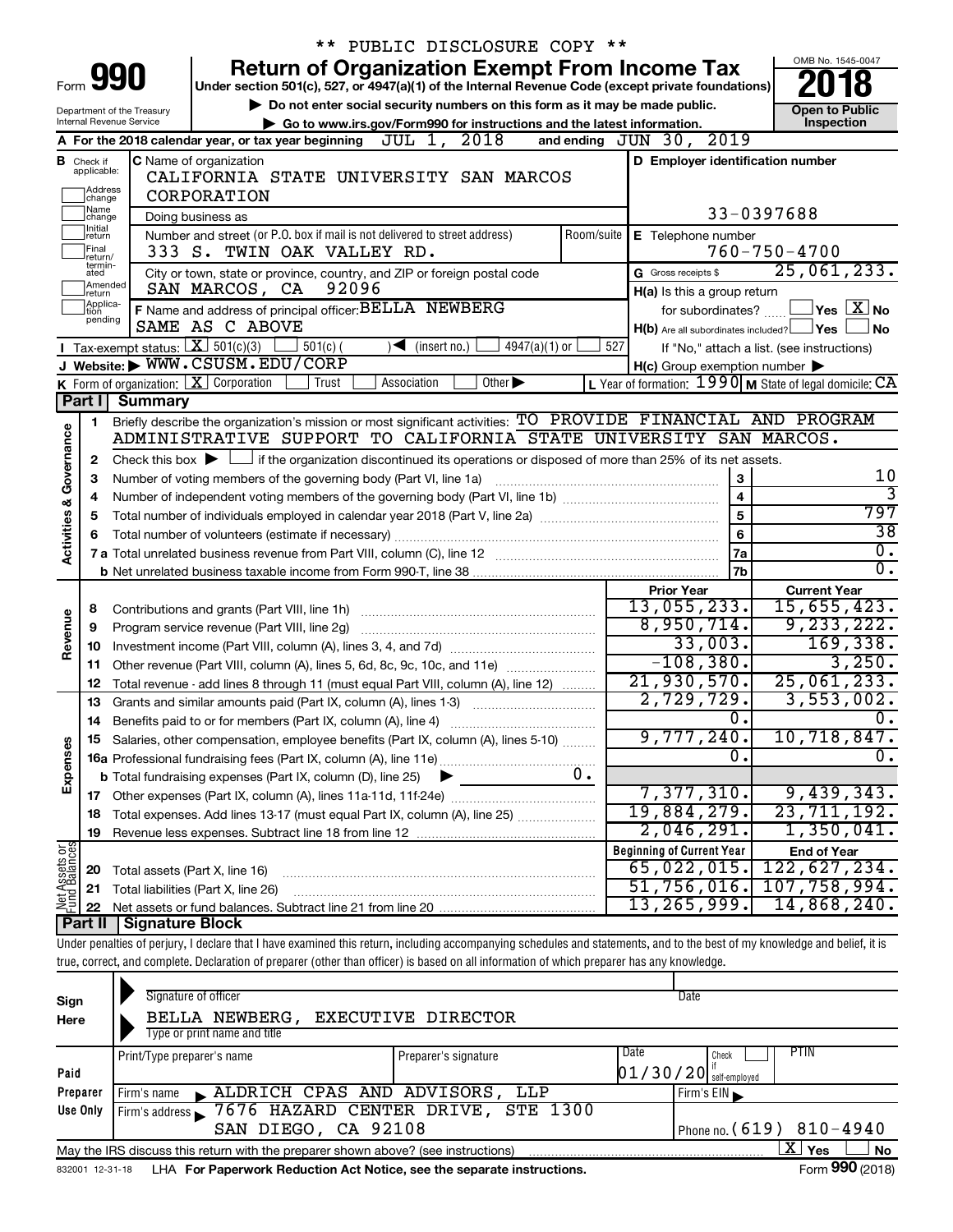|              | CALIFORNIA STATE UNIVERSITY SAN MARCOS<br>33-0397688<br>CORPORATION<br>Page 2<br>Form 990 (2018)                                                                                                                                                      |
|--------------|-------------------------------------------------------------------------------------------------------------------------------------------------------------------------------------------------------------------------------------------------------|
|              | Part III   Statement of Program Service Accomplishments                                                                                                                                                                                               |
|              | $\overline{\mathbf{X}}$                                                                                                                                                                                                                               |
| 1            | Briefly describe the organization's mission:                                                                                                                                                                                                          |
|              | THE CALIFORNIA STATE UNIVERSITY SAN MARCOS, CORPORATION IS A                                                                                                                                                                                          |
|              | NON-PROFIT TAX EXEMPT ORGANIZATION ESTABLISHED TO PROVIDE                                                                                                                                                                                             |
|              | ADMINISTRATIVE AND OTHER BUSINESS SERVICES TO CALIFORNIA STATE<br>UNIVERSITY SAN MARCOS.                                                                                                                                                              |
|              | Did the organization undertake any significant program services during the year which were not listed on the                                                                                                                                          |
| $\mathbf{2}$ | $\sqrt{\mathsf{Yes}\ \mathbb{X}}$ No<br>prior Form 990 or 990-EZ?                                                                                                                                                                                     |
|              | If "Yes," describe these new services on Schedule O.                                                                                                                                                                                                  |
| 3            | $\overline{\ }$ Yes $\overline{\phantom{a}X}$ No<br>Did the organization cease conducting, or make significant changes in how it conducts, any program services?                                                                                      |
|              | If "Yes," describe these changes on Schedule O.                                                                                                                                                                                                       |
| 4            | Describe the organization's program service accomplishments for each of its three largest program services, as measured by expenses.                                                                                                                  |
|              | Section 501(c)(3) and 501(c)(4) organizations are required to report the amount of grants and allocations to others, the total expenses, and                                                                                                          |
|              | revenue, if any, for each program service reported.                                                                                                                                                                                                   |
| 4a           | 14, 172, 633. including grants of \$2, 719, 608. ) (Revenue \$<br>(Expenses \$<br>(Code:                                                                                                                                                              |
|              | ADMINISTRATION OF RESEARCH AND TRAINING GRANTS AWARDED TO THE CAMPUS                                                                                                                                                                                  |
|              | FACULTY FROM VARIOUS FEDERAL, STATE, AND OTHER GOVERNMENTAL AGENCIES                                                                                                                                                                                  |
|              | AND PRIVATE FOUNDATIONS. FEDERAL GRANT REVENUES TOTALED \$13.6 MILLION<br>WHILE STATE AND LOCAL GOVERNMENT AGENCY GRANT REVENUES TOTALED APPROX                                                                                                       |
|              | \$1.6 MILLION. GRANTS AND AWARDS FROM PRIVATE FOUNDATIONS AND OTHER                                                                                                                                                                                   |
|              | NON-GOVERNMENTAL ENTITIES TOTALED \$465,000.                                                                                                                                                                                                          |
|              |                                                                                                                                                                                                                                                       |
|              |                                                                                                                                                                                                                                                       |
|              |                                                                                                                                                                                                                                                       |
|              |                                                                                                                                                                                                                                                       |
|              |                                                                                                                                                                                                                                                       |
| 4b           | 500,000. $ $ (Revenue \$<br>6, 219, 417.<br>4, 681, 205. including grants of \$<br>(Expenses \$<br>(Code:<br>DEVELOPMENT AND MANAGEMENT OF THE ON-CAMPUS AND AFFILIATED OFF-CAMPUS<br>STUDENT HOUSING PROGRAM WHICH PROVIDES HOUSING AND STUDENT-LIFE |
|              | ACTIVITIES FOR APPROXIMATELY 1547 STUDENTS.                                                                                                                                                                                                           |
|              |                                                                                                                                                                                                                                                       |
|              |                                                                                                                                                                                                                                                       |
|              |                                                                                                                                                                                                                                                       |
|              |                                                                                                                                                                                                                                                       |
|              |                                                                                                                                                                                                                                                       |
|              |                                                                                                                                                                                                                                                       |
|              |                                                                                                                                                                                                                                                       |
|              |                                                                                                                                                                                                                                                       |
| 4c           | 2,455,213.<br>133,394.<br>2,404,91<br>) (Revenue \$<br>including grants of \$<br>(Expenses \$<br>(Code:                                                                                                                                               |
|              | PROVIDE FINANCIAL AND ADMINISTRATIVE SUPPORT SERVICES TO VARIOUS CAMPUS                                                                                                                                                                               |
|              | PROGRAMS AND ACTIVITIES.<br>OTHER CAMPUS PROGRAMS FOR WHICH SERVICES WERE                                                                                                                                                                             |
|              | INCLUDE FACULTY RESEARCH DEVELOPMENT AND VARIOUS COMMUNITY<br>PROVIDED                                                                                                                                                                                |
|              | OUTREACH PROGRAMS.                                                                                                                                                                                                                                    |
|              |                                                                                                                                                                                                                                                       |
|              |                                                                                                                                                                                                                                                       |
|              |                                                                                                                                                                                                                                                       |
|              |                                                                                                                                                                                                                                                       |
|              |                                                                                                                                                                                                                                                       |
|              |                                                                                                                                                                                                                                                       |
|              |                                                                                                                                                                                                                                                       |
|              | 4d Other program services (Describe in Schedule O.)<br>608,888.<br>200,000.) (Revenue \$<br>200,000 · including grants of \$<br>(Expenses \$                                                                                                          |
| 4е           | 21,509,051.<br>Total program service expenses                                                                                                                                                                                                         |
|              | Form 990 (2018)                                                                                                                                                                                                                                       |
|              | 832002 12-31-18                                                                                                                                                                                                                                       |
|              | 3<br>13440130 310575 20557.004<br>2018.05030 CALIFORNIA STATE UNIVERSITY 20557 31                                                                                                                                                                     |
|              |                                                                                                                                                                                                                                                       |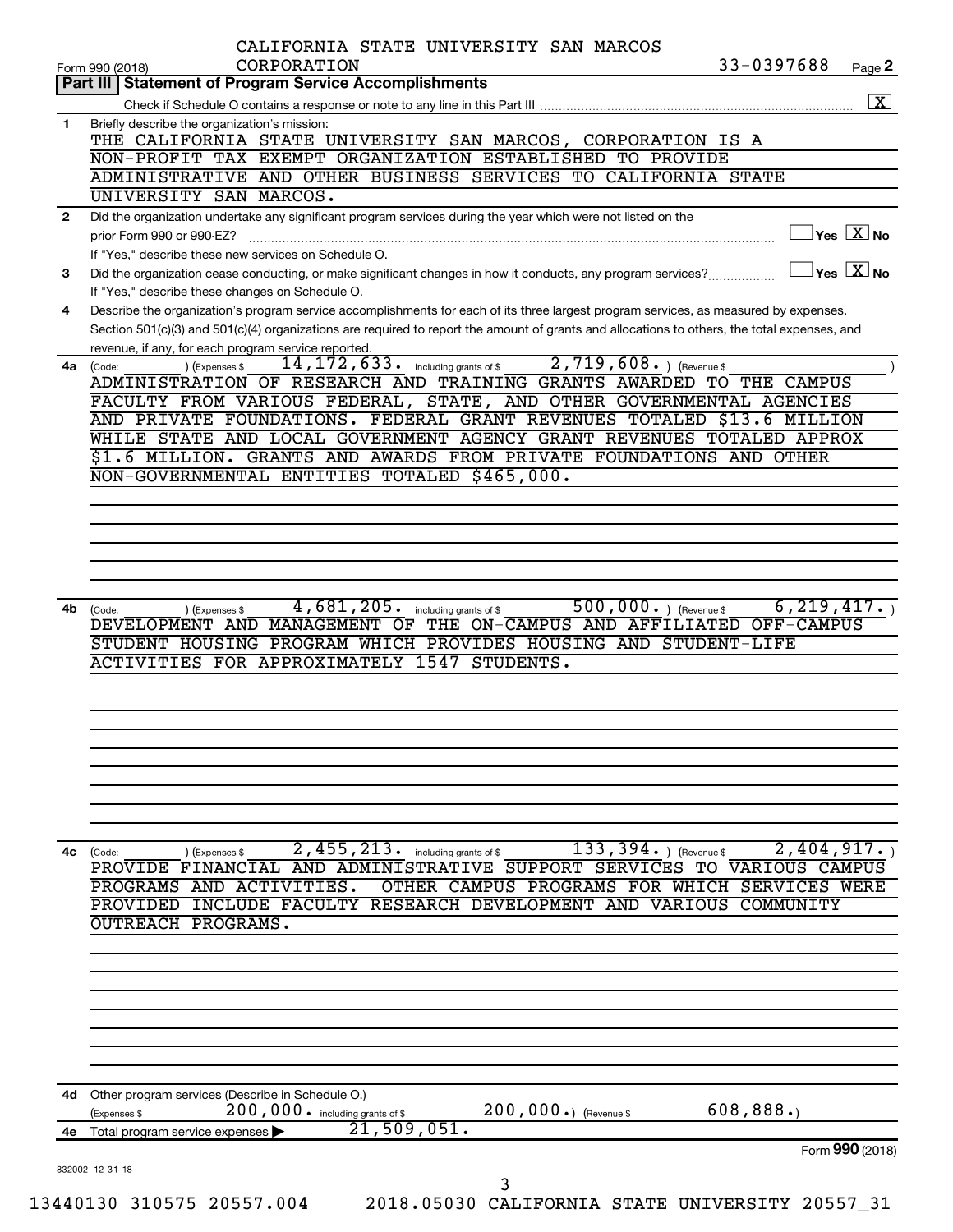|  |  | CALIFORNIA STATE UNIVERSITY SAN MARCOS |  |  |
|--|--|----------------------------------------|--|--|
|--|--|----------------------------------------|--|--|

|    | <b>Part IV   Checklist of Required Schedules</b>                                                                                                                                                                                    |                |                       |                         |
|----|-------------------------------------------------------------------------------------------------------------------------------------------------------------------------------------------------------------------------------------|----------------|-----------------------|-------------------------|
|    |                                                                                                                                                                                                                                     |                | Yes                   | No                      |
| 1. | Is the organization described in section 501(c)(3) or 4947(a)(1) (other than a private foundation)?                                                                                                                                 |                |                       |                         |
|    |                                                                                                                                                                                                                                     | 1              | X                     |                         |
| 2  |                                                                                                                                                                                                                                     | $\mathbf{2}$   | $\overline{\text{x}}$ |                         |
| 3  | Did the organization engage in direct or indirect political campaign activities on behalf of or in opposition to candidates for                                                                                                     |                |                       |                         |
|    |                                                                                                                                                                                                                                     | 3              |                       | х                       |
| 4  | Section 501(c)(3) organizations. Did the organization engage in lobbying activities, or have a section 501(h) election in effect                                                                                                    | 4              |                       | X                       |
| 5  | Is the organization a section 501(c)(4), 501(c)(5), or 501(c)(6) organization that receives membership dues, assessments, or                                                                                                        |                |                       |                         |
|    |                                                                                                                                                                                                                                     | 5              |                       | х                       |
| 6  | Did the organization maintain any donor advised funds or any similar funds or accounts for which donors have the right to                                                                                                           |                |                       |                         |
|    | provide advice on the distribution or investment of amounts in such funds or accounts? If "Yes," complete Schedule D, Part I                                                                                                        | 6              |                       | х                       |
| 7  | Did the organization receive or hold a conservation easement, including easements to preserve open space,                                                                                                                           |                |                       |                         |
|    |                                                                                                                                                                                                                                     | $\overline{7}$ |                       | X                       |
| 8  | Did the organization maintain collections of works of art, historical treasures, or other similar assets? If "Yes," complete                                                                                                        |                |                       |                         |
|    | Schedule D, Part III <b>Marting Communities</b> and the contract of the contract of the contract of the contract of the contract of the contract of the contract of the contract of the contract of the contract of the contract of | 8              |                       | х                       |
| 9  | Did the organization report an amount in Part X, line 21, for escrow or custodial account liability, serve as a custodian for                                                                                                       |                |                       |                         |
|    | amounts not listed in Part X; or provide credit counseling, debt management, credit repair, or debt negotiation services?                                                                                                           |                |                       |                         |
|    |                                                                                                                                                                                                                                     | 9              |                       | X                       |
|    |                                                                                                                                                                                                                                     |                |                       |                         |
| 10 | Did the organization, directly or through a related organization, hold assets in temporarily restricted endowments, permanent                                                                                                       | 10             |                       | x                       |
| 11 | If the organization's answer to any of the following questions is "Yes," then complete Schedule D, Parts VI, VII, VIII, IX, or X                                                                                                    |                |                       |                         |
|    | as applicable.                                                                                                                                                                                                                      |                |                       |                         |
|    | a Did the organization report an amount for land, buildings, and equipment in Part X, line 10? If "Yes," complete Schedule D,                                                                                                       |                |                       |                         |
|    | Part VI                                                                                                                                                                                                                             | 11a            | x                     |                         |
|    | <b>b</b> Did the organization report an amount for investments - other securities in Part X, line 12 that is 5% or more of its total                                                                                                |                |                       |                         |
|    |                                                                                                                                                                                                                                     | 11b            |                       | х                       |
|    | c Did the organization report an amount for investments - program related in Part X, line 13 that is 5% or more of its total                                                                                                        |                |                       |                         |
|    |                                                                                                                                                                                                                                     | 11c            |                       | х                       |
|    | d Did the organization report an amount for other assets in Part X, line 15 that is 5% or more of its total assets reported in                                                                                                      |                |                       |                         |
|    |                                                                                                                                                                                                                                     | 11d            |                       | X                       |
|    |                                                                                                                                                                                                                                     | 11e            | х                     |                         |
| f  | Did the organization's separate or consolidated financial statements for the tax year include a footnote that addresses                                                                                                             |                |                       |                         |
|    | the organization's liability for uncertain tax positions under FIN 48 (ASC 740)? If "Yes," complete Schedule D, Part X                                                                                                              | 11f            | х                     |                         |
|    | 12a Did the organization obtain separate, independent audited financial statements for the tax year? If "Yes," complete                                                                                                             |                |                       |                         |
|    | Schedule D, Parts XI and XII                                                                                                                                                                                                        | 12a            | х                     |                         |
|    | <b>b</b> Was the organization included in consolidated, independent audited financial statements for the tax year?                                                                                                                  |                |                       |                         |
|    | If "Yes," and if the organization answered "No" to line 12a, then completing Schedule D, Parts XI and XII is optional <i></i>                                                                                                       | 12b            | х                     |                         |
| 13 |                                                                                                                                                                                                                                     | 13             |                       | Χ                       |
|    |                                                                                                                                                                                                                                     | 14a            |                       | $\overline{\textbf{X}}$ |
|    | <b>b</b> Did the organization have aggregate revenues or expenses of more than \$10,000 from grantmaking, fundraising, business,                                                                                                    |                |                       |                         |
|    | investment, and program service activities outside the United States, or aggregate foreign investments valued at \$100,000                                                                                                          |                |                       |                         |
|    |                                                                                                                                                                                                                                     | 14b            |                       | х                       |
| 15 | Did the organization report on Part IX, column (A), line 3, more than \$5,000 of grants or other assistance to or for any                                                                                                           |                |                       |                         |
|    |                                                                                                                                                                                                                                     | 15             |                       | х                       |
| 16 | Did the organization report on Part IX, column (A), line 3, more than \$5,000 of aggregate grants or other assistance to                                                                                                            |                |                       |                         |
|    |                                                                                                                                                                                                                                     | 16             |                       | х                       |
| 17 | Did the organization report a total of more than \$15,000 of expenses for professional fundraising services on Part IX,                                                                                                             |                |                       |                         |
|    |                                                                                                                                                                                                                                     | 17             |                       | х                       |
| 18 | Did the organization report more than \$15,000 total of fundraising event gross income and contributions on Part VIII. lines                                                                                                        |                |                       |                         |
|    |                                                                                                                                                                                                                                     | 18             |                       | x                       |
| 19 | Did the organization report more than \$15,000 of gross income from gaming activities on Part VIII, line 9a? If "Yes,"                                                                                                              |                |                       |                         |
|    |                                                                                                                                                                                                                                     | 19             |                       | х                       |
|    | 20a Did the organization operate one or more hospital facilities? If "Yes," complete Schedule H                                                                                                                                     | 20a            |                       | X                       |
|    |                                                                                                                                                                                                                                     |                |                       |                         |

**21 b** If "Yes" to line 20a, did the organization attach a copy of its audited financial statements to this return? ~~~~~~~~~~ Did the organization report more than \$5,000 of grants or other assistance to any domestic organization or

832003 12-31-18 domestic government on Part IX, column (A), line 1? If "Yes," complete Schedule I, Parts I and II mummumumumumumu Form (2018) **990** X

**20b**

**21**

13440130 310575 20557.004 2018.05030 CALIFORNIA STATE UNIVERSITY 20557\_31

4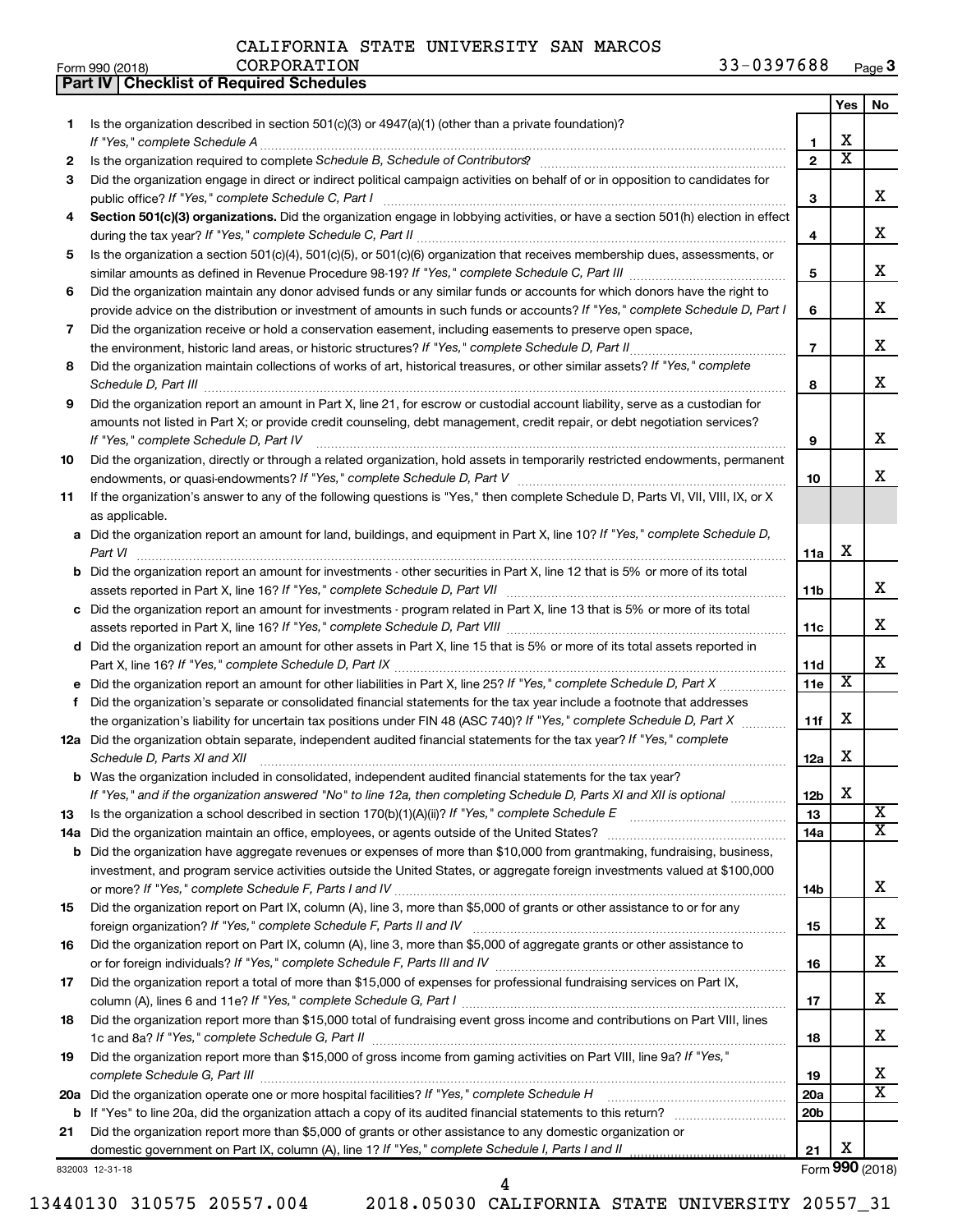*(continued)* **Part IV Checklist of Required Schedules**

|               |                                                                                                                                                                                                                                |                 | Yes | No                      |
|---------------|--------------------------------------------------------------------------------------------------------------------------------------------------------------------------------------------------------------------------------|-----------------|-----|-------------------------|
| 22            | Did the organization report more than \$5,000 of grants or other assistance to or for domestic individuals on                                                                                                                  |                 |     |                         |
|               |                                                                                                                                                                                                                                | 22              | x   |                         |
| 23            | Did the organization answer "Yes" to Part VII, Section A, line 3, 4, or 5 about compensation of the organization's current                                                                                                     |                 |     |                         |
|               | and former officers, directors, trustees, key employees, and highest compensated employees? If "Yes," complete                                                                                                                 |                 |     |                         |
|               | Schedule J                                                                                                                                                                                                                     | 23              | x   |                         |
|               | 24a Did the organization have a tax-exempt bond issue with an outstanding principal amount of more than \$100,000 as of the                                                                                                    |                 |     |                         |
|               | last day of the year, that was issued after December 31, 2002? If "Yes," answer lines 24b through 24d and complete                                                                                                             |                 |     |                         |
|               |                                                                                                                                                                                                                                | 24a             | х   |                         |
|               | <b>b</b> Did the organization invest any proceeds of tax-exempt bonds beyond a temporary period exception?                                                                                                                     | 24b             |     | $\overline{\text{X}}$   |
|               | c Did the organization maintain an escrow account other than a refunding escrow at any time during the year to defease                                                                                                         |                 |     |                         |
|               |                                                                                                                                                                                                                                | 24c             |     | х                       |
|               |                                                                                                                                                                                                                                | 24d             |     | $\overline{\textbf{X}}$ |
|               | 25a Section 501(c)(3), 501(c)(4), and 501(c)(29) organizations. Did the organization engage in an excess benefit                                                                                                               |                 |     |                         |
|               | transaction with a disqualified person during the year? If "Yes," complete Schedule L, Part I manual manual manual manual manual manual manual manual manual manual manual manual manual manual manual manual manual manual ma | 25a             |     | x                       |
|               | <b>b</b> Is the organization aware that it engaged in an excess benefit transaction with a disqualified person in a prior year, and                                                                                            |                 |     |                         |
|               | that the transaction has not been reported on any of the organization's prior Forms 990 or 990-EZ? If "Yes," complete                                                                                                          |                 |     |                         |
|               | Schedule L, Part I                                                                                                                                                                                                             | 25b             |     | x                       |
| 26            | Did the organization report any amount on Part X, line 5, 6, or 22 for receivables from or payables to any current or                                                                                                          |                 |     |                         |
|               | former officers, directors, trustees, key employees, highest compensated employees, or disqualified persons? If "Yes,"                                                                                                         |                 |     | x                       |
|               | complete Schedule L, Part II                                                                                                                                                                                                   | 26              |     |                         |
| 27            | Did the organization provide a grant or other assistance to an officer, director, trustee, key employee, substantial                                                                                                           |                 |     |                         |
|               | contributor or employee thereof, a grant selection committee member, or to a 35% controlled entity or family member                                                                                                            | 27              |     | х                       |
| 28            | Was the organization a party to a business transaction with one of the following parties (see Schedule L, Part IV                                                                                                              |                 |     |                         |
|               | instructions for applicable filing thresholds, conditions, and exceptions):                                                                                                                                                    |                 |     |                         |
| a             | A current or former officer, director, trustee, or key employee? If "Yes," complete Schedule L, Part IV                                                                                                                        | 28a             |     | х                       |
| b             | A family member of a current or former officer, director, trustee, or key employee? If "Yes," complete Schedule L, Part IV                                                                                                     | 28 <sub>b</sub> |     | $\overline{\textbf{X}}$ |
|               | c An entity of which a current or former officer, director, trustee, or key employee (or a family member thereof) was an officer,                                                                                              |                 |     |                         |
|               | director, trustee, or direct or indirect owner? If "Yes," complete Schedule L, Part IV                                                                                                                                         | 28c             |     | х                       |
| 29            |                                                                                                                                                                                                                                | 29              |     | $\overline{\texttt{x}}$ |
| 30            | Did the organization receive contributions of art, historical treasures, or other similar assets, or qualified conservation                                                                                                    |                 |     |                         |
|               |                                                                                                                                                                                                                                | 30              |     | x                       |
| 31            | Did the organization liquidate, terminate, or dissolve and cease operations?                                                                                                                                                   |                 |     |                         |
|               |                                                                                                                                                                                                                                | 31              |     | x                       |
| 32            | Did the organization sell, exchange, dispose of, or transfer more than 25% of its net assets? If "Yes," complete                                                                                                               |                 |     |                         |
|               |                                                                                                                                                                                                                                | 32              |     | x                       |
| 33            | Did the organization own 100% of an entity disregarded as separate from the organization under Regulations                                                                                                                     |                 |     |                         |
|               | sections 301.7701-2 and 301.7701-3? If "Yes," complete Schedule R, Part I                                                                                                                                                      | 33              |     | x.                      |
| 34            | Was the organization related to any tax-exempt or taxable entity? If "Yes," complete Schedule R, Part II, III, or IV, and                                                                                                      |                 |     |                         |
|               | Part V, line 1                                                                                                                                                                                                                 | 34              | х   | х                       |
|               | 35a Did the organization have a controlled entity within the meaning of section 512(b)(13)?<br>b If "Yes" to line 35a, did the organization receive any payment from or engage in any transaction with a controlled entity     | <b>35a</b>      |     |                         |
|               |                                                                                                                                                                                                                                | 35 <sub>b</sub> |     |                         |
| 36            | Section 501(c)(3) organizations. Did the organization make any transfers to an exempt non-charitable related organization?                                                                                                     |                 |     |                         |
|               | If "Yes," complete Schedule R, Part V, line 2                                                                                                                                                                                  | 36              | x   |                         |
| 37            | Did the organization conduct more than 5% of its activities through an entity that is not a related organization                                                                                                               |                 |     |                         |
|               |                                                                                                                                                                                                                                | 37              |     | x                       |
| 38            | Did the organization complete Schedule O and provide explanations in Schedule O for Part VI, lines 11b and 19?                                                                                                                 |                 |     |                         |
|               |                                                                                                                                                                                                                                | 38              | х   |                         |
| <b>Part V</b> | <b>Statements Regarding Other IRS Filings and Tax Compliance</b>                                                                                                                                                               |                 |     |                         |
|               | Check if Schedule O contains a response or note to any line in this Part V                                                                                                                                                     |                 |     |                         |
|               |                                                                                                                                                                                                                                |                 | Yes | No                      |
|               | 365<br>1a                                                                                                                                                                                                                      |                 |     |                         |
| b             | 0<br>1b                                                                                                                                                                                                                        |                 |     |                         |
|               | c Did the organization comply with backup withholding rules for reportable payments to vendors and reportable gaming                                                                                                           |                 | x   |                         |
|               | 832004 12-31-18                                                                                                                                                                                                                | 1c              |     | Form 990 (2018)         |
|               | 5                                                                                                                                                                                                                              |                 |     |                         |

13440130 310575 20557.004 2018.05030 CALIFORNIA STATE UNIVERSITY 20557\_31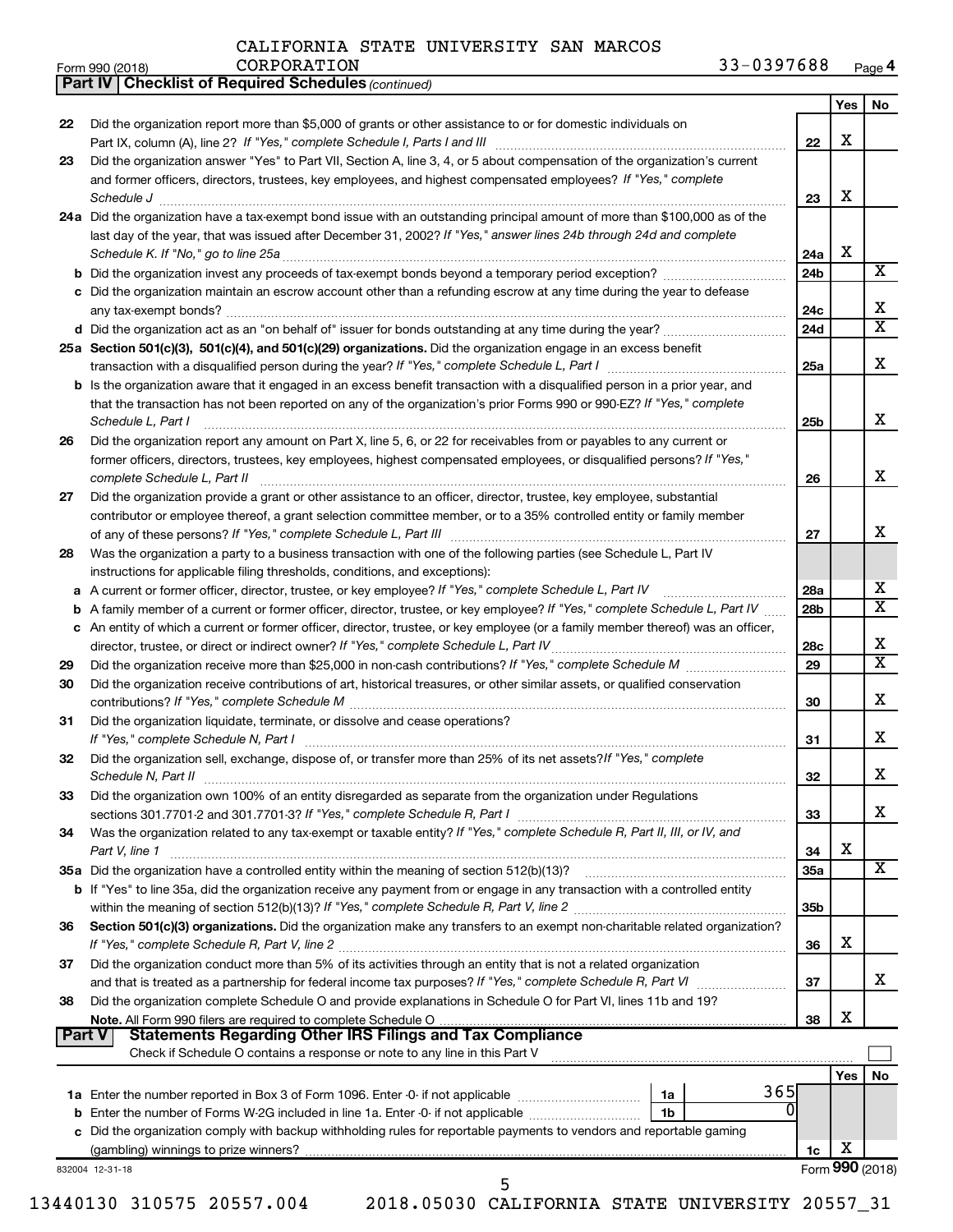| Part V | Statements Regarding Other IRS Filings and Tax Compliance (continued)                                                                                        |                |     |                         |
|--------|--------------------------------------------------------------------------------------------------------------------------------------------------------------|----------------|-----|-------------------------|
|        |                                                                                                                                                              |                | Yes | No                      |
|        | 2a Enter the number of employees reported on Form W-3, Transmittal of Wage and Tax Statements,                                                               |                |     |                         |
|        | 797<br>filed for the calendar year ending with or within the year covered by this return<br>2a                                                               |                |     |                         |
| b      |                                                                                                                                                              | 2 <sub>b</sub> | х   |                         |
|        | Note. If the sum of lines 1a and 2a is greater than 250, you may be required to e-file (see instructions) <i>marroummann</i>                                 |                |     |                         |
|        | 3a Did the organization have unrelated business gross income of \$1,000 or more during the year?                                                             | За             |     | х                       |
| b      |                                                                                                                                                              | 3b             |     |                         |
|        | 4a At any time during the calendar year, did the organization have an interest in, or a signature or other authority over, a                                 |                |     |                         |
|        | financial account in a foreign country (such as a bank account, securities account, or other financial account)?                                             | 4a             |     | х                       |
|        | <b>b</b> If "Yes," enter the name of the foreign country: $\blacktriangleright$                                                                              |                |     |                         |
|        | See instructions for filing requirements for FinCEN Form 114, Report of Foreign Bank and Financial Accounts (FBAR).                                          |                |     |                         |
| 5a     |                                                                                                                                                              | 5a             |     | х                       |
| b      |                                                                                                                                                              | 5b             |     | $\overline{\mathbf{X}}$ |
| с      |                                                                                                                                                              | 5с             |     |                         |
|        | 6a Does the organization have annual gross receipts that are normally greater than \$100,000, and did the organization solicit                               |                |     |                         |
|        |                                                                                                                                                              | 6a             |     | х                       |
| b      | If "Yes," did the organization include with every solicitation an express statement that such contributions or gifts                                         |                |     |                         |
|        | were not tax deductible?                                                                                                                                     | 6b             |     |                         |
| 7      | Organizations that may receive deductible contributions under section 170(c).                                                                                |                |     |                         |
| а      | Did the organization receive a payment in excess of \$75 made partly as a contribution and partly for goods and services provided to the payor?              | 7a             |     | х                       |
| b      |                                                                                                                                                              | 7b             |     |                         |
| с      | Did the organization sell, exchange, or otherwise dispose of tangible personal property for which it was required                                            |                |     |                         |
|        |                                                                                                                                                              | 7c             |     | х                       |
| d      | 7d                                                                                                                                                           |                |     |                         |
| е      | Did the organization receive any funds, directly or indirectly, to pay premiums on a personal benefit contract?                                              | 7е             |     | х                       |
| f      |                                                                                                                                                              | 7f             |     | $\overline{\mathbf{X}}$ |
| g      | If the organization received a contribution of qualified intellectual property, did the organization file Form 8899 as required?                             | 7g             |     |                         |
| h      | If the organization received a contribution of cars, boats, airplanes, or other vehicles, did the organization file a Form 1098-C?                           | 7h             |     |                         |
| 8      | Sponsoring organizations maintaining donor advised funds. Did a donor advised fund maintained by the                                                         |                |     |                         |
|        |                                                                                                                                                              | 8              |     |                         |
| 9      | Sponsoring organizations maintaining donor advised funds.                                                                                                    |                |     |                         |
| а      | Did the sponsoring organization make any taxable distributions under section 4966?                                                                           | <b>9a</b>      |     |                         |
| b      |                                                                                                                                                              | 9b             |     |                         |
| 10     | Section 501(c)(7) organizations. Enter:                                                                                                                      |                |     |                         |
| а      | 10a                                                                                                                                                          |                |     |                         |
|        | 10 <sub>b</sub><br>Gross receipts, included on Form 990, Part VIII, line 12, for public use of club facilities                                               |                |     |                         |
| 11     | Section 501(c)(12) organizations. Enter:                                                                                                                     |                |     |                         |
| а      | 11a                                                                                                                                                          |                |     |                         |
| b      | Gross income from other sources (Do not net amounts due or paid to other sources against                                                                     |                |     |                         |
|        | amounts due or received from them.)<br>11b<br>12a Section 4947(a)(1) non-exempt charitable trusts. Is the organization filing Form 990 in lieu of Form 1041? |                |     |                         |
|        | 12b<br><b>b</b> If "Yes," enter the amount of tax-exempt interest received or accrued during the year                                                        | 12a            |     |                         |
| 13     | Section 501(c)(29) qualified nonprofit health insurance issuers.                                                                                             |                |     |                         |
|        | a Is the organization licensed to issue qualified health plans in more than one state?                                                                       | 13a            |     |                         |
|        | Note. See the instructions for additional information the organization must report on Schedule O.                                                            |                |     |                         |
| b      | Enter the amount of reserves the organization is required to maintain by the states in which the                                                             |                |     |                         |
|        | 13 <sub>b</sub>                                                                                                                                              |                |     |                         |
| с      | 13с                                                                                                                                                          |                |     |                         |
|        | 14a Did the organization receive any payments for indoor tanning services during the tax year?                                                               | 14a            |     | х                       |
|        |                                                                                                                                                              | 14b            |     |                         |
| 15     | Is the organization subject to the section 4960 tax on payment(s) of more than \$1,000,000 in remuneration or                                                |                |     |                         |
|        |                                                                                                                                                              | 15             |     | х                       |
|        | If "Yes," see instructions and file Form 4720, Schedule N.                                                                                                   |                |     |                         |
| 16     | Is the organization an educational institution subject to the section 4968 excise tax on net investment income?                                              | 16             |     | x                       |
|        | If "Yes," complete Form 4720, Schedule O.                                                                                                                    |                |     |                         |
|        |                                                                                                                                                              |                |     |                         |

Form (2018) **990**

832005 12-31-18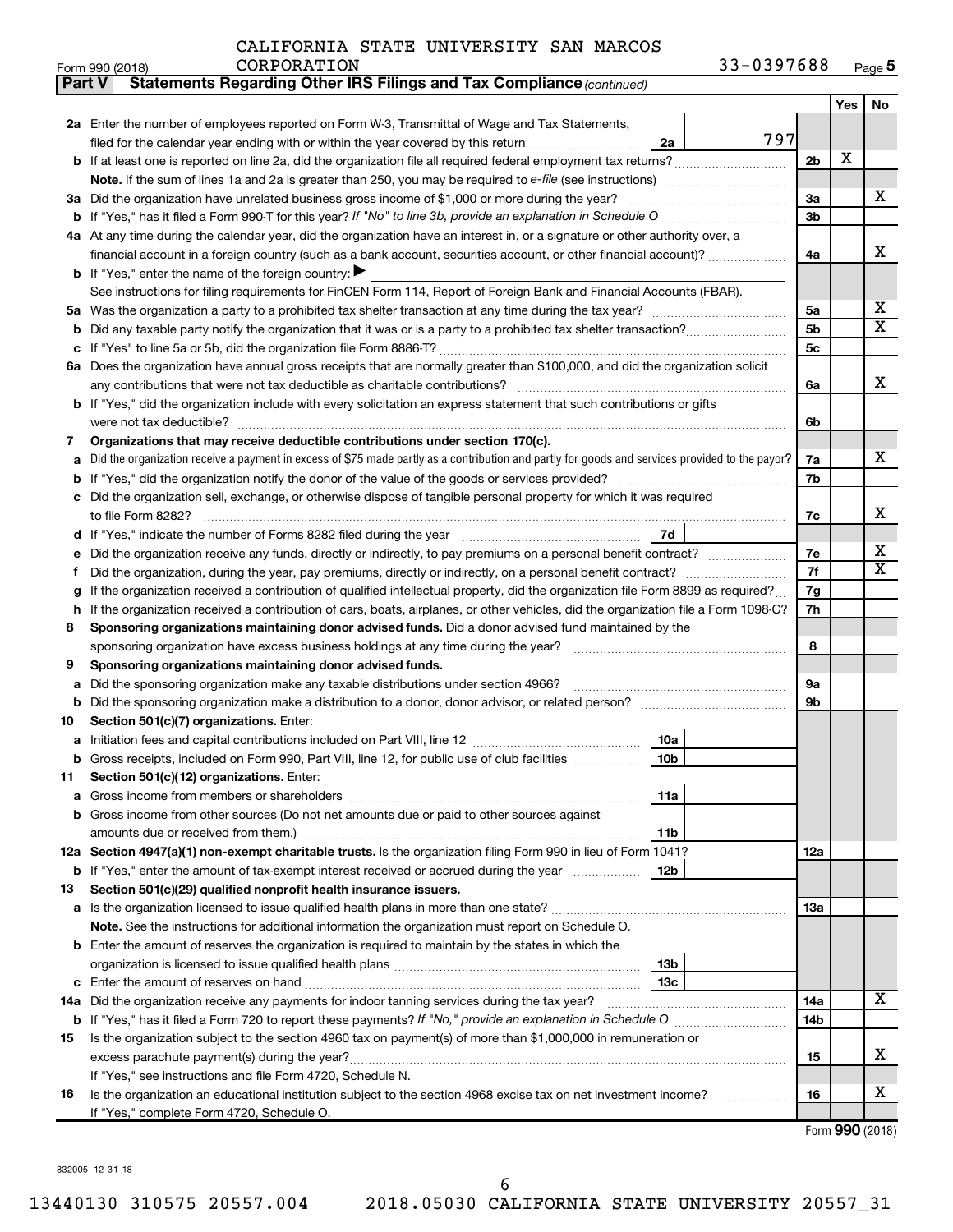Form 990 (2018) CORPORATION 3 3 - U 3 9 7 0 8 8 Page **6** CORPORATION 33-0397688

|          |                                                                                                                                                                                                                               |    |            |                 |                 |                         | $\boxed{\textbf{X}}$    |
|----------|-------------------------------------------------------------------------------------------------------------------------------------------------------------------------------------------------------------------------------|----|------------|-----------------|-----------------|-------------------------|-------------------------|
|          | <b>Section A. Governing Body and Management</b>                                                                                                                                                                               |    |            |                 |                 |                         |                         |
|          |                                                                                                                                                                                                                               |    |            | 10 <sub>l</sub> |                 | Yes                     | No                      |
|          | 1a Enter the number of voting members of the governing body at the end of the tax year <i>manumum</i>                                                                                                                         | 1a |            |                 |                 |                         |                         |
|          | If there are material differences in voting rights among members of the governing body, or if the governing                                                                                                                   |    |            |                 |                 |                         |                         |
|          | body delegated broad authority to an executive committee or similar committee, explain in Schedule O.                                                                                                                         |    |            |                 |                 |                         |                         |
| b        | Enter the number of voting members included in line 1a, above, who are independent                                                                                                                                            | 1b |            | 3               |                 |                         |                         |
| 2        | Did any officer, director, trustee, or key employee have a family relationship or a business relationship with any other<br>officer, director, trustee, or key employee?                                                      |    |            |                 | $\mathbf{2}$    |                         | x                       |
| 3        | Did the organization delegate control over management duties customarily performed by or under the direct supervision                                                                                                         |    |            |                 |                 |                         |                         |
|          |                                                                                                                                                                                                                               |    |            |                 | 3               |                         | Χ                       |
| 4        | Did the organization make any significant changes to its governing documents since the prior Form 990 was filed?                                                                                                              |    |            |                 | 4               |                         | $\overline{\mathbf{x}}$ |
| 5        |                                                                                                                                                                                                                               |    |            |                 | 5               |                         | $\overline{\mathbf{X}}$ |
| 6        |                                                                                                                                                                                                                               |    |            |                 | 6               |                         | $\overline{\mathbf{x}}$ |
| 7a       | Did the organization have members, stockholders, or other persons who had the power to elect or appoint one or                                                                                                                |    |            |                 |                 |                         |                         |
|          |                                                                                                                                                                                                                               |    |            |                 | 7a              |                         | X                       |
| b        | Are any governance decisions of the organization reserved to (or subject to approval by) members, stockholders, or                                                                                                            |    |            |                 |                 |                         |                         |
|          |                                                                                                                                                                                                                               |    |            |                 | 7b              |                         | x                       |
| 8        | Did the organization contemporaneously document the meetings held or written actions undertaken during the year by the following:                                                                                             |    |            |                 |                 |                         |                         |
| а        |                                                                                                                                                                                                                               |    |            |                 | 8а              | х                       |                         |
|          | Each committee with authority to act on behalf of the governing body? [11] [12] [22] [23] [23] [23] [23] [24] [                                                                                                               |    |            |                 | 8b              | $\overline{\mathbf{X}}$ |                         |
| 9        | Is there any officer, director, trustee, or key employee listed in Part VII, Section A, who cannot be reached at the                                                                                                          |    |            |                 |                 |                         |                         |
|          |                                                                                                                                                                                                                               |    |            |                 | 9               |                         | x                       |
|          | Section B. Policies (This Section B requests information about policies not required by the Internal Revenue Code.)                                                                                                           |    |            |                 |                 |                         |                         |
|          |                                                                                                                                                                                                                               |    |            |                 |                 | Yes                     | No                      |
|          |                                                                                                                                                                                                                               |    |            |                 | 10a             |                         | x                       |
|          | <b>b</b> If "Yes," did the organization have written policies and procedures governing the activities of such chapters, affiliates,                                                                                           |    |            |                 |                 |                         |                         |
|          |                                                                                                                                                                                                                               |    |            |                 | 10 <sub>b</sub> |                         |                         |
|          | 11a Has the organization provided a complete copy of this Form 990 to all members of its governing body before filing the form?                                                                                               |    |            |                 | 11a             | X                       |                         |
|          | <b>b</b> Describe in Schedule O the process, if any, used by the organization to review this Form 990.                                                                                                                        |    |            |                 |                 |                         |                         |
|          | 12a Did the organization have a written conflict of interest policy? If "No," go to line 13                                                                                                                                   |    |            |                 | 12a             | х                       |                         |
|          | Were officers, directors, or trustees, and key employees required to disclose annually interests that could give rise to conflicts?                                                                                           |    |            |                 | 12 <sub>b</sub> | $\overline{\textbf{x}}$ |                         |
|          | c Did the organization regularly and consistently monitor and enforce compliance with the policy? If "Yes," describe                                                                                                          |    |            |                 |                 |                         |                         |
|          | in Schedule O how this was done manufactured and continuum and contact the was done manufactured and contact t                                                                                                                |    |            |                 | 12c             | х                       |                         |
| 13       |                                                                                                                                                                                                                               |    |            |                 | 13              | $\overline{\mathbf{X}}$ |                         |
|          | Did the organization have a written document retention and destruction policy? [111] manufaction policy?                                                                                                                      |    |            |                 | 14              | $\overline{\texttt{x}}$ |                         |
| 14<br>15 | Did the process for determining compensation of the following persons include a review and approval by independent                                                                                                            |    |            |                 |                 |                         |                         |
|          | persons, comparability data, and contemporaneous substantiation of the deliberation and decision?                                                                                                                             |    |            |                 |                 |                         |                         |
|          |                                                                                                                                                                                                                               |    |            |                 | 15a             | х                       |                         |
| а        | The organization's CEO, Executive Director, or top management official [111] [11] manument content in the organization's CEO, Executive Director, or top management official [11] manument content in the original content of |    |            |                 | 15 <sub>b</sub> | $\overline{\textbf{x}}$ |                         |
|          |                                                                                                                                                                                                                               |    |            |                 |                 |                         |                         |
|          | If "Yes" to line 15a or 15b, describe the process in Schedule O (see instructions).                                                                                                                                           |    |            |                 |                 |                         |                         |
|          | 16a Did the organization invest in, contribute assets to, or participate in a joint venture or similar arrangement with a                                                                                                     |    |            |                 |                 |                         | x                       |
|          | taxable entity during the year?                                                                                                                                                                                               |    |            |                 | 16a             |                         |                         |
|          | b If "Yes," did the organization follow a written policy or procedure requiring the organization to evaluate its participation                                                                                                |    |            |                 |                 |                         |                         |
|          | in joint venture arrangements under applicable federal tax law, and take steps to safeguard the organization's                                                                                                                |    |            |                 |                 |                         |                         |
|          | exempt status with respect to such arrangements?                                                                                                                                                                              |    |            |                 | 16b             |                         |                         |
|          | <b>Section C. Disclosure</b>                                                                                                                                                                                                  |    |            |                 |                 |                         |                         |
| 17       | List the states with which a copy of this Form 990 is required to be filed $\blacktriangleright$ CA                                                                                                                           |    |            |                 |                 |                         |                         |
| 18       | Section 6104 requires an organization to make its Forms 1023 (1024 or 1024 A if applicable), 990, and 990-T (Section 501(c)(3)s only) available                                                                               |    |            |                 |                 |                         |                         |
|          | for public inspection. Indicate how you made these available. Check all that apply.                                                                                                                                           |    |            |                 |                 |                         |                         |
|          | $\lfloor x \rfloor$ Upon request<br><b>X</b> Own website<br>Another's website<br>Other (explain in Schedule O)                                                                                                                |    |            |                 |                 |                         |                         |
| 19       | Describe in Schedule O whether (and if so, how) the organization made its governing documents, conflict of interest policy, and financial                                                                                     |    |            |                 |                 |                         |                         |
|          | statements available to the public during the tax year.                                                                                                                                                                       |    |            |                 |                 |                         |                         |
| 20       | State the name, address, and telephone number of the person who possesses the organization's books and records                                                                                                                |    |            |                 |                 |                         |                         |
|          | CLINT ROBERTS, CONTROLLER - 760-750-4470                                                                                                                                                                                      |    |            |                 |                 |                         |                         |
|          |                                                                                                                                                                                                                               |    | 92096-0001 |                 |                 |                         |                         |
|          | 333 S. TWIN OAKS VALLEY ROAD, SAN MARCOS, CA                                                                                                                                                                                  |    |            |                 |                 |                         |                         |
|          | 832006 12-31-18                                                                                                                                                                                                               |    |            |                 |                 | Form 990 (2018)         |                         |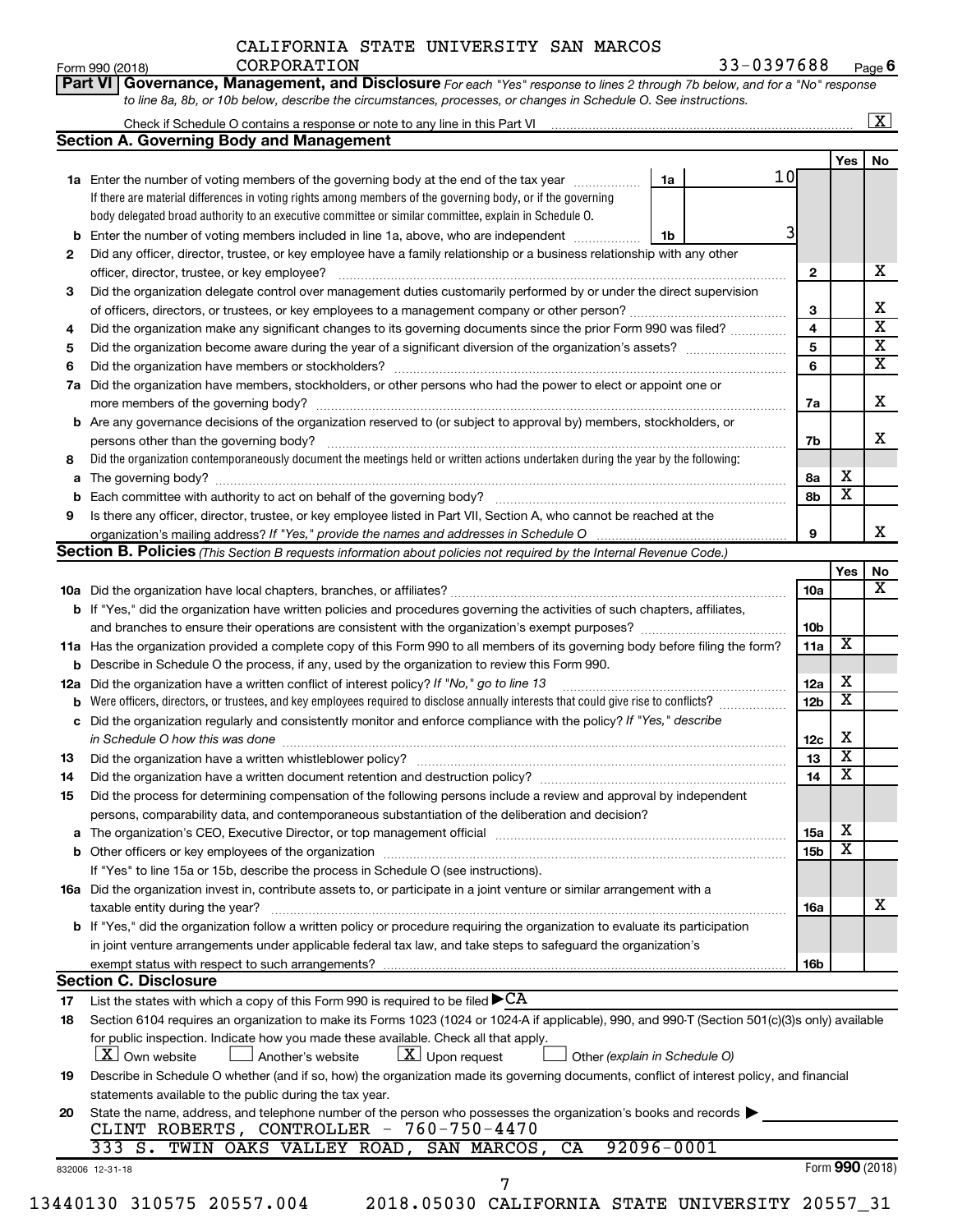$\Box$ 

| Form 990 (2018) | CORPORATION                                                                                | 33-039/688 | Page |
|-----------------|--------------------------------------------------------------------------------------------|------------|------|
|                 | Part VII Compensation of Officers, Directors, Trustees, Key Employees, Highest Compensated |            |      |
|                 | <b>Employees, and Independent Contractors</b>                                              |            |      |

# **Employees, and Independent Contractors**

Check if Schedule O contains a response or note to any line in this Part VII

**Section A. Officers, Directors, Trustees, Key Employees, and Highest Compensated Employees**

**1a**  Complete this table for all persons required to be listed. Report compensation for the calendar year ending with or within the organization's tax year.

**•** List all of the organization's current officers, directors, trustees (whether individuals or organizations), regardless of amount of compensation. Enter -0- in columns  $(D)$ ,  $(E)$ , and  $(F)$  if no compensation was paid.

**•** List all of the organization's **current** key employees, if any. See instructions for definition of "key employee."

**•** List the organization's five current highest compensated employees (other than an officer, director, trustee, or key employee) who received reportable compensation (Box 5 of Form W-2 and/or Box 7 of Form 1099-MISC) of more than \$100,000 from the organization and any related organizations.

**•** List all of the organization's former officers, key employees, and highest compensated employees who received more than \$100,000 of reportable compensation from the organization and any related organizations.

**•** List all of the organization's former directors or trustees that received, in the capacity as a former director or trustee of the organization, more than \$10,000 of reportable compensation from the organization and any related organizations.

List persons in the following order: individual trustees or directors; institutional trustees; officers; key employees; highest compensated employees; and former such persons.

Check this box if neither the organization nor any related organization compensated any current officer, director, or trustee.  $\Box$ 

| Position<br>Name and Title<br>Reportable<br>Average<br>Reportable<br>Estimated<br>(do not check more than one<br>compensation<br>hours per<br>box, unless person is both an<br>compensation<br>amount of<br>officer and a director/trustee)<br>week<br>from related<br>other<br>from<br>Individual trustee or director<br>the<br>organizations<br>(list any<br>compensation<br>(W-2/1099-MISC)<br>hours for<br>organization<br>from the<br>Highest compensated<br>employee<br>nstitutional trustee<br>(W-2/1099-MISC)<br>related<br>organization<br>Key employee<br>organizations<br>and related<br>below<br>organizations<br>Former<br>Officer<br>line)<br>3.00<br>DR. GRAHAM OBEREM<br>(1)<br>40.00<br>$\mathbf X$<br>$\mathbf X$<br>0.<br>251, 474.<br>90,403.<br>CHAIRMAN<br>3.00<br>CHARLES RAGLAND<br>(2)<br>X<br>$\mathbf X$<br>$\mathbf 0$<br>0.<br>$0$ .<br>VICE CHAIRMAN<br>1.00<br>CYNTHIA CHAVEZ METOYER<br>(3)<br>40.00<br>$\mathbf X$<br>$\mathbf 0$ .<br>127, 348.<br>х<br><b>SECRETARY</b><br>1.00<br>(4)<br>NEAL HOSS<br>40.00<br>$\mathbf X$<br>255,830.<br>84,848.<br>$\mathbf X$<br>0.<br><b>TREASURER</b><br>1.00<br>(5)<br>JENNIFER WILLIAMS<br>40.00<br>153, 434.<br>X<br>0.<br><b>DIRECTOR</b><br>1.00<br>(6)<br><b>JASON SCHREIBER</b><br>$\mathbf 0$ .<br>126,588.<br>42,001.<br>40.00<br>X<br><b>DIRECTOR</b><br>1.00<br>(7)<br>DR. CHARLES DE LEONE<br>40.00<br>X<br>0.<br>166, 299.<br>69,779.<br><b>DIRECTOR</b><br>1.00<br>(8)<br>MICHAEL SCHRODER<br>77,612.<br>40.00<br>0.<br>187,561.<br>X<br><b>DIRECTOR</b><br>1.00<br>(9)<br>CHRISTOPHER THIBODEAU<br>X<br>$\mathbf 0$ .<br>0.<br>0.<br><b>DIRECTOR</b><br>1.00<br>(10) ANN BERSI<br>$\mathbf 0$ .<br>$\mathbf 0$ .<br>$\mathbf 0$ .<br>$\mathbf X$<br><b>DIRECTOR</b><br>1.00<br>(11) XAVIER MARTINEZ<br>$\mathbf 0$ .<br>0.<br>X<br>$0$ .<br><b>DIRECTOR</b><br>1.00<br>(12) DAWN MARIE MYERS<br>40,510.<br>0.<br>16,204.<br>$\mathbf X$<br><b>DIRECTOR</b><br>1.00<br>(13) REX ANDRADE<br>$\mathbf X$<br>4,389.<br>0.<br>176.<br><b>DIRECTOR</b><br>1.00<br>(14) CONNER WHITTEM<br>$\mathbf X$<br>$\mathbf 0$ .<br>$\mathbf 0$ .<br>0.<br><b>DIRECTOR</b><br>1.00<br>(15) SAVANA DOUDAR<br>7,112.<br>284.<br>$\mathbf X$<br>$\mathbf 0$ .<br><b>DIRECTOR</b><br>1.00<br>(16) ARMANDO ZARAGOZA<br>4,472.<br>$\mathbf X$<br>0.<br><b>DIRECTOR</b><br>40.00<br>(17) BELLA NEWBERG<br>160, 640.<br>69,849.<br>$\mathbf X$<br>0.<br>EXECUTIVE DIRECTOR | (A) | (B) |  | (C) |  | (D) | (E) | (F) |
|-------------------------------------------------------------------------------------------------------------------------------------------------------------------------------------------------------------------------------------------------------------------------------------------------------------------------------------------------------------------------------------------------------------------------------------------------------------------------------------------------------------------------------------------------------------------------------------------------------------------------------------------------------------------------------------------------------------------------------------------------------------------------------------------------------------------------------------------------------------------------------------------------------------------------------------------------------------------------------------------------------------------------------------------------------------------------------------------------------------------------------------------------------------------------------------------------------------------------------------------------------------------------------------------------------------------------------------------------------------------------------------------------------------------------------------------------------------------------------------------------------------------------------------------------------------------------------------------------------------------------------------------------------------------------------------------------------------------------------------------------------------------------------------------------------------------------------------------------------------------------------------------------------------------------------------------------------------------------------------------------------------------------------------------------------------------------------------------------------------------------------------------------------------------------------------------------------------------------------------------------------------------------------------------------------------------------------------------------------------------------------------------------------------------------------------------|-----|-----|--|-----|--|-----|-----|-----|
|                                                                                                                                                                                                                                                                                                                                                                                                                                                                                                                                                                                                                                                                                                                                                                                                                                                                                                                                                                                                                                                                                                                                                                                                                                                                                                                                                                                                                                                                                                                                                                                                                                                                                                                                                                                                                                                                                                                                                                                                                                                                                                                                                                                                                                                                                                                                                                                                                                           |     |     |  |     |  |     |     |     |
| 52,663.<br>53,871.<br>179.                                                                                                                                                                                                                                                                                                                                                                                                                                                                                                                                                                                                                                                                                                                                                                                                                                                                                                                                                                                                                                                                                                                                                                                                                                                                                                                                                                                                                                                                                                                                                                                                                                                                                                                                                                                                                                                                                                                                                                                                                                                                                                                                                                                                                                                                                                                                                                                                                |     |     |  |     |  |     |     |     |
|                                                                                                                                                                                                                                                                                                                                                                                                                                                                                                                                                                                                                                                                                                                                                                                                                                                                                                                                                                                                                                                                                                                                                                                                                                                                                                                                                                                                                                                                                                                                                                                                                                                                                                                                                                                                                                                                                                                                                                                                                                                                                                                                                                                                                                                                                                                                                                                                                                           |     |     |  |     |  |     |     |     |
|                                                                                                                                                                                                                                                                                                                                                                                                                                                                                                                                                                                                                                                                                                                                                                                                                                                                                                                                                                                                                                                                                                                                                                                                                                                                                                                                                                                                                                                                                                                                                                                                                                                                                                                                                                                                                                                                                                                                                                                                                                                                                                                                                                                                                                                                                                                                                                                                                                           |     |     |  |     |  |     |     |     |
|                                                                                                                                                                                                                                                                                                                                                                                                                                                                                                                                                                                                                                                                                                                                                                                                                                                                                                                                                                                                                                                                                                                                                                                                                                                                                                                                                                                                                                                                                                                                                                                                                                                                                                                                                                                                                                                                                                                                                                                                                                                                                                                                                                                                                                                                                                                                                                                                                                           |     |     |  |     |  |     |     |     |
|                                                                                                                                                                                                                                                                                                                                                                                                                                                                                                                                                                                                                                                                                                                                                                                                                                                                                                                                                                                                                                                                                                                                                                                                                                                                                                                                                                                                                                                                                                                                                                                                                                                                                                                                                                                                                                                                                                                                                                                                                                                                                                                                                                                                                                                                                                                                                                                                                                           |     |     |  |     |  |     |     |     |
|                                                                                                                                                                                                                                                                                                                                                                                                                                                                                                                                                                                                                                                                                                                                                                                                                                                                                                                                                                                                                                                                                                                                                                                                                                                                                                                                                                                                                                                                                                                                                                                                                                                                                                                                                                                                                                                                                                                                                                                                                                                                                                                                                                                                                                                                                                                                                                                                                                           |     |     |  |     |  |     |     |     |
|                                                                                                                                                                                                                                                                                                                                                                                                                                                                                                                                                                                                                                                                                                                                                                                                                                                                                                                                                                                                                                                                                                                                                                                                                                                                                                                                                                                                                                                                                                                                                                                                                                                                                                                                                                                                                                                                                                                                                                                                                                                                                                                                                                                                                                                                                                                                                                                                                                           |     |     |  |     |  |     |     |     |
|                                                                                                                                                                                                                                                                                                                                                                                                                                                                                                                                                                                                                                                                                                                                                                                                                                                                                                                                                                                                                                                                                                                                                                                                                                                                                                                                                                                                                                                                                                                                                                                                                                                                                                                                                                                                                                                                                                                                                                                                                                                                                                                                                                                                                                                                                                                                                                                                                                           |     |     |  |     |  |     |     |     |
|                                                                                                                                                                                                                                                                                                                                                                                                                                                                                                                                                                                                                                                                                                                                                                                                                                                                                                                                                                                                                                                                                                                                                                                                                                                                                                                                                                                                                                                                                                                                                                                                                                                                                                                                                                                                                                                                                                                                                                                                                                                                                                                                                                                                                                                                                                                                                                                                                                           |     |     |  |     |  |     |     |     |
|                                                                                                                                                                                                                                                                                                                                                                                                                                                                                                                                                                                                                                                                                                                                                                                                                                                                                                                                                                                                                                                                                                                                                                                                                                                                                                                                                                                                                                                                                                                                                                                                                                                                                                                                                                                                                                                                                                                                                                                                                                                                                                                                                                                                                                                                                                                                                                                                                                           |     |     |  |     |  |     |     |     |
|                                                                                                                                                                                                                                                                                                                                                                                                                                                                                                                                                                                                                                                                                                                                                                                                                                                                                                                                                                                                                                                                                                                                                                                                                                                                                                                                                                                                                                                                                                                                                                                                                                                                                                                                                                                                                                                                                                                                                                                                                                                                                                                                                                                                                                                                                                                                                                                                                                           |     |     |  |     |  |     |     |     |
|                                                                                                                                                                                                                                                                                                                                                                                                                                                                                                                                                                                                                                                                                                                                                                                                                                                                                                                                                                                                                                                                                                                                                                                                                                                                                                                                                                                                                                                                                                                                                                                                                                                                                                                                                                                                                                                                                                                                                                                                                                                                                                                                                                                                                                                                                                                                                                                                                                           |     |     |  |     |  |     |     |     |
|                                                                                                                                                                                                                                                                                                                                                                                                                                                                                                                                                                                                                                                                                                                                                                                                                                                                                                                                                                                                                                                                                                                                                                                                                                                                                                                                                                                                                                                                                                                                                                                                                                                                                                                                                                                                                                                                                                                                                                                                                                                                                                                                                                                                                                                                                                                                                                                                                                           |     |     |  |     |  |     |     |     |
|                                                                                                                                                                                                                                                                                                                                                                                                                                                                                                                                                                                                                                                                                                                                                                                                                                                                                                                                                                                                                                                                                                                                                                                                                                                                                                                                                                                                                                                                                                                                                                                                                                                                                                                                                                                                                                                                                                                                                                                                                                                                                                                                                                                                                                                                                                                                                                                                                                           |     |     |  |     |  |     |     |     |
|                                                                                                                                                                                                                                                                                                                                                                                                                                                                                                                                                                                                                                                                                                                                                                                                                                                                                                                                                                                                                                                                                                                                                                                                                                                                                                                                                                                                                                                                                                                                                                                                                                                                                                                                                                                                                                                                                                                                                                                                                                                                                                                                                                                                                                                                                                                                                                                                                                           |     |     |  |     |  |     |     |     |
|                                                                                                                                                                                                                                                                                                                                                                                                                                                                                                                                                                                                                                                                                                                                                                                                                                                                                                                                                                                                                                                                                                                                                                                                                                                                                                                                                                                                                                                                                                                                                                                                                                                                                                                                                                                                                                                                                                                                                                                                                                                                                                                                                                                                                                                                                                                                                                                                                                           |     |     |  |     |  |     |     |     |
|                                                                                                                                                                                                                                                                                                                                                                                                                                                                                                                                                                                                                                                                                                                                                                                                                                                                                                                                                                                                                                                                                                                                                                                                                                                                                                                                                                                                                                                                                                                                                                                                                                                                                                                                                                                                                                                                                                                                                                                                                                                                                                                                                                                                                                                                                                                                                                                                                                           |     |     |  |     |  |     |     |     |
|                                                                                                                                                                                                                                                                                                                                                                                                                                                                                                                                                                                                                                                                                                                                                                                                                                                                                                                                                                                                                                                                                                                                                                                                                                                                                                                                                                                                                                                                                                                                                                                                                                                                                                                                                                                                                                                                                                                                                                                                                                                                                                                                                                                                                                                                                                                                                                                                                                           |     |     |  |     |  |     |     |     |
|                                                                                                                                                                                                                                                                                                                                                                                                                                                                                                                                                                                                                                                                                                                                                                                                                                                                                                                                                                                                                                                                                                                                                                                                                                                                                                                                                                                                                                                                                                                                                                                                                                                                                                                                                                                                                                                                                                                                                                                                                                                                                                                                                                                                                                                                                                                                                                                                                                           |     |     |  |     |  |     |     |     |
|                                                                                                                                                                                                                                                                                                                                                                                                                                                                                                                                                                                                                                                                                                                                                                                                                                                                                                                                                                                                                                                                                                                                                                                                                                                                                                                                                                                                                                                                                                                                                                                                                                                                                                                                                                                                                                                                                                                                                                                                                                                                                                                                                                                                                                                                                                                                                                                                                                           |     |     |  |     |  |     |     |     |
|                                                                                                                                                                                                                                                                                                                                                                                                                                                                                                                                                                                                                                                                                                                                                                                                                                                                                                                                                                                                                                                                                                                                                                                                                                                                                                                                                                                                                                                                                                                                                                                                                                                                                                                                                                                                                                                                                                                                                                                                                                                                                                                                                                                                                                                                                                                                                                                                                                           |     |     |  |     |  |     |     |     |
|                                                                                                                                                                                                                                                                                                                                                                                                                                                                                                                                                                                                                                                                                                                                                                                                                                                                                                                                                                                                                                                                                                                                                                                                                                                                                                                                                                                                                                                                                                                                                                                                                                                                                                                                                                                                                                                                                                                                                                                                                                                                                                                                                                                                                                                                                                                                                                                                                                           |     |     |  |     |  |     |     |     |
|                                                                                                                                                                                                                                                                                                                                                                                                                                                                                                                                                                                                                                                                                                                                                                                                                                                                                                                                                                                                                                                                                                                                                                                                                                                                                                                                                                                                                                                                                                                                                                                                                                                                                                                                                                                                                                                                                                                                                                                                                                                                                                                                                                                                                                                                                                                                                                                                                                           |     |     |  |     |  |     |     |     |
|                                                                                                                                                                                                                                                                                                                                                                                                                                                                                                                                                                                                                                                                                                                                                                                                                                                                                                                                                                                                                                                                                                                                                                                                                                                                                                                                                                                                                                                                                                                                                                                                                                                                                                                                                                                                                                                                                                                                                                                                                                                                                                                                                                                                                                                                                                                                                                                                                                           |     |     |  |     |  |     |     |     |
|                                                                                                                                                                                                                                                                                                                                                                                                                                                                                                                                                                                                                                                                                                                                                                                                                                                                                                                                                                                                                                                                                                                                                                                                                                                                                                                                                                                                                                                                                                                                                                                                                                                                                                                                                                                                                                                                                                                                                                                                                                                                                                                                                                                                                                                                                                                                                                                                                                           |     |     |  |     |  |     |     |     |
|                                                                                                                                                                                                                                                                                                                                                                                                                                                                                                                                                                                                                                                                                                                                                                                                                                                                                                                                                                                                                                                                                                                                                                                                                                                                                                                                                                                                                                                                                                                                                                                                                                                                                                                                                                                                                                                                                                                                                                                                                                                                                                                                                                                                                                                                                                                                                                                                                                           |     |     |  |     |  |     |     |     |
|                                                                                                                                                                                                                                                                                                                                                                                                                                                                                                                                                                                                                                                                                                                                                                                                                                                                                                                                                                                                                                                                                                                                                                                                                                                                                                                                                                                                                                                                                                                                                                                                                                                                                                                                                                                                                                                                                                                                                                                                                                                                                                                                                                                                                                                                                                                                                                                                                                           |     |     |  |     |  |     |     |     |
|                                                                                                                                                                                                                                                                                                                                                                                                                                                                                                                                                                                                                                                                                                                                                                                                                                                                                                                                                                                                                                                                                                                                                                                                                                                                                                                                                                                                                                                                                                                                                                                                                                                                                                                                                                                                                                                                                                                                                                                                                                                                                                                                                                                                                                                                                                                                                                                                                                           |     |     |  |     |  |     |     |     |
|                                                                                                                                                                                                                                                                                                                                                                                                                                                                                                                                                                                                                                                                                                                                                                                                                                                                                                                                                                                                                                                                                                                                                                                                                                                                                                                                                                                                                                                                                                                                                                                                                                                                                                                                                                                                                                                                                                                                                                                                                                                                                                                                                                                                                                                                                                                                                                                                                                           |     |     |  |     |  |     |     |     |
|                                                                                                                                                                                                                                                                                                                                                                                                                                                                                                                                                                                                                                                                                                                                                                                                                                                                                                                                                                                                                                                                                                                                                                                                                                                                                                                                                                                                                                                                                                                                                                                                                                                                                                                                                                                                                                                                                                                                                                                                                                                                                                                                                                                                                                                                                                                                                                                                                                           |     |     |  |     |  |     |     |     |
|                                                                                                                                                                                                                                                                                                                                                                                                                                                                                                                                                                                                                                                                                                                                                                                                                                                                                                                                                                                                                                                                                                                                                                                                                                                                                                                                                                                                                                                                                                                                                                                                                                                                                                                                                                                                                                                                                                                                                                                                                                                                                                                                                                                                                                                                                                                                                                                                                                           |     |     |  |     |  |     |     |     |
|                                                                                                                                                                                                                                                                                                                                                                                                                                                                                                                                                                                                                                                                                                                                                                                                                                                                                                                                                                                                                                                                                                                                                                                                                                                                                                                                                                                                                                                                                                                                                                                                                                                                                                                                                                                                                                                                                                                                                                                                                                                                                                                                                                                                                                                                                                                                                                                                                                           |     |     |  |     |  |     |     |     |
|                                                                                                                                                                                                                                                                                                                                                                                                                                                                                                                                                                                                                                                                                                                                                                                                                                                                                                                                                                                                                                                                                                                                                                                                                                                                                                                                                                                                                                                                                                                                                                                                                                                                                                                                                                                                                                                                                                                                                                                                                                                                                                                                                                                                                                                                                                                                                                                                                                           |     |     |  |     |  |     |     |     |
|                                                                                                                                                                                                                                                                                                                                                                                                                                                                                                                                                                                                                                                                                                                                                                                                                                                                                                                                                                                                                                                                                                                                                                                                                                                                                                                                                                                                                                                                                                                                                                                                                                                                                                                                                                                                                                                                                                                                                                                                                                                                                                                                                                                                                                                                                                                                                                                                                                           |     |     |  |     |  |     |     |     |
|                                                                                                                                                                                                                                                                                                                                                                                                                                                                                                                                                                                                                                                                                                                                                                                                                                                                                                                                                                                                                                                                                                                                                                                                                                                                                                                                                                                                                                                                                                                                                                                                                                                                                                                                                                                                                                                                                                                                                                                                                                                                                                                                                                                                                                                                                                                                                                                                                                           |     |     |  |     |  |     |     |     |
|                                                                                                                                                                                                                                                                                                                                                                                                                                                                                                                                                                                                                                                                                                                                                                                                                                                                                                                                                                                                                                                                                                                                                                                                                                                                                                                                                                                                                                                                                                                                                                                                                                                                                                                                                                                                                                                                                                                                                                                                                                                                                                                                                                                                                                                                                                                                                                                                                                           |     |     |  |     |  |     |     |     |
|                                                                                                                                                                                                                                                                                                                                                                                                                                                                                                                                                                                                                                                                                                                                                                                                                                                                                                                                                                                                                                                                                                                                                                                                                                                                                                                                                                                                                                                                                                                                                                                                                                                                                                                                                                                                                                                                                                                                                                                                                                                                                                                                                                                                                                                                                                                                                                                                                                           |     |     |  |     |  |     |     |     |
|                                                                                                                                                                                                                                                                                                                                                                                                                                                                                                                                                                                                                                                                                                                                                                                                                                                                                                                                                                                                                                                                                                                                                                                                                                                                                                                                                                                                                                                                                                                                                                                                                                                                                                                                                                                                                                                                                                                                                                                                                                                                                                                                                                                                                                                                                                                                                                                                                                           |     |     |  |     |  |     |     |     |
|                                                                                                                                                                                                                                                                                                                                                                                                                                                                                                                                                                                                                                                                                                                                                                                                                                                                                                                                                                                                                                                                                                                                                                                                                                                                                                                                                                                                                                                                                                                                                                                                                                                                                                                                                                                                                                                                                                                                                                                                                                                                                                                                                                                                                                                                                                                                                                                                                                           |     |     |  |     |  |     |     |     |
|                                                                                                                                                                                                                                                                                                                                                                                                                                                                                                                                                                                                                                                                                                                                                                                                                                                                                                                                                                                                                                                                                                                                                                                                                                                                                                                                                                                                                                                                                                                                                                                                                                                                                                                                                                                                                                                                                                                                                                                                                                                                                                                                                                                                                                                                                                                                                                                                                                           |     |     |  |     |  |     |     |     |
|                                                                                                                                                                                                                                                                                                                                                                                                                                                                                                                                                                                                                                                                                                                                                                                                                                                                                                                                                                                                                                                                                                                                                                                                                                                                                                                                                                                                                                                                                                                                                                                                                                                                                                                                                                                                                                                                                                                                                                                                                                                                                                                                                                                                                                                                                                                                                                                                                                           |     |     |  |     |  |     |     |     |

832007 12-31-18

8

13440130 310575 20557.004 2018.05030 CALIFORNIA STATE UNIVERSITY 20557\_31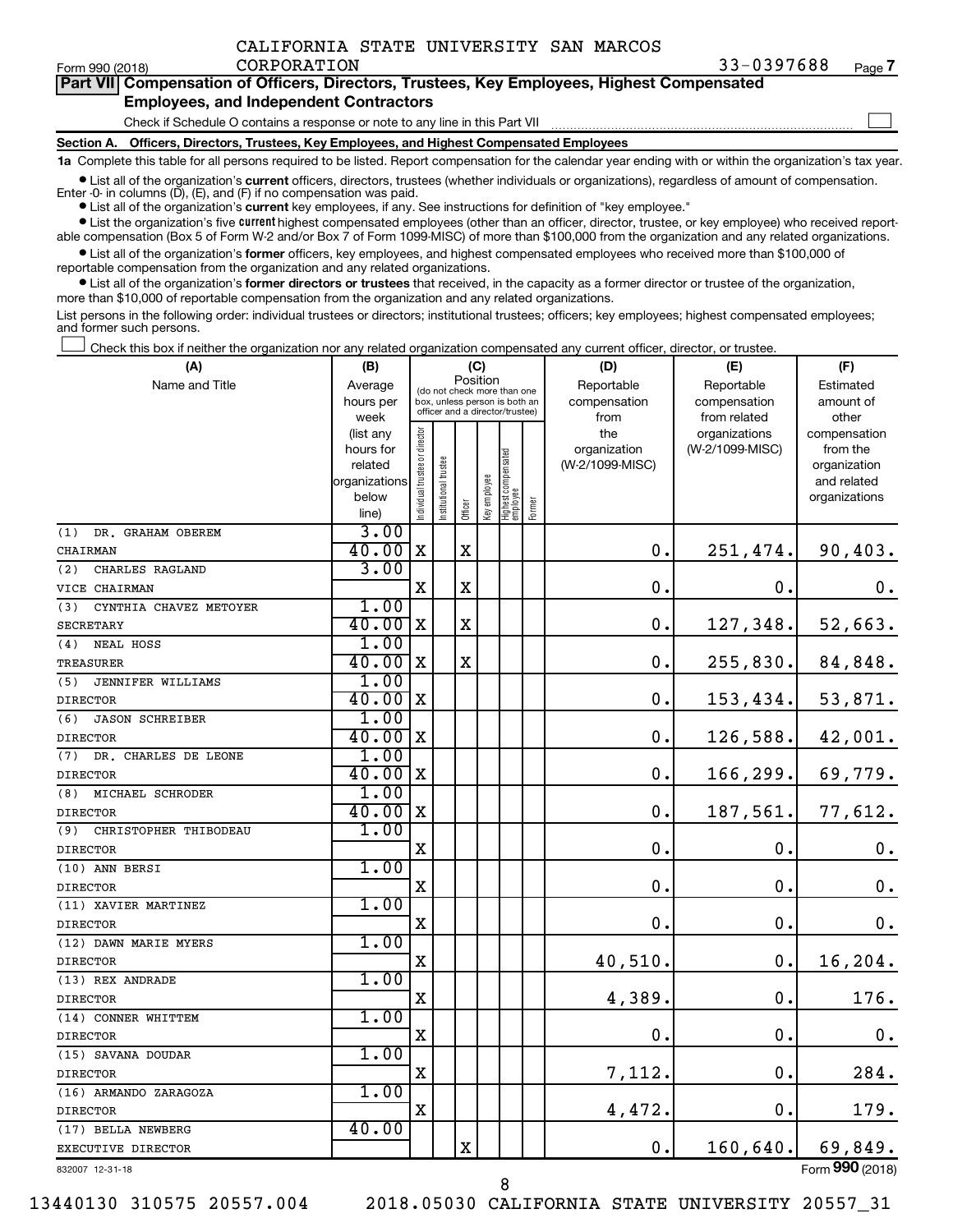|        | CORPORATION<br>Form 990 (2018)                                                                                                                                                                                                                                                                                                                                |                                                                      |                                |                                                                                                 |         |              |                                 |        | CADIFORNIA SIAIE UNIVERSIII SAN MARCOS    | 33-0397688                                                           |    |                                                                          | Page 8           |
|--------|---------------------------------------------------------------------------------------------------------------------------------------------------------------------------------------------------------------------------------------------------------------------------------------------------------------------------------------------------------------|----------------------------------------------------------------------|--------------------------------|-------------------------------------------------------------------------------------------------|---------|--------------|---------------------------------|--------|-------------------------------------------|----------------------------------------------------------------------|----|--------------------------------------------------------------------------|------------------|
|        | Part VIII<br>Section A. Officers, Directors, Trustees, Key Employees, and Highest Compensated Employees (continued)                                                                                                                                                                                                                                           |                                                                      |                                |                                                                                                 |         |              |                                 |        |                                           |                                                                      |    |                                                                          |                  |
|        | (A)<br>Name and title                                                                                                                                                                                                                                                                                                                                         | (B)<br>Average<br>hours per<br>week                                  |                                | (do not check more than one<br>box, unless person is both an<br>officer and a director/trustee) | (C)     | Position     |                                 |        | (D)<br>Reportable<br>compensation<br>from | (E)<br>Reportable<br>compensation<br>from related                    |    | (F)<br>Estimated<br>amount of<br>other                                   |                  |
|        |                                                                                                                                                                                                                                                                                                                                                               | (list any<br>hours for<br>related<br>organizations<br>below<br>line) | Individual trustee or director | Institutional trustee                                                                           | Officer | Key employee | Highest compensated<br>employee | Former | the<br>organization<br>(W-2/1099-MISC)    | organizations<br>(W-2/1099-MISC)                                     |    | compensation<br>from the<br>organization<br>and related<br>organizations |                  |
|        |                                                                                                                                                                                                                                                                                                                                                               |                                                                      |                                |                                                                                                 |         |              |                                 |        |                                           |                                                                      |    |                                                                          |                  |
|        |                                                                                                                                                                                                                                                                                                                                                               |                                                                      |                                |                                                                                                 |         |              |                                 |        |                                           |                                                                      |    |                                                                          |                  |
|        |                                                                                                                                                                                                                                                                                                                                                               |                                                                      |                                |                                                                                                 |         |              |                                 |        |                                           |                                                                      |    |                                                                          |                  |
|        |                                                                                                                                                                                                                                                                                                                                                               |                                                                      |                                |                                                                                                 |         |              |                                 |        |                                           |                                                                      |    |                                                                          |                  |
|        | 1b Sub-total                                                                                                                                                                                                                                                                                                                                                  |                                                                      |                                |                                                                                                 |         |              |                                 |        | $\overline{0}$ .                          | $\overline{56, 483.}$ 1, 429, 174. 557, 869.<br>$56,483.$ 1,429,174. | 0. | 557,869.                                                                 | $\overline{0}$ . |
| 2      | Total number of individuals (including but not limited to those listed above) who received more than \$100,000 of reportable<br>compensation from the organization $\blacktriangleright$                                                                                                                                                                      |                                                                      |                                |                                                                                                 |         |              |                                 |        |                                           |                                                                      |    |                                                                          | 0                |
| 3      | Did the organization list any former officer, director, or trustee, key employee, or highest compensated employee on<br>line 1a? If "Yes," complete Schedule J for such individual                                                                                                                                                                            |                                                                      |                                |                                                                                                 |         |              |                                 |        |                                           |                                                                      | З  | Yes                                                                      | No<br>х          |
| 4<br>5 | For any individual listed on line 1a, is the sum of reportable compensation and other compensation from the organization<br>and related organizations greater than \$150,000? If "Yes," complete Schedule J for such individual<br>Did any person listed on line 1a receive or accrue compensation from any unrelated organization or individual for services |                                                                      |                                |                                                                                                 |         |              |                                 |        |                                           |                                                                      | 4  | X                                                                        |                  |
|        | <b>Section B. Independent Contractors</b>                                                                                                                                                                                                                                                                                                                     |                                                                      |                                |                                                                                                 |         |              |                                 |        |                                           |                                                                      | 5  |                                                                          | х                |
| 1      | Complete this table for your five highest compensated independent contractors that received more than \$100,000 of compensation from<br>the organization. Report compensation for the calendar year ending with or within the organization's tax year.                                                                                                        |                                                                      |                                |                                                                                                 |         |              |                                 |        |                                           |                                                                      |    |                                                                          |                  |
|        | (A)<br>Name and business address                                                                                                                                                                                                                                                                                                                              |                                                                      |                                | <b>NONE</b>                                                                                     |         |              |                                 |        | (B)<br>Description of services            |                                                                      |    | (C)<br>Compensation                                                      |                  |
|        |                                                                                                                                                                                                                                                                                                                                                               |                                                                      |                                |                                                                                                 |         |              |                                 |        |                                           |                                                                      |    |                                                                          |                  |
|        |                                                                                                                                                                                                                                                                                                                                                               |                                                                      |                                |                                                                                                 |         |              |                                 |        |                                           |                                                                      |    |                                                                          |                  |
|        |                                                                                                                                                                                                                                                                                                                                                               |                                                                      |                                |                                                                                                 |         |              |                                 |        |                                           |                                                                      |    |                                                                          |                  |
| 2      | Total number of independent contractors (including but not limited to those listed above) who received more than<br>\$100,000 of compensation from the organization                                                                                                                                                                                           |                                                                      |                                |                                                                                                 |         | U            |                                 |        |                                           |                                                                      |    | $F_{\alpha r m}$ 990 (2018)                                              |                  |

CALIFORNIA CUAUR UNIVERSITY SAN MARCOS

832008 12-31-18

Form (2018) **990**

9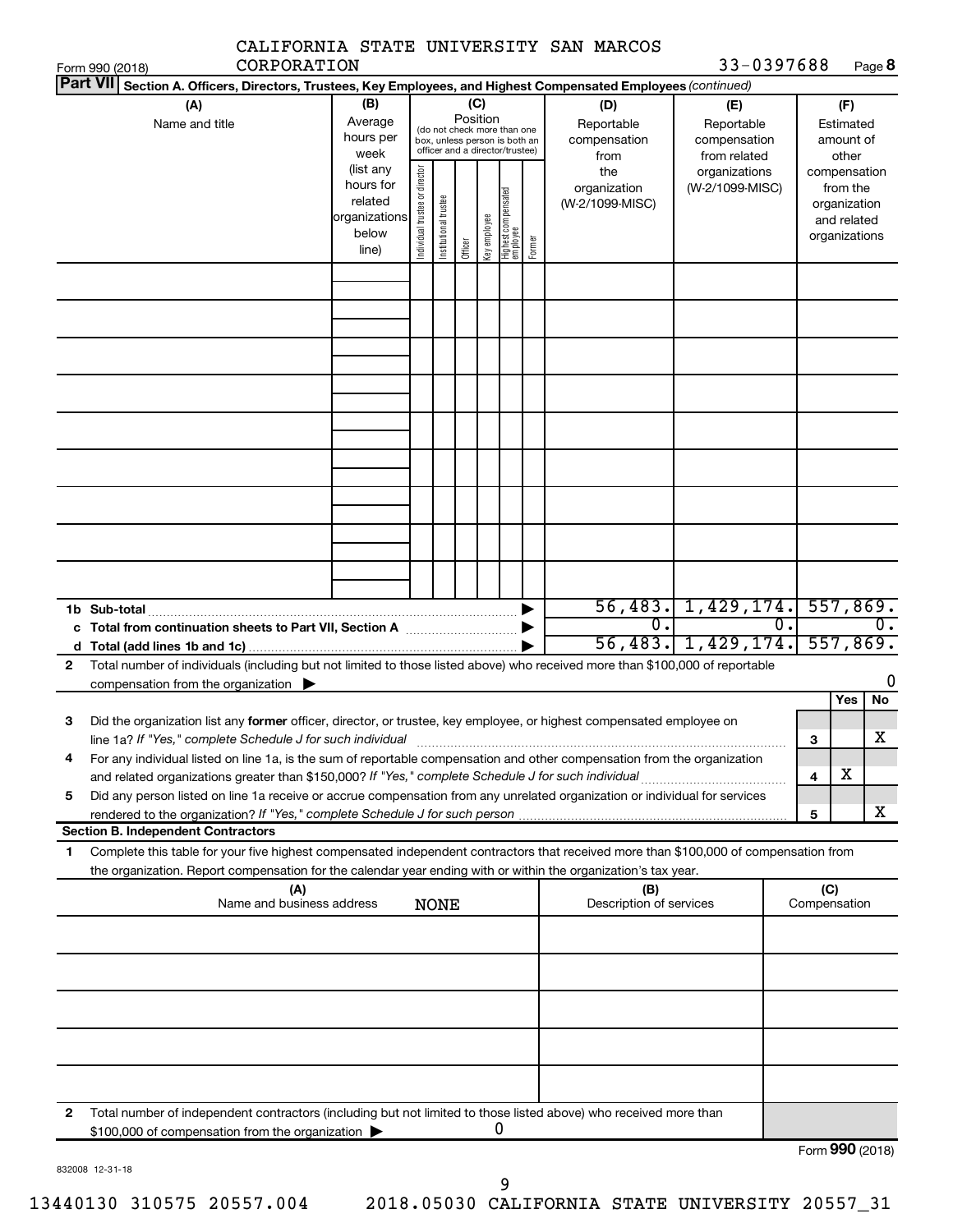| CALIFORNIA STATE UNIVERSITY SAN MARCOS |  |  |            |
|----------------------------------------|--|--|------------|
| CORPORATION                            |  |  | 33-0397688 |

|                                                           | <b>Part VIII</b> | <b>Statement of Revenue</b>                                                                                                                                                                                                    |                |                       |                      |                                                 |                                         |                                                                    |
|-----------------------------------------------------------|------------------|--------------------------------------------------------------------------------------------------------------------------------------------------------------------------------------------------------------------------------|----------------|-----------------------|----------------------|-------------------------------------------------|-----------------------------------------|--------------------------------------------------------------------|
|                                                           |                  |                                                                                                                                                                                                                                |                |                       |                      |                                                 |                                         |                                                                    |
|                                                           |                  |                                                                                                                                                                                                                                |                |                       | (A)<br>Total revenue | (B)<br>Related or<br>exempt function<br>revenue | (C)<br>Unrelated<br>business<br>revenue | (D)<br>Revenue excluded<br>from tax under<br>sections<br>512 - 514 |
|                                                           |                  | <b>1 a</b> Federated campaigns                                                                                                                                                                                                 | 1a<br>.        |                       |                      |                                                 |                                         |                                                                    |
|                                                           |                  | <b>b</b> Membership dues                                                                                                                                                                                                       | 1b             |                       |                      |                                                 |                                         |                                                                    |
|                                                           |                  | c Fundraising events                                                                                                                                                                                                           | 1c             |                       |                      |                                                 |                                         |                                                                    |
|                                                           |                  | d Related organizations<br>$\overline{\phantom{a}}$                                                                                                                                                                            | 1d             |                       |                      |                                                 |                                         |                                                                    |
|                                                           |                  | e Government grants (contributions)                                                                                                                                                                                            | 1e             | 15,190,219.           |                      |                                                 |                                         |                                                                    |
|                                                           |                  | f All other contributions, gifts, grants, and                                                                                                                                                                                  |                |                       |                      |                                                 |                                         |                                                                    |
|                                                           |                  | similar amounts not included above                                                                                                                                                                                             | 1f             | 465,204.              |                      |                                                 |                                         |                                                                    |
| Contributions, Gifts, Grants<br>and Other Similar Amounts |                  | g Noncash contributions included in lines 1a-1f: \$                                                                                                                                                                            |                |                       |                      |                                                 |                                         |                                                                    |
|                                                           |                  |                                                                                                                                                                                                                                |                |                       | 15,655,423           |                                                 |                                         |                                                                    |
|                                                           |                  |                                                                                                                                                                                                                                |                | <b>Business Code</b>  |                      |                                                 |                                         |                                                                    |
|                                                           | 2а               | STUDENT HOUSING RELATED                                                                                                                                                                                                        |                | 900099                | 6, 219, 417.         | 6, 219, 417.                                    |                                         |                                                                    |
|                                                           | b                | CAMPUS PROGRAMS                                                                                                                                                                                                                |                | 900099                | 2,404,916.           | 2,404,916.                                      |                                         |                                                                    |
|                                                           |                  | COMMISSIONS BOOKSTORE                                                                                                                                                                                                          |                | 900099<br>900099      | 312,364.             | 312,364.                                        |                                         |                                                                    |
|                                                           | d                | OTHER COMMISSIONS<br>CAMPUS DINING SERVICES                                                                                                                                                                                    |                | 900099                | 159,771.<br>136,754  | 159.771.                                        |                                         |                                                                    |
| Program Service<br>Revenue                                |                  |                                                                                                                                                                                                                                |                |                       |                      | 136,754                                         |                                         |                                                                    |
|                                                           |                  | All other program service revenue                                                                                                                                                                                              |                |                       | 9,233,222            |                                                 |                                         |                                                                    |
|                                                           | 3                | Investment income (including dividends, interest, and                                                                                                                                                                          |                |                       |                      |                                                 |                                         |                                                                    |
|                                                           |                  |                                                                                                                                                                                                                                |                |                       | 169,338              |                                                 |                                         | 169,338.                                                           |
|                                                           | 4                | Income from investment of tax-exempt bond proceeds                                                                                                                                                                             |                |                       |                      |                                                 |                                         |                                                                    |
|                                                           | 5                |                                                                                                                                                                                                                                |                |                       |                      |                                                 |                                         |                                                                    |
|                                                           |                  |                                                                                                                                                                                                                                | (i) Real       | (ii) Personal         |                      |                                                 |                                         |                                                                    |
|                                                           |                  | 6 a Gross rents                                                                                                                                                                                                                | 3,250.         |                       |                      |                                                 |                                         |                                                                    |
|                                                           |                  | <b>b</b> Less: rental expenses                                                                                                                                                                                                 |                | $\mathbf{0}$ .        |                      |                                                 |                                         |                                                                    |
|                                                           |                  | c Rental income or (loss)                                                                                                                                                                                                      | 3,250.         |                       |                      |                                                 |                                         |                                                                    |
|                                                           |                  | <b>d</b> Net rental income or (loss)                                                                                                                                                                                           |                |                       | 3,250                |                                                 |                                         | 3,250.                                                             |
|                                                           |                  | 7 a Gross amount from sales of                                                                                                                                                                                                 | (i) Securities | (ii) Other            |                      |                                                 |                                         |                                                                    |
|                                                           |                  | assets other than inventory                                                                                                                                                                                                    |                |                       |                      |                                                 |                                         |                                                                    |
|                                                           |                  | <b>b</b> Less: cost or other basis                                                                                                                                                                                             |                |                       |                      |                                                 |                                         |                                                                    |
|                                                           |                  | and sales expenses                                                                                                                                                                                                             |                |                       |                      |                                                 |                                         |                                                                    |
|                                                           |                  |                                                                                                                                                                                                                                |                |                       |                      |                                                 |                                         |                                                                    |
|                                                           |                  |                                                                                                                                                                                                                                |                |                       |                      |                                                 |                                         |                                                                    |
| <b>Other Revenue</b>                                      |                  | 8 a Gross income from fundraising events (not<br>including \$                                                                                                                                                                  | of             |                       |                      |                                                 |                                         |                                                                    |
|                                                           |                  | contributions reported on line 1c). See                                                                                                                                                                                        |                |                       |                      |                                                 |                                         |                                                                    |
|                                                           |                  |                                                                                                                                                                                                                                |                |                       |                      |                                                 |                                         |                                                                    |
|                                                           |                  |                                                                                                                                                                                                                                |                |                       |                      |                                                 |                                         |                                                                    |
|                                                           |                  | c Net income or (loss) from fundraising events                                                                                                                                                                                 |                | .                     |                      |                                                 |                                         |                                                                    |
|                                                           |                  | 9 a Gross income from gaming activities. See                                                                                                                                                                                   |                |                       |                      |                                                 |                                         |                                                                    |
|                                                           |                  |                                                                                                                                                                                                                                |                | $\mathbf{b}$          |                      |                                                 |                                         |                                                                    |
|                                                           |                  | c Net income or (loss) from gaming activities                                                                                                                                                                                  |                |                       |                      |                                                 |                                         |                                                                    |
|                                                           |                  | 10 a Gross sales of inventory, less returns                                                                                                                                                                                    |                |                       |                      |                                                 |                                         |                                                                    |
|                                                           |                  |                                                                                                                                                                                                                                |                |                       |                      |                                                 |                                         |                                                                    |
|                                                           |                  |                                                                                                                                                                                                                                |                |                       |                      |                                                 |                                         |                                                                    |
|                                                           |                  | c Net income or (loss) from sales of inventory                                                                                                                                                                                 |                |                       |                      |                                                 |                                         |                                                                    |
|                                                           |                  | Miscellaneous Revenue                                                                                                                                                                                                          |                | <b>Business Code</b>  |                      |                                                 |                                         |                                                                    |
|                                                           | 11 a             |                                                                                                                                                                                                                                |                |                       |                      |                                                 |                                         |                                                                    |
|                                                           | b                |                                                                                                                                                                                                                                |                |                       |                      |                                                 |                                         |                                                                    |
|                                                           | с                | <u> 1989 - Johann Barbara, martxa alemaniar a</u>                                                                                                                                                                              |                |                       |                      |                                                 |                                         |                                                                    |
|                                                           |                  |                                                                                                                                                                                                                                |                |                       |                      |                                                 |                                         |                                                                    |
|                                                           |                  |                                                                                                                                                                                                                                |                | $\blacktriangleright$ |                      |                                                 |                                         |                                                                    |
|                                                           | 12               | Total revenue. See instructions [101] [101] Total revenue of the see instructions [101] Total Point Total Point Point Point Point Point Point Point Point Point Point Point Point Point Point Point Point Point Point Point Po |                |                       | 25,061,233.          | 9, 233, 222.                                    | 0.                                      | 172,588.                                                           |
|                                                           | 832009 12-31-18  |                                                                                                                                                                                                                                |                |                       |                      |                                                 |                                         | Form 990 (2018)                                                    |

10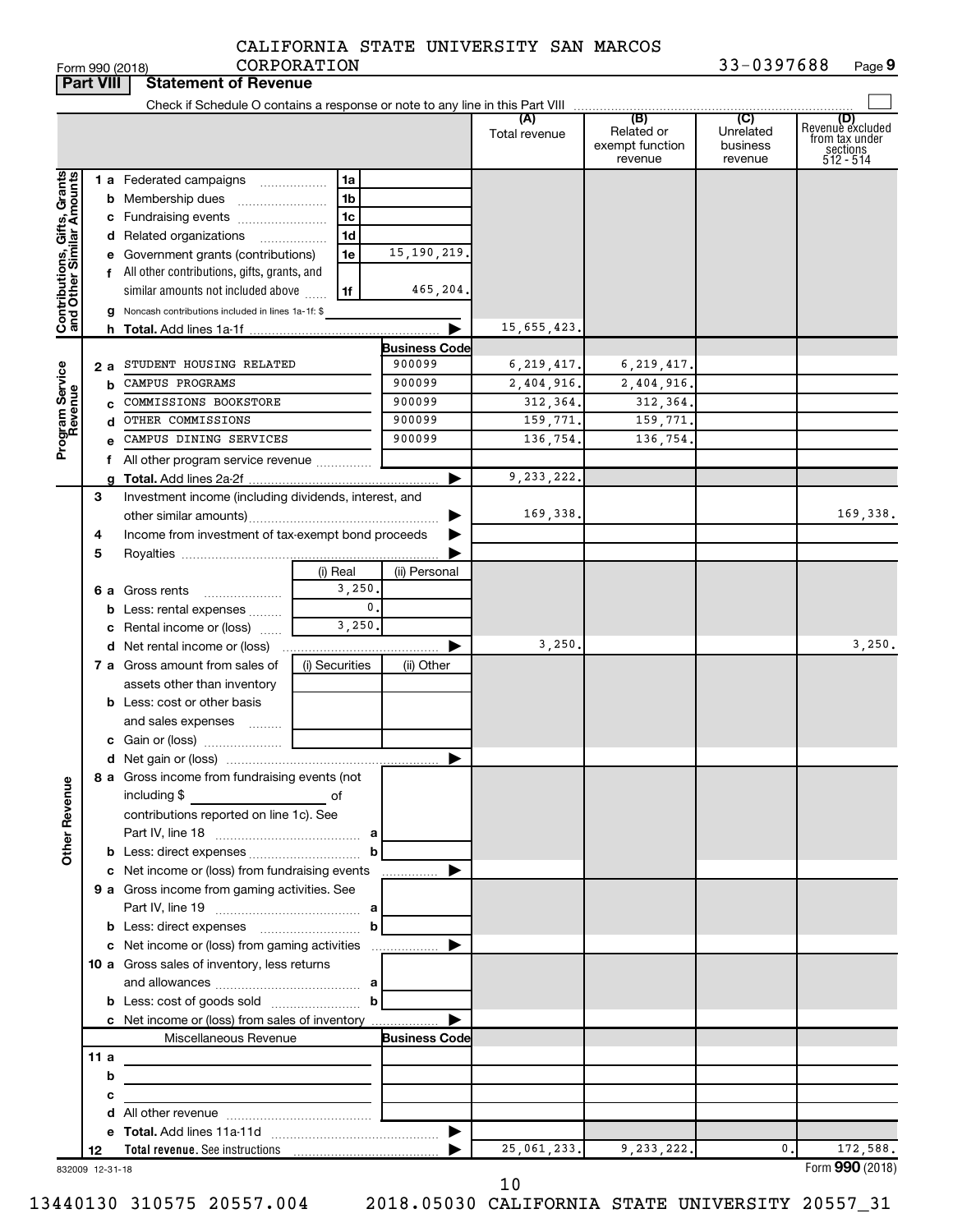$\frac{1}{1}$ 

 $\frac{1}{1}$ 

|          |                                                                                                                            |                       | CALIFORNIA STATE UNIVERSITY SAN MARCOS |                                           |                                |
|----------|----------------------------------------------------------------------------------------------------------------------------|-----------------------|----------------------------------------|-------------------------------------------|--------------------------------|
|          | CORPORATION<br>Form 990 (2018)                                                                                             |                       |                                        |                                           | 33-0397688<br>Page $10$        |
|          | <b>Part IX   Statement of Functional Expenses</b>                                                                          |                       |                                        |                                           |                                |
|          | Section 501(c)(3) and 501(c)(4) organizations must complete all columns. All other organizations must complete column (A). |                       |                                        |                                           |                                |
|          |                                                                                                                            |                       |                                        |                                           | $\mathbf{X}$                   |
|          | Do not include amounts reported on lines 6b,<br>7b, 8b, 9b, and 10b of Part VIII.                                          | (A)<br>Total expenses | (B)<br>Program service<br>expenses     | (C)<br>Management and<br>general expenses | (D)<br>Fundraising<br>expenses |
| 1        | Grants and other assistance to domestic organizations                                                                      |                       |                                        |                                           |                                |
|          | and domestic governments. See Part IV, line 21<br>$\ddotsc$                                                                | 1,726,025.            | 1,726,025.                             |                                           |                                |
| 2        | Grants and other assistance to domestic                                                                                    |                       |                                        |                                           |                                |
|          | individuals. See Part IV, line 22                                                                                          | 1,826,977.            | 1,826,977.                             |                                           |                                |
| 3        | Grants and other assistance to foreign                                                                                     |                       |                                        |                                           |                                |
|          | organizations, foreign governments, and foreign                                                                            |                       |                                        |                                           |                                |
|          | individuals. See Part IV, lines 15 and 16                                                                                  |                       |                                        |                                           |                                |
| 4        | Benefits paid to or for members                                                                                            |                       |                                        |                                           |                                |
| 5        | Compensation of current officers, directors,                                                                               |                       |                                        |                                           |                                |
|          | trustees, and key employees                                                                                                | 42,618.               | 42,618.                                |                                           |                                |
| 6        | Compensation not included above, to disqualified                                                                           |                       |                                        |                                           |                                |
|          | persons (as defined under section 4958(f)(1)) and                                                                          |                       |                                        |                                           |                                |
|          | persons described in section 4958(c)(3)(B)<br>$\sim$                                                                       |                       |                                        |                                           |                                |
| 7        | Other salaries and wages                                                                                                   | 8,549,762.            | 8,029,810.                             | 519,952.                                  |                                |
| 8        | Pension plan accruals and contributions (include                                                                           |                       |                                        |                                           |                                |
|          | section 401(k) and 403(b) employer contributions)                                                                          | 408,270.              | 378,825.                               | 29,445.                                   |                                |
| 9        |                                                                                                                            | 1,185,469.            | 1,093,789.                             | 91,680.                                   |                                |
| 10       |                                                                                                                            | 532,728.              | 500, 491.                              | 32, 237.                                  |                                |
| 11       | Fees for services (non-employees):                                                                                         |                       |                                        |                                           |                                |
| a        |                                                                                                                            |                       |                                        |                                           |                                |
| b        |                                                                                                                            | 45,770.<br>85,360.    | 36,706.                                | 9,064.<br>85,360.                         |                                |
|          |                                                                                                                            |                       |                                        |                                           |                                |
|          |                                                                                                                            |                       |                                        |                                           |                                |
|          | Professional fundraising services. See Part IV, line 17                                                                    |                       |                                        |                                           |                                |
| f.       | Investment management fees                                                                                                 |                       |                                        |                                           |                                |
| q        | Other. (If line 11g amount exceeds 10% of line 25,                                                                         | 2,884,147.            | 2,366,610.                             | 517,537.                                  |                                |
|          | column (A) amount, list line 11g expenses on Sch O.)                                                                       | 35,141.               | 35,141.                                |                                           |                                |
| 12       |                                                                                                                            | 806,974.              | 793,746.                               | 13,228.                                   |                                |
| 13       |                                                                                                                            | 600, 555.             | 580,728.                               | 19,827.                                   |                                |
| 14       |                                                                                                                            |                       |                                        |                                           |                                |
| 15<br>16 |                                                                                                                            | 544,077.              | 478,472.                               | 65,605.                                   |                                |
| 17       | Travel                                                                                                                     | 521,938.              | 496,030.                               | 25,908.                                   |                                |
| 18       | Payments of travel or entertainment expenses                                                                               |                       |                                        |                                           |                                |
|          | for any federal, state, or local public officials                                                                          |                       |                                        |                                           |                                |
| 19       | Conferences, conventions, and meetings                                                                                     | 324, 389.             | 315,813.                               | 8,576.                                    |                                |
| 20       | Interest                                                                                                                   | 684, 262.             | 684,024.                               | 238.                                      |                                |
| 21       |                                                                                                                            |                       |                                        |                                           |                                |
| 22       | Depreciation, depletion, and amortization                                                                                  | 1,785,380.            | 1, 291, 113.                           | 494,267.                                  |                                |
| 23       | Insurance                                                                                                                  | 125,540.              | 102, 375.                              | 23, 165.                                  |                                |
| 24       | Other expenses. Itemize expenses not covered<br>above. (List miscellaneous expenses in line 24e. If line                   |                       |                                        |                                           |                                |
|          | 24e amount exceeds 10% of line 25, column (A)<br>amount, list line 24e expenses on Schedule O.)                            |                       |                                        |                                           |                                |
| a        | OTHER EXPENSES                                                                                                             | 594, 272.             | 328, 220.                              | 266,052.                                  | 0.                             |
|          | REPAIRS AND MAINTENANCE                                                                                                    | 247, 361.             | 247, 361.                              | $\overline{0}$ .                          | $\overline{0}$ .               |

**e** All other expenses

832010 12-31-18

Check here

**d**

**25 26**

Check here  $\begin{array}{c} \begin{array}{|c} \hline \end{array} \end{array}$  if following SOP 98-2 (ASC 958-720)

reported in column (B) joint costs from a combined educational campaign and fundraising solicitation.

**Total functional expenses.**  Add lines 1 through 24e **Joint costs.** Complete this line only if the organization

11

**c** OTHER STUDENT AMENITIES 154,177. 154,177. 0. 0.

Form (2018) **990**

13440130 310575 20557.004 2018.05030 CALIFORNIA STATE UNIVERSITY 20557\_31

23,711,192. 21,509,051. 2,202,141. 0.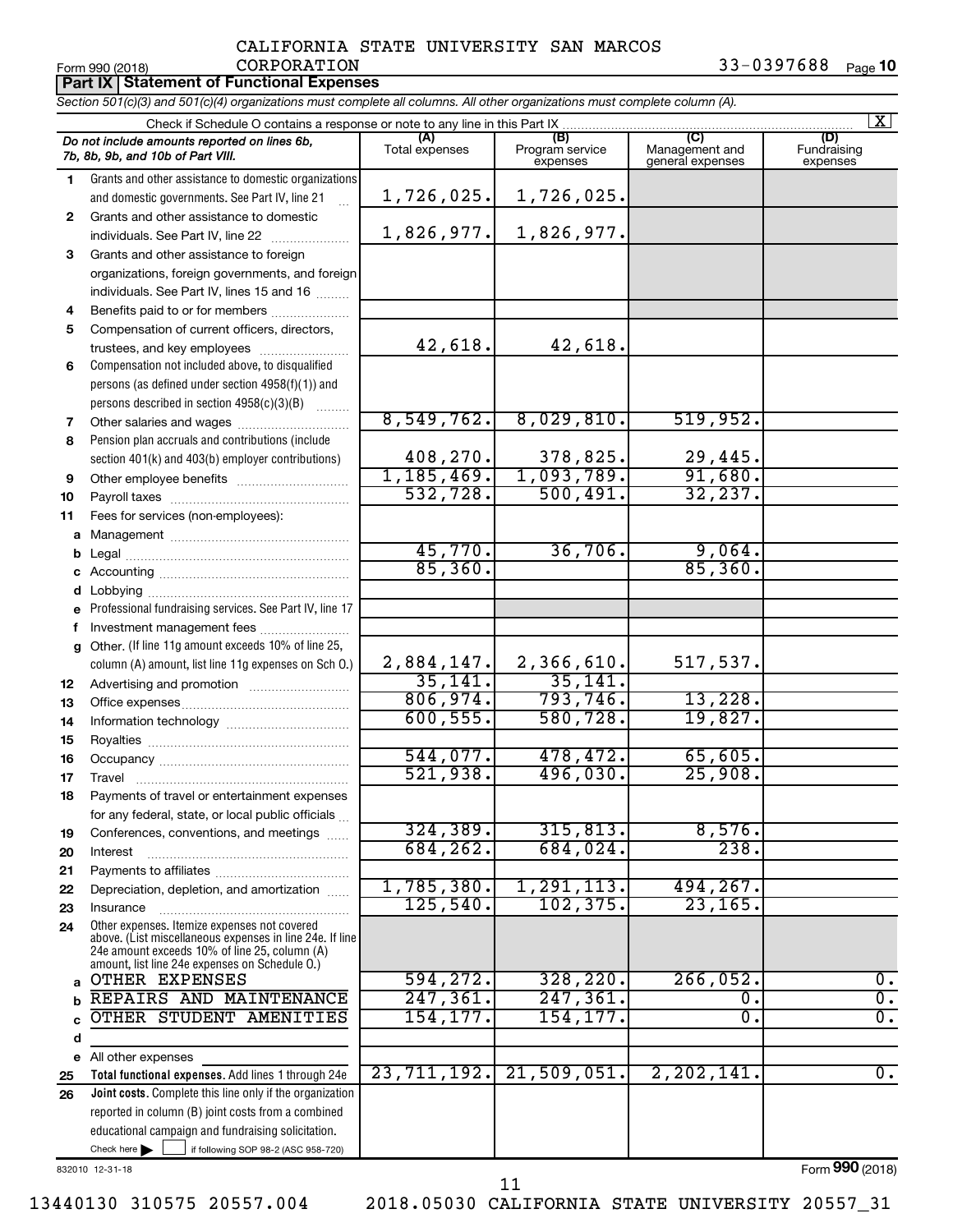| Form 990 (2018) |  |  |
|-----------------|--|--|

|                 | CAUIFORNIA SIAIE | <b>זודמעם אדמט</b> | ועמכ | כטטאמעי |        |      |
|-----------------|------------------|--------------------|------|---------|--------|------|
| Form 990 (2018) | CORPORATION      |                    |      |         | 397688 | Page |
| ____            |                  |                    |      |         |        |      |

|                      | Part X   | <b>Balance Sheet</b>                                                                                                         |  |             |                          |                         |                                     |
|----------------------|----------|------------------------------------------------------------------------------------------------------------------------------|--|-------------|--------------------------|-------------------------|-------------------------------------|
|                      |          |                                                                                                                              |  |             |                          |                         |                                     |
|                      |          |                                                                                                                              |  |             | (A)<br>Beginning of year |                         | (B)<br>End of year                  |
|                      | 1        |                                                                                                                              |  |             | 646, 614.                | $\mathbf{1}$            | 1,349,000.                          |
|                      | 2        |                                                                                                                              |  |             | 10, 714, 153.            | $\overline{2}$          | 5,835,557.                          |
|                      | з        |                                                                                                                              |  |             |                          | 3                       |                                     |
|                      | 4        |                                                                                                                              |  |             | 6,497,395.               | $\overline{\mathbf{4}}$ | 14,075,777.                         |
|                      | 5        | Loans and other receivables from current and former officers, directors,                                                     |  |             |                          |                         |                                     |
|                      |          | trustees, key employees, and highest compensated employees. Complete                                                         |  |             |                          |                         |                                     |
|                      |          | Part II of Schedule L                                                                                                        |  |             |                          | 5                       |                                     |
|                      | 6        | Loans and other receivables from other disqualified persons (as defined under                                                |  |             |                          |                         |                                     |
|                      |          | section $4958(f)(1)$ , persons described in section $4958(c)(3)(B)$ , and contributing                                       |  |             |                          |                         |                                     |
|                      |          | employers and sponsoring organizations of section 501(c)(9) voluntary                                                        |  |             |                          |                         |                                     |
|                      |          | employees' beneficiary organizations (see instr). Complete Part II of Sch L                                                  |  |             |                          | 6                       |                                     |
|                      | 7        |                                                                                                                              |  |             |                          | $\overline{7}$          |                                     |
|                      | 8        |                                                                                                                              |  |             |                          | 8                       |                                     |
|                      | 9        | Prepaid expenses and deferred charges                                                                                        |  |             | 8,217.                   | 9                       | 809, 852.                           |
|                      | 10a      | Land, buildings, and equipment: cost or other                                                                                |  |             |                          |                         |                                     |
|                      |          | basis. Complete Part VI of Schedule D    10a   107, 290, 951.                                                                |  | 17,951,364. | 42,819,155.              |                         | 89, 339, 587.                       |
| Assets               | b        |                                                                                                                              |  |             | 4, 279, 900.             | 10 <sub>c</sub>         | 11, 160, 880.                       |
|                      | 11       |                                                                                                                              |  |             |                          | 11                      |                                     |
|                      | 12       |                                                                                                                              |  |             |                          | 12                      |                                     |
|                      | 13       |                                                                                                                              |  | 13          |                          |                         |                                     |
|                      | 14<br>15 |                                                                                                                              |  |             | 56,581.                  | 14<br>15                | 56, 581.                            |
|                      | 16       |                                                                                                                              |  |             | 65,022,015.              | 16                      | 122,627,234.                        |
|                      | 17       |                                                                                                                              |  |             | 5,616,657.               | 17                      | 9,434,731.                          |
|                      | 18       |                                                                                                                              |  |             |                          | 18                      |                                     |
|                      | 19       |                                                                                                                              |  |             | 9,987,555.               | 19                      | 13,521,983.                         |
|                      | 20       |                                                                                                                              |  |             | 18,950,023.              | 20                      | 17,967,885.                         |
|                      | 21       | Escrow or custodial account liability. Complete Part IV of Schedule D                                                        |  |             |                          | 21                      |                                     |
|                      | 22       | Loans and other payables to current and former officers, directors, trustees,                                                |  |             |                          |                         |                                     |
| Liabilities          |          | key employees, highest compensated employees, and disqualified persons.                                                      |  |             |                          |                         |                                     |
|                      |          |                                                                                                                              |  |             |                          | 22                      |                                     |
|                      | 23       | Secured mortgages and notes payable to unrelated third parties                                                               |  |             |                          | 23                      |                                     |
|                      | 24       | Unsecured notes and loans payable to unrelated third parties                                                                 |  |             |                          | 24                      |                                     |
|                      | 25       | Other liabilities (including federal income tax, payables to related third                                                   |  |             |                          |                         |                                     |
|                      |          | parties, and other liabilities not included on lines 17-24). Complete Part X of                                              |  |             |                          |                         |                                     |
|                      |          | Schedule D                                                                                                                   |  |             | 17,201,781.              | 25                      | 66,834,395.                         |
|                      | 26       |                                                                                                                              |  |             | 51,756,016.              | 26                      | 107,758,994.                        |
|                      |          | Organizations that follow SFAS 117 (ASC 958), check here $\blacktriangleright \begin{array}{c} \boxed{X} \\ \end{array}$ and |  |             |                          |                         |                                     |
|                      |          | complete lines 27 through 29, and lines 33 and 34.                                                                           |  |             |                          |                         |                                     |
|                      | 27       |                                                                                                                              |  |             | 13, 265, 999.            | 27                      | 14,868,240.                         |
| <b>Fund Balances</b> | 28       |                                                                                                                              |  |             |                          | 28                      |                                     |
|                      | 29       | Permanently restricted net assets                                                                                            |  |             |                          | 29                      |                                     |
|                      |          | Organizations that do not follow SFAS 117 (ASC 958), check here $\blacktriangleright$                                        |  |             |                          |                         |                                     |
|                      |          | and complete lines 30 through 34.                                                                                            |  |             |                          |                         |                                     |
| Net Assets or        | 30       |                                                                                                                              |  |             |                          | 30<br>31                |                                     |
|                      | 31<br>32 | Paid-in or capital surplus, or land, building, or equipment fund                                                             |  |             |                          | 32                      |                                     |
|                      | 33       | Retained earnings, endowment, accumulated income, or other funds                                                             |  |             | 13,265,999.              | 33                      | 14,868,240.                         |
|                      | 34       |                                                                                                                              |  |             | 65,022,015.              | 34                      | 122,627,234.                        |
|                      |          |                                                                                                                              |  |             |                          |                         | $F_{\text{arm}}$ QQ $\Omega$ (2019) |

Form (2018) **990**

832011 12-31-18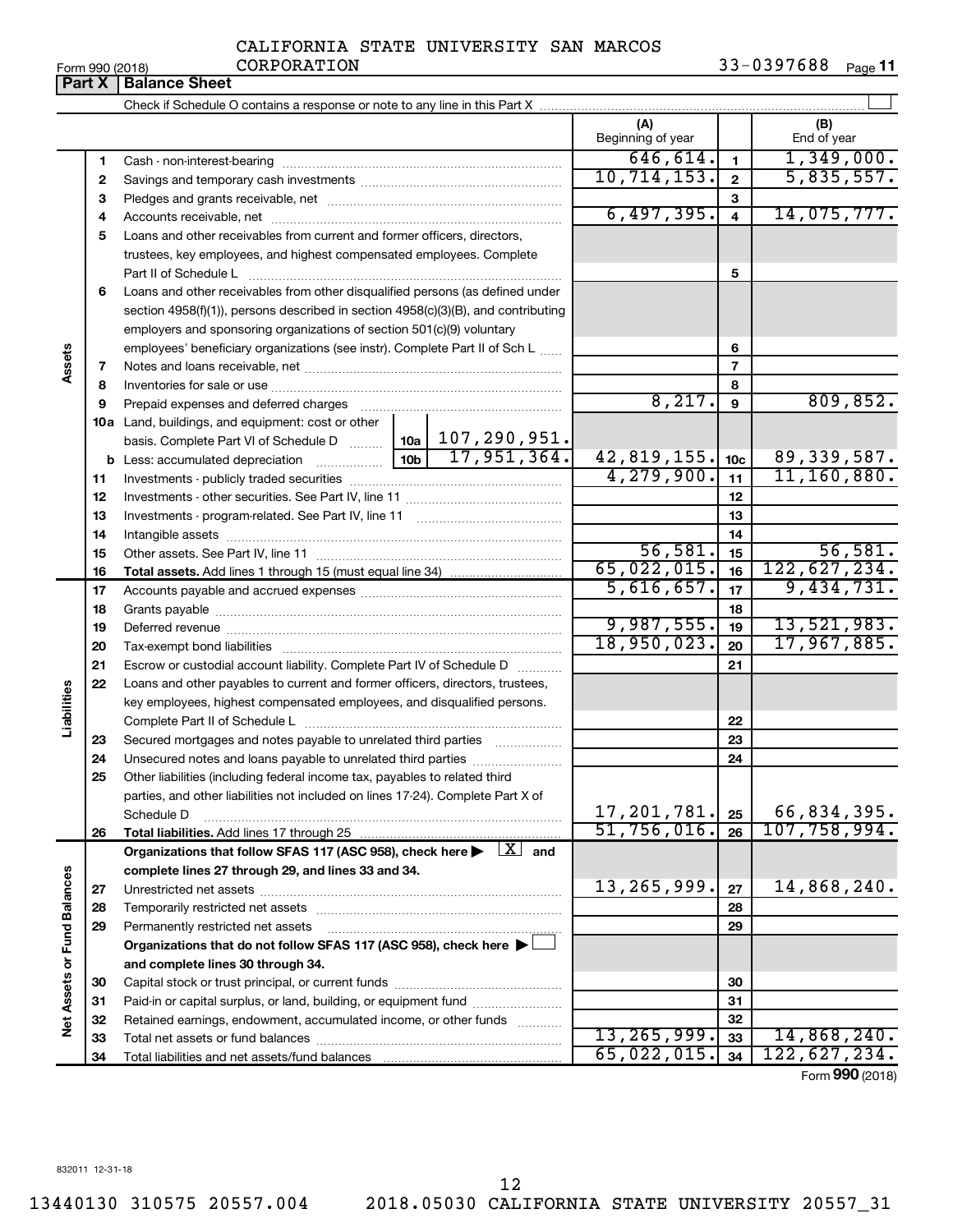|             | CALIFORNIA STATE UNIVERSITY SAN MARCOS |  |
|-------------|----------------------------------------|--|
| CORPORATION |                                        |  |

|    | CORPORATION<br>Form 990 (2018)                                                                                                                                                                                                      |                | 33-0397688     |     | Page 12          |  |  |
|----|-------------------------------------------------------------------------------------------------------------------------------------------------------------------------------------------------------------------------------------|----------------|----------------|-----|------------------|--|--|
|    | <b>Part XI Reconciliation of Net Assets</b>                                                                                                                                                                                         |                |                |     |                  |  |  |
|    |                                                                                                                                                                                                                                     |                |                |     |                  |  |  |
|    |                                                                                                                                                                                                                                     |                |                |     |                  |  |  |
| 1  |                                                                                                                                                                                                                                     | $\mathbf{1}$   | 25,061,233.    |     |                  |  |  |
| 2  |                                                                                                                                                                                                                                     | $\mathbf{2}$   | 23, 711, 192.  |     |                  |  |  |
| з  | Revenue less expenses. Subtract line 2 from line 1                                                                                                                                                                                  | 3              | 1,350,041.     |     |                  |  |  |
| 4  |                                                                                                                                                                                                                                     | 4              | 13, 265, 999.  |     | 252, 200.        |  |  |
| 5  | 5<br>Net unrealized gains (losses) on investments [11] matter than the control of the control of the control of the control of the control of the control of the control of the control of the control of the control of the contro |                |                |     |                  |  |  |
| 6  | Donated services and use of facilities                                                                                                                                                                                              | 6              |                |     |                  |  |  |
| 7  | Investment expenses                                                                                                                                                                                                                 | $\overline{7}$ |                |     |                  |  |  |
| 8  | Prior period adjustments                                                                                                                                                                                                            | 8              |                |     |                  |  |  |
| 9  |                                                                                                                                                                                                                                     | 9              |                |     | $\overline{0}$ . |  |  |
| 10 | Net assets or fund balances at end of year. Combine lines 3 through 9 (must equal Part X, line 33,                                                                                                                                  |                |                |     |                  |  |  |
|    | column (B))                                                                                                                                                                                                                         | 10             | 14,868,240.    |     |                  |  |  |
|    | Part XII Financial Statements and Reporting                                                                                                                                                                                         |                |                |     |                  |  |  |
|    |                                                                                                                                                                                                                                     |                |                |     |                  |  |  |
|    |                                                                                                                                                                                                                                     |                |                | Yes | <b>No</b>        |  |  |
| 1  | Accounting method used to prepare the Form 990: $\Box$ Cash $\Box X$ Accrual<br>$\Box$ Other                                                                                                                                        |                |                |     |                  |  |  |
|    | If the organization changed its method of accounting from a prior year or checked "Other," explain in Schedule O.                                                                                                                   |                |                |     |                  |  |  |
|    |                                                                                                                                                                                                                                     |                | 2a             |     | x                |  |  |
|    | If "Yes," check a box below to indicate whether the financial statements for the year were compiled or reviewed on a                                                                                                                |                |                |     |                  |  |  |
|    | separate basis, consolidated basis, or both:                                                                                                                                                                                        |                |                |     |                  |  |  |
|    | Both consolidated and separate basis<br>Separate basis<br>Consolidated basis                                                                                                                                                        |                |                |     |                  |  |  |
|    |                                                                                                                                                                                                                                     |                | 2 <sub>b</sub> | х   |                  |  |  |
|    | If "Yes," check a box below to indicate whether the financial statements for the year were audited on a separate basis,                                                                                                             |                |                |     |                  |  |  |
|    | consolidated basis, or both:                                                                                                                                                                                                        |                |                |     |                  |  |  |
|    | $\boxed{\textbf{X}}$ Both consolidated and separate basis<br>Consolidated basis<br>Separate basis                                                                                                                                   |                |                |     |                  |  |  |
|    | c If "Yes" to line 2a or 2b, does the organization have a committee that assumes responsibility for oversight of the audit,                                                                                                         |                |                |     |                  |  |  |
|    |                                                                                                                                                                                                                                     |                | 2c             | х   |                  |  |  |
|    | If the organization changed either its oversight process or selection process during the tax year, explain in Schedule O.                                                                                                           |                |                |     |                  |  |  |
|    | 3a As a result of a federal award, was the organization required to undergo an audit or audits as set forth in the Single Audit                                                                                                     |                |                |     |                  |  |  |
|    |                                                                                                                                                                                                                                     |                | За             | х   |                  |  |  |
|    | <b>b</b> If "Yes," did the organization undergo the required audit or audits? If the organization did not undergo the required audit                                                                                                |                |                |     |                  |  |  |
|    |                                                                                                                                                                                                                                     |                | 3 <sub>b</sub> | х   |                  |  |  |

Form (2018) **990**

832012 12-31-18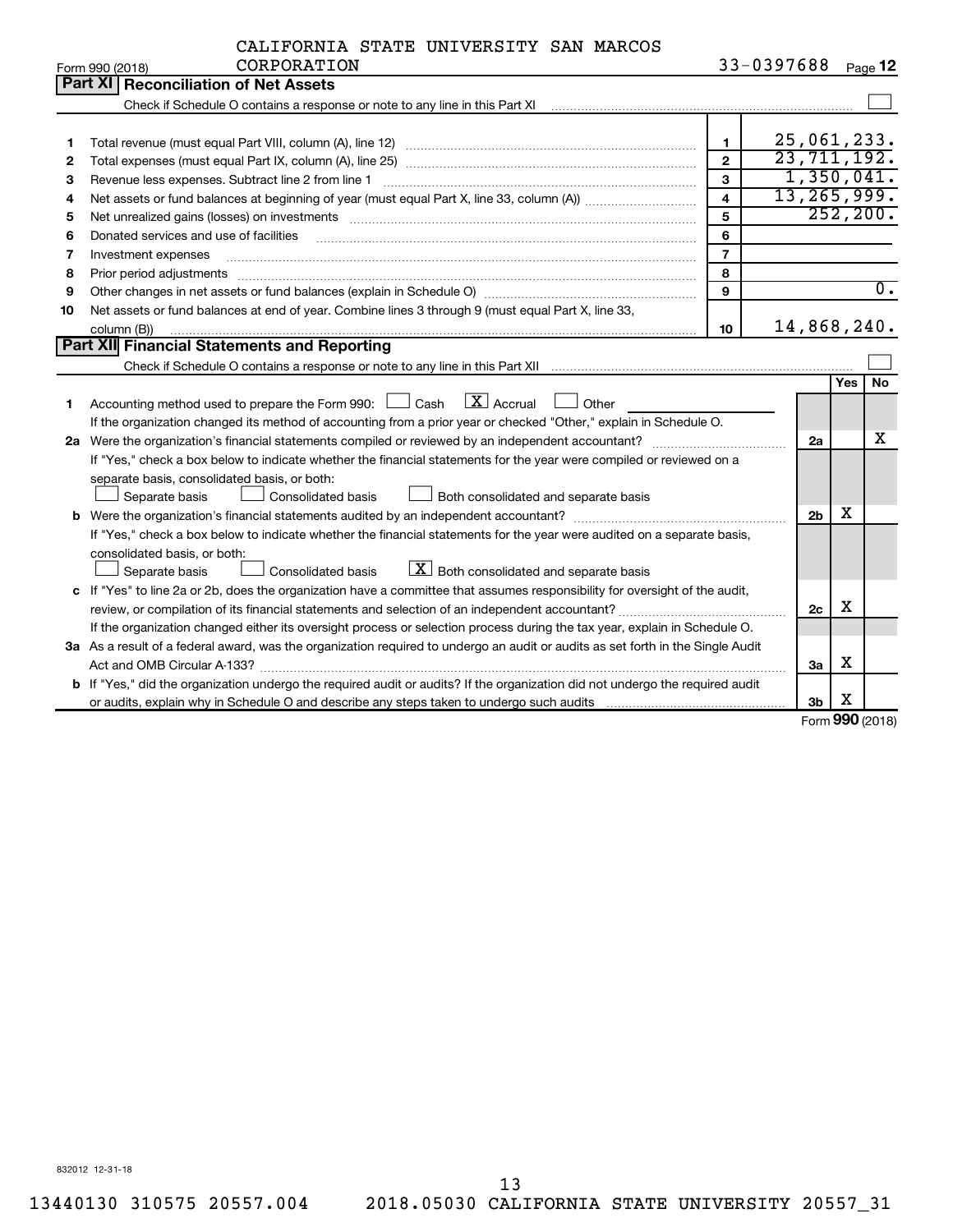| <b>SCHEDULE A</b>                                                        |                                                            |                                                                                                                                                                                                                                                 |     |                                                                |                                                      | OMB No. 1545-0047                                   |
|--------------------------------------------------------------------------|------------------------------------------------------------|-------------------------------------------------------------------------------------------------------------------------------------------------------------------------------------------------------------------------------------------------|-----|----------------------------------------------------------------|------------------------------------------------------|-----------------------------------------------------|
| (Form 990 or 990-EZ)                                                     |                                                            | <b>Public Charity Status and Public Support</b><br>Complete if the organization is a section 501(c)(3) organization or a section                                                                                                                |     |                                                                |                                                      |                                                     |
|                                                                          |                                                            | 4947(a)(1) nonexempt charitable trust.                                                                                                                                                                                                          |     |                                                                |                                                      |                                                     |
| Department of the Treasury<br>Internal Revenue Service                   |                                                            | Attach to Form 990 or Form 990-EZ.                                                                                                                                                                                                              |     |                                                                |                                                      | <b>Open to Public</b><br>Inspection                 |
|                                                                          |                                                            | Go to www.irs.gov/Form990 for instructions and the latest information.                                                                                                                                                                          |     |                                                                |                                                      |                                                     |
| Name of the organization                                                 | CORPORATION                                                | CALIFORNIA STATE UNIVERSITY SAN MARCOS                                                                                                                                                                                                          |     |                                                                |                                                      | <b>Employer identification number</b><br>33-0397688 |
| Part I                                                                   |                                                            | Reason for Public Charity Status (All organizations must complete this part.) See instructions.                                                                                                                                                 |     |                                                                |                                                      |                                                     |
|                                                                          |                                                            |                                                                                                                                                                                                                                                 |     |                                                                |                                                      |                                                     |
|                                                                          |                                                            | The organization is not a private foundation because it is: (For lines 1 through 12, check only one box.)                                                                                                                                       |     |                                                                |                                                      |                                                     |
| 1                                                                        |                                                            | A church, convention of churches, or association of churches described in <b>section 170(b)(1)(A)(i).</b>                                                                                                                                       |     |                                                                |                                                      |                                                     |
| 2                                                                        |                                                            | A school described in section 170(b)(1)(A)(ii). (Attach Schedule E (Form 990 or 990-EZ).)                                                                                                                                                       |     |                                                                |                                                      |                                                     |
| 3<br>4                                                                   |                                                            | A hospital or a cooperative hospital service organization described in section 170(b)(1)(A)(iii).                                                                                                                                               |     |                                                                |                                                      |                                                     |
| city, and state:                                                         |                                                            | A medical research organization operated in conjunction with a hospital described in section 170(b)(1)(A)(iii). Enter the hospital's name,                                                                                                      |     |                                                                |                                                      |                                                     |
| $\mathbf{X}$<br>5                                                        |                                                            | An organization operated for the benefit of a college or university owned or operated by a governmental unit described in                                                                                                                       |     |                                                                |                                                      |                                                     |
|                                                                          | section 170(b)(1)(A)(iv). (Complete Part II.)              |                                                                                                                                                                                                                                                 |     |                                                                |                                                      |                                                     |
| 6                                                                        |                                                            | A federal, state, or local government or governmental unit described in section 170(b)(1)(A)(v).                                                                                                                                                |     |                                                                |                                                      |                                                     |
| 7                                                                        |                                                            | An organization that normally receives a substantial part of its support from a governmental unit or from the general public described in                                                                                                       |     |                                                                |                                                      |                                                     |
|                                                                          | section 170(b)(1)(A)(vi). (Complete Part II.)              |                                                                                                                                                                                                                                                 |     |                                                                |                                                      |                                                     |
| 8                                                                        |                                                            | A community trust described in section 170(b)(1)(A)(vi). (Complete Part II.)                                                                                                                                                                    |     |                                                                |                                                      |                                                     |
| 9                                                                        |                                                            | An agricultural research organization described in section 170(b)(1)(A)(ix) operated in conjunction with a land-grant college                                                                                                                   |     |                                                                |                                                      |                                                     |
|                                                                          |                                                            | or university or a non-land-grant college of agriculture (see instructions). Enter the name, city, and state of the college or                                                                                                                  |     |                                                                |                                                      |                                                     |
| university:                                                              |                                                            |                                                                                                                                                                                                                                                 |     |                                                                |                                                      |                                                     |
| 10                                                                       |                                                            | An organization that normally receives: (1) more than 33 1/3% of its support from contributions, membership fees, and gross receipts from                                                                                                       |     |                                                                |                                                      |                                                     |
|                                                                          |                                                            | activities related to its exempt functions - subject to certain exceptions, and (2) no more than 33 1/3% of its support from gross investment                                                                                                   |     |                                                                |                                                      |                                                     |
|                                                                          |                                                            | income and unrelated business taxable income (less section 511 tax) from businesses acquired by the organization after June 30, 1975.                                                                                                           |     |                                                                |                                                      |                                                     |
|                                                                          | See section 509(a)(2). (Complete Part III.)                |                                                                                                                                                                                                                                                 |     |                                                                |                                                      |                                                     |
| 11                                                                       |                                                            | An organization organized and operated exclusively to test for public safety. See section 509(a)(4).                                                                                                                                            |     |                                                                |                                                      |                                                     |
| 12                                                                       |                                                            | An organization organized and operated exclusively for the benefit of, to perform the functions of, or to carry out the purposes of one or                                                                                                      |     |                                                                |                                                      |                                                     |
|                                                                          |                                                            | more publicly supported organizations described in section 509(a)(1) or section 509(a)(2). See section 509(a)(3). Check the box in                                                                                                              |     |                                                                |                                                      |                                                     |
|                                                                          |                                                            | lines 12a through 12d that describes the type of supporting organization and complete lines 12e, 12f, and 12g.                                                                                                                                  |     |                                                                |                                                      |                                                     |
| а                                                                        |                                                            | Type I. A supporting organization operated, supervised, or controlled by its supported organization(s), typically by giving                                                                                                                     |     |                                                                |                                                      |                                                     |
|                                                                          |                                                            | the supported organization(s) the power to regularly appoint or elect a majority of the directors or trustees of the supporting                                                                                                                 |     |                                                                |                                                      |                                                     |
|                                                                          | organization. You must complete Part IV, Sections A and B. |                                                                                                                                                                                                                                                 |     |                                                                |                                                      |                                                     |
| b                                                                        |                                                            | Type II. A supporting organization supervised or controlled in connection with its supported organization(s), by having<br>control or management of the supporting organization vested in the same persons that control or manage the supported |     |                                                                |                                                      |                                                     |
|                                                                          |                                                            | organization(s). You must complete Part IV, Sections A and C.                                                                                                                                                                                   |     |                                                                |                                                      |                                                     |
| с                                                                        |                                                            | Type III functionally integrated. A supporting organization operated in connection with, and functionally integrated with,                                                                                                                      |     |                                                                |                                                      |                                                     |
|                                                                          |                                                            | its supported organization(s) (see instructions). You must complete Part IV, Sections A, D, and E.                                                                                                                                              |     |                                                                |                                                      |                                                     |
| d                                                                        |                                                            | Type III non-functionally integrated. A supporting organization operated in connection with its supported organization(s)                                                                                                                       |     |                                                                |                                                      |                                                     |
|                                                                          |                                                            | that is not functionally integrated. The organization generally must satisfy a distribution requirement and an attentiveness                                                                                                                    |     |                                                                |                                                      |                                                     |
|                                                                          |                                                            | requirement (see instructions). You must complete Part IV, Sections A and D, and Part V.                                                                                                                                                        |     |                                                                |                                                      |                                                     |
| е                                                                        |                                                            | Check this box if the organization received a written determination from the IRS that it is a Type I, Type II, Type III                                                                                                                         |     |                                                                |                                                      |                                                     |
|                                                                          |                                                            | functionally integrated, or Type III non-functionally integrated supporting organization.                                                                                                                                                       |     |                                                                |                                                      |                                                     |
| f Enter the number of supported organizations                            |                                                            |                                                                                                                                                                                                                                                 |     |                                                                |                                                      |                                                     |
| g Provide the following information about the supported organization(s). |                                                            |                                                                                                                                                                                                                                                 |     |                                                                |                                                      |                                                     |
| (i) Name of supported                                                    | (ii) EIN                                                   | (iii) Type of organization<br>(described on lines 1-10                                                                                                                                                                                          |     | (iv) Is the organization listed<br>in your governing document? | (v) Amount of monetary<br>support (see instructions) | (vi) Amount of other                                |
| organization                                                             |                                                            | above (see instructions))                                                                                                                                                                                                                       | Yes | No                                                             |                                                      | support (see instructions)                          |
|                                                                          |                                                            |                                                                                                                                                                                                                                                 |     |                                                                |                                                      |                                                     |
|                                                                          |                                                            |                                                                                                                                                                                                                                                 |     |                                                                |                                                      |                                                     |
|                                                                          |                                                            |                                                                                                                                                                                                                                                 |     |                                                                |                                                      |                                                     |
|                                                                          |                                                            |                                                                                                                                                                                                                                                 |     |                                                                |                                                      |                                                     |
|                                                                          |                                                            |                                                                                                                                                                                                                                                 |     |                                                                |                                                      |                                                     |
|                                                                          |                                                            |                                                                                                                                                                                                                                                 |     |                                                                |                                                      |                                                     |
|                                                                          |                                                            |                                                                                                                                                                                                                                                 |     |                                                                |                                                      |                                                     |
|                                                                          |                                                            |                                                                                                                                                                                                                                                 |     |                                                                |                                                      |                                                     |
|                                                                          |                                                            |                                                                                                                                                                                                                                                 |     |                                                                |                                                      |                                                     |
| Total                                                                    |                                                            |                                                                                                                                                                                                                                                 |     |                                                                |                                                      |                                                     |
|                                                                          |                                                            | LHA For Paperwork Reduction Act Notice, see the Instructions for Form 990 or 990-EZ. 832021 10-11-18                                                                                                                                            |     |                                                                |                                                      | Schedule A (Form 990 or 990-EZ) 2018                |
|                                                                          |                                                            | 14                                                                                                                                                                                                                                              |     |                                                                |                                                      |                                                     |

|  | 13440130 310575 20557.004 |  |  |  |
|--|---------------------------|--|--|--|
|--|---------------------------|--|--|--|

13440130 310575 20557.004 2018.05030 CALIFORNIA STATE UNIVERSITY 20557\_31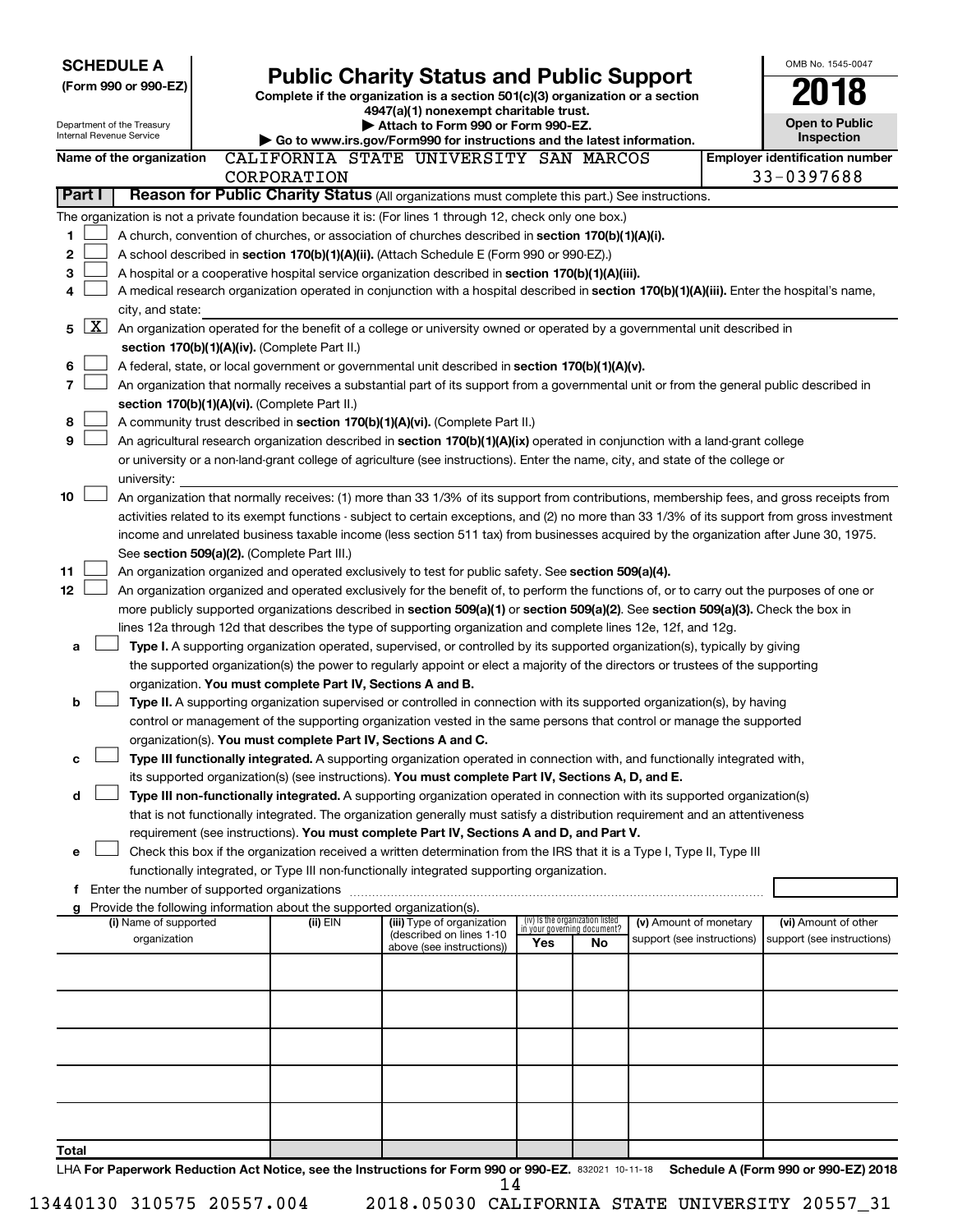#### 33-0397688 Page 2 Schedule A (Form 990 or 990-EZ) 2018  $CORPORTION$  33-0397688  $Page$

|  | Part II   Support Schedule for Organizations Described in Sections 170(b)(1)(A)(iv) and 170(b)(1)(A)(vi) |  |
|--|----------------------------------------------------------------------------------------------------------|--|
|  |                                                                                                          |  |

(Complete only if you checked the box on line 5, 7, or 8 of Part I or if the organization failed to qualify under Part III. If the organization fails to qualify under the tests listed below, please complete Part III.)

| <b>Section A. Public Support</b>                                                                                                                                                                                                                                                                                                                                           |          |           |            |            |                                              |                                              |
|----------------------------------------------------------------------------------------------------------------------------------------------------------------------------------------------------------------------------------------------------------------------------------------------------------------------------------------------------------------------------|----------|-----------|------------|------------|----------------------------------------------|----------------------------------------------|
| Calendar year (or fiscal year beginning in)                                                                                                                                                                                                                                                                                                                                | (a) 2014 | (b) 2015  | $(c)$ 2016 | $(d)$ 2017 | $(e)$ 2018                                   | (f) Total                                    |
| 1 Gifts, grants, contributions, and<br>membership fees received. (Do not                                                                                                                                                                                                                                                                                                   |          |           |            |            |                                              |                                              |
| include any "unusual grants.")                                                                                                                                                                                                                                                                                                                                             | 7442989. |           |            |            |                                              | 9838625.11879250.13055233.15655423.57871520. |
| 2 Tax revenues levied for the organ-<br>ization's benefit and either paid to                                                                                                                                                                                                                                                                                               |          |           |            |            |                                              |                                              |
| or expended on its behalf                                                                                                                                                                                                                                                                                                                                                  |          |           |            |            |                                              |                                              |
| 3 The value of services or facilities                                                                                                                                                                                                                                                                                                                                      |          |           |            |            |                                              |                                              |
| furnished by a governmental unit to                                                                                                                                                                                                                                                                                                                                        |          |           |            |            |                                              |                                              |
| the organization without charge                                                                                                                                                                                                                                                                                                                                            | 7442989. |           |            |            | 9838625.11879250.13055233.15655423.57871520. |                                              |
| 4 Total. Add lines 1 through 3                                                                                                                                                                                                                                                                                                                                             |          |           |            |            |                                              |                                              |
| 5 The portion of total contributions                                                                                                                                                                                                                                                                                                                                       |          |           |            |            |                                              |                                              |
| by each person (other than a<br>governmental unit or publicly                                                                                                                                                                                                                                                                                                              |          |           |            |            |                                              |                                              |
| supported organization) included                                                                                                                                                                                                                                                                                                                                           |          |           |            |            |                                              |                                              |
| on line 1 that exceeds 2% of the                                                                                                                                                                                                                                                                                                                                           |          |           |            |            |                                              |                                              |
| amount shown on line 11,                                                                                                                                                                                                                                                                                                                                                   |          |           |            |            |                                              |                                              |
| column (f)                                                                                                                                                                                                                                                                                                                                                                 |          |           |            |            |                                              |                                              |
| 6 Public support. Subtract line 5 from line 4.                                                                                                                                                                                                                                                                                                                             |          |           |            |            |                                              | 57871520.                                    |
| <b>Section B. Total Support</b>                                                                                                                                                                                                                                                                                                                                            |          |           |            |            |                                              |                                              |
| Calendar year (or fiscal year beginning in) $\blacktriangleright$                                                                                                                                                                                                                                                                                                          | (a) 2014 | (b) 2015  | $(c)$ 2016 | $(d)$ 2017 | (e) 2018                                     | (f) Total                                    |
| <b>7</b> Amounts from line 4                                                                                                                                                                                                                                                                                                                                               | 7442989. |           |            |            | 9838625.11879250.13055233.15655423.57871520. |                                              |
| 8 Gross income from interest,                                                                                                                                                                                                                                                                                                                                              |          |           |            |            |                                              |                                              |
| dividends, payments received on                                                                                                                                                                                                                                                                                                                                            |          |           |            |            |                                              |                                              |
| securities loans, rents, royalties,                                                                                                                                                                                                                                                                                                                                        |          |           |            |            |                                              |                                              |
| and income from similar sources                                                                                                                                                                                                                                                                                                                                            | 145,952. | 154, 567. | 153,431.   | 58,074.    | 172,588.                                     | 684,612.                                     |
| <b>9</b> Net income from unrelated business                                                                                                                                                                                                                                                                                                                                |          |           |            |            |                                              |                                              |
| activities, whether or not the                                                                                                                                                                                                                                                                                                                                             |          |           |            |            |                                              |                                              |
| business is regularly carried on                                                                                                                                                                                                                                                                                                                                           |          |           |            |            |                                              |                                              |
| 10 Other income. Do not include gain                                                                                                                                                                                                                                                                                                                                       |          |           |            |            |                                              |                                              |
| or loss from the sale of capital                                                                                                                                                                                                                                                                                                                                           |          |           |            |            |                                              |                                              |
| assets (Explain in Part VI.)                                                                                                                                                                                                                                                                                                                                               |          |           |            |            |                                              |                                              |
| 11 Total support. Add lines 7 through 10                                                                                                                                                                                                                                                                                                                                   |          |           |            |            |                                              | 58556132.                                    |
| 12 Gross receipts from related activities, etc. (see instructions)                                                                                                                                                                                                                                                                                                         |          |           |            |            | 12                                           | 30,409,248.                                  |
| 13 First five years. If the Form 990 is for the organization's first, second, third, fourth, or fifth tax year as a section 501(c)(3)                                                                                                                                                                                                                                      |          |           |            |            |                                              |                                              |
| organization, check this box and stop here<br><b>Section C. Computation of Public Support Percentage</b>                                                                                                                                                                                                                                                                   |          |           |            |            |                                              |                                              |
|                                                                                                                                                                                                                                                                                                                                                                            |          |           |            |            |                                              | 98.83                                        |
|                                                                                                                                                                                                                                                                                                                                                                            |          |           |            |            | 14<br>15                                     | %<br>97.92                                   |
| 16a 33 1/3% support test - 2018. If the organization did not check the box on line 13, and line 14 is 33 1/3% or more, check this box and                                                                                                                                                                                                                                  |          |           |            |            |                                              | $\%$                                         |
|                                                                                                                                                                                                                                                                                                                                                                            |          |           |            |            |                                              | $\blacktriangleright$ $\mathbf{X}$           |
| stop here. The organization qualifies as a publicly supported organization manufactured content and the content of the state of the state of the state of the state of the state of the state of the state of the state of the<br>b 33 1/3% support test - 2017. If the organization did not check a box on line 13 or 16a, and line 15 is 33 1/3% or more, check this box |          |           |            |            |                                              |                                              |
|                                                                                                                                                                                                                                                                                                                                                                            |          |           |            |            |                                              |                                              |
| 17a 10% -facts-and-circumstances test - 2018. If the organization did not check a box on line 13, 16a, or 16b, and line 14 is 10% or more,                                                                                                                                                                                                                                 |          |           |            |            |                                              |                                              |
| and if the organization meets the "facts-and-circumstances" test, check this box and stop here. Explain in Part VI how the organization                                                                                                                                                                                                                                    |          |           |            |            |                                              |                                              |
|                                                                                                                                                                                                                                                                                                                                                                            |          |           |            |            |                                              |                                              |
| b 10% -facts-and-circumstances test - 2017. If the organization did not check a box on line 13, 16a, 16b, or 17a, and line 15 is 10% or                                                                                                                                                                                                                                    |          |           |            |            |                                              |                                              |
| more, and if the organization meets the "facts-and-circumstances" test, check this box and stop here. Explain in Part VI how the                                                                                                                                                                                                                                           |          |           |            |            |                                              |                                              |
| organization meets the "facts-and-circumstances" test. The organization qualifies as a publicly supported organization                                                                                                                                                                                                                                                     |          |           |            |            |                                              |                                              |
| 18 Private foundation. If the organization did not check a box on line 13, 16a, 16b, 17a, or 17b, check this box and see instructions.                                                                                                                                                                                                                                     |          |           |            |            |                                              |                                              |
|                                                                                                                                                                                                                                                                                                                                                                            |          |           |            |            |                                              | Schedule A (Form 990 or 990-EZ) 2018         |

832022 10-11-18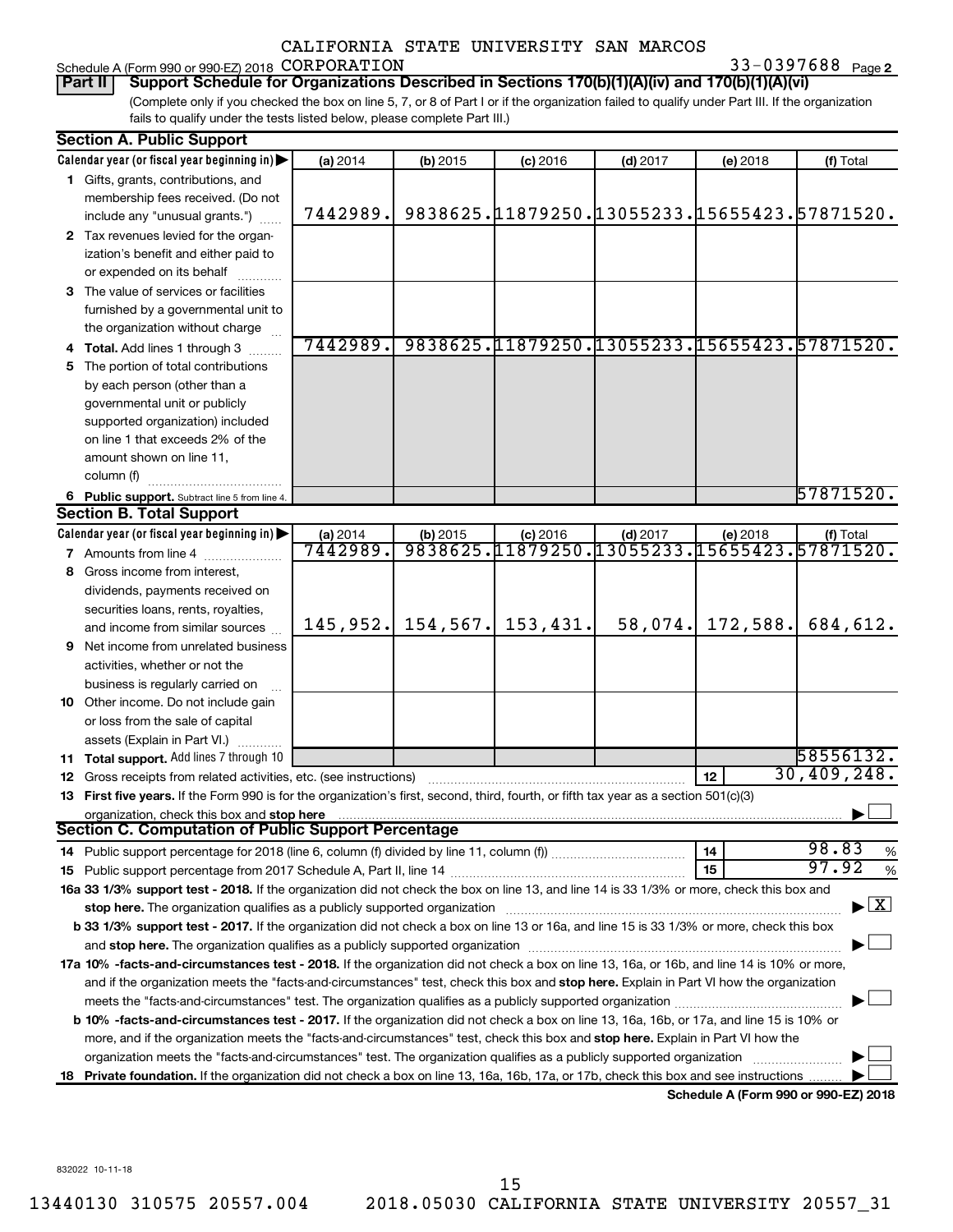## Schedule A (Form 990 or 990-EZ) 2018  $CORPORTION$  33-0397688  $Page$

**Part III Support Schedule for Organizations Described in Section 509(a)(2)** 

(Complete only if you checked the box on line 10 of Part I or if the organization failed to qualify under Part II. If the organization fails to qualify under the tests listed below, please complete Part II.)

|              | Calendar year (or fiscal year beginning in)                                                                                                                                                                                                               | (a) 2014 | (b) 2015 | $(c)$ 2016 | $(d)$ 2017 |    | (e) 2018 | (f) Total                            |
|--------------|-----------------------------------------------------------------------------------------------------------------------------------------------------------------------------------------------------------------------------------------------------------|----------|----------|------------|------------|----|----------|--------------------------------------|
|              | 1 Gifts, grants, contributions, and                                                                                                                                                                                                                       |          |          |            |            |    |          |                                      |
|              | membership fees received. (Do not                                                                                                                                                                                                                         |          |          |            |            |    |          |                                      |
|              | include any "unusual grants.")                                                                                                                                                                                                                            |          |          |            |            |    |          |                                      |
| $\mathbf{2}$ | Gross receipts from admissions,<br>merchandise sold or services per-<br>formed, or facilities furnished in<br>any activity that is related to the<br>organization's tax-exempt purpose                                                                    |          |          |            |            |    |          |                                      |
| 3            | Gross receipts from activities that                                                                                                                                                                                                                       |          |          |            |            |    |          |                                      |
|              | are not an unrelated trade or bus-                                                                                                                                                                                                                        |          |          |            |            |    |          |                                      |
|              | iness under section 513                                                                                                                                                                                                                                   |          |          |            |            |    |          |                                      |
| 4            | Tax revenues levied for the organ-                                                                                                                                                                                                                        |          |          |            |            |    |          |                                      |
|              | ization's benefit and either paid to<br>or expended on its behalf<br>.                                                                                                                                                                                    |          |          |            |            |    |          |                                      |
| 5            | The value of services or facilities                                                                                                                                                                                                                       |          |          |            |            |    |          |                                      |
|              | furnished by a governmental unit to<br>the organization without charge                                                                                                                                                                                    |          |          |            |            |    |          |                                      |
| 6            | Total. Add lines 1 through 5                                                                                                                                                                                                                              |          |          |            |            |    |          |                                      |
|              |                                                                                                                                                                                                                                                           |          |          |            |            |    |          |                                      |
|              | 7a Amounts included on lines 1, 2, and<br>3 received from disqualified persons                                                                                                                                                                            |          |          |            |            |    |          |                                      |
|              | <b>b</b> Amounts included on lines 2 and 3 received                                                                                                                                                                                                       |          |          |            |            |    |          |                                      |
|              | from other than disqualified persons that<br>exceed the greater of \$5,000 or 1% of the<br>amount on line 13 for the year                                                                                                                                 |          |          |            |            |    |          |                                      |
|              | c Add lines 7a and 7b                                                                                                                                                                                                                                     |          |          |            |            |    |          |                                      |
|              | 8 Public support. (Subtract line 7c from line 6.)                                                                                                                                                                                                         |          |          |            |            |    |          |                                      |
|              | <b>Section B. Total Support</b>                                                                                                                                                                                                                           |          |          |            |            |    |          |                                      |
|              | Calendar year (or fiscal year beginning in)                                                                                                                                                                                                               | (a) 2014 | (b) 2015 | $(c)$ 2016 | $(d)$ 2017 |    | (e) 2018 | (f) Total                            |
|              | 9 Amounts from line 6                                                                                                                                                                                                                                     |          |          |            |            |    |          |                                      |
|              | <b>10a</b> Gross income from interest,<br>dividends, payments received on<br>securities loans, rents, royalties,<br>and income from similar sources                                                                                                       |          |          |            |            |    |          |                                      |
|              | <b>b</b> Unrelated business taxable income                                                                                                                                                                                                                |          |          |            |            |    |          |                                      |
|              | (less section 511 taxes) from businesses                                                                                                                                                                                                                  |          |          |            |            |    |          |                                      |
|              |                                                                                                                                                                                                                                                           |          |          |            |            |    |          |                                      |
|              | acquired after June 30, 1975                                                                                                                                                                                                                              |          |          |            |            |    |          |                                      |
|              | c Add lines 10a and 10b<br>Net income from unrelated business<br>activities not included in line 10b.<br>whether or not the business is                                                                                                                   |          |          |            |            |    |          |                                      |
|              | regularly carried on<br><b>12</b> Other income. Do not include gain<br>or loss from the sale of capital                                                                                                                                                   |          |          |            |            |    |          |                                      |
|              | assets (Explain in Part VI.)<br>13 Total support. (Add lines 9, 10c, 11, and 12.)                                                                                                                                                                         |          |          |            |            |    |          |                                      |
|              | 14 First five years. If the Form 990 is for the organization's first, second, third, fourth, or fifth tax year as a section 501(c)(3) organization,                                                                                                       |          |          |            |            |    |          |                                      |
|              |                                                                                                                                                                                                                                                           |          |          |            |            |    |          |                                      |
|              | check this box and stop here <i>machine and content and content and states and stop here</i> and stop here and stop the content and stop here and stop here and stop here and stop here and stop here and stop here and stop here a                       |          |          |            |            |    |          |                                      |
|              | Section C. Computation of Public Support Percentage                                                                                                                                                                                                       |          |          |            |            | 15 |          |                                      |
|              |                                                                                                                                                                                                                                                           |          |          |            |            | 16 |          |                                      |
|              |                                                                                                                                                                                                                                                           |          |          |            |            |    |          |                                      |
|              | Section D. Computation of Investment Income Percentage                                                                                                                                                                                                    |          |          |            |            |    |          |                                      |
|              |                                                                                                                                                                                                                                                           |          |          |            |            | 17 |          |                                      |
|              |                                                                                                                                                                                                                                                           |          |          |            |            | 18 |          |                                      |
|              | 19a 33 1/3% support tests - 2018. If the organization did not check the box on line 14, and line 15 is more than 33 1/3%, and line 17 is not                                                                                                              |          |          |            |            |    |          |                                      |
|              | more than 33 1/3%, check this box and stop here. The organization qualifies as a publicly supported organization<br>b 33 1/3% support tests - 2017. If the organization did not check a box on line 14 or line 19a, and line 16 is more than 33 1/3%, and |          |          |            |            |    |          |                                      |
|              | line 18 is not more than 33 1/3%, check this box and stop here. The organization qualifies as a publicly supported organization                                                                                                                           |          |          |            |            |    |          | %<br>%<br>%<br>%                     |
| 11           | 832023 10-11-18                                                                                                                                                                                                                                           |          |          |            |            |    |          | Schedule A (Form 990 or 990-EZ) 2018 |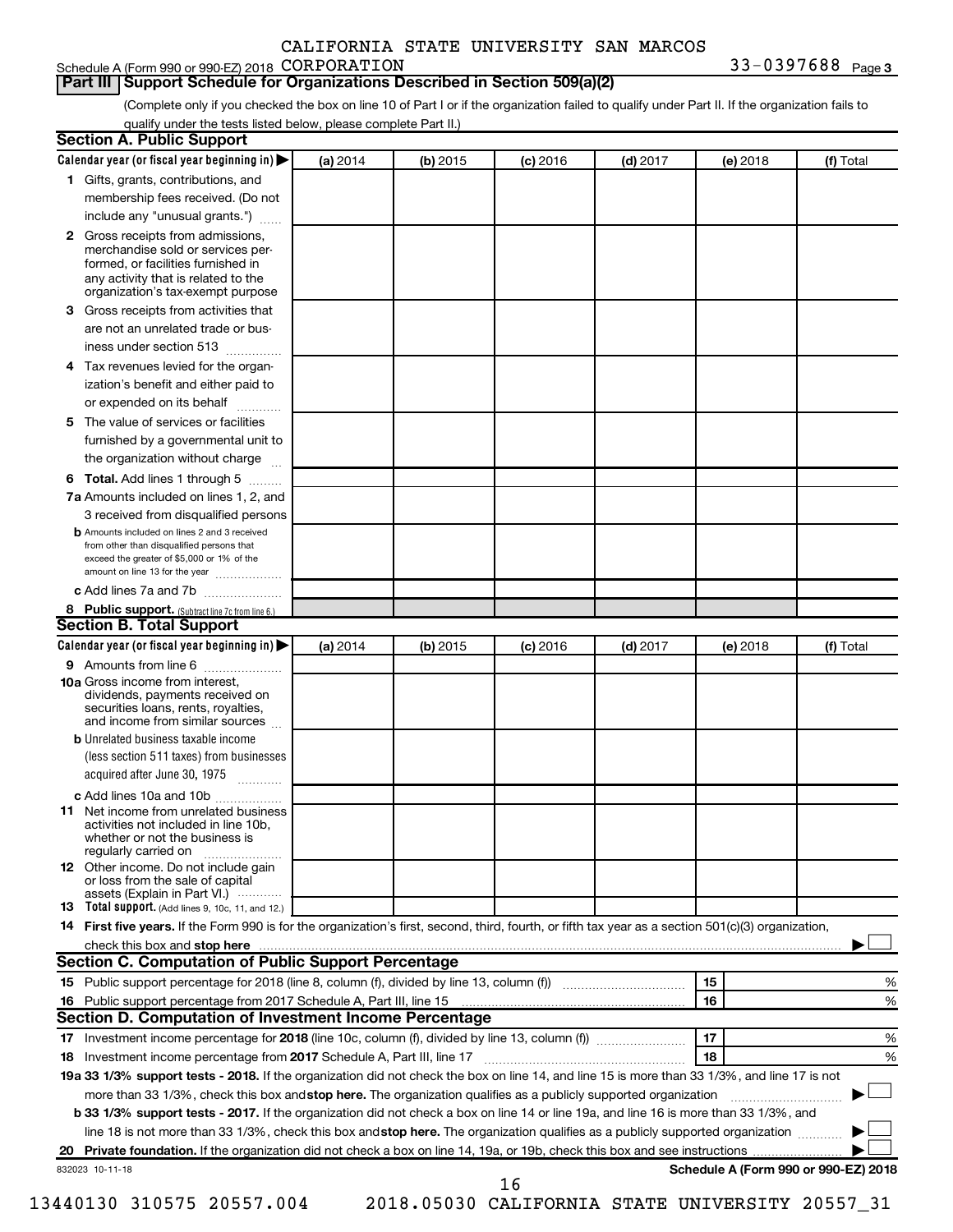# **Part IV Supporting Organizations**

(Complete only if you checked a box in line 12 on Part I. If you checked 12a of Part I, complete Sections A and B. If you checked 12b of Part I, complete Sections A and C. If you checked 12c of Part I, complete Sections A, D, and E. If you checked 12d of Part I, complete Sections A and D, and complete Part V.)

## **Section A. All Supporting Organizations**

- **1** Are all of the organization's supported organizations listed by name in the organization's governing documents? If "No," describe in Part VI how the supported organizations are designated. If designated by *class or purpose, describe the designation. If historic and continuing relationship, explain.*
- **2** Did the organization have any supported organization that does not have an IRS determination of status under section 509(a)(1) or (2)? If "Yes," explain in Part **VI** how the organization determined that the supported *organization was described in section 509(a)(1) or (2).*
- **3a** Did the organization have a supported organization described in section 501(c)(4), (5), or (6)? If "Yes," answer *(b) and (c) below.*
- **b** Did the organization confirm that each supported organization qualified under section 501(c)(4), (5), or (6) and satisfied the public support tests under section 509(a)(2)? If "Yes," describe in Part VI when and how the *organization made the determination.*
- **c** Did the organization ensure that all support to such organizations was used exclusively for section 170(c)(2)(B) purposes? If "Yes," explain in Part VI what controls the organization put in place to ensure such use.
- **4 a** *If* Was any supported organization not organized in the United States ("foreign supported organization")? *"Yes," and if you checked 12a or 12b in Part I, answer (b) and (c) below.*
- **b** Did the organization have ultimate control and discretion in deciding whether to make grants to the foreign supported organization? If "Yes," describe in Part VI how the organization had such control and discretion *despite being controlled or supervised by or in connection with its supported organizations.*
- **c** Did the organization support any foreign supported organization that does not have an IRS determination under sections 501(c)(3) and 509(a)(1) or (2)? If "Yes," explain in Part VI what controls the organization used *to ensure that all support to the foreign supported organization was used exclusively for section 170(c)(2)(B) purposes.*
- **5a** Did the organization add, substitute, or remove any supported organizations during the tax year? If "Yes," answer (b) and (c) below (if applicable). Also, provide detail in **Part VI,** including (i) the names and EIN *numbers of the supported organizations added, substituted, or removed; (ii) the reasons for each such action; (iii) the authority under the organization's organizing document authorizing such action; and (iv) how the action was accomplished (such as by amendment to the organizing document).*
- **b Type I or Type II only.** Was any added or substituted supported organization part of a class already designated in the organization's organizing document?
- **c Substitutions only.**  Was the substitution the result of an event beyond the organization's control?
- **6** Did the organization provide support (whether in the form of grants or the provision of services or facilities) to **Part VI.** support or benefit one or more of the filing organization's supported organizations? If "Yes," provide detail in anyone other than (i) its supported organizations, (ii) individuals that are part of the charitable class benefited by one or more of its supported organizations, or (iii) other supporting organizations that also
- **7** Did the organization provide a grant, loan, compensation, or other similar payment to a substantial contributor regard to a substantial contributor? If "Yes," complete Part I of Schedule L (Form 990 or 990-EZ). (as defined in section 4958(c)(3)(C)), a family member of a substantial contributor, or a 35% controlled entity with
- **8** Did the organization make a loan to a disqualified person (as defined in section 4958) not described in line 7? *If "Yes," complete Part I of Schedule L (Form 990 or 990-EZ).*
- **9 a** Was the organization controlled directly or indirectly at any time during the tax year by one or more in section 509(a)(1) or (2))? If "Yes," provide detail in **Part VI.** disqualified persons as defined in section 4946 (other than foundation managers and organizations described
- **b** Did one or more disqualified persons (as defined in line 9a) hold a controlling interest in any entity in which the supporting organization had an interest? If "Yes," provide detail in Part VI.
- **c** Did a disqualified person (as defined in line 9a) have an ownership interest in, or derive any personal benefit from, assets in which the supporting organization also had an interest? If "Yes," provide detail in Part VI.
- **10 a** Was the organization subject to the excess business holdings rules of section 4943 because of section supporting organizations)? If "Yes," answer 10b below. 4943(f) (regarding certain Type II supporting organizations, and all Type III non-functionally integrated
	- **b** Did the organization have any excess business holdings in the tax year? (Use Schedule C, Form 4720, to *determine whether the organization had excess business holdings.)*

832024 10-11-18

**Schedule A (Form 990 or 990-EZ) 2018**

13440130 310575 20557.004 2018.05030 CALIFORNIA STATE UNIVERSITY 20557\_31

17

**4b 4c 5a 5b 5c 6 7 8 9a 9b 9c 10a 10b**

**1**

**2**

**3a**

**3b**

**3c**

**4a**

**Yes No**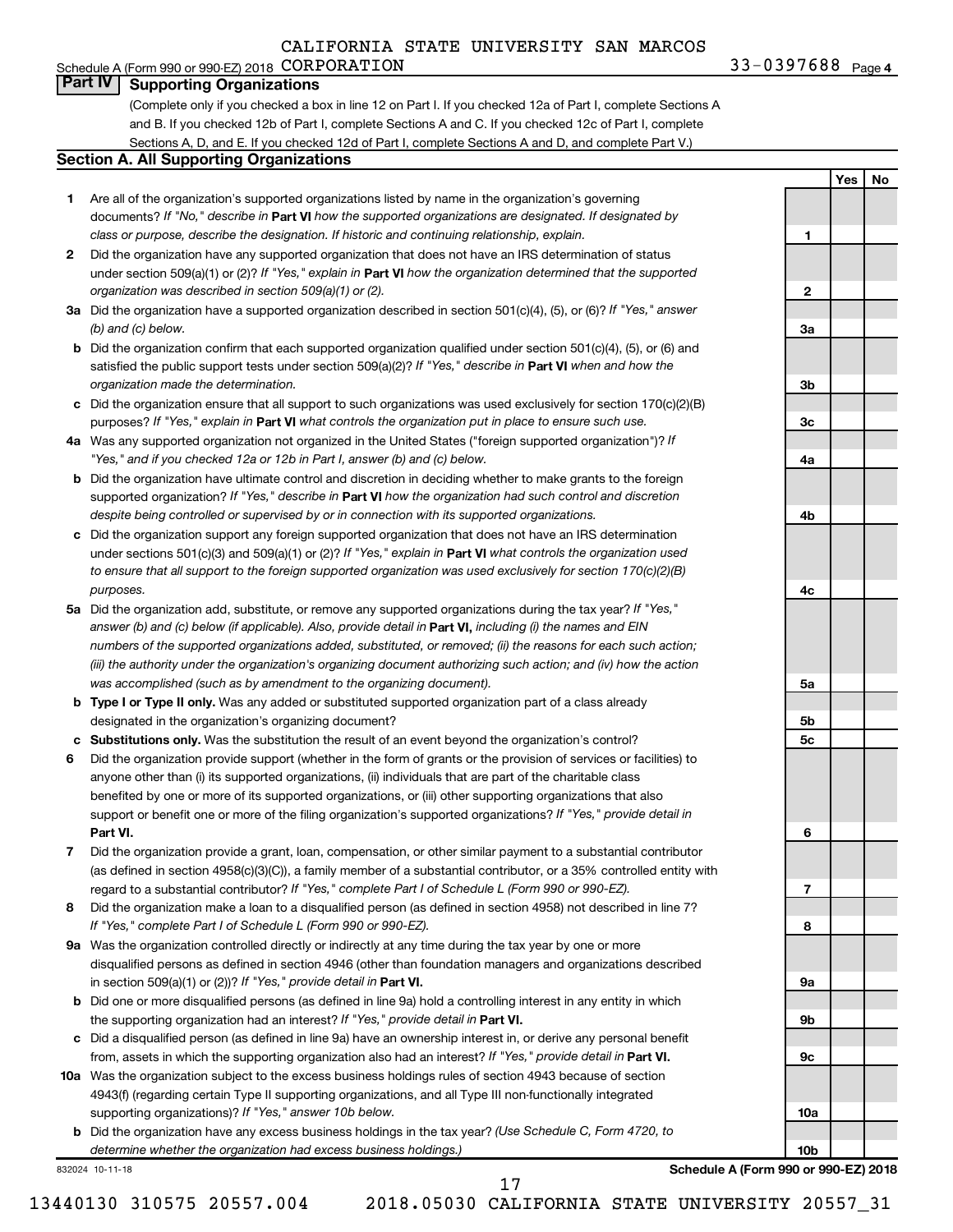33-0397688 Page 5 Schedule A (Form 990 or 990-EZ) 2018  $CORPORTION$  33-0397688  $Page$ 

|    | Part IV<br><b>Supporting Organizations (continued)</b>                                                                          |                 |     |    |
|----|---------------------------------------------------------------------------------------------------------------------------------|-----------------|-----|----|
|    |                                                                                                                                 |                 | Yes | No |
| 11 | Has the organization accepted a gift or contribution from any of the following persons?                                         |                 |     |    |
|    | a A person who directly or indirectly controls, either alone or together with persons described in (b) and (c)                  |                 |     |    |
|    | below, the governing body of a supported organization?                                                                          | 11a             |     |    |
|    | <b>b</b> A family member of a person described in (a) above?                                                                    | 11 <sub>b</sub> |     |    |
|    | c A 35% controlled entity of a person described in (a) or (b) above? If "Yes" to a, b, or c, provide detail in Part VI.         | 11c             |     |    |
|    | <b>Section B. Type I Supporting Organizations</b>                                                                               |                 |     |    |
|    |                                                                                                                                 |                 | Yes | No |
| 1  | Did the directors, trustees, or membership of one or more supported organizations have the power to                             |                 |     |    |
|    | regularly appoint or elect at least a majority of the organization's directors or trustees at all times during the              |                 |     |    |
|    | tax year? If "No," describe in Part VI how the supported organization(s) effectively operated, supervised, or                   |                 |     |    |
|    | controlled the organization's activities. If the organization had more than one supported organization,                         |                 |     |    |
|    | describe how the powers to appoint and/or remove directors or trustees were allocated among the supported                       |                 |     |    |
|    | organizations and what conditions or restrictions, if any, applied to such powers during the tax year.                          | 1               |     |    |
| 2  | Did the organization operate for the benefit of any supported organization other than the supported                             |                 |     |    |
|    | organization(s) that operated, supervised, or controlled the supporting organization? If "Yes," explain in                      |                 |     |    |
|    | Part VI how providing such benefit carried out the purposes of the supported organization(s) that operated,                     |                 |     |    |
|    | supervised, or controlled the supporting organization.                                                                          | 2               |     |    |
|    | <b>Section C. Type II Supporting Organizations</b>                                                                              |                 |     |    |
|    |                                                                                                                                 |                 | Yes | No |
| 1. | Were a majority of the organization's directors or trustees during the tax year also a majority of the directors                |                 |     |    |
|    | or trustees of each of the organization's supported organization(s)? If "No," describe in Part VI how control                   |                 |     |    |
|    | or management of the supporting organization was vested in the same persons that controlled or managed                          |                 |     |    |
|    | the supported organization(s).                                                                                                  | 1               |     |    |
|    | <b>Section D. All Type III Supporting Organizations</b>                                                                         |                 |     |    |
|    |                                                                                                                                 |                 | Yes | No |
| 1  | Did the organization provide to each of its supported organizations, by the last day of the fifth month of the                  |                 |     |    |
|    | organization's tax year, (i) a written notice describing the type and amount of support provided during the prior tax           |                 |     |    |
|    | year, (ii) a copy of the Form 990 that was most recently filed as of the date of notification, and (iii) copies of the          |                 |     |    |
|    | organization's governing documents in effect on the date of notification, to the extent not previously provided?                | 1               |     |    |
| 2  | Were any of the organization's officers, directors, or trustees either (i) appointed or elected by the supported                |                 |     |    |
|    | organization(s) or (ii) serving on the governing body of a supported organization? If "No," explain in Part VI how              |                 |     |    |
|    | the organization maintained a close and continuous working relationship with the supported organization(s).                     | 2               |     |    |
| 3  | By reason of the relationship described in (2), did the organization's supported organizations have a                           |                 |     |    |
|    | significant voice in the organization's investment policies and in directing the use of the organization's                      |                 |     |    |
|    | income or assets at all times during the tax year? If "Yes," describe in Part VI the role the organization's                    |                 |     |    |
|    | supported organizations played in this regard.                                                                                  | з               |     |    |
|    | Section E. Type III Functionally Integrated Supporting Organizations                                                            |                 |     |    |
| 1  | Check the box next to the method that the organization used to satisfy the Integral Part Test during the yealsee instructions). |                 |     |    |
| a  | The organization satisfied the Activities Test. Complete line 2 below.                                                          |                 |     |    |
| b  | The organization is the parent of each of its supported organizations. Complete line 3 below.                                   |                 |     |    |
| с  | The organization supported a governmental entity. Describe in Part VI how you supported a government entity (see instructions). |                 |     |    |
| 2  | Activities Test. Answer (a) and (b) below.                                                                                      |                 | Yes | No |
| а  | Did substantially all of the organization's activities during the tax year directly further the exempt purposes of              |                 |     |    |
|    | the supported organization(s) to which the organization was responsive? If "Yes," then in Part VI identify                      |                 |     |    |
|    | those supported organizations and explain how these activities directly furthered their exempt purposes,                        |                 |     |    |
|    | how the organization was responsive to those supported organizations, and how the organization determined                       |                 |     |    |
|    | that these activities constituted substantially all of its activities.                                                          | 2a              |     |    |
| b  | Did the activities described in (a) constitute activities that, but for the organization's involvement, one or more             |                 |     |    |
|    | of the organization's supported organization(s) would have been engaged in? If "Yes," explain in Part VI the                    |                 |     |    |
|    | reasons for the organization's position that its supported organization(s) would have engaged in these                          |                 |     |    |
|    | activities but for the organization's involvement.                                                                              | 2b              |     |    |
| 3  | Parent of Supported Organizations. Answer (a) and (b) below.                                                                    |                 |     |    |
| а  | Did the organization have the power to regularly appoint or elect a majority of the officers, directors, or                     |                 |     |    |
|    | trustees of each of the supported organizations? Provide details in Part VI.                                                    | За              |     |    |
|    | <b>b</b> Did the organization exercise a substantial degree of direction over the policies, programs, and activities of each    |                 |     |    |
|    | of its supported organizations? If "Yes," describe in Part VI the role played by the organization in this regard.               | 3b              |     |    |
|    | Schedule A (Form 990 or 990-EZ) 2018<br>832025 10-11-18<br>18                                                                   |                 |     |    |
|    |                                                                                                                                 |                 |     |    |

<sup>13440130 310575 20557.004 2018.05030</sup> CALIFORNIA STATE UNIVERSITY 20557\_31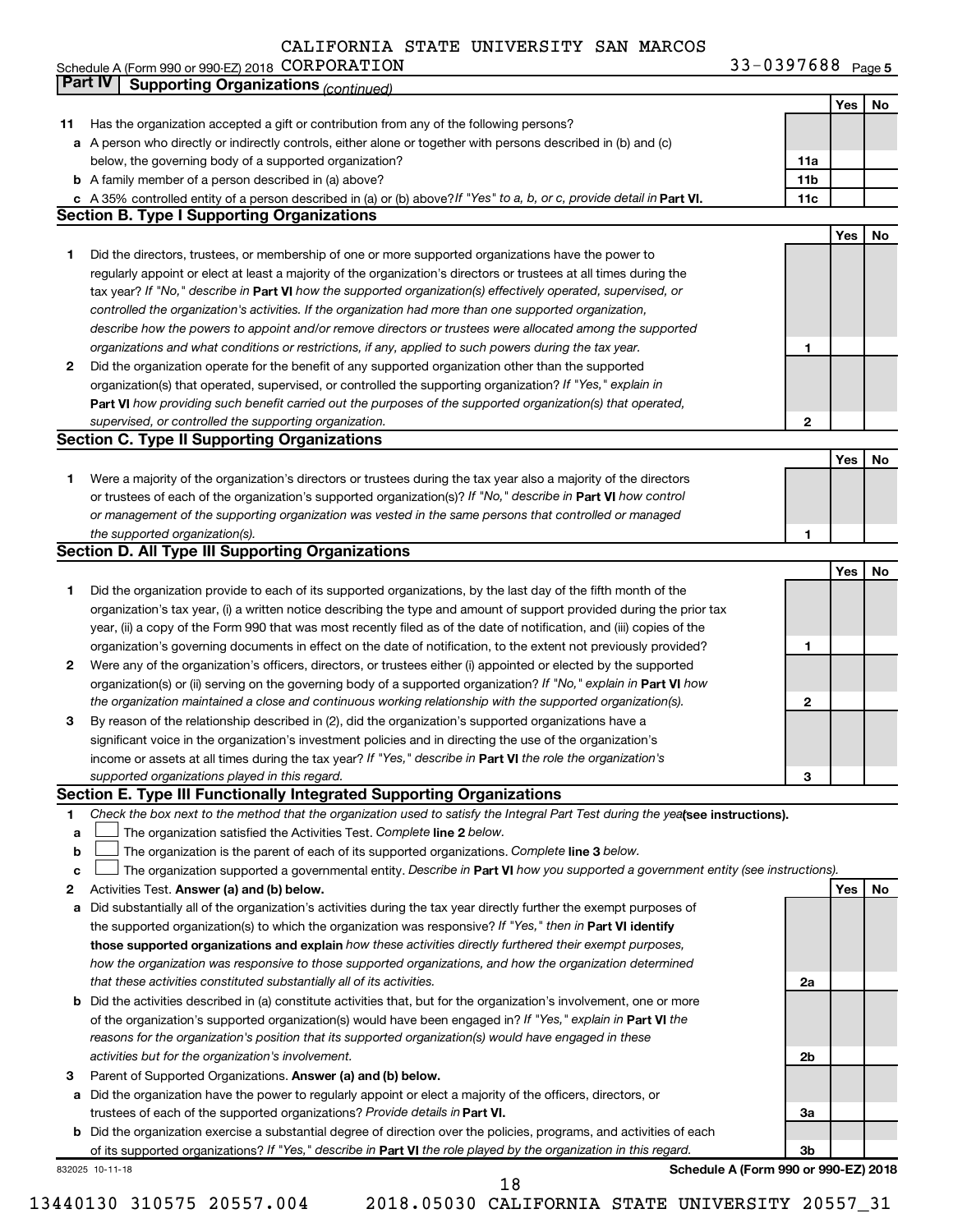#### **1 Letter or if the organization satisfied the Integral Part Test as a qualifying trust on Nov. 20, 1970 (explain in Part VI.) See instructions. All Section A - Adjusted Net Income 1 2 3 4 5 6 7 8 1 2 3 4 5 6 7 Adjusted Net Income** (subtract lines 5, 6, and 7 from line 4) **8 8 Section B - Minimum Asset Amount 1 2 3 4 5 6 7 8 a** Average monthly value of securities **b** Average monthly cash balances **c** Fair market value of other non-exempt-use assets **d Total**  (add lines 1a, 1b, and 1c) **e Discount** claimed for blockage or other **1a 1b 1c 1d 2 3 4 5 6 7 8** factors (explain in detail in Part VI): **Minimum Asset Amount**  (add line 7 to line 6) **Section C - Distributable Amount 1 2 3 4 5 6 1 2 3 4 5 6** Distributable Amount. Subtract line 5 from line 4, unless subject to other Type III non-functionally integrated supporting organizations must complete Sections A through E. (B) Current Year (A) Prior Year Net short-term capital gain Recoveries of prior-year distributions Other gross income (see instructions) Add lines 1 through 3 Depreciation and depletion Portion of operating expenses paid or incurred for production or collection of gross income or for management, conservation, or maintenance of property held for production of income (see instructions) Other expenses (see instructions) (B) Current Year  $(A)$  Prior Year  $\left\{\n\begin{array}{ccc}\n\end{array}\n\right\}$  (optional) Aggregate fair market value of all non-exempt-use assets (see instructions for short tax year or assets held for part of year): Acquisition indebtedness applicable to non-exempt-use assets Subtract line 2 from line 1d Cash deemed held for exempt use. Enter 1-1/2% of line 3 (for greater amount, see instructions) Net value of non-exempt-use assets (subtract line 4 from line 3) Multiply line 5 by .035 Recoveries of prior-year distributions Current Year Adjusted net income for prior year (from Section A, line 8, Column A) Enter 85% of line 1 Minimum asset amount for prior year (from Section B, line 8, Column A) Enter greater of line 2 or line 3 Income tax imposed in prior year emergency temporary reduction (see instructions) **Part V Type III Non-Functionally Integrated 509(a)(3) Supporting Organizations**   $\Box$

**7** Check here if the current year is the organization's first as a non-functionally integrated Type III supporting organization (see † instructions).

**Schedule A (Form 990 or 990-EZ) 2018**

832026 10-11-18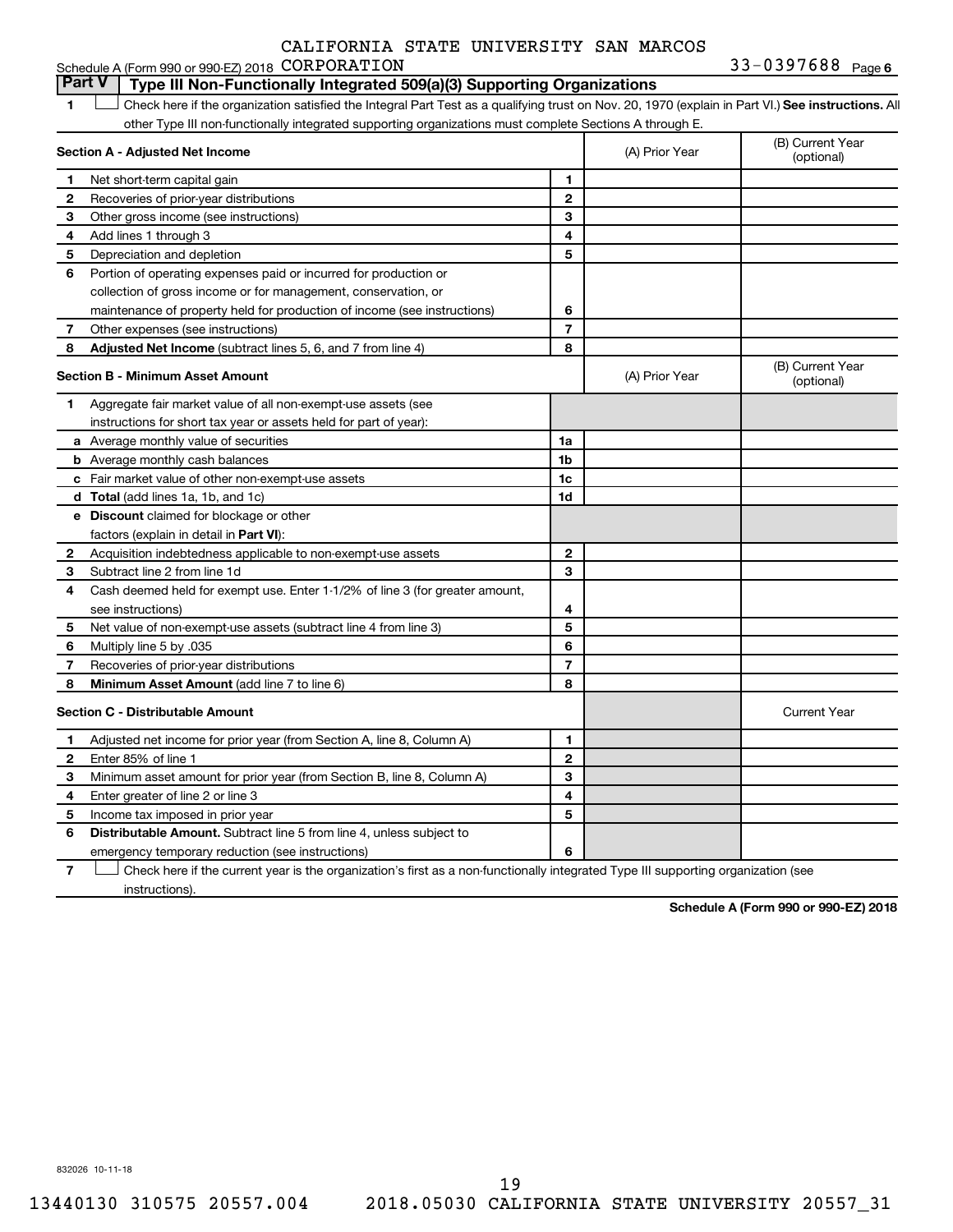|               | Schedule A (Form 990 or 990-EZ) 2018 CORPORATION                                           |                                    |                                               | 33-0397688 Page 7                                |
|---------------|--------------------------------------------------------------------------------------------|------------------------------------|-----------------------------------------------|--------------------------------------------------|
| <b>Part V</b> | Type III Non-Functionally Integrated 509(a)(3) Supporting Organizations (continued)        |                                    |                                               |                                                  |
|               | <b>Section D - Distributions</b>                                                           |                                    |                                               | <b>Current Year</b>                              |
| 1             | Amounts paid to supported organizations to accomplish exempt purposes                      |                                    |                                               |                                                  |
| 2             | Amounts paid to perform activity that directly furthers exempt purposes of supported       |                                    |                                               |                                                  |
|               | organizations, in excess of income from activity                                           |                                    |                                               |                                                  |
| З             | Administrative expenses paid to accomplish exempt purposes of supported organizations      |                                    |                                               |                                                  |
| 4             | Amounts paid to acquire exempt-use assets                                                  |                                    |                                               |                                                  |
| 5             | Qualified set-aside amounts (prior IRS approval required)                                  |                                    |                                               |                                                  |
| 6             | Other distributions (describe in <b>Part VI</b> ). See instructions.                       |                                    |                                               |                                                  |
| 7             | Total annual distributions. Add lines 1 through 6.                                         |                                    |                                               |                                                  |
| 8             | Distributions to attentive supported organizations to which the organization is responsive |                                    |                                               |                                                  |
|               | (provide details in Part VI). See instructions.                                            |                                    |                                               |                                                  |
| 9             | Distributable amount for 2018 from Section C, line 6                                       |                                    |                                               |                                                  |
| 10            | Line 8 amount divided by line 9 amount                                                     |                                    |                                               |                                                  |
|               | <b>Section E - Distribution Allocations (see instructions)</b>                             | (i)<br><b>Excess Distributions</b> | (ii)<br><b>Underdistributions</b><br>Pre-2018 | (iii)<br><b>Distributable</b><br>Amount for 2018 |
| 1.            | Distributable amount for 2018 from Section C, line 6                                       |                                    |                                               |                                                  |
| 2             | Underdistributions, if any, for years prior to 2018 (reason-                               |                                    |                                               |                                                  |
|               | able cause required-explain in Part VI). See instructions.                                 |                                    |                                               |                                                  |
| 3             | Excess distributions carryover, if any, to 2018                                            |                                    |                                               |                                                  |
|               | <b>a</b> From 2013                                                                         |                                    |                                               |                                                  |
|               | $b$ From 2014                                                                              |                                    |                                               |                                                  |
|               | c From 2015                                                                                |                                    |                                               |                                                  |
|               | d From 2016                                                                                |                                    |                                               |                                                  |
|               | e From 2017                                                                                |                                    |                                               |                                                  |
|               | f Total of lines 3a through e                                                              |                                    |                                               |                                                  |
|               | g Applied to underdistributions of prior years                                             |                                    |                                               |                                                  |
|               | <b>h</b> Applied to 2018 distributable amount                                              |                                    |                                               |                                                  |
| Ť.            | Carryover from 2013 not applied (see instructions)                                         |                                    |                                               |                                                  |
|               | Remainder. Subtract lines 3g, 3h, and 3i from 3f.                                          |                                    |                                               |                                                  |
| 4             | Distributions for 2018 from Section D.                                                     |                                    |                                               |                                                  |
|               | line $7:$                                                                                  |                                    |                                               |                                                  |
|               | a Applied to underdistributions of prior years                                             |                                    |                                               |                                                  |
|               | <b>b</b> Applied to 2018 distributable amount                                              |                                    |                                               |                                                  |
|               | <b>c</b> Remainder. Subtract lines 4a and 4b from 4.                                       |                                    |                                               |                                                  |
| 5             | Remaining underdistributions for years prior to 2018, if                                   |                                    |                                               |                                                  |
|               | any. Subtract lines 3g and 4a from line 2. For result greater                              |                                    |                                               |                                                  |
|               | than zero, explain in Part VI. See instructions.                                           |                                    |                                               |                                                  |
| 6             | Remaining underdistributions for 2018. Subtract lines 3h                                   |                                    |                                               |                                                  |
|               | and 4b from line 1. For result greater than zero, explain in                               |                                    |                                               |                                                  |
|               | <b>Part VI.</b> See instructions.                                                          |                                    |                                               |                                                  |
| 7             | Excess distributions carryover to 2019. Add lines 3j                                       |                                    |                                               |                                                  |
|               | and 4c.                                                                                    |                                    |                                               |                                                  |
| 8             | Breakdown of line 7:                                                                       |                                    |                                               |                                                  |
|               | a Excess from 2014                                                                         |                                    |                                               |                                                  |
|               | <b>b</b> Excess from 2015                                                                  |                                    |                                               |                                                  |
|               | c Excess from 2016                                                                         |                                    |                                               |                                                  |
|               | d Excess from 2017                                                                         |                                    |                                               |                                                  |
|               | e Excess from 2018                                                                         |                                    |                                               |                                                  |

**Schedule A (Form 990 or 990-EZ) 2018**

832027 10-11-18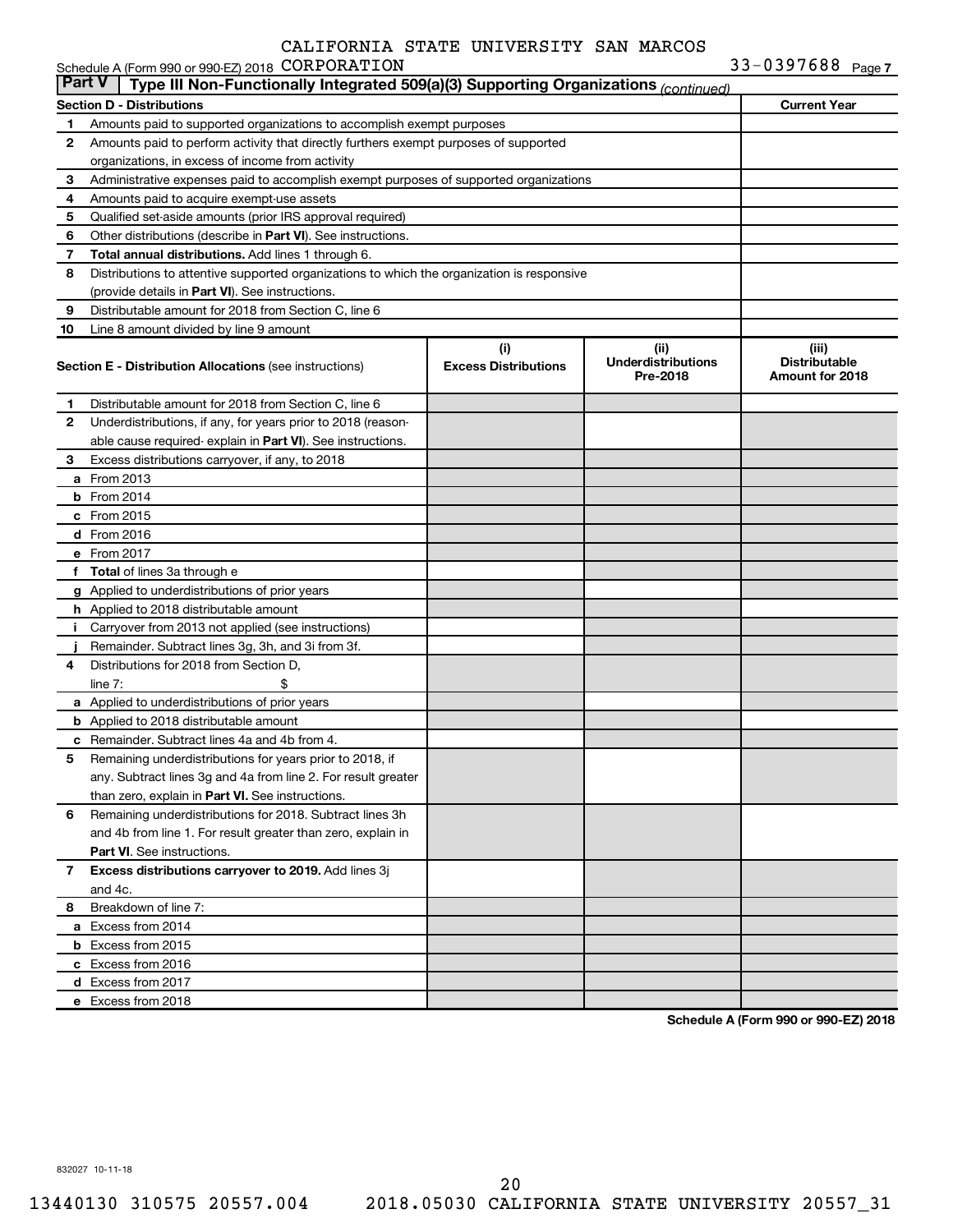|                 |                                                                                                                                                                                                                                                                                                                                                                                                                                                                                                                                                                                                                                                 |  | CALIFORNIA STATE UNIVERSITY SAN MARCOS          | 33-0397688 Page 8                    |  |
|-----------------|-------------------------------------------------------------------------------------------------------------------------------------------------------------------------------------------------------------------------------------------------------------------------------------------------------------------------------------------------------------------------------------------------------------------------------------------------------------------------------------------------------------------------------------------------------------------------------------------------------------------------------------------------|--|-------------------------------------------------|--------------------------------------|--|
| <b>Part VI</b>  | Schedule A (Form 990 or 990-EZ) 2018 CORPORATION<br>Supplemental Information. Provide the explanations required by Part II, line 10; Part II, line 17a or 17b; Part III, line 12;<br>Part IV, Section A, lines 1, 2, 3b, 3c, 4b, 4c, 5a, 6, 9a, 9b, 9c, 11a, 11b, and 11c; Part IV, Section B, lines 1 and 2; Part IV, Section C,<br>line 1; Part IV, Section D, lines 2 and 3; Part IV, Section E, lines 1c, 2a, 2b, 3a, and 3b; Part V, line 1; Part V, Section B, line 1e; Part V,<br>Section D, lines 5, 6, and 8; and Part V, Section E, lines 2, 5, and 6. Also complete this part for any additional information.<br>(See instructions.) |  |                                                 |                                      |  |
|                 |                                                                                                                                                                                                                                                                                                                                                                                                                                                                                                                                                                                                                                                 |  |                                                 |                                      |  |
|                 |                                                                                                                                                                                                                                                                                                                                                                                                                                                                                                                                                                                                                                                 |  |                                                 |                                      |  |
|                 |                                                                                                                                                                                                                                                                                                                                                                                                                                                                                                                                                                                                                                                 |  |                                                 |                                      |  |
|                 |                                                                                                                                                                                                                                                                                                                                                                                                                                                                                                                                                                                                                                                 |  |                                                 |                                      |  |
|                 |                                                                                                                                                                                                                                                                                                                                                                                                                                                                                                                                                                                                                                                 |  |                                                 |                                      |  |
|                 |                                                                                                                                                                                                                                                                                                                                                                                                                                                                                                                                                                                                                                                 |  |                                                 |                                      |  |
|                 |                                                                                                                                                                                                                                                                                                                                                                                                                                                                                                                                                                                                                                                 |  |                                                 |                                      |  |
|                 |                                                                                                                                                                                                                                                                                                                                                                                                                                                                                                                                                                                                                                                 |  |                                                 |                                      |  |
|                 |                                                                                                                                                                                                                                                                                                                                                                                                                                                                                                                                                                                                                                                 |  |                                                 |                                      |  |
|                 |                                                                                                                                                                                                                                                                                                                                                                                                                                                                                                                                                                                                                                                 |  |                                                 |                                      |  |
|                 |                                                                                                                                                                                                                                                                                                                                                                                                                                                                                                                                                                                                                                                 |  |                                                 |                                      |  |
|                 |                                                                                                                                                                                                                                                                                                                                                                                                                                                                                                                                                                                                                                                 |  |                                                 |                                      |  |
|                 |                                                                                                                                                                                                                                                                                                                                                                                                                                                                                                                                                                                                                                                 |  |                                                 |                                      |  |
|                 |                                                                                                                                                                                                                                                                                                                                                                                                                                                                                                                                                                                                                                                 |  |                                                 |                                      |  |
|                 |                                                                                                                                                                                                                                                                                                                                                                                                                                                                                                                                                                                                                                                 |  |                                                 |                                      |  |
|                 |                                                                                                                                                                                                                                                                                                                                                                                                                                                                                                                                                                                                                                                 |  |                                                 |                                      |  |
|                 |                                                                                                                                                                                                                                                                                                                                                                                                                                                                                                                                                                                                                                                 |  |                                                 |                                      |  |
|                 |                                                                                                                                                                                                                                                                                                                                                                                                                                                                                                                                                                                                                                                 |  |                                                 |                                      |  |
|                 |                                                                                                                                                                                                                                                                                                                                                                                                                                                                                                                                                                                                                                                 |  |                                                 |                                      |  |
|                 |                                                                                                                                                                                                                                                                                                                                                                                                                                                                                                                                                                                                                                                 |  |                                                 |                                      |  |
|                 |                                                                                                                                                                                                                                                                                                                                                                                                                                                                                                                                                                                                                                                 |  |                                                 |                                      |  |
|                 |                                                                                                                                                                                                                                                                                                                                                                                                                                                                                                                                                                                                                                                 |  |                                                 |                                      |  |
|                 |                                                                                                                                                                                                                                                                                                                                                                                                                                                                                                                                                                                                                                                 |  |                                                 |                                      |  |
|                 |                                                                                                                                                                                                                                                                                                                                                                                                                                                                                                                                                                                                                                                 |  |                                                 |                                      |  |
|                 |                                                                                                                                                                                                                                                                                                                                                                                                                                                                                                                                                                                                                                                 |  |                                                 |                                      |  |
|                 |                                                                                                                                                                                                                                                                                                                                                                                                                                                                                                                                                                                                                                                 |  |                                                 |                                      |  |
|                 |                                                                                                                                                                                                                                                                                                                                                                                                                                                                                                                                                                                                                                                 |  |                                                 |                                      |  |
|                 |                                                                                                                                                                                                                                                                                                                                                                                                                                                                                                                                                                                                                                                 |  |                                                 |                                      |  |
|                 |                                                                                                                                                                                                                                                                                                                                                                                                                                                                                                                                                                                                                                                 |  |                                                 |                                      |  |
| 832028 10-11-18 |                                                                                                                                                                                                                                                                                                                                                                                                                                                                                                                                                                                                                                                 |  | 21                                              | Schedule A (Form 990 or 990-EZ) 2018 |  |
|                 | 13440130 310575 20557.004                                                                                                                                                                                                                                                                                                                                                                                                                                                                                                                                                                                                                       |  | 2018.05030 CALIFORNIA STATE UNIVERSITY 20557_31 |                                      |  |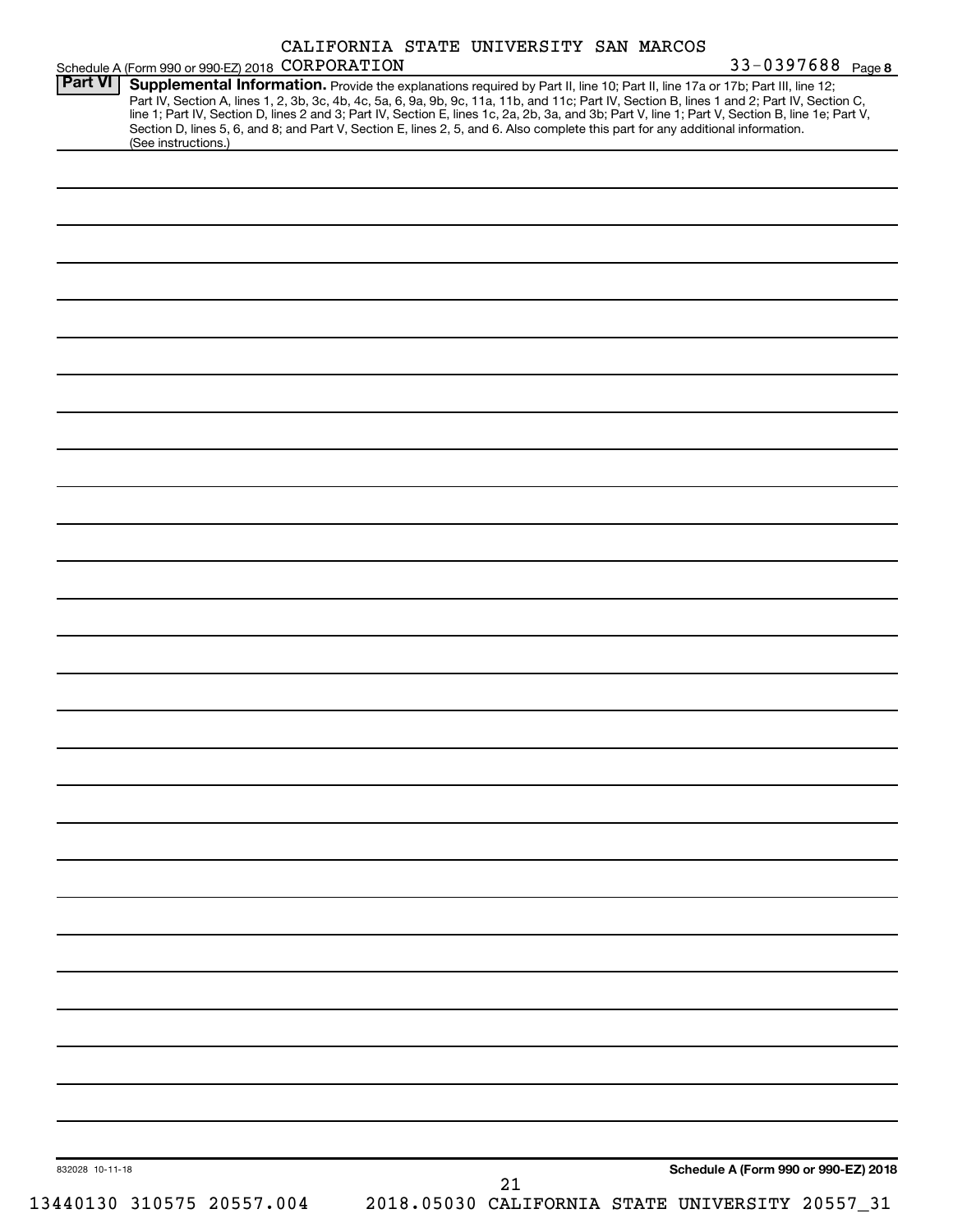Department of the Treasury Internal Revenue Service **(Form 990, 990-EZ,** \*\* PUBLIC DISCLOSURE COPY \*\*

# **Schedule B Schedule of Contributors**

**or 990-PF) | Attach to Form 990, Form 990-EZ, or Form 990-PF. | Go to www.irs.gov/Form990 for the latest information.** OMB No. 1545-0047

**2018**

**Employer identification number**

| Name of the organization |  |
|--------------------------|--|
|--------------------------|--|

| CALIFORNIA STATE UNIVERSITY SAN MARCOS |  |  |            |
|----------------------------------------|--|--|------------|
| CORPORATION                            |  |  | 33-0397688 |

| Organization type (check one): |  |
|--------------------------------|--|

| Filers of:         | Section:                                                                           |
|--------------------|------------------------------------------------------------------------------------|
| Form 990 or 990-EZ | $ \mathbf{X} $ 501(c)( 3) (enter number) organization                              |
|                    | $4947(a)(1)$ nonexempt charitable trust <b>not</b> treated as a private foundation |
|                    | 527 political organization                                                         |
| Form 990-PF        | 501(c)(3) exempt private foundation                                                |
|                    | 4947(a)(1) nonexempt charitable trust treated as a private foundation              |
|                    | 501(c)(3) taxable private foundation                                               |

Check if your organization is covered by the General Rule or a Special Rule.

**Note:**  Only a section 501(c)(7), (8), or (10) organization can check boxes for both the General Rule and a Special Rule. See instructions.

## **General Rule**

 $\Box$ 

For an organization filing Form 990, 990-EZ, or 990-PF that received, during the year, contributions totaling \$5,000 or more (in money or property) from any one contributor. Complete Parts I and II. See instructions for determining a contributor's total contributions.

### **Special Rules**

any one contributor, during the year, total contributions of the greater of (1) \$5,000; or (2) 2% of the amount on (i) Form 990, Part VIII, line 1h;  $\boxed{\text{X}}$  For an organization described in section 501(c)(3) filing Form 990 or 990-EZ that met the 33 1/3% support test of the regulations under sections 509(a)(1) and 170(b)(1)(A)(vi), that checked Schedule A (Form 990 or 990-EZ), Part II, line 13, 16a, or 16b, and that received from or (ii) Form 990-EZ, line 1. Complete Parts I and II.

year, total contributions of more than \$1,000 *exclusively* for religious, charitable, scientific, literary, or educational purposes, or for the For an organization described in section 501(c)(7), (8), or (10) filing Form 990 or 990-EZ that received from any one contributor, during the prevention of cruelty to children or animals. Complete Parts I (entering "N/A" in column (b) instead of the contributor name and address), II, and III.  $\Box$ 

purpose. Don't complete any of the parts unless the General Rule applies to this organization because it received nonexclusively year, contributions exclusively for religious, charitable, etc., purposes, but no such contributions totaled more than \$1,000. If this box is checked, enter here the total contributions that were received during the year for an exclusively religious, charitable, etc., For an organization described in section 501(c)(7), (8), or (10) filing Form 990 or 990-EZ that received from any one contributor, during the religious, charitable, etc., contributions totaling \$5,000 or more during the year  $~\ldots\ldots\ldots\ldots\ldots\ldots\ldots\ldots\ldots\blacktriangleright~$ \$  $\Box$ 

**Caution:**  An organization that isn't covered by the General Rule and/or the Special Rules doesn't file Schedule B (Form 990, 990-EZ, or 990-PF),  **must** but it answer "No" on Part IV, line 2, of its Form 990; or check the box on line H of its Form 990-EZ or on its Form 990-PF, Part I, line 2, to certify that it doesn't meet the filing requirements of Schedule B (Form 990, 990-EZ, or 990-PF).

**For Paperwork Reduction Act Notice, see the instructions for Form 990, 990-EZ, or 990-PF. Schedule B (Form 990, 990-EZ, or 990-PF) (2018)** LHA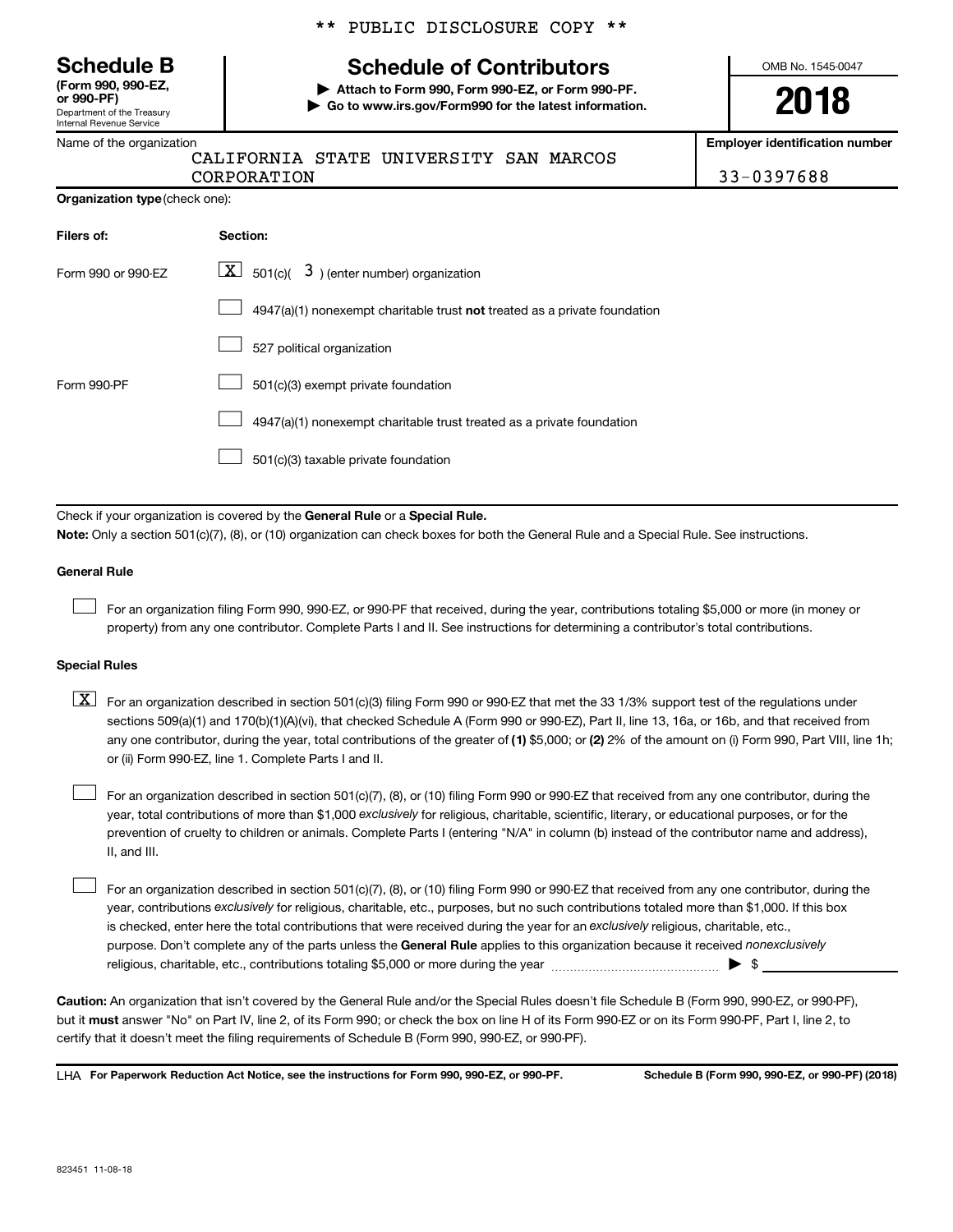## Schedule B (Form 990, 990-EZ, or 990-PF) (2018)

Name of organization

CALIFORNIA STATE UNIVERSITY SAN MARCOS CORPORATION 33-0397688

**Employer identification number**

| Part I          | Contributors (see instructions). Use duplicate copies of Part I if additional space is needed. |                                   |                                                                                                                                     |
|-----------------|------------------------------------------------------------------------------------------------|-----------------------------------|-------------------------------------------------------------------------------------------------------------------------------------|
| (a)<br>No.      | (b)<br>Name, address, and ZIP + 4                                                              | (c)<br><b>Total contributions</b> | (d)<br>Type of contribution                                                                                                         |
| 1               |                                                                                                | 3, 512, 143.<br>$\frac{1}{2}$     | $\lfloor x \rfloor$<br>Person<br>Payroll<br>Noncash<br>(Complete Part II for<br>noncash contributions.)                             |
| (a)<br>No.      | (b)<br>Name, address, and ZIP + 4                                                              | (c)<br><b>Total contributions</b> | (d)<br>Type of contribution                                                                                                         |
| 2               |                                                                                                | 2,635,549.<br>$\mathsf{\$}$       | $\lfloor x \rfloor$<br>Person<br>Payroll<br>Noncash<br>(Complete Part II for<br>noncash contributions.)                             |
| (a)<br>No.      | (b)<br>Name, address, and ZIP + 4                                                              | (c)<br><b>Total contributions</b> | (d)<br>Type of contribution                                                                                                         |
| 3               |                                                                                                | 4,875,256.<br>\$                  | $\lfloor x \rfloor$<br>Person<br>Payroll<br>Noncash<br>(Complete Part II for<br>noncash contributions.)                             |
| (a)<br>No.      | (b)<br>Name, address, and ZIP + 4                                                              | (c)<br><b>Total contributions</b> | (d)<br>Type of contribution                                                                                                         |
| 4               |                                                                                                | 506, 315.<br>\$                   | $\mathbf{X}$<br>Person<br>Payroll<br>Noncash<br>(Complete Part II for<br>noncash contributions.)                                    |
| (a)<br>No.      | (b)<br>Name, address, and ZIP + 4                                                              | (c)<br><b>Total contributions</b> | (d)<br>Type of contribution                                                                                                         |
| 5               |                                                                                                | 1,228,251.<br>\$                  | $\mathbf{X}$<br>Person<br>Payroll<br><b>Noncash</b><br>(Complete Part II for<br>noncash contributions.)                             |
| (a)<br>No.      | (b)<br>Name, address, and ZIP + 4                                                              | (c)<br><b>Total contributions</b> | (d)<br>Type of contribution                                                                                                         |
| 823452 11-08-18 |                                                                                                | \$                                | Person<br>Payroll<br>Noncash<br>(Complete Part II for<br>noncash contributions.)<br>Schedule B (Form 990, 990-EZ, or 990-PF) (2018) |
|                 | 23                                                                                             |                                   |                                                                                                                                     |

13440130 310575 20557.004 2018.05030 CALIFORNIA STATE UNIVERSITY 20557\_31

**2**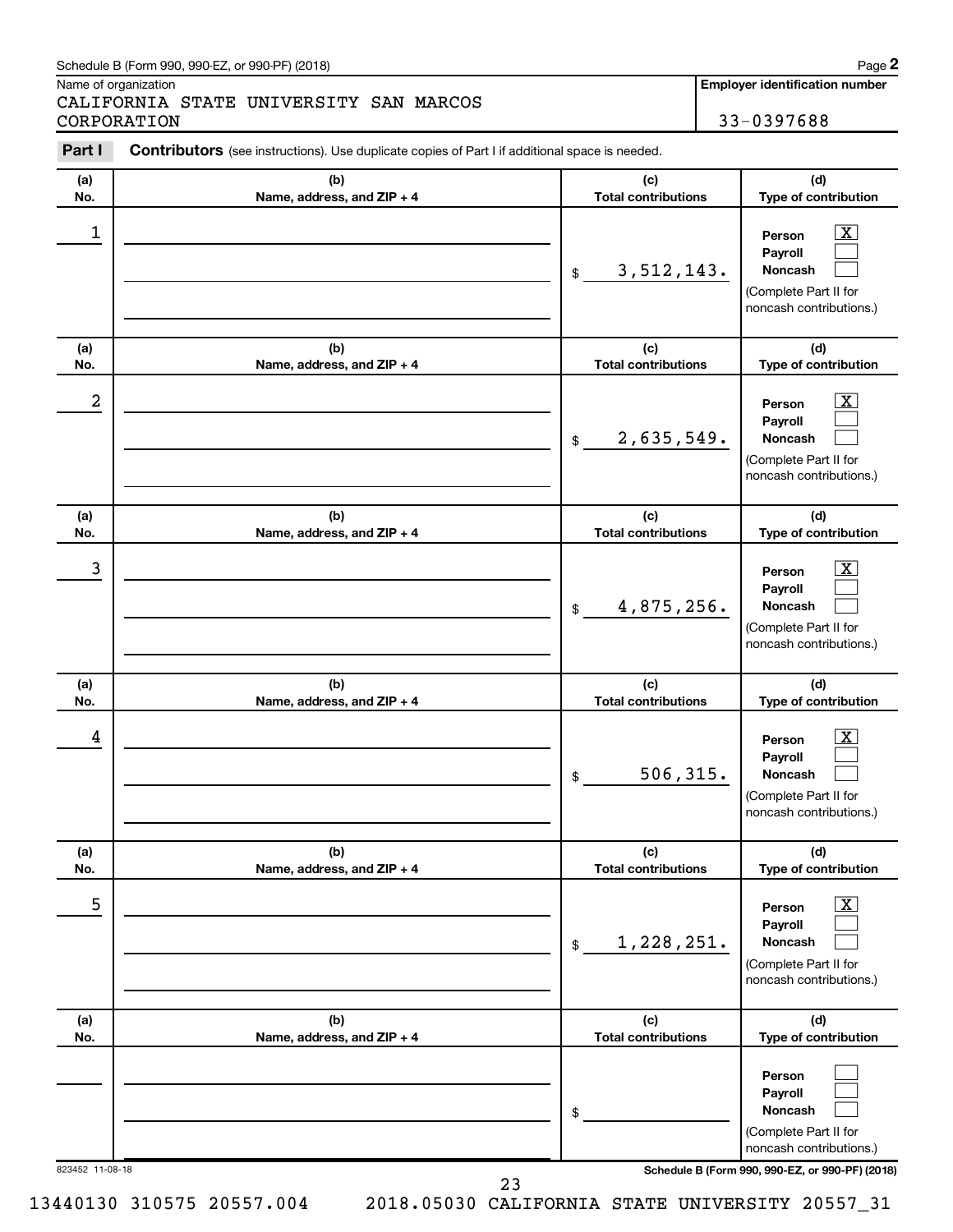| Part II                      | Noncash Property (see instructions). Use duplicate copies of Part II if additional space is needed. |                                                 |                                                 |
|------------------------------|-----------------------------------------------------------------------------------------------------|-------------------------------------------------|-------------------------------------------------|
| (a)<br>No.<br>from<br>Part I | (b)<br>Description of noncash property given                                                        | (c)<br>FMV (or estimate)<br>(See instructions.) | (d)<br>Date received                            |
|                              |                                                                                                     |                                                 |                                                 |
|                              |                                                                                                     | $\$$                                            |                                                 |
| (a)<br>No.<br>from<br>Part I | (b)<br>Description of noncash property given                                                        | (c)<br>FMV (or estimate)<br>(See instructions.) | (d)<br>Date received                            |
|                              |                                                                                                     |                                                 |                                                 |
|                              |                                                                                                     | \$                                              |                                                 |
| (a)<br>No.<br>from<br>Part I | (b)<br>Description of noncash property given                                                        | (c)<br>FMV (or estimate)<br>(See instructions.) | (d)<br>Date received                            |
|                              |                                                                                                     |                                                 |                                                 |
|                              |                                                                                                     | \$                                              |                                                 |
| (a)<br>No.<br>from           | (b)<br>Description of noncash property given                                                        | (c)<br>FMV (or estimate)<br>(See instructions.) | (d)<br>Date received                            |
| Part I                       |                                                                                                     |                                                 |                                                 |
|                              |                                                                                                     |                                                 |                                                 |
|                              |                                                                                                     | \$                                              |                                                 |
| (a)<br>No.<br>from           | (b)<br>Description of noncash property given                                                        | (c)<br>FMV (or estimate)                        | (d)<br>Date received                            |
| Part I                       |                                                                                                     | (See instructions.)                             |                                                 |
|                              |                                                                                                     |                                                 |                                                 |
|                              |                                                                                                     | \$                                              |                                                 |
| (a)<br>No.<br>from<br>Part I | (b)<br>Description of noncash property given                                                        | (c)<br>FMV (or estimate)<br>(See instructions.) | (d)<br>Date received                            |
|                              |                                                                                                     |                                                 |                                                 |
|                              |                                                                                                     | \$                                              |                                                 |
| 823453 11-08-18              |                                                                                                     |                                                 | Schedule B (Form 990, 990-EZ, or 990-PF) (2018) |

Name of organization

CALIFORNIA STATE UNIVERSITY SAN MARCOS CORPORATION 33-0397688

**Employer identification number**

13440130 310575 20557.004 2018.05030 CALIFORNIA STATE UNIVERSITY 20557\_31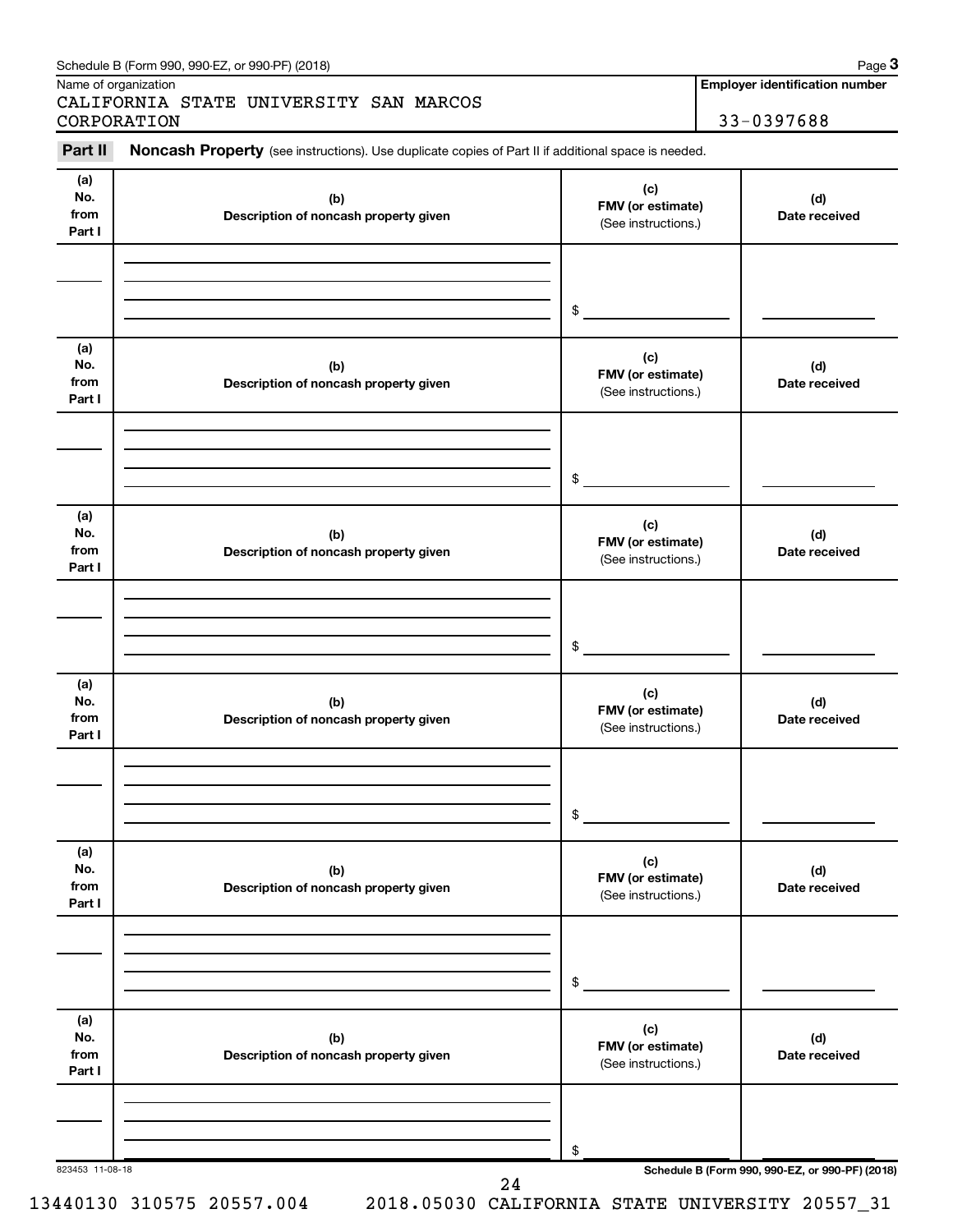|                   | Name of organization<br>CALIFORNIA STATE UNIVERSITY SAN MARCOS                                                                                           |                                          | <b>Employer identification number</b>                                                                                                                          |  |  |  |  |  |
|-------------------|----------------------------------------------------------------------------------------------------------------------------------------------------------|------------------------------------------|----------------------------------------------------------------------------------------------------------------------------------------------------------------|--|--|--|--|--|
|                   | CORPORATION                                                                                                                                              |                                          | 33-0397688                                                                                                                                                     |  |  |  |  |  |
| Part III          | from any one contributor. Complete columns (a) through (e) and the following line entry. For organizations                                               |                                          | Exclusively religious, charitable, etc., contributions to organizations described in section 501(c)(7), (8), or (10) that total more than \$1,000 for the year |  |  |  |  |  |
|                   | completing Part III, enter the total of exclusively religious, charitable, etc., contributions of \$1,000 or less for the year. (Enter this info. once.) |                                          |                                                                                                                                                                |  |  |  |  |  |
| (a) No.           | Use duplicate copies of Part III if additional space is needed.                                                                                          |                                          |                                                                                                                                                                |  |  |  |  |  |
| `from             | (b) Purpose of gift                                                                                                                                      | (c) Use of gift                          | (d) Description of how gift is held                                                                                                                            |  |  |  |  |  |
| Part I            |                                                                                                                                                          |                                          |                                                                                                                                                                |  |  |  |  |  |
|                   |                                                                                                                                                          |                                          |                                                                                                                                                                |  |  |  |  |  |
|                   |                                                                                                                                                          |                                          |                                                                                                                                                                |  |  |  |  |  |
|                   |                                                                                                                                                          |                                          |                                                                                                                                                                |  |  |  |  |  |
|                   |                                                                                                                                                          | (e) Transfer of gift                     |                                                                                                                                                                |  |  |  |  |  |
|                   | Transferee's name, address, and ZIP + 4                                                                                                                  |                                          | Relationship of transferor to transferee                                                                                                                       |  |  |  |  |  |
|                   |                                                                                                                                                          |                                          |                                                                                                                                                                |  |  |  |  |  |
|                   |                                                                                                                                                          |                                          |                                                                                                                                                                |  |  |  |  |  |
|                   |                                                                                                                                                          |                                          |                                                                                                                                                                |  |  |  |  |  |
| (a) No.           |                                                                                                                                                          |                                          |                                                                                                                                                                |  |  |  |  |  |
| `from<br>Part I   | (b) Purpose of gift                                                                                                                                      | (c) Use of gift                          | (d) Description of how gift is held                                                                                                                            |  |  |  |  |  |
|                   |                                                                                                                                                          |                                          |                                                                                                                                                                |  |  |  |  |  |
|                   |                                                                                                                                                          |                                          |                                                                                                                                                                |  |  |  |  |  |
|                   |                                                                                                                                                          |                                          |                                                                                                                                                                |  |  |  |  |  |
|                   | (e) Transfer of gift                                                                                                                                     |                                          |                                                                                                                                                                |  |  |  |  |  |
|                   |                                                                                                                                                          |                                          |                                                                                                                                                                |  |  |  |  |  |
|                   | Transferee's name, address, and ZIP + 4                                                                                                                  | Relationship of transferor to transferee |                                                                                                                                                                |  |  |  |  |  |
|                   |                                                                                                                                                          |                                          |                                                                                                                                                                |  |  |  |  |  |
|                   |                                                                                                                                                          |                                          |                                                                                                                                                                |  |  |  |  |  |
|                   |                                                                                                                                                          |                                          |                                                                                                                                                                |  |  |  |  |  |
| $(a)$ No.<br>from | (b) Purpose of gift                                                                                                                                      | (c) Use of gift                          | (d) Description of how gift is held                                                                                                                            |  |  |  |  |  |
| Part I            |                                                                                                                                                          |                                          |                                                                                                                                                                |  |  |  |  |  |
|                   |                                                                                                                                                          |                                          |                                                                                                                                                                |  |  |  |  |  |
|                   |                                                                                                                                                          |                                          |                                                                                                                                                                |  |  |  |  |  |
|                   |                                                                                                                                                          |                                          |                                                                                                                                                                |  |  |  |  |  |
|                   | (e) Transfer of gift                                                                                                                                     |                                          |                                                                                                                                                                |  |  |  |  |  |
|                   | Transferee's name, address, and ZIP + 4                                                                                                                  |                                          | Relationship of transferor to transferee                                                                                                                       |  |  |  |  |  |
|                   |                                                                                                                                                          |                                          |                                                                                                                                                                |  |  |  |  |  |
|                   |                                                                                                                                                          |                                          |                                                                                                                                                                |  |  |  |  |  |
|                   |                                                                                                                                                          |                                          |                                                                                                                                                                |  |  |  |  |  |
| (a) No.<br>from   |                                                                                                                                                          |                                          |                                                                                                                                                                |  |  |  |  |  |
| Part I            | (b) Purpose of gift                                                                                                                                      | (c) Use of gift                          | (d) Description of how gift is held                                                                                                                            |  |  |  |  |  |
|                   |                                                                                                                                                          |                                          |                                                                                                                                                                |  |  |  |  |  |
|                   |                                                                                                                                                          |                                          |                                                                                                                                                                |  |  |  |  |  |
|                   |                                                                                                                                                          |                                          |                                                                                                                                                                |  |  |  |  |  |
|                   | (e) Transfer of gift                                                                                                                                     |                                          |                                                                                                                                                                |  |  |  |  |  |
|                   |                                                                                                                                                          |                                          |                                                                                                                                                                |  |  |  |  |  |
|                   | Transferee's name, address, and ZIP + 4                                                                                                                  |                                          | Relationship of transferor to transferee                                                                                                                       |  |  |  |  |  |
|                   |                                                                                                                                                          |                                          |                                                                                                                                                                |  |  |  |  |  |
|                   |                                                                                                                                                          |                                          |                                                                                                                                                                |  |  |  |  |  |
|                   |                                                                                                                                                          |                                          |                                                                                                                                                                |  |  |  |  |  |
|                   |                                                                                                                                                          |                                          |                                                                                                                                                                |  |  |  |  |  |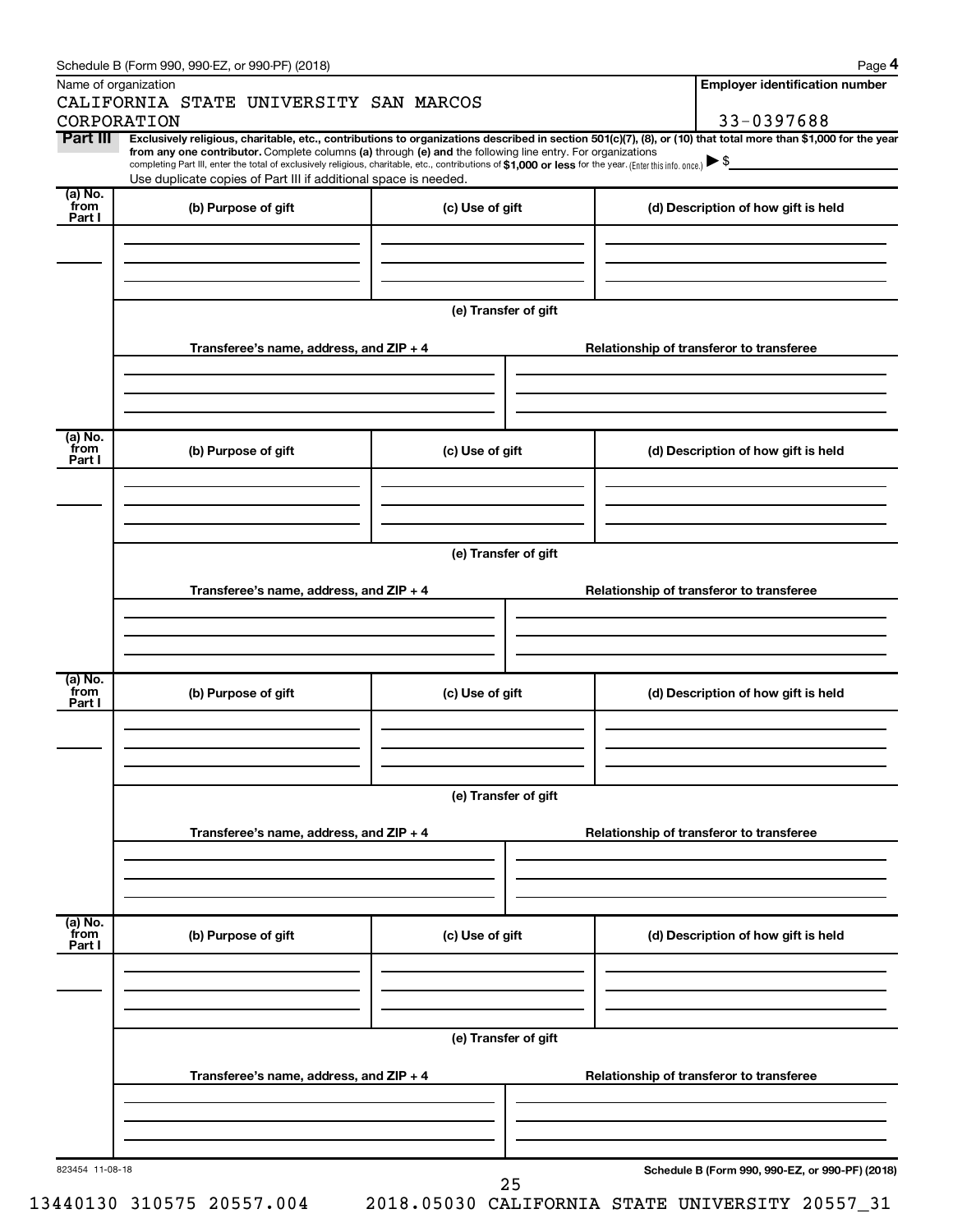|         | <b>SCHEDULE D</b>              |                                                                                       | <b>Supplemental Financial Statements</b>                                                                                                                                                                                                                                                                                                                           |                              | OMB No. 1545-0047                     |
|---------|--------------------------------|---------------------------------------------------------------------------------------|--------------------------------------------------------------------------------------------------------------------------------------------------------------------------------------------------------------------------------------------------------------------------------------------------------------------------------------------------------------------|------------------------------|---------------------------------------|
|         | (Form 990)                     |                                                                                       | Complete if the organization answered "Yes" on Form 990,                                                                                                                                                                                                                                                                                                           |                              |                                       |
|         | Department of the Treasury     |                                                                                       | Part IV, line 6, 7, 8, 9, 10, 11a, 11b, 11c, 11d, 11e, 11f, 12a, or 12b.<br>Attach to Form 990.                                                                                                                                                                                                                                                                    |                              | <b>Open to Public</b>                 |
|         | Internal Revenue Service       |                                                                                       | Go to www.irs.gov/Form990 for instructions and the latest information.                                                                                                                                                                                                                                                                                             |                              | <b>Inspection</b>                     |
|         | Name of the organization       |                                                                                       | CALIFORNIA STATE UNIVERSITY SAN MARCOS                                                                                                                                                                                                                                                                                                                             |                              | <b>Employer identification number</b> |
|         | Part I                         | CORPORATION                                                                           | Organizations Maintaining Donor Advised Funds or Other Similar Funds or Accounts. Complete if the                                                                                                                                                                                                                                                                  |                              | 33-0397688                            |
|         |                                | organization answered "Yes" on Form 990, Part IV, line 6.                             |                                                                                                                                                                                                                                                                                                                                                                    |                              |                                       |
|         |                                |                                                                                       | (a) Donor advised funds                                                                                                                                                                                                                                                                                                                                            | (b) Funds and other accounts |                                       |
| 1       |                                |                                                                                       |                                                                                                                                                                                                                                                                                                                                                                    |                              |                                       |
| 2       |                                | Aggregate value of contributions to (during year)                                     |                                                                                                                                                                                                                                                                                                                                                                    |                              |                                       |
| з       |                                | Aggregate value of grants from (during year)                                          |                                                                                                                                                                                                                                                                                                                                                                    |                              |                                       |
| 4       |                                |                                                                                       |                                                                                                                                                                                                                                                                                                                                                                    |                              |                                       |
| 5       |                                |                                                                                       | Did the organization inform all donors and donor advisors in writing that the assets held in donor advised funds                                                                                                                                                                                                                                                   |                              |                                       |
|         |                                |                                                                                       |                                                                                                                                                                                                                                                                                                                                                                    |                              | Yes<br><b>No</b>                      |
| 6       |                                |                                                                                       | Did the organization inform all grantees, donors, and donor advisors in writing that grant funds can be used only                                                                                                                                                                                                                                                  |                              |                                       |
|         |                                |                                                                                       | for charitable purposes and not for the benefit of the donor or donor advisor, or for any other purpose conferring                                                                                                                                                                                                                                                 |                              |                                       |
| Part II | impermissible private benefit? |                                                                                       | Conservation Easements. Complete if the organization answered "Yes" on Form 990, Part IV, line 7.                                                                                                                                                                                                                                                                  |                              | Yes<br>No                             |
| 1       |                                | Purpose(s) of conservation easements held by the organization (check all that apply). |                                                                                                                                                                                                                                                                                                                                                                    |                              |                                       |
|         |                                | Preservation of land for public use (e.g., recreation or education)                   | Preservation of a historically important land area                                                                                                                                                                                                                                                                                                                 |                              |                                       |
|         | Protection of natural habitat  |                                                                                       | Preservation of a certified historic structure                                                                                                                                                                                                                                                                                                                     |                              |                                       |
|         | Preservation of open space     |                                                                                       |                                                                                                                                                                                                                                                                                                                                                                    |                              |                                       |
| 2       |                                |                                                                                       | Complete lines 2a through 2d if the organization held a qualified conservation contribution in the form of a conservation easement on the last                                                                                                                                                                                                                     |                              |                                       |
|         | day of the tax year.           |                                                                                       |                                                                                                                                                                                                                                                                                                                                                                    |                              | Held at the End of the Tax Year       |
| а       |                                |                                                                                       |                                                                                                                                                                                                                                                                                                                                                                    | 2a                           |                                       |
| b       |                                | Total acreage restricted by conservation easements                                    |                                                                                                                                                                                                                                                                                                                                                                    | 2b                           |                                       |
| с       |                                |                                                                                       |                                                                                                                                                                                                                                                                                                                                                                    | 2c                           |                                       |
| d       |                                |                                                                                       | Number of conservation easements included in (c) acquired after 7/25/06, and not on a historic structure                                                                                                                                                                                                                                                           |                              |                                       |
| 3       |                                |                                                                                       | listed in the National Register [111] [12] https://www.marray.com/marray.com/marray-information-information-information-information-information-information-information-information-information-information-information-inform<br>Number of conservation easements modified, transferred, released, extinguished, or terminated by the organization during the tax | 2d                           |                                       |
|         | year                           |                                                                                       |                                                                                                                                                                                                                                                                                                                                                                    |                              |                                       |
| 4       |                                | Number of states where property subject to conservation easement is located >         |                                                                                                                                                                                                                                                                                                                                                                    |                              |                                       |
| 5       |                                |                                                                                       | Does the organization have a written policy regarding the periodic monitoring, inspection, handling of                                                                                                                                                                                                                                                             |                              |                                       |
|         |                                | violations, and enforcement of the conservation easements it holds?                   |                                                                                                                                                                                                                                                                                                                                                                    |                              | Yes<br><b>No</b>                      |
| 6       |                                |                                                                                       | Staff and volunteer hours devoted to monitoring, inspecting, handling of violations, and enforcing conservation easements during the year                                                                                                                                                                                                                          |                              |                                       |
|         |                                |                                                                                       |                                                                                                                                                                                                                                                                                                                                                                    |                              |                                       |
| 7       |                                |                                                                                       | Amount of expenses incurred in monitoring, inspecting, handling of violations, and enforcing conservation easements during the year                                                                                                                                                                                                                                |                              |                                       |
|         | $\blacktriangleright$ \$       |                                                                                       |                                                                                                                                                                                                                                                                                                                                                                    |                              |                                       |
| 8       |                                |                                                                                       | Does each conservation easement reported on line 2(d) above satisfy the requirements of section 170(h)(4)(B)(i)                                                                                                                                                                                                                                                    |                              | Yes<br><b>No</b>                      |
| 9       |                                |                                                                                       | In Part XIII, describe how the organization reports conservation easements in its revenue and expense statement, and balance sheet, and                                                                                                                                                                                                                            |                              |                                       |
|         |                                |                                                                                       | include, if applicable, the text of the footnote to the organization's financial statements that describes the organization's accounting for                                                                                                                                                                                                                       |                              |                                       |
|         | conservation easements.        |                                                                                       |                                                                                                                                                                                                                                                                                                                                                                    |                              |                                       |
|         |                                |                                                                                       | Part III   Organizations Maintaining Collections of Art, Historical Treasures, or Other Similar Assets.                                                                                                                                                                                                                                                            |                              |                                       |
|         |                                | Complete if the organization answered "Yes" on Form 990, Part IV, line 8.             |                                                                                                                                                                                                                                                                                                                                                                    |                              |                                       |
|         |                                |                                                                                       | 1a If the organization elected, as permitted under SFAS 116 (ASC 958), not to report in its revenue statement and balance sheet works of art,                                                                                                                                                                                                                      |                              |                                       |
|         |                                |                                                                                       | historical treasures, or other similar assets held for public exhibition, education, or research in furtherance of public service, provide, in Part XIII,                                                                                                                                                                                                          |                              |                                       |
|         |                                | the text of the footnote to its financial statements that describes these items.      |                                                                                                                                                                                                                                                                                                                                                                    |                              |                                       |
| b       |                                |                                                                                       | If the organization elected, as permitted under SFAS 116 (ASC 958), to report in its revenue statement and balance sheet works of art, historical                                                                                                                                                                                                                  |                              |                                       |
|         |                                |                                                                                       | treasures, or other similar assets held for public exhibition, education, or research in furtherance of public service, provide the following amounts                                                                                                                                                                                                              |                              |                                       |
|         | relating to these items:       |                                                                                       |                                                                                                                                                                                                                                                                                                                                                                    |                              |                                       |
|         |                                |                                                                                       | (ii) Assets included in Form 990, Part X [11] Marson Marson Marson Marson Marson Marson Marson Marson Marson M                                                                                                                                                                                                                                                     |                              |                                       |
| 2       |                                |                                                                                       | If the organization received or held works of art, historical treasures, or other similar assets for financial gain, provide                                                                                                                                                                                                                                       |                              |                                       |
|         |                                |                                                                                       | the following amounts required to be reported under SFAS 116 (ASC 958) relating to these items:                                                                                                                                                                                                                                                                    |                              |                                       |
| а       |                                |                                                                                       |                                                                                                                                                                                                                                                                                                                                                                    | SS.                          |                                       |
|         |                                |                                                                                       |                                                                                                                                                                                                                                                                                                                                                                    | -\$                          |                                       |
|         |                                | LHA For Paperwork Reduction Act Notice, see the Instructions for Form 990.            |                                                                                                                                                                                                                                                                                                                                                                    |                              | Schedule D (Form 990) 2018            |
|         | 832051 10-29-18                |                                                                                       |                                                                                                                                                                                                                                                                                                                                                                    |                              |                                       |
|         |                                |                                                                                       | 26                                                                                                                                                                                                                                                                                                                                                                 |                              |                                       |

| วรกวก |  |  | CA. | ι. |  |
|-------|--|--|-----|----|--|

13440130 310575 20557.004 2018.05030 CALIFORNIA STATE UNIVERSITY 20557\_31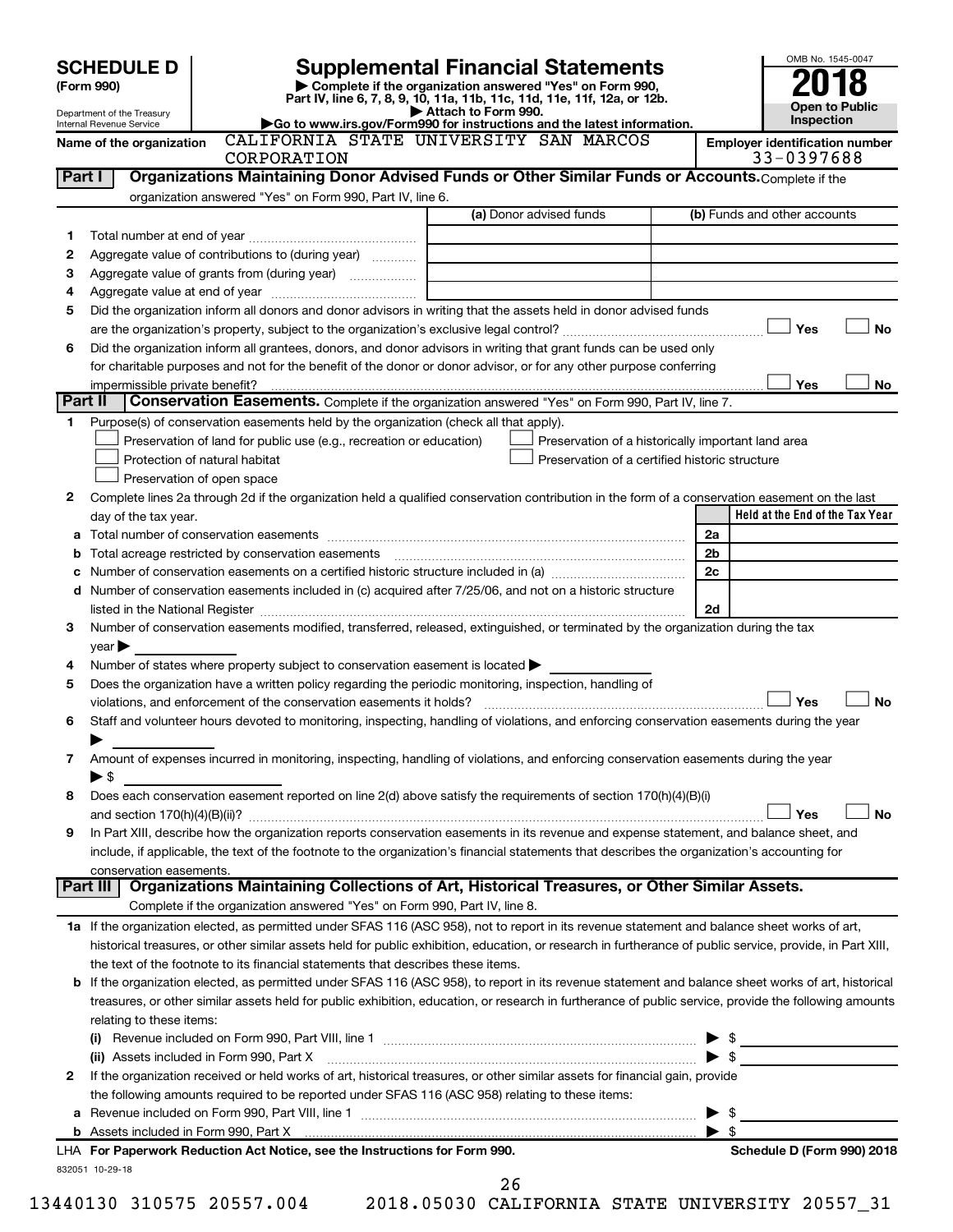|        | CORPORATION                                                                                                                                                                                                                    | CADIFORNIA SIAIE UNIVERSIII SAN MARCOS |   |                |                           |                                      |     |        | 33-0397688 Page 2   |
|--------|--------------------------------------------------------------------------------------------------------------------------------------------------------------------------------------------------------------------------------|----------------------------------------|---|----------------|---------------------------|--------------------------------------|-----|--------|---------------------|
|        | Schedule D (Form 990) 2018<br>Part III   Organizations Maintaining Collections of Art, Historical Treasures, or Other Similar Assets (continued)                                                                               |                                        |   |                |                           |                                      |     |        |                     |
|        |                                                                                                                                                                                                                                |                                        |   |                |                           |                                      |     |        |                     |
| 3      | Using the organization's acquisition, accession, and other records, check any of the following that are a significant use of its collection items<br>(check all that apply):                                                   |                                        |   |                |                           |                                      |     |        |                     |
|        | Public exhibition                                                                                                                                                                                                              |                                        |   |                |                           |                                      |     |        |                     |
| a      |                                                                                                                                                                                                                                | d                                      |   |                | Loan or exchange programs |                                      |     |        |                     |
| b      | Scholarly research                                                                                                                                                                                                             | e                                      |   | Other          |                           |                                      |     |        |                     |
| c      | Preservation for future generations                                                                                                                                                                                            |                                        |   |                |                           |                                      |     |        |                     |
| 4      | Provide a description of the organization's collections and explain how they further the organization's exempt purpose in Part XIII.                                                                                           |                                        |   |                |                           |                                      |     |        |                     |
| 5      | During the year, did the organization solicit or receive donations of art, historical treasures, or other similar assets                                                                                                       |                                        |   |                |                           |                                      |     |        |                     |
|        |                                                                                                                                                                                                                                |                                        |   |                |                           |                                      | Yes |        | No                  |
|        | <b>Part IV</b><br><b>Escrow and Custodial Arrangements.</b> Complete if the organization answered "Yes" on Form 990, Part IV, line 9, or                                                                                       |                                        |   |                |                           |                                      |     |        |                     |
|        | reported an amount on Form 990, Part X, line 21.                                                                                                                                                                               |                                        |   |                |                           |                                      |     |        |                     |
|        | 1a Is the organization an agent, trustee, custodian or other intermediary for contributions or other assets not included                                                                                                       |                                        |   |                |                           |                                      |     |        |                     |
|        | on Form 990, Part X? [11] matter contracts and contracts and contracts are contracted and contracts are contracted and contract and contract of the contract of the contract of the contract of the contract of the contract o |                                        |   |                |                           |                                      | Yes |        | <b>No</b>           |
|        | b If "Yes," explain the arrangement in Part XIII and complete the following table:                                                                                                                                             |                                        |   |                |                           |                                      |     |        |                     |
|        |                                                                                                                                                                                                                                |                                        |   |                |                           |                                      |     | Amount |                     |
|        |                                                                                                                                                                                                                                |                                        |   |                |                           | 1c                                   |     |        |                     |
|        |                                                                                                                                                                                                                                |                                        |   |                |                           | 1d                                   |     |        |                     |
|        | Distributions during the year manufactured and continuum control of the state of the control of the year manufactured and the year manufactured and the year manufactured and the state of the state of the state of the state |                                        |   |                |                           | 1е                                   |     |        |                     |
| f      | Ending balance measurements are all the contract of the contract of the contract of the contract of the contract of the contract of the contract of the contract of the contract of the contract of the contract of the contra |                                        |   |                |                           | 1f                                   |     |        |                     |
|        | 2a Did the organization include an amount on Form 990, Part X, line 21, for escrow or custodial account liability?                                                                                                             |                                        |   |                |                           |                                      | Yes |        | No                  |
|        | <b>b</b> If "Yes," explain the arrangement in Part XIII. Check here if the explanation has been provided on Part XIII                                                                                                          |                                        |   |                |                           |                                      |     |        |                     |
| Part V | Endowment Funds. Complete if the organization answered "Yes" on Form 990, Part IV, line 10.                                                                                                                                    |                                        |   |                |                           |                                      |     |        |                     |
|        |                                                                                                                                                                                                                                | (a) Current year                       |   | (b) Prior year | (c) Two years back        | $\vert$ (d) Three years back $\vert$ |     |        | (e) Four years back |
| 1a     | Beginning of year balance                                                                                                                                                                                                      |                                        |   |                |                           |                                      |     |        |                     |
|        |                                                                                                                                                                                                                                |                                        |   |                |                           |                                      |     |        |                     |
|        | Net investment earnings, gains, and losses                                                                                                                                                                                     |                                        |   |                |                           |                                      |     |        |                     |
|        |                                                                                                                                                                                                                                |                                        |   |                |                           |                                      |     |        |                     |
|        | e Other expenditures for facilities                                                                                                                                                                                            |                                        |   |                |                           |                                      |     |        |                     |
|        |                                                                                                                                                                                                                                |                                        |   |                |                           |                                      |     |        |                     |
| f.     |                                                                                                                                                                                                                                |                                        |   |                |                           |                                      |     |        |                     |
| g      |                                                                                                                                                                                                                                |                                        |   |                |                           |                                      |     |        |                     |
| 2      | Provide the estimated percentage of the current year end balance (line 1g, column (a)) held as:                                                                                                                                |                                        |   |                |                           |                                      |     |        |                     |
| а      | Board designated or quasi-endowment >                                                                                                                                                                                          |                                        | % |                |                           |                                      |     |        |                     |
|        | Permanent endowment                                                                                                                                                                                                            | %                                      |   |                |                           |                                      |     |        |                     |
|        | Temporarily restricted endowment                                                                                                                                                                                               | %                                      |   |                |                           |                                      |     |        |                     |
|        | The percentages on lines 2a, 2b, and 2c should equal 100%.                                                                                                                                                                     |                                        |   |                |                           |                                      |     |        |                     |
|        | 3a Are there endowment funds not in the possession of the organization that are held and administered for the organization                                                                                                     |                                        |   |                |                           |                                      |     |        |                     |
|        | by:                                                                                                                                                                                                                            |                                        |   |                |                           |                                      |     |        | Yes<br>No           |
|        | (i)                                                                                                                                                                                                                            |                                        |   |                |                           |                                      |     | 3a(i)  |                     |
|        |                                                                                                                                                                                                                                |                                        |   |                |                           |                                      |     | 3a(ii) |                     |
|        |                                                                                                                                                                                                                                |                                        |   |                |                           |                                      |     | 3b     |                     |
|        | Describe in Part XIII the intended uses of the organization's endowment funds.                                                                                                                                                 |                                        |   |                |                           |                                      |     |        |                     |
|        | Land, Buildings, and Equipment.<br>Part VI                                                                                                                                                                                     |                                        |   |                |                           |                                      |     |        |                     |
|        | Complete if the organization answered "Yes" on Form 990, Part IV, line 11a. See Form 990, Part X, line 10.                                                                                                                     |                                        |   |                |                           |                                      |     |        |                     |
|        | Description of property                                                                                                                                                                                                        | (a) Cost or other                      |   |                | (b) Cost or other         | (c) Accumulated                      |     |        | (d) Book value      |
|        |                                                                                                                                                                                                                                | basis (investment)                     |   | basis (other)  |                           | depreciation                         |     |        |                     |
|        |                                                                                                                                                                                                                                |                                        |   |                | 2,475,208.                |                                      |     |        | 2,475,208.          |
| b      |                                                                                                                                                                                                                                |                                        |   |                | 31,827,325.               | 12, 198, 230.                        |     |        | 19,629,095.         |
|        | Leasehold improvements                                                                                                                                                                                                         |                                        |   |                | 2, 200, 274.              | 1,763,893.                           |     |        | 436,381.            |
|        |                                                                                                                                                                                                                                |                                        |   |                | 5,738,392.                | 3,989,241.                           |     |        | 1,749,151.          |
|        |                                                                                                                                                                                                                                |                                        |   |                | 65,049,752.               |                                      |     |        | 65,049,752.         |
|        | e Other<br>Total. Add lines 1a through 1e. (Column (d) must equal Form 990, Part X, column (B), line 10c.)                                                                                                                     |                                        |   |                |                           |                                      |     |        | 89,339,587.         |
|        |                                                                                                                                                                                                                                |                                        |   |                |                           |                                      |     |        |                     |

**Schedule D (Form 990) 2018**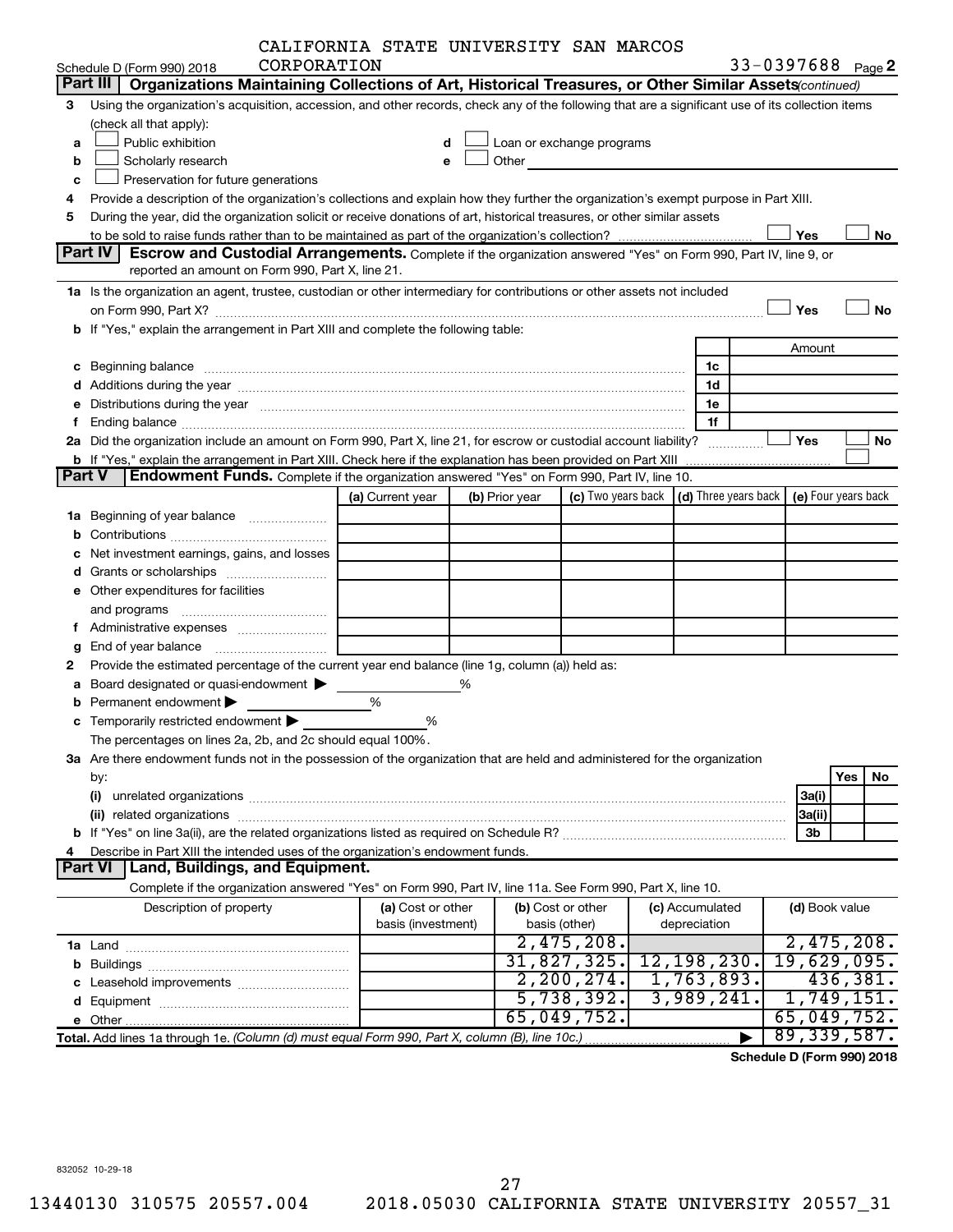|              | CALIFORNIA STATE UNIVERSITY SAN MARCOS |  |
|--------------|----------------------------------------|--|
| ------------ |                                        |  |

| CORPORATION<br>Schedule D (Form 990) 2018                                                                                                                        |                 |                | $33 - 0397688$ Page 3                                     |
|------------------------------------------------------------------------------------------------------------------------------------------------------------------|-----------------|----------------|-----------------------------------------------------------|
| Part VII Investments - Other Securities.                                                                                                                         |                 |                |                                                           |
| Complete if the organization answered "Yes" on Form 990, Part IV, line 11b. See Form 990, Part X, line 12.                                                       |                 |                |                                                           |
| (a) Description of security or category (including name of security)                                                                                             | (b) Book value  |                | (c) Method of valuation: Cost or end-of-year market value |
|                                                                                                                                                                  |                 |                |                                                           |
|                                                                                                                                                                  |                 |                |                                                           |
| (3) Other                                                                                                                                                        |                 |                |                                                           |
| (A)                                                                                                                                                              |                 |                |                                                           |
| (B)                                                                                                                                                              |                 |                |                                                           |
| (C)                                                                                                                                                              |                 |                |                                                           |
| (D)                                                                                                                                                              |                 |                |                                                           |
| (E)                                                                                                                                                              |                 |                |                                                           |
| (F)                                                                                                                                                              |                 |                |                                                           |
| (G)                                                                                                                                                              |                 |                |                                                           |
| (H)                                                                                                                                                              |                 |                |                                                           |
| Total. (Col. (b) must equal Form 990, Part X, col. (B) line 12.)                                                                                                 |                 |                |                                                           |
| Part VIII Investments - Program Related.                                                                                                                         |                 |                |                                                           |
|                                                                                                                                                                  |                 |                |                                                           |
| Complete if the organization answered "Yes" on Form 990, Part IV, line 11c. See Form 990, Part X, line 13.<br>(a) Description of investment                      | (b) Book value  |                | (c) Method of valuation: Cost or end-of-year market value |
|                                                                                                                                                                  |                 |                |                                                           |
| (1)                                                                                                                                                              |                 |                |                                                           |
| (2)                                                                                                                                                              |                 |                |                                                           |
| (3)                                                                                                                                                              |                 |                |                                                           |
| (4)                                                                                                                                                              |                 |                |                                                           |
| (5)                                                                                                                                                              |                 |                |                                                           |
| (6)                                                                                                                                                              |                 |                |                                                           |
| (7)                                                                                                                                                              |                 |                |                                                           |
| (8)                                                                                                                                                              |                 |                |                                                           |
| (9)                                                                                                                                                              |                 |                |                                                           |
| Total. (Col. (b) must equal Form 990, Part X, col. (B) line 13.)                                                                                                 |                 |                |                                                           |
| Part IX<br><b>Other Assets.</b>                                                                                                                                  |                 |                |                                                           |
| Complete if the organization answered "Yes" on Form 990, Part IV, line 11d. See Form 990, Part X, line 15.                                                       |                 |                |                                                           |
|                                                                                                                                                                  | (a) Description |                | (b) Book value                                            |
| (1)                                                                                                                                                              |                 |                |                                                           |
| (2)                                                                                                                                                              |                 |                |                                                           |
| (3)                                                                                                                                                              |                 |                |                                                           |
| (4)                                                                                                                                                              |                 |                |                                                           |
| (5)                                                                                                                                                              |                 |                |                                                           |
| (6)                                                                                                                                                              |                 |                |                                                           |
| (7)                                                                                                                                                              |                 |                |                                                           |
| (8)                                                                                                                                                              |                 |                |                                                           |
| (9)                                                                                                                                                              |                 |                |                                                           |
| Total. (Column (b) must equal Form 990, Part X, col. (B) line 15.)                                                                                               |                 |                |                                                           |
| <b>Other Liabilities.</b><br>Part X                                                                                                                              |                 |                |                                                           |
| Complete if the organization answered "Yes" on Form 990, Part IV, line 11e or 11f. See Form 990, Part X, line 25.                                                |                 |                |                                                           |
| (a) Description of liability<br>1.                                                                                                                               |                 | (b) Book value |                                                           |
| Federal income taxes<br>(1)                                                                                                                                      |                 |                |                                                           |
| POST RETIREMENT BENEFITS<br>(2)                                                                                                                                  |                 | 1,537,951.     |                                                           |
| DUE TO RELATED ORGANIZATIONS<br>(3)                                                                                                                              |                 | 1,816,680.     |                                                           |
| <b>NOTE PAYABLE</b>                                                                                                                                              |                 | 63,479,764     |                                                           |
| (4)                                                                                                                                                              |                 |                |                                                           |
| (5)                                                                                                                                                              |                 |                |                                                           |
| (6)                                                                                                                                                              |                 |                |                                                           |
| (7)                                                                                                                                                              |                 |                |                                                           |
| (8)                                                                                                                                                              |                 |                |                                                           |
| (9)                                                                                                                                                              |                 |                |                                                           |
| Total. (Column (b) must equal Form 990, Part X, col. (B) line 25.)                                                                                               |                 | 66,834,395.    |                                                           |
| 2. Liability for uncertain tax positions. In Part XIII, provide the text of the footnote to the organization's financial statements that reports the             |                 |                |                                                           |
| organization's liability for uncertain tax positions under FIN 48 (ASC 740). Check here if the text of the footnote has been provided in Part XIII $\lfloor$ X = |                 |                |                                                           |

**Schedule D (Form 990) 2018**

832053 10-29-18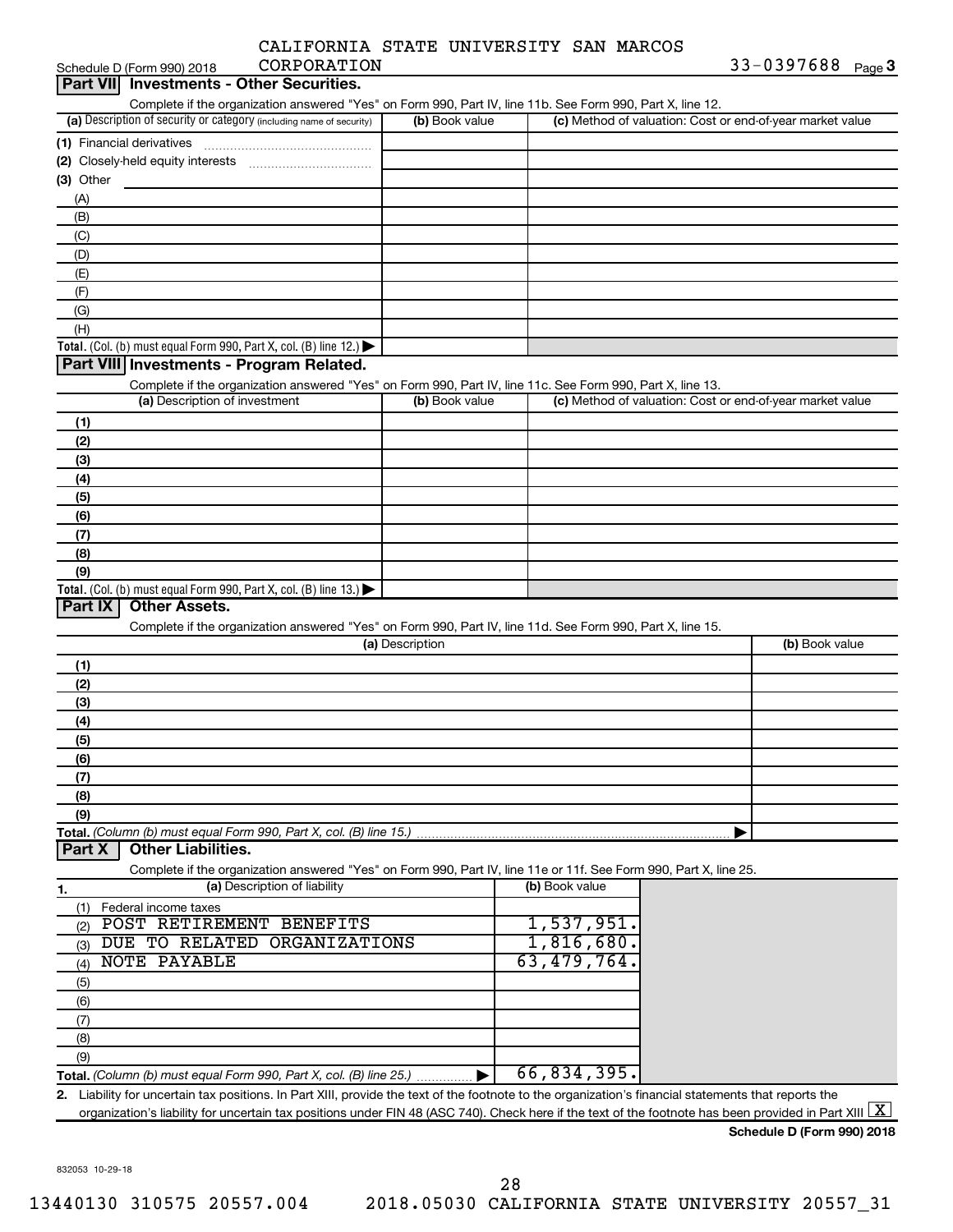|  | CALIFORNIA STATE UNIVERSITY SAN MARCOS |  |
|--|----------------------------------------|--|
|  |                                        |  |

|              | CORPORATION<br>Schedule D (Form 990) 2018                                                                                                                                                                                           |                |            |                | 33-0397688 $_{Page 4}$ |    |
|--------------|-------------------------------------------------------------------------------------------------------------------------------------------------------------------------------------------------------------------------------------|----------------|------------|----------------|------------------------|----|
|              | Reconciliation of Revenue per Audited Financial Statements With Revenue per Return.<br><b>Part XI</b>                                                                                                                               |                |            |                |                        |    |
|              | Complete if the organization answered "Yes" on Form 990, Part IV, line 12a.                                                                                                                                                         |                |            |                |                        |    |
| 1.           | Total revenue, gains, and other support per audited financial statements                                                                                                                                                            |                |            | $\blacksquare$ | 26,650,099.            |    |
| $\mathbf{2}$ | Amounts included on line 1 but not on Form 990, Part VIII, line 12:                                                                                                                                                                 |                |            |                |                        |    |
| a            | Net unrealized gains (losses) on investments [111] [12] matter and all the unrealized gains (losses) on investments                                                                                                                 | 2a             | 252, 200.  |                |                        |    |
| b            |                                                                                                                                                                                                                                     | 2 <sub>b</sub> | 1,336,666. |                |                        |    |
| c            | Recoveries of prior year grants [111] Martin Marcoveries and prior year of prior year grants [11] Marcoveries                                                                                                                       | 2c             |            |                |                        |    |
| d            |                                                                                                                                                                                                                                     | 2d             |            |                |                        |    |
| e            | Add lines 2a through 2d                                                                                                                                                                                                             |                |            | 2e             | 1,588,866.             |    |
| 3            |                                                                                                                                                                                                                                     |                |            | $\mathbf{3}$   | 25,061,233.            |    |
| 4            | Amounts included on Form 990, Part VIII, line 12, but not on line 1:                                                                                                                                                                |                |            |                |                        |    |
| a            |                                                                                                                                                                                                                                     | 4a             |            |                |                        |    |
| b            |                                                                                                                                                                                                                                     | 4 <sub>b</sub> |            |                |                        |    |
| c.           | Add lines 4a and 4b                                                                                                                                                                                                                 |                |            | 4c             |                        | υ. |
| 5.           |                                                                                                                                                                                                                                     |                |            | 5              | 25,061,233.            |    |
|              |                                                                                                                                                                                                                                     |                |            |                |                        |    |
|              | Part XII   Reconciliation of Expenses per Audited Financial Statements With Expenses per Return.                                                                                                                                    |                |            |                |                        |    |
|              | Complete if the organization answered "Yes" on Form 990, Part IV, line 12a.                                                                                                                                                         |                |            |                |                        |    |
| 1            |                                                                                                                                                                                                                                     |                |            | $\blacksquare$ | 25,047,858.            |    |
| 2            | Amounts included on line 1 but not on Form 990, Part IX, line 25:                                                                                                                                                                   |                |            |                |                        |    |
| a            |                                                                                                                                                                                                                                     | 2a             | 1,336,666. |                |                        |    |
| b            | Prior year adjustments www.communication.com/www.communication.com/www.com/                                                                                                                                                         | 2 <sub>b</sub> |            |                |                        |    |
| C            |                                                                                                                                                                                                                                     | 2c             |            |                |                        |    |
| d            |                                                                                                                                                                                                                                     | 2d             |            |                |                        |    |
|              | Add lines 2a through 2d <b>contained a contained a contained a contained a</b> contained a contact the state of the state of the state of the state of the state of the state of the state of the state of the state of the state o |                |            | 2e             | 1,336,666.             |    |
| 3            |                                                                                                                                                                                                                                     |                |            | $\mathbf{a}$   | 23, 711, 192.          |    |
| 4            | Amounts included on Form 990, Part IX, line 25, but not on line 1:                                                                                                                                                                  |                |            |                |                        |    |
| a            |                                                                                                                                                                                                                                     | 4a             |            |                |                        |    |
| b            |                                                                                                                                                                                                                                     | 4 <sub>b</sub> |            |                |                        |    |
|              | Add lines 4a and 4b                                                                                                                                                                                                                 |                |            | 4c             |                        | ο. |
| 5.           | Part XIII Supplemental Information.                                                                                                                                                                                                 |                |            | $\overline{5}$ | 23,711,192.            |    |

Provide the descriptions required for Part II, lines 3, 5, and 9; Part III, lines 1a and 4; Part IV, lines 1b and 2b; Part V, line 4; Part X, line 2; Part XI, lines 2d and 4b; and Part XII, lines 2d and 4b. Also complete this part to provide any additional information.

# PART X, LINE 2:

| THE CORPORATION FOLLOWS ACCOUNTING STANDARDS GENERALLY ACCEPTED IN THE   |  |  |  |  |  |  |  |
|--------------------------------------------------------------------------|--|--|--|--|--|--|--|
| UNITED STATES OF AMERICA RELATED TO THE RECOGNITION OF UNCERTAIN TAX     |  |  |  |  |  |  |  |
| POSITIONS. THE CORPORATION RECOGNIZES ACCRUED INTEREST AND PENALTIES     |  |  |  |  |  |  |  |
| ASSOCIATED WITH UNCERTAIN TAX POSITIONS AS PART OF THE STATEMENTS OF     |  |  |  |  |  |  |  |
| ACTIVITIES, WHEN APPLICABLE. MANAGEMENT HAS DETERMINED THAT THE          |  |  |  |  |  |  |  |
| CORPORATION HAS NO UNCERTAIN TAX POSITIONS AS OF JUNE 30, 2019 AND 2018; |  |  |  |  |  |  |  |
| THEREFORE, NO AMOUNTS HAVE BEEN ACCRUED.                                 |  |  |  |  |  |  |  |
|                                                                          |  |  |  |  |  |  |  |
|                                                                          |  |  |  |  |  |  |  |

832054 10-29-18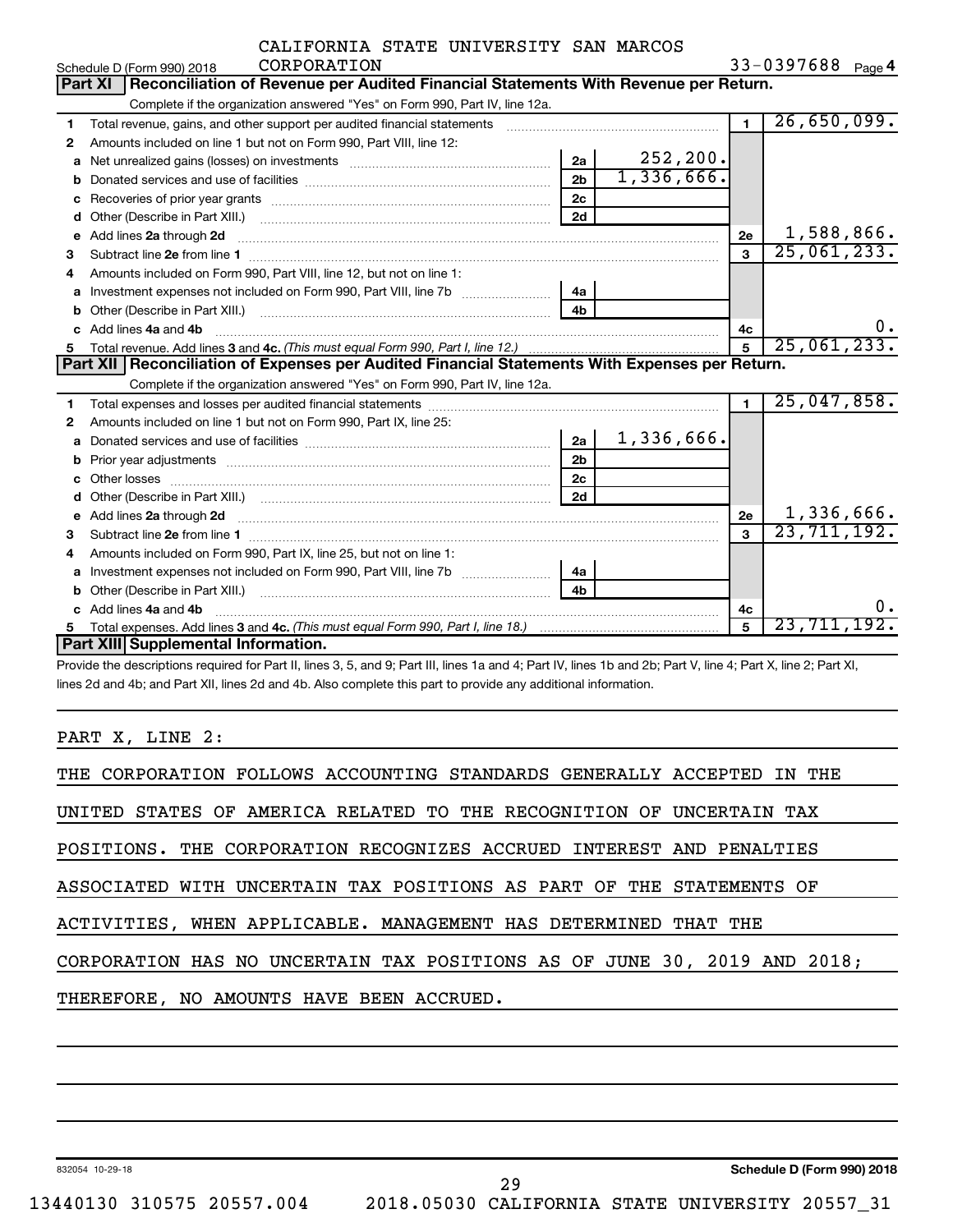| <b>SCHEDULE I</b><br>(Form 990)<br>Department of the Treasury<br><b>Internal Revenue Service</b>                                                                                                                                                                                                                                                                                                                                                                                               |            | <b>Grants and Other Assistance to Organizations,</b><br>Governments, and Individuals in the United States<br>Complete if the organization answered "Yes" on Form 990, Part IV, line 21 or 22. | Attach to Form 990.<br>Go to www.irs.gov/Form990 for the latest information. |                                         |                                                                |                                          | OMB No. 1545-0047<br>2018<br><b>Open to Public</b><br>Inspection  |
|------------------------------------------------------------------------------------------------------------------------------------------------------------------------------------------------------------------------------------------------------------------------------------------------------------------------------------------------------------------------------------------------------------------------------------------------------------------------------------------------|------------|-----------------------------------------------------------------------------------------------------------------------------------------------------------------------------------------------|------------------------------------------------------------------------------|-----------------------------------------|----------------------------------------------------------------|------------------------------------------|-------------------------------------------------------------------|
| Name of the organization<br>CORPORATION                                                                                                                                                                                                                                                                                                                                                                                                                                                        |            | CALIFORNIA STATE UNIVERSITY SAN MARCOS                                                                                                                                                        |                                                                              |                                         |                                                                |                                          | <b>Employer identification number</b><br>33-0397688               |
| Part I<br><b>General Information on Grants and Assistance</b>                                                                                                                                                                                                                                                                                                                                                                                                                                  |            |                                                                                                                                                                                               |                                                                              |                                         |                                                                |                                          |                                                                   |
| Does the organization maintain records to substantiate the amount of the grants or assistance, the grantees' eligibility for the grants or assistance, and the selection<br>$\mathbf 1$<br>Describe in Part IV the organization's procedures for monitoring the use of grant funds in the United States.<br>2<br>Part II<br>Grants and Other Assistance to Domestic Organizations and Domestic Governments. Complete if the organization answered "Yes" on Form 990, Part IV, line 21, for any |            |                                                                                                                                                                                               |                                                                              |                                         |                                                                |                                          | $\boxed{\text{X}}$ Yes<br>l No                                    |
| recipient that received more than \$5,000. Part II can be duplicated if additional space is needed.                                                                                                                                                                                                                                                                                                                                                                                            |            |                                                                                                                                                                                               |                                                                              |                                         |                                                                |                                          |                                                                   |
| <b>1 (a)</b> Name and address of organization<br>or government                                                                                                                                                                                                                                                                                                                                                                                                                                 | (b) EIN    | (c) IRC section<br>(if applicable)                                                                                                                                                            | (d) Amount of<br>cash grant                                                  | (e) Amount of<br>non-cash<br>assistance | (f) Method of<br>valuation (book,<br>FMV, appraisal,<br>other) | (g) Description of<br>noncash assistance | (h) Purpose of grant<br>or assistance                             |
| CALIFORNIA STATE UNIVERSITY SAN<br>MARCOS - 333 S. TWIN OAKS ROAD -<br>SAN MARCOS, CA 92096                                                                                                                                                                                                                                                                                                                                                                                                    | 33-0535371 | 115                                                                                                                                                                                           | 881,803,                                                                     | $\mathbf{0}$                            |                                                                |                                          | CALIFORNIA STATE<br>UNIVERSITY SAN MARCOS<br>STUDENT SCHOLARSHIPS |
| CALIFORNIA STATE UNIVERSITY SAN<br>MARCOS - 333 S. TWIN OAKS ROAD -<br>SAN MARCOS, CA 92096                                                                                                                                                                                                                                                                                                                                                                                                    | 33-0535371 | 115                                                                                                                                                                                           | 844, 222.                                                                    | 0                                       |                                                                |                                          | CONTRIBUTION TO CAMPUS                                            |
|                                                                                                                                                                                                                                                                                                                                                                                                                                                                                                |            |                                                                                                                                                                                               |                                                                              |                                         |                                                                |                                          |                                                                   |
|                                                                                                                                                                                                                                                                                                                                                                                                                                                                                                |            |                                                                                                                                                                                               |                                                                              |                                         |                                                                |                                          |                                                                   |
|                                                                                                                                                                                                                                                                                                                                                                                                                                                                                                |            |                                                                                                                                                                                               |                                                                              |                                         |                                                                |                                          |                                                                   |
|                                                                                                                                                                                                                                                                                                                                                                                                                                                                                                |            |                                                                                                                                                                                               |                                                                              |                                         |                                                                |                                          |                                                                   |
| 2<br>Enter total number of other organizations listed in the line 1 table<br>3                                                                                                                                                                                                                                                                                                                                                                                                                 |            |                                                                                                                                                                                               |                                                                              |                                         |                                                                |                                          | ı.<br>$\overline{0}$ .                                            |

**For Paperwork Reduction Act Notice, see the Instructions for Form 990. Schedule I (Form 990) (2018)** LHA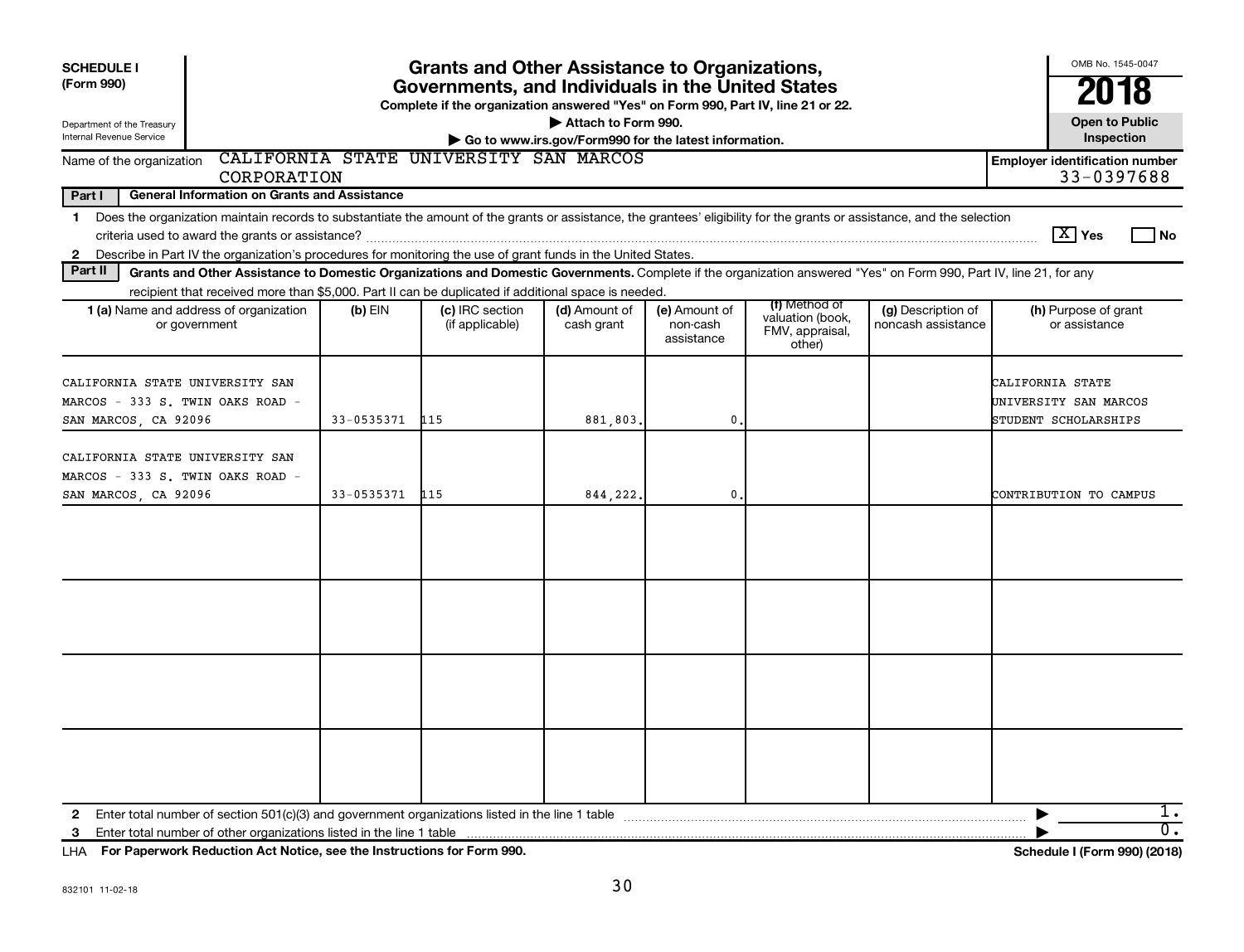CORPORATION 33-0397688

**2**

Part III | Grants and Other Assistance to Domestic Individuals. Complete if the organization answered "Yes" on Form 990, Part IV, line 22. Part III can be duplicated if additional space is needed.

| (a) Type of grant or assistance | (b) Number of<br>recipients | (c) Amount of<br>cash grant | (d) Amount of non-<br>cash assistance | (e) Method of valuation<br>(book, FMV, appraisal, other) | (f) Description of noncash assistance |
|---------------------------------|-----------------------------|-----------------------------|---------------------------------------|----------------------------------------------------------|---------------------------------------|
|                                 |                             |                             |                                       |                                                          |                                       |
| STIPENDS                        | 1221                        | 1,826,977.                  | $\mathfrak o$ .                       |                                                          |                                       |
|                                 |                             |                             |                                       |                                                          |                                       |
|                                 |                             |                             |                                       |                                                          |                                       |
|                                 |                             |                             |                                       |                                                          |                                       |
|                                 |                             |                             |                                       |                                                          |                                       |
|                                 |                             |                             |                                       |                                                          |                                       |
|                                 |                             |                             |                                       |                                                          |                                       |
|                                 |                             |                             |                                       |                                                          |                                       |
|                                 |                             |                             |                                       |                                                          |                                       |

Part IV | Supplemental Information. Provide the information required in Part I, line 2; Part III, column (b); and any other additional information.

PART I, LINE 2:

GRANTS GIVEN TO CSUSM ARE FOR STUDENT SCHOLARSHIPS AND THE UNIVERSITY

MONITORS THE FUNDS GIVEN TO EACH STUDENT. THE FINANCIAL AID OFFICE OF THE

UNIVERSITY QUALIFIES APPLICANTS FOR SCHOLARSHIPS BASED ON CRITERIA OVER

WHICH CSUSM CORPORATION HAS NO CONTROL. EXPENDITURES ON GRANTS AND

CONTRACTS ARE CLOSELY MONITORED BY THE CSUSM CORPORATION STAFF TO COMPLY

WITH SPONSOR REQUIREMENTS.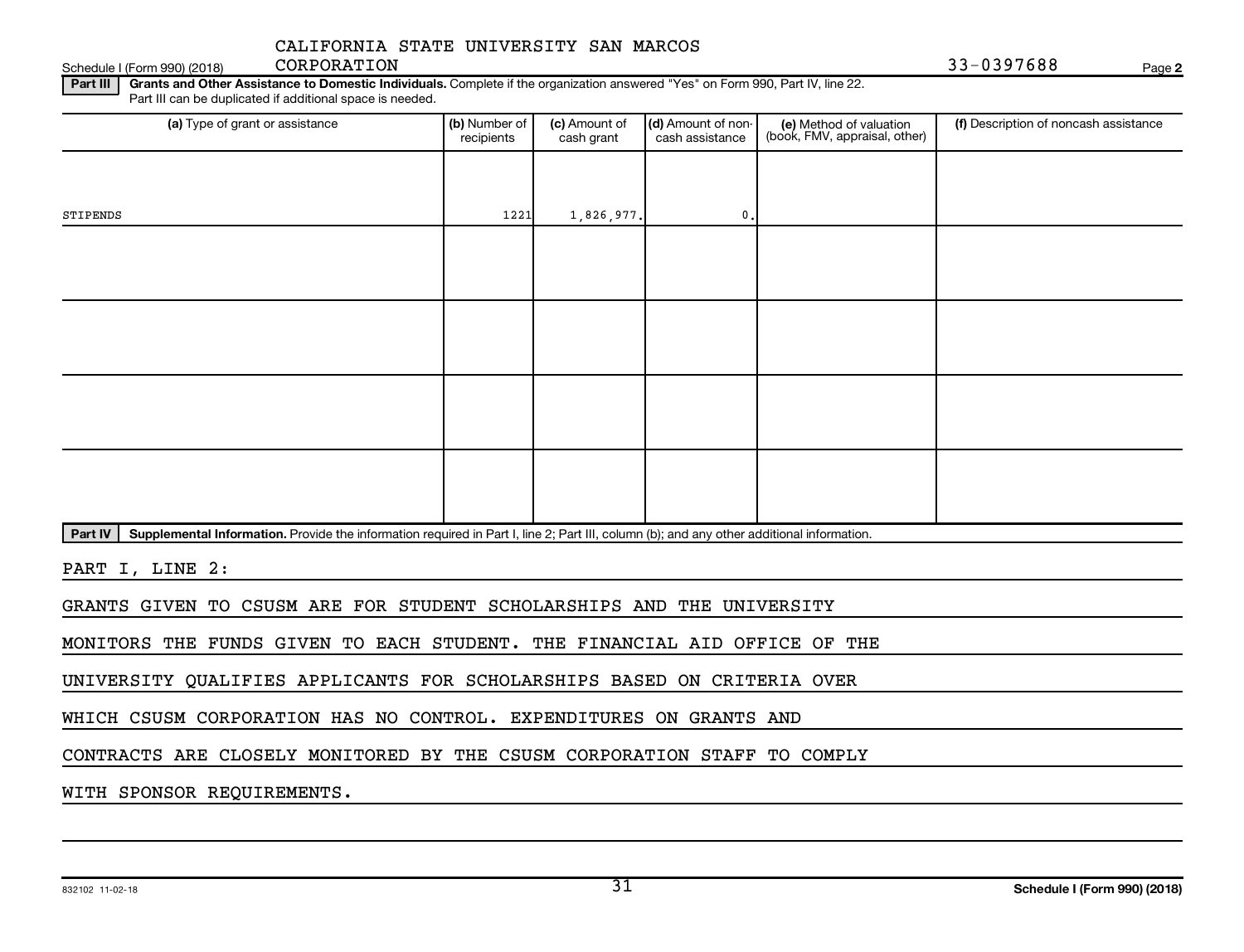|    | <b>Compensation Information</b><br><b>SCHEDULE J</b> |                                                                                                                           |                                       |                            | OMB No. 1545-0047 |                         |  |  |  |
|----|------------------------------------------------------|---------------------------------------------------------------------------------------------------------------------------|---------------------------------------|----------------------------|-------------------|-------------------------|--|--|--|
|    | (Form 990)                                           | For certain Officers, Directors, Trustees, Key Employees, and Highest                                                     |                                       | 2018                       |                   |                         |  |  |  |
|    |                                                      | <b>Compensated Employees</b>                                                                                              |                                       |                            |                   |                         |  |  |  |
|    | Department of the Treasury                           | Complete if the organization answered "Yes" on Form 990, Part IV, line 23.<br>Attach to Form 990.                         |                                       | <b>Open to Public</b>      |                   |                         |  |  |  |
|    | Internal Revenue Service                             | Go to www.irs.gov/Form990 for instructions and the latest information.<br>CALIFORNIA STATE UNIVERSITY SAN MARCOS          |                                       | Inspection                 |                   |                         |  |  |  |
|    | Name of the organization                             |                                                                                                                           | <b>Employer identification number</b> |                            |                   |                         |  |  |  |
|    |                                                      | CORPORATION                                                                                                               |                                       | 33-0397688                 |                   |                         |  |  |  |
|    | Part I                                               | <b>Questions Regarding Compensation</b>                                                                                   |                                       |                            |                   |                         |  |  |  |
|    |                                                      |                                                                                                                           |                                       |                            | Yes               | No                      |  |  |  |
|    |                                                      | 1a Check the appropriate box(es) if the organization provided any of the following to or for a person listed on Form 990, |                                       |                            |                   |                         |  |  |  |
|    |                                                      | Part VII, Section A, line 1a. Complete Part III to provide any relevant information regarding these items.                |                                       |                            |                   |                         |  |  |  |
|    | First-class or charter travel                        | Housing allowance or residence for personal use                                                                           |                                       |                            |                   |                         |  |  |  |
|    | Travel for companions                                | Payments for business use of personal residence                                                                           |                                       |                            |                   |                         |  |  |  |
|    |                                                      | Health or social club dues or initiation fees<br>Tax indemnification and gross-up payments                                |                                       |                            |                   |                         |  |  |  |
|    |                                                      | Discretionary spending account<br>Personal services (such as maid, chauffeur, chef)                                       |                                       |                            |                   |                         |  |  |  |
|    |                                                      |                                                                                                                           |                                       |                            |                   |                         |  |  |  |
|    |                                                      | <b>b</b> If any of the boxes on line 1a are checked, did the organization follow a written policy regarding payment or    |                                       |                            |                   |                         |  |  |  |
|    |                                                      |                                                                                                                           |                                       | 1b                         |                   |                         |  |  |  |
| 2  |                                                      | Did the organization require substantiation prior to reimbursing or allowing expenses incurred by all directors,          |                                       |                            |                   |                         |  |  |  |
|    |                                                      |                                                                                                                           |                                       | $\mathbf{2}$               |                   |                         |  |  |  |
|    |                                                      |                                                                                                                           |                                       |                            |                   |                         |  |  |  |
| 3  |                                                      | Indicate which, if any, of the following the filing organization used to establish the compensation of the organization's |                                       |                            |                   |                         |  |  |  |
|    |                                                      | CEO/Executive Director. Check all that apply. Do not check any boxes for methods used by a related organization to        |                                       |                            |                   |                         |  |  |  |
|    |                                                      | establish compensation of the CEO/Executive Director, but explain in Part III.                                            |                                       |                            |                   |                         |  |  |  |
|    | Compensation committee                               | Written employment contract                                                                                               |                                       |                            |                   |                         |  |  |  |
|    |                                                      | Independent compensation consultant<br>Compensation survey or study                                                       |                                       |                            |                   |                         |  |  |  |
|    |                                                      | Form 990 of other organizations<br>Approval by the board or compensation committee                                        |                                       |                            |                   |                         |  |  |  |
|    |                                                      |                                                                                                                           |                                       |                            |                   |                         |  |  |  |
| 4  |                                                      | During the year, did any person listed on Form 990, Part VII, Section A, line 1a, with respect to the filing              |                                       |                            |                   |                         |  |  |  |
|    | organization or a related organization:              |                                                                                                                           |                                       |                            |                   | x                       |  |  |  |
| а  |                                                      | Receive a severance payment or change-of-control payment?                                                                 |                                       | 4a                         |                   | $\overline{\textbf{x}}$ |  |  |  |
| b  |                                                      |                                                                                                                           |                                       | 4b<br>4c                   |                   | X                       |  |  |  |
| c  |                                                      | If "Yes" to any of lines 4a-c, list the persons and provide the applicable amounts for each item in Part III.             |                                       |                            |                   |                         |  |  |  |
|    |                                                      |                                                                                                                           |                                       |                            |                   |                         |  |  |  |
|    |                                                      | Only section 501(c)(3), 501(c)(4), and 501(c)(29) organizations must complete lines 5-9.                                  |                                       |                            |                   |                         |  |  |  |
|    |                                                      | For persons listed on Form 990, Part VII, Section A, line 1a, did the organization pay or accrue any compensation         |                                       |                            |                   |                         |  |  |  |
|    | contingent on the revenues of:                       |                                                                                                                           |                                       |                            |                   |                         |  |  |  |
|    |                                                      |                                                                                                                           |                                       | 5a                         |                   | x                       |  |  |  |
|    |                                                      |                                                                                                                           |                                       | 5b                         |                   | $\overline{\text{X}}$   |  |  |  |
|    |                                                      | If "Yes" on line 5a or 5b, describe in Part III.                                                                          |                                       |                            |                   |                         |  |  |  |
| 6. |                                                      | For persons listed on Form 990, Part VII, Section A, line 1a, did the organization pay or accrue any compensation         |                                       |                            |                   |                         |  |  |  |
|    | contingent on the net earnings of:                   |                                                                                                                           |                                       |                            |                   |                         |  |  |  |
|    |                                                      |                                                                                                                           |                                       | 6a                         |                   | x                       |  |  |  |
|    |                                                      |                                                                                                                           |                                       | 6b                         |                   | $\overline{\text{X}}$   |  |  |  |
|    |                                                      | If "Yes" on line 6a or 6b, describe in Part III.                                                                          |                                       |                            |                   |                         |  |  |  |
|    |                                                      | 7 For persons listed on Form 990, Part VII, Section A, line 1a, did the organization provide any nonfixed payments        |                                       |                            |                   |                         |  |  |  |
|    |                                                      |                                                                                                                           |                                       | 7                          |                   | x                       |  |  |  |
| 8  |                                                      | Were any amounts reported on Form 990, Part VII, paid or accrued pursuant to a contract that was subject to the           |                                       |                            |                   |                         |  |  |  |
|    |                                                      |                                                                                                                           |                                       | 8                          |                   | х                       |  |  |  |
| 9  |                                                      | If "Yes" on line 8, did the organization also follow the rebuttable presumption procedure described in                    |                                       |                            |                   |                         |  |  |  |
|    |                                                      |                                                                                                                           |                                       | 9                          |                   |                         |  |  |  |
|    |                                                      | LHA For Paperwork Reduction Act Notice, see the Instructions for Form 990.                                                |                                       | Schedule J (Form 990) 2018 |                   |                         |  |  |  |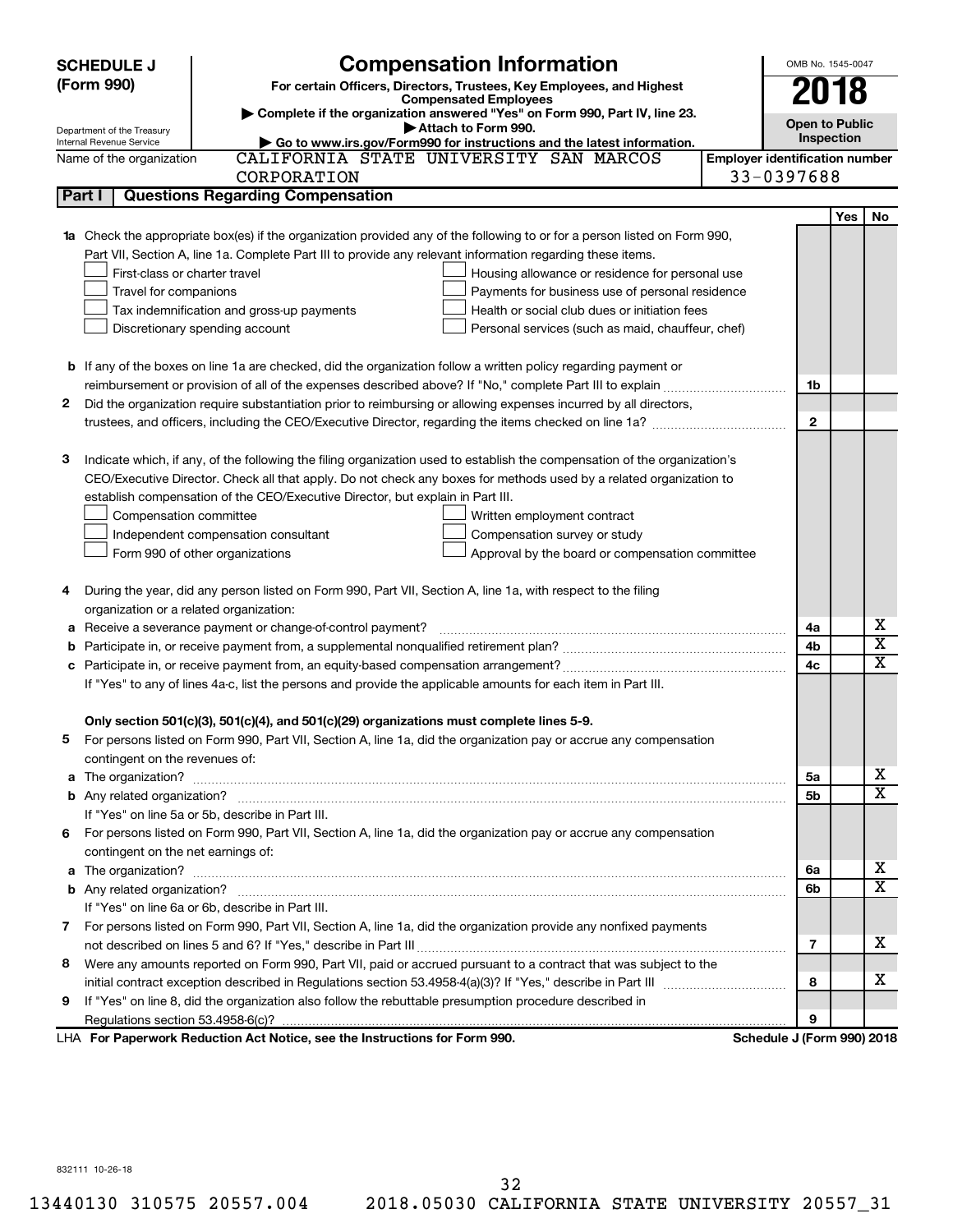Schedule J (Form 990) 2018  $CORPORTION$  33 - 0397688 CORPORATION

**2**

Part II | Officers, Directors, Trustees, Key Employees, and Highest Compensated Employees. Use duplicate copies if additional space is needed.

For each individual whose compensation must be reported on Schedule J, report compensation from the organization on row (i) and from related organizations, described in the instructions, on row (ii). Do not list any individuals that aren't listed on Form 990, Part VII.

Note: The sum of columns (B)(i)-(iii) for each listed individual must equal the total amount of Form 990, Part VII, Section A, line 1a, applicable column (D) and (E) amounts for that individual.

|                            |      | (B) Breakdown of W-2 and/or 1099-MISC compensation |                             | (C) Retirement and          | (D) Nontaxable                 | (E) Total of columns | (F) Compensation |                                                            |  |
|----------------------------|------|----------------------------------------------------|-----------------------------|-----------------------------|--------------------------------|----------------------|------------------|------------------------------------------------------------|--|
| (A) Name and Title         |      | (i) Base<br>compensation                           | (ii) Bonus &<br>incentive   | (iii) Other<br>reportable   | other deferred<br>compensation | benefits             | $(B)(i)-(D)$     | in column (B)<br>reported as deferred<br>on prior Form 990 |  |
|                            |      |                                                    | compensation                | compensation                |                                |                      |                  |                                                            |  |
| DR. GRAHAM OBEREM<br>(1)   | (i)  | 0.                                                 | Ο.                          | 0.                          | 0.                             | 0.                   | $\Omega$ .       | $0$ .                                                      |  |
| CHAIRMAN                   | (ii) | 251,474.                                           | $\overline{0}$ .            | $\overline{\mathbf{0}}$ .   | 72,515.                        | 17,888.              | 341,877.         | $\overline{0}$ .                                           |  |
| (2) CYNTHIA CHAVEZ METOYER | (i)  | 0.                                                 | $\overline{0}$ .            | 0.                          | 0.                             | 0.                   | $\overline{0}$ . | $\overline{0}$ .                                           |  |
| SECRETARY                  | (i)  | 127, 348.                                          | $\overline{0}$ .            | 0.                          | 30,502.                        | 22,161               | 180,011          | $\overline{0}$ .                                           |  |
| (3) NEAL HOSS              | (i)  | $\overline{0}$ .                                   | σ.                          | $\overline{0}$ .            | $\Omega$ .                     | 0                    | $\Omega$         | $\overline{0}$ .                                           |  |
| TREASURER                  | (ii) | 255,830.                                           | σ.                          | $\overline{\mathfrak{o}}$ . | 73,771.                        | 11,077               | 340,678.         | $\overline{0}$ .                                           |  |
| (4) JENNIFER WILLIAMS      | (i)  | Ο.                                                 | σ.                          | $\overline{0}$ .            | $\Omega$ .                     | 0.                   | $\overline{0}$   | $\overline{0}$ .                                           |  |
| <b>DIRECTOR</b>            | (ii) | 153,434.                                           | $\overline{\mathfrak{o}}$ . | $\overline{\mathbf{0}}$ .   | 44,285.                        | 9,586.               | 207, 305.        | $\overline{0}$ .                                           |  |
| (5) JASON SCHREIBER        | (i)  | Ο.                                                 | $\overline{\mathfrak{o}}$ . | $\overline{\mathbf{0}}$ .   | 0.                             | 0.                   | $\overline{0}$ . | $\overline{0}$ .                                           |  |
| <b>DIRECTOR</b>            | (ii) | 126,588.                                           | $\overline{0}$ .            | $\overline{\mathbf{0}}$ .   | 33,619.                        | 8,382.               | 168,589.         | $\overline{0}$ .                                           |  |
| (6) DR. CHARLES DE LEONE   | (i)  | Ο.                                                 | $\overline{0}$ .            | $\overline{0}$ .            | О.                             | 0.                   | $\mathbf 0$ .    | $\overline{0}$ .                                           |  |
| <b>DIRECTOR</b>            | (i)  | 166, 299.                                          | $\overline{0}$ .            | $\overline{\mathbf{0}}$ .   | 46,362.                        | 23,417               | 236,078.         | $\overline{0}$ .                                           |  |
| (7) MICHAEL SCHRODER       | (i)  | Ο.                                                 | $\overline{0}$ .            | $\overline{0}$ .            | О.                             | 0.                   | 0.               | $\overline{0}$ .                                           |  |
| <b>DIRECTOR</b>            | (ii) | 187,561.                                           | $\overline{0}$ .            | $\overline{0}$ .            | 54,085.                        | 23,527.              | 265, 173.        | $\overline{0}$ .                                           |  |
| (8) BELLA NEWBERG          | (i)  | $\overline{0}$ .                                   | $\overline{\mathfrak{o}}$ . | $\overline{0}$ .            | σ.                             | Ο.                   | $\overline{0}$ . | $\overline{0}$ .                                           |  |
| EXECUTIVE DIRECTOR         | (ii) | 160,640.                                           | $\overline{\mathfrak{o}}$ . | $\overline{0}$ .            | 46,322.                        | 23,527.              | 230,489.         | $\overline{0}$ .                                           |  |
|                            | (i)  |                                                    |                             |                             |                                |                      |                  |                                                            |  |
|                            | (ii) |                                                    |                             |                             |                                |                      |                  |                                                            |  |
|                            | (i)  |                                                    |                             |                             |                                |                      |                  |                                                            |  |
|                            | (i)  |                                                    |                             |                             |                                |                      |                  |                                                            |  |
|                            | (i)  |                                                    |                             |                             |                                |                      |                  |                                                            |  |
|                            | (i)  |                                                    |                             |                             |                                |                      |                  |                                                            |  |
|                            | (i)  |                                                    |                             |                             |                                |                      |                  |                                                            |  |
|                            | (ii) |                                                    |                             |                             |                                |                      |                  |                                                            |  |
|                            | (i)  |                                                    |                             |                             |                                |                      |                  |                                                            |  |
|                            | (i)  |                                                    |                             |                             |                                |                      |                  |                                                            |  |
|                            | (i)  |                                                    |                             |                             |                                |                      |                  |                                                            |  |
|                            | (i)  |                                                    |                             |                             |                                |                      |                  |                                                            |  |
|                            | (i)  |                                                    |                             |                             |                                |                      |                  |                                                            |  |
|                            | (i)  |                                                    |                             |                             |                                |                      |                  |                                                            |  |
|                            | (i)  |                                                    |                             |                             |                                |                      |                  |                                                            |  |
|                            | (ii) |                                                    |                             |                             |                                |                      |                  |                                                            |  |

**Schedule J (Form 990) 2018**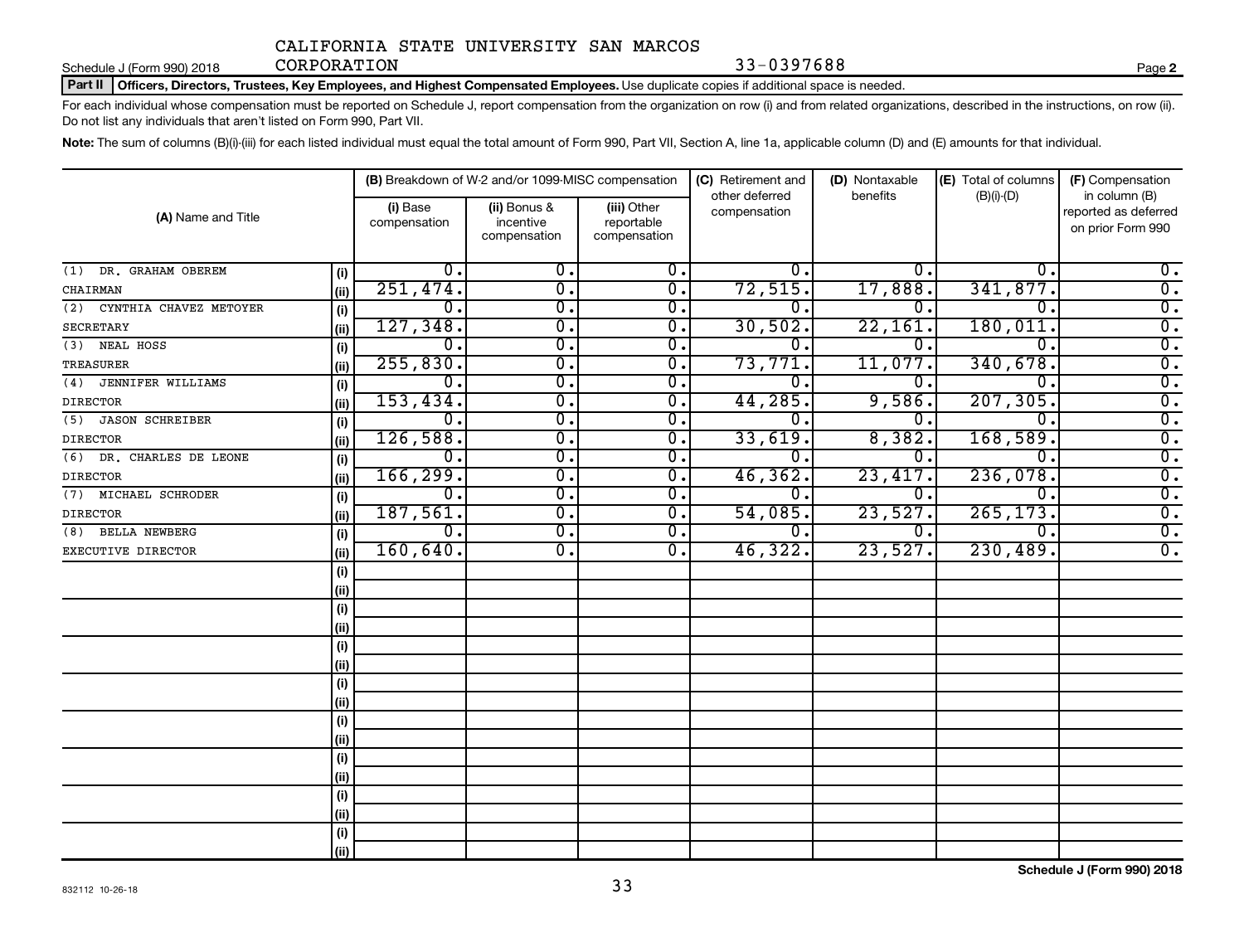Schedule J (Form 990) 2018 CORPORATION CORPORATION

### **Part III Supplemental Information**

Provide the information, explanation, or descriptions required for Part I, lines 1a, 1b, 3, 4a, 4b, 4c, 5a, 5b, 6a, 6b, 7, and 8, and for Part II. Also complete this part for any additional information.

PART I, LINE 3:

THE OFFICERS LISTED ON SCHEDULE J ARE EMPLOYEES OF THE RELATED

CORPORATION 33-0397688

ORGANIZATION, CALIFORNIA STATE UNIVERSITY SAN MARCOS. THE RELATED

ORGANIZATION HAS POLICIES IN PLACE WHICH ARE USED TO DETERMINE

COMPENSATION.

**Schedule J (Form 990) 2018**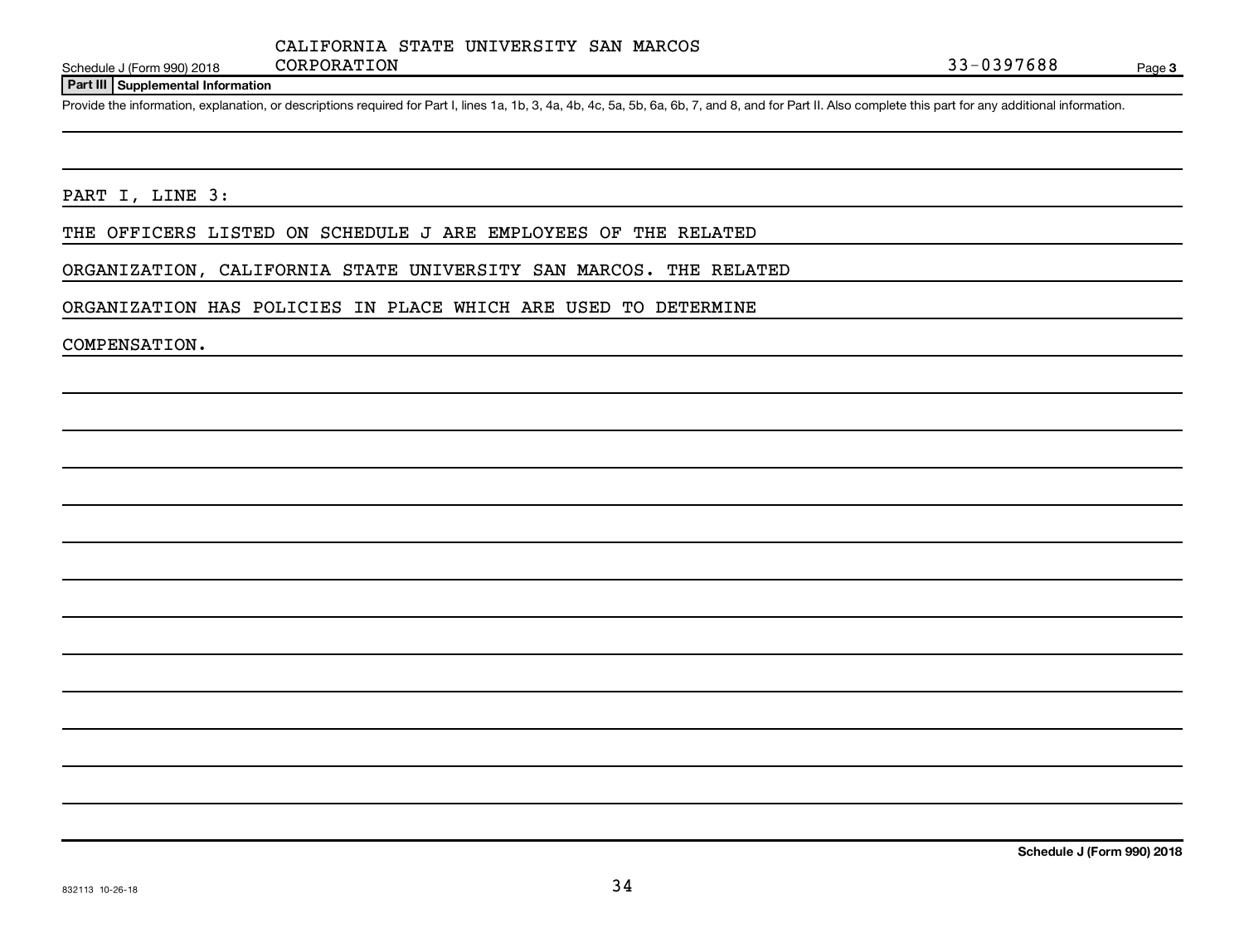|                | <b>Supplemental Information on Tax-Exempt Bonds</b><br><b>SCHEDULE K</b><br>Complete if the organization answered "Yes" on Form 990, Part IV, line 24a. Provide descriptions,<br>(Form 990)<br>explanations, and any additional information in Part VI.<br>Department of the Treasury<br>Attach to Form 990. $\triangleright$ Go to www.irs.gov/Form990 for instructions and the latest information.<br>Internal Revenue Service |                 |  |                                                                             |                 |                       |                           |                         |                     |                            |                                       | OMB No. 1545-0047<br>2018<br>Open to Public<br>Inspection |                                          |           |         |           |  |
|----------------|----------------------------------------------------------------------------------------------------------------------------------------------------------------------------------------------------------------------------------------------------------------------------------------------------------------------------------------------------------------------------------------------------------------------------------|-----------------|--|-----------------------------------------------------------------------------|-----------------|-----------------------|---------------------------|-------------------------|---------------------|----------------------------|---------------------------------------|-----------------------------------------------------------|------------------------------------------|-----------|---------|-----------|--|
|                | CALIFORNIA STATE UNIVERSITY SAN MARCOS<br>Name of the organization<br>33-0397688<br>CORPORATION                                                                                                                                                                                                                                                                                                                                  |                 |  |                                                                             |                 |                       |                           |                         |                     |                            | <b>Employer identification number</b> |                                                           |                                          |           |         |           |  |
| Part I         | <b>Bond Issues</b>                                                                                                                                                                                                                                                                                                                                                                                                               |                 |  | SEE PART VI FOR COLUMN                                                      |                 | (A)                   | <b>CONTINUATIONS</b>      |                         |                     |                            |                                       |                                                           |                                          |           |         |           |  |
|                |                                                                                                                                                                                                                                                                                                                                                                                                                                  | (a) Issuer name |  | (b) Issuer EIN                                                              | $(c)$ CUSIP $#$ | (d) Date issued       |                           | (e) Issue price         |                     | (f) Description of purpose |                                       |                                                           | (g) Defeased (h) On behalf<br>(i) Pooled |           |         |           |  |
|                |                                                                                                                                                                                                                                                                                                                                                                                                                                  |                 |  |                                                                             |                 |                       |                           |                         |                     |                            |                                       |                                                           |                                          | of issuer |         | financing |  |
|                |                                                                                                                                                                                                                                                                                                                                                                                                                                  |                 |  |                                                                             |                 |                       |                           |                         |                     |                            | Yes                                   | No                                                        | Yes                                      | <b>No</b> | Yes $ $ | No        |  |
|                | TRUSTEES OF THE                                                                                                                                                                                                                                                                                                                                                                                                                  |                 |  |                                                                             |                 |                       |                           |                         | <b>REFUND PRIOR</b> |                            |                                       |                                                           |                                          |           |         |           |  |
|                |                                                                                                                                                                                                                                                                                                                                                                                                                                  |                 |  | A CALIFORNIA STATE UNIVERS 91-2155587 13077 CXXX 08/07/13   13060835. ISSUE |                 |                       |                           |                         |                     |                            |                                       | X                                                         |                                          | X         |         | х         |  |
|                | TRUSTEES OF THE                                                                                                                                                                                                                                                                                                                                                                                                                  |                 |  |                                                                             |                 |                       |                           |                         | <b>REFUND PRIOR</b> |                            |                                       |                                                           |                                          |           |         |           |  |
|                |                                                                                                                                                                                                                                                                                                                                                                                                                                  |                 |  | B CALIFORNIA STATE UNIVERS 91-2155587 13077 CXXX 08/20/14 9,705,474. ISSUE  |                 |                       |                           |                         |                     |                            |                                       | х                                                         |                                          | x         |         | Χ         |  |
|                |                                                                                                                                                                                                                                                                                                                                                                                                                                  |                 |  |                                                                             |                 |                       |                           |                         |                     |                            |                                       |                                                           |                                          |           |         |           |  |
| C              |                                                                                                                                                                                                                                                                                                                                                                                                                                  |                 |  |                                                                             |                 |                       |                           |                         |                     |                            |                                       |                                                           |                                          |           |         |           |  |
|                |                                                                                                                                                                                                                                                                                                                                                                                                                                  |                 |  |                                                                             |                 |                       |                           |                         |                     |                            |                                       |                                                           |                                          |           |         |           |  |
| D              |                                                                                                                                                                                                                                                                                                                                                                                                                                  |                 |  |                                                                             |                 |                       |                           |                         |                     |                            |                                       |                                                           |                                          |           |         |           |  |
| Part II        | <b>Proceeds</b>                                                                                                                                                                                                                                                                                                                                                                                                                  |                 |  |                                                                             |                 |                       |                           |                         |                     |                            |                                       |                                                           |                                          |           |         |           |  |
|                |                                                                                                                                                                                                                                                                                                                                                                                                                                  |                 |  |                                                                             |                 |                       | A                         |                         | B                   | $\mathbf C$                |                                       |                                                           | D.                                       |           |         |           |  |
|                |                                                                                                                                                                                                                                                                                                                                                                                                                                  |                 |  |                                                                             |                 |                       |                           |                         |                     |                            |                                       |                                                           |                                          |           |         |           |  |
| $\mathbf{2}$   |                                                                                                                                                                                                                                                                                                                                                                                                                                  |                 |  |                                                                             |                 |                       |                           |                         |                     |                            |                                       |                                                           |                                          |           |         |           |  |
| 3              |                                                                                                                                                                                                                                                                                                                                                                                                                                  |                 |  |                                                                             |                 |                       | 13,060,835.<br>9,705,474. |                         |                     |                            |                                       |                                                           |                                          |           |         |           |  |
| 4              |                                                                                                                                                                                                                                                                                                                                                                                                                                  |                 |  |                                                                             |                 |                       |                           |                         |                     |                            |                                       |                                                           |                                          |           |         |           |  |
| 5              |                                                                                                                                                                                                                                                                                                                                                                                                                                  |                 |  |                                                                             |                 |                       |                           |                         |                     |                            |                                       |                                                           |                                          |           |         |           |  |
| 6              | Proceeds in refunding escrows                                                                                                                                                                                                                                                                                                                                                                                                    |                 |  |                                                                             |                 |                       |                           |                         |                     |                            |                                       |                                                           |                                          |           |         |           |  |
| $\overline{7}$ |                                                                                                                                                                                                                                                                                                                                                                                                                                  |                 |  |                                                                             |                 |                       | 61,788.<br>44,812.        |                         |                     |                            |                                       |                                                           |                                          |           |         |           |  |
| 8              | Credit enhancement from proceeds                                                                                                                                                                                                                                                                                                                                                                                                 |                 |  |                                                                             |                 |                       |                           |                         |                     |                            |                                       |                                                           |                                          |           |         |           |  |
| 9              |                                                                                                                                                                                                                                                                                                                                                                                                                                  |                 |  |                                                                             |                 |                       |                           |                         |                     |                            |                                       |                                                           |                                          |           |         |           |  |
| 10             |                                                                                                                                                                                                                                                                                                                                                                                                                                  |                 |  |                                                                             |                 |                       |                           |                         |                     |                            |                                       |                                                           |                                          |           |         |           |  |
| 11             | Other spent proceeds                                                                                                                                                                                                                                                                                                                                                                                                             |                 |  |                                                                             |                 |                       | 12,999,047.               |                         | 9,660,662.          |                            |                                       |                                                           |                                          |           |         |           |  |
| 12             |                                                                                                                                                                                                                                                                                                                                                                                                                                  |                 |  |                                                                             |                 |                       |                           |                         |                     |                            |                                       |                                                           |                                          |           |         |           |  |
| 13             |                                                                                                                                                                                                                                                                                                                                                                                                                                  |                 |  |                                                                             |                 |                       |                           |                         |                     |                            |                                       |                                                           |                                          |           |         |           |  |
|                |                                                                                                                                                                                                                                                                                                                                                                                                                                  |                 |  |                                                                             |                 | Yes                   | No                        | Yes                     | No                  | Yes                        | No                                    |                                                           | <b>Yes</b>                               |           | No      |           |  |
| 14             |                                                                                                                                                                                                                                                                                                                                                                                                                                  |                 |  | Were the bonds issued as part of a refunding issue of tax-exempt bonds (or, |                 |                       |                           |                         |                     |                            |                                       |                                                           |                                          |           |         |           |  |
|                |                                                                                                                                                                                                                                                                                                                                                                                                                                  |                 |  |                                                                             |                 |                       | X                         |                         | х                   |                            |                                       |                                                           |                                          |           |         |           |  |
| 15             |                                                                                                                                                                                                                                                                                                                                                                                                                                  |                 |  | Were the bonds issued as part of a refunding issue of taxable bonds (or, if |                 |                       |                           |                         |                     |                            |                                       |                                                           |                                          |           |         |           |  |
|                |                                                                                                                                                                                                                                                                                                                                                                                                                                  |                 |  |                                                                             |                 | x                     |                           | х                       |                     |                            |                                       |                                                           |                                          |           |         |           |  |
| 16             | Has the final allocation of proceeds been made?                                                                                                                                                                                                                                                                                                                                                                                  |                 |  |                                                                             |                 | $\overline{\text{x}}$ |                           | $\overline{\texttt{x}}$ |                     |                            |                                       |                                                           |                                          |           |         |           |  |
| 17             |                                                                                                                                                                                                                                                                                                                                                                                                                                  |                 |  | Does the organization maintain adequate books and records to support the    |                 |                       |                           |                         |                     |                            |                                       |                                                           |                                          |           |         |           |  |
|                |                                                                                                                                                                                                                                                                                                                                                                                                                                  |                 |  |                                                                             |                 | X                     |                           | х                       |                     |                            |                                       |                                                           |                                          |           |         |           |  |

**For Paperwork Reduction Act Notice, see the Instructions for Form 990. Schedule K (Form 990) 2018** LHA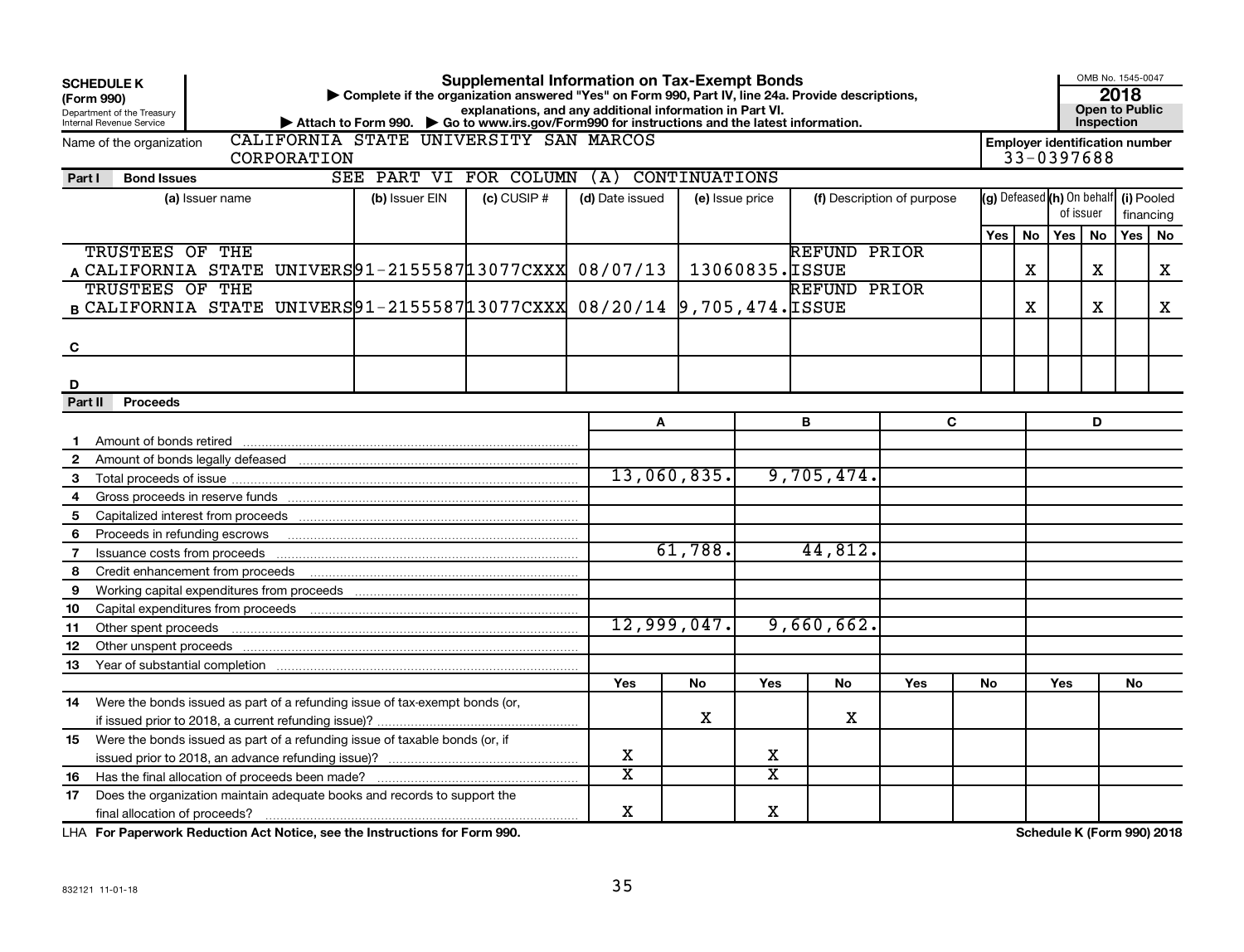#### **2 Part III Private Business Use A B C D 1** Was the organization a partner in a partnership, or a member of an LLC, **2** Are there any lease arrangements that may result in private business use of **Yes No Yes No Yes No Yes No 3a** Are there any management or service contracts that may result in private **b** If "Yes" to line 3a, does the organization routinely engage bond counsel or other outside **c** Are there any research agreements that may result in private business use of **d** If "Yes" to line 3c, does the organization routinely engage bond counsel or other outside **4** Enter the percentage of financed property used in a private business use by **5** Enter the percentage of financed property used in a private business use as a result of **6** Total of lines 4 and 5 **7 8 a** Has there been a sale or disposition of any of the bond-financed property to a non-**9** Has the organization established written procedures to ensure that all nonqualified **b** If "Yes" to line 8a, enter the percentage of bond-financed property sold or disposed **c** If "Yes" to line 8a, was any remedial action taken pursuant to Regulations sections **Part IV Arbitrage A B C D 1** Has the issuer filed Form 8038-T, Arbitrage Rebate, Yield Reduction and **2** If "No" to line 1, did the following apply? **3** Is the bond issue a variable rate issue? **Yes No Yes No Yes No Yes No a** Rebate not due yet? **b** Exception to rebate? **c** No rebate due? Schedule K (Form 990) 2018 CORPORATION CORPORATION which owned property financed by tax-exempt bonds? .................... bond-financed property? ~~~~~~~~~~~~~~~~~~~~~~~~~~~~~~~ business use of bond-financed property? counsel to review any management or service contracts relating to the financed property? bond-financed property? counsel to review any research agreements relating to the financed property? entities other than a section 501(c)(3) organization or a state or local government  $\ldots$   $\blacktriangleright$  |  $\blacktriangleright$  |  $\blacktriangleright$  |  $\blacktriangleright$  |  $\blacktriangleright$  |  $\blacktriangleright$  |  $\blacktriangleright$  |  $\blacktriangleright$  |  $\blacktriangleright$  |  $\blacktriangleright$  |  $\blacktriangleright$  |  $\blacktriangleright$  |  $\blacktriangleright$  | unrelated trade or business activity carried on by your organization, another section 501(c)(3) organization, or a state or local government  $\ldots$  $\ldots$  $\ldots$  $\ldots$   $\blacksquare$ Total of lines 4 and 5 % % % % Does the bond issue meet the private security or payment test? governmental person other than a 501(c)(3) organization since the bonds were issued? of % % % % 1.141-12 and 1.145-2? bonds of the issue are remediated in accordance with the requirements under Regulations sections 1.141-12 and 1.145-2? Penalty in Lieu of Arbitrage Rebate? If "Yes" to line 2c, provide in Part VI the date the rebate computation was performed CORPORATION  $\mathbf{x}$  |  $\mathbf{x}$  $\mathbf{x}$  |  $\mathbf{x}$  $\mathbf{x}$  |  $\mathbf{x}$  $\mathbf{x}$  |  $\mathbf{x}$  $X \qquad | \qquad X$  $\mathbf{x}$  |  $\mathbf{x}$  $\mathbf{x}$  |  $\mathbf{x}$  $X \qquad | \qquad X$  $X \qquad | \qquad X$  $X \qquad | \qquad X$  $\mathbf{x}$  |  $\mathbf{x}$  $\mathbf{x}$  |  $\mathbf{x}$

**Schedule K (Form 990) 2018**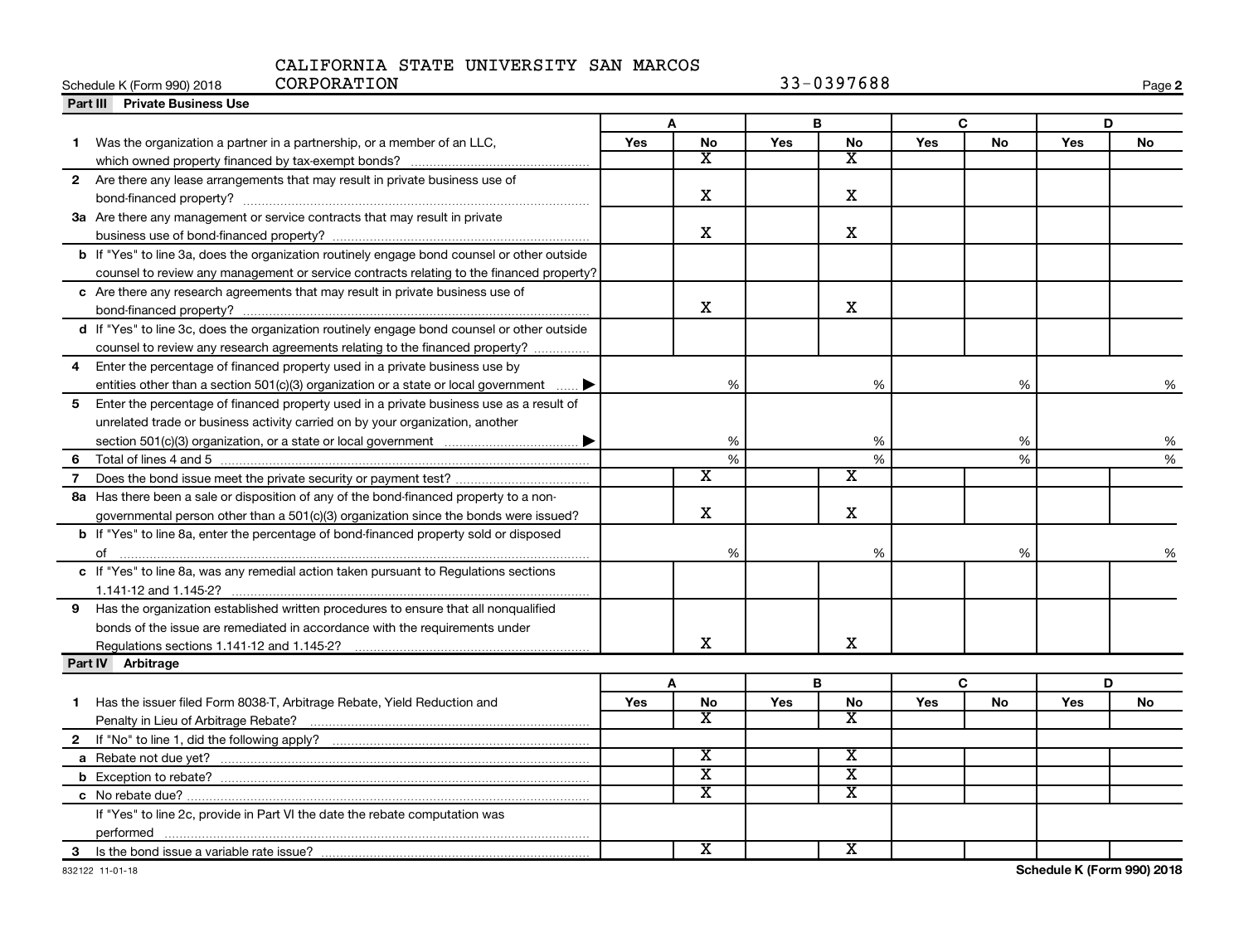| CORPORATION<br>Schedule K (Form 990) 2018                                                                                   |             |                         |     | 33-0397688              |     |             |     | Page 3 |
|-----------------------------------------------------------------------------------------------------------------------------|-------------|-------------------------|-----|-------------------------|-----|-------------|-----|--------|
| Part IV Arbitrage (Continued)                                                                                               |             |                         |     |                         |     |             |     |        |
|                                                                                                                             |             | Α                       |     | В                       |     | C           | D   |        |
| 4a Has the organization or the governmental issuer entered into a qualified                                                 | <b>Yes</b>  | No                      | Yes | No                      | Yes | No          | Yes | No     |
|                                                                                                                             |             | x                       |     | $\overline{\mathbf{X}}$ |     |             |     |        |
|                                                                                                                             |             |                         |     |                         |     |             |     |        |
|                                                                                                                             |             |                         |     |                         |     |             |     |        |
|                                                                                                                             |             |                         |     |                         |     |             |     |        |
|                                                                                                                             |             |                         |     |                         |     |             |     |        |
| 5a Were gross proceeds invested in a guaranteed investment contract (GIC)?                                                  |             | $\overline{\texttt{x}}$ |     | $\overline{\mathbf{X}}$ |     |             |     |        |
|                                                                                                                             |             |                         |     |                         |     |             |     |        |
|                                                                                                                             |             |                         |     |                         |     |             |     |        |
| d Was the regulatory safe harbor for establishing the fair market value of the GIC satisfied?                               |             |                         |     |                         |     |             |     |        |
| 6 Were any gross proceeds invested beyond an available temporary period?                                                    |             | X                       |     | х                       |     |             |     |        |
| 7 Has the organization established written procedures to monitor the requirements of                                        |             |                         |     |                         |     |             |     |        |
|                                                                                                                             |             | x                       |     | X                       |     |             |     |        |
| <b>Procedures To Undertake Corrective Action</b><br>Part V                                                                  |             |                         |     |                         |     |             |     |        |
|                                                                                                                             | A           |                         |     | B                       |     | $\mathbf C$ | D   |        |
| Has the organization established written procedures to ensure that violations of                                            | Yes         | <b>No</b>               | Yes | <b>No</b>               | Yes | <b>No</b>   | Yes | No     |
| federal tax requirements are timely identified and corrected through the voluntary                                          |             |                         |     |                         |     |             |     |        |
| closing agreement program if self-remediation isn't available under applicable                                              |             |                         |     |                         |     |             |     |        |
| regulations?                                                                                                                | $\mathbf X$ |                         | x   |                         |     |             |     |        |
| Part VI Supplemental Information. Provide additional information for responses to questions on Schedule K. See instructions |             |                         |     |                         |     |             |     |        |
| SCHEDULE K, PART I, BOND ISSUES:                                                                                            |             |                         |     |                         |     |             |     |        |
| (A) ISSUER NAME: TRUSTEES OF THE CALIFORNIA STATE UNIVERSITY                                                                |             |                         |     |                         |     |             |     |        |
|                                                                                                                             |             |                         |     |                         |     |             |     |        |
| (A) ISSUER NAME: TRUSTEES OF THE CALIFORNIA STATE UNIVERSITY                                                                |             |                         |     |                         |     |             |     |        |
|                                                                                                                             |             |                         |     |                         |     |             |     |        |
| SCHEDULE K-1, PART I, BOND ISSUES:                                                                                          |             |                         |     |                         |     |             |     |        |
| SCHEDULE K, SUPPLEMENTAL INFORMATION: THE TOTAL PROCEEDS OF ISSUE IN                                                        |             |                         |     |                         |     |             |     |        |
| <b>PART</b>                                                                                                                 |             |                         |     |                         |     |             |     |        |
| II DISCLOSE THE SAN MARCOS UNIVERSITY CORPORATION'S PORTION OF TOTAL                                                        |             |                         |     |                         |     |             |     |        |
| <b>ISSUE</b>                                                                                                                |             |                         |     |                         |     |             |     |        |
| PRICE OF BONDS ISSUED BY THE TRUSTEES OF THE CALIFORNIA STATE                                                               |             |                         |     |                         |     |             |     |        |
| UNIVERSITY.                                                                                                                 |             |                         |     |                         |     |             |     |        |
|                                                                                                                             |             |                         |     |                         |     |             |     |        |
| IN AUGUST 2014, THE BOARD OF TRUSTEES OF THE CALIFORNIA STATE                                                               |             |                         |     |                         |     |             |     |        |
| UNIVERSITY ISSUED \$8,340,000 OF SERIES 2014A SYSTEMWIDE REVENUE BONDS                                                      |             |                         |     |                         |     |             |     |        |
| AT A NET PREMIUM OF \$1,365,474. THE SERIES 2014A BOND PROCEEDS WERE                                                        |             |                         |     |                         |     |             |     |        |
| USED TO REFUND \$9,205,000 OF THE SERIES 2005A SYSTEMWIDE REVENUE BONDS.                                                    |             |                         |     |                         |     |             |     |        |
| THE REMAINING PORTION OF THE SERIES 2005A BOND OF \$705,000 WAS PAID                                                        |             |                         |     |                         |     |             |     |        |
| UPON MATURITY IN NOVEMBER 2014.                                                                                             |             |                         |     |                         |     |             |     |        |

832123 11-01-18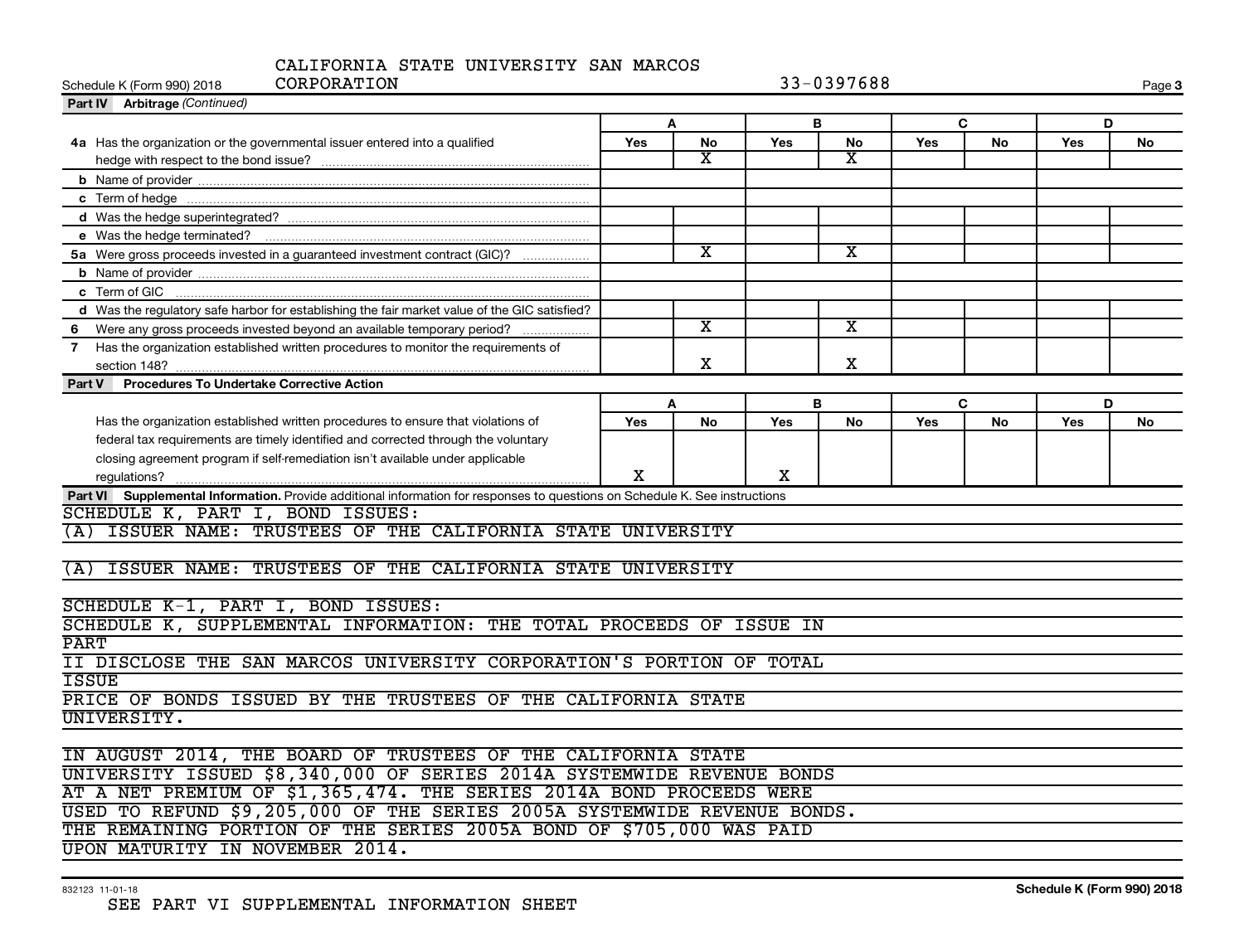| CALIFORNIA STATE UNIVERSITY SAN MARCOS                                                                                                  |        |
|-----------------------------------------------------------------------------------------------------------------------------------------|--------|
| CORPORATION<br>33-0397688<br>Schedule K (Form 990) 2018                                                                                 | Page 4 |
| Part VI Supplemental Information. Provide additional information for responses to questions on Schedule K. See instructions (Continued) |        |
| IN MARCH 2005, A GROUND AND FACILITY LEASE WAS SIGNED BETWEEN THE BOARD                                                                 |        |
| AND UCORP FOR A TERM OF 28 YEARS BEGINNING ON MAY 1, 2005, WITH AN                                                                      |        |
| OPTION TO EXTEND AN ADDITIONAL 10 YEARS. THE GROUND AND FACILITY LEASE                                                                  |        |
| AGREEMENT WAS AMENDED IN JULY 2017 DUE TO THE UCORP AND CORPORATION                                                                     |        |
| MERGER. THE CORPORATION IS RESPONSIBLE FOR PAYING A BASE RENT EQUAL TO                                                                  |        |
| THE RELATING BOND OBLIGATION AND ADDITIONAL RENTAL PAYMENTS TO COVER                                                                    |        |
| ALL ADMINISTRATIVE COSTS AND OTHER EXPENSES IN CONNECTION WITH THE                                                                      |        |
| REFINANCING OR LEASING OF THE FACILITY. THE BONDS COMPRISE SERIES 2013A                                                                 |        |
| AND SERIES 2014A BONDS BEARING ANNUAL INTEREST OF 5.0 PERCENT (PAID                                                                     |        |
| SEMIANNUALLY). RENTAL PAYMENTS ARE SECURED BY A PLEDGE OF ALL UCORP                                                                     |        |
| REVENUES. THE LEASE OBLIGATION DUE TO THE BOARD IS TREATED AS A                                                                         |        |
| FINANCING ARRANGEMENT. ACCOUNTING PRINCIPLES GENERALLY ACCEPTED IN THE                                                                  |        |
| UNITED STATES OF AMERICA PRECLUDE RECOGNITION OF A REAL ESTATE SALE                                                                     |        |
| WHERE THERE IS CONTINUING INVOLVEMENT WITH THE PROPERTY ON THE PART OF                                                                  |        |
| THE SELLER. IF THE SELLER-LESSEE HAS ANY CONTINUING INVOLVEMENT OTHER                                                                   |        |
| THAN THE LEASEBACK, SALE LEASEBACK ACCOUNTING IS PROHIBITED.                                                                            |        |
| ADDITIONALLY, IF THE SELLER IS REQUIRED TO SUPPORT OPERATIONS OR                                                                        |        |
| CONTINUE TO OPERATE THE PROPERTY AT ITS OWN RISK FOR AN EXTENDED PERIOD                                                                 |        |
| OF TIME, THE TRANSACTIONS SHOULD BE ACCOUNTED FOR AS A FINANCING,                                                                       |        |
| LEASING OR PROFIT-SHARING ARRANGEMENT. THE FINANCING METHOD IS USED                                                                     |        |
| WHEN THE SITUATIONS ARE GENERALLY SIGNIFICANT ENOUGH THAT, IN                                                                           |        |
| SUBSTANCE, THE ARRANGEMENT IS A LOAN BY THE BUYER-LESSOR TO THE                                                                         |        |
| SELLER-LESSEE.                                                                                                                          |        |
|                                                                                                                                         |        |
| SINCE THE PRESENT VALUE OF THE FUTURE LEASE PAYMENTS ON MAY 1, 2005                                                                     |        |
| EXCEEDED 90 PERCENT OF THE FAIR VALUE OF THE LEASED BUILDING, THE                                                                       |        |
| BUILDING AND THE RELATED LIABILITY UNDER THE CAPITAL LEASES WERE                                                                        |        |
| RECORDED IN 2005 AT THE PRESENT VALUE OF THE FUTURE PAYMENTS DUE UNDER                                                                  |        |
| THE LEASES.                                                                                                                             |        |
|                                                                                                                                         |        |
| THE BALANCE OF THE LIABILITY UNDER CAPITAL LEASE AT JUNE 30, 2019, IN                                                                   |        |
| THE AMOUNT OF \$17,967,885, IS NET OF THE REMAINING \$170,826 OF                                                                        |        |
| UNAMORTIZED GAIN ASSOCIATED WITH THE MODIFICATION OF THE CAPITAL LEASE                                                                  |        |
| IN AUGUST 2014, AND REPRESENTS THE PRESENT VALUE OF THE BALANCE DUE IN                                                                  |        |
| FUTURE YEARS FOR LEASE RENTALS, DISCOUNTED AT 3.89 PERCENT. THE BALANCE                                                                 |        |
| OUTSTANDING AT JUNE 30, 2018 WAS \$18,950,023, WHICH WAS NET OF \$194,388                                                               |        |
| IN UNAMORTIZED GAIN ASSOCIATED WITH THE MODIFICATION OF THE CAPITAL                                                                     |        |
| LEASE IN AUGUST 2014.                                                                                                                   |        |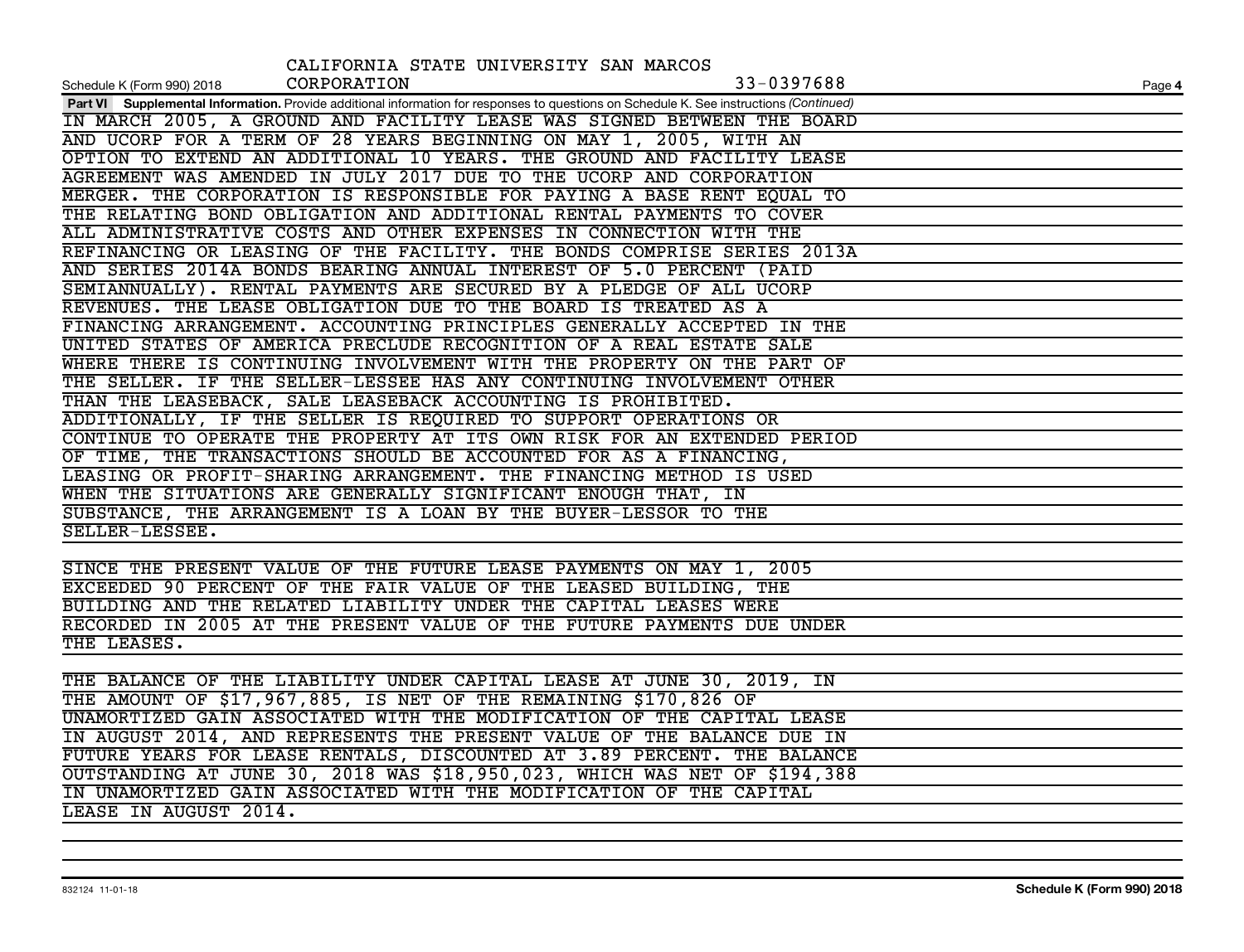**(Form 990 or 990-EZ)**

Department of the Treasury Internal Revenue Service Name of the organization

**Complete to provide information for responses to specific questions on Form 990 or 990-EZ or to provide any additional information.** SCHEDULE O **Supplemental Information to Form 990 or 990-EZ 2018**<br>(Form 990 or 990-EZ) Complete to provide information for responses to specific questions on

**| Attach to Form 990 or 990-EZ. | Go to www.irs.gov/Form990 for the latest information.**

CALIFORNIA STATE UNIVERSITY SAN MARCOS



CORPORATION 33-0397688

FORM 990, PART III, LINE 1, DESCRIPTION OF ORGANIZATION MISSION:

SERVICES INCLUDE THE ADMINISTRATION OF RESEARCH AND TRAINING GRANT

AWARDS TO CAMPUS FACULTY, AND OPERATION OF VARIOUS CAMPUS COMMERCIAL

OPERATIONS INCLUDING THE BOOKSTORE AND FOOD SERVICES. OTHER SERVICES

PROVIDED INCLUDE FINANCIAL MANAGEMENT SUPPORT TO OTHER CAMPUS ENTITIES

AND PROGRAMS.

FORM 990, PART III, LINE 4D, OTHER PROGRAM SERVICES:

OPERATIONS OF COMMERCIAL SERVICES INCLUDE CAMPUS FOOD SERVICE,

BOOKSTORE, VENDING AND ATM SERVICE ACTIVITIES FOR THE STUDENTS, FACULTY

AND STAFF OF CALIFORNIA STATE UNIVERSITY SAN MARCOS. SUMMER CONFERENCES

IS EDUCATIONALLY BASED AND SUPPORTS THE MISSION OF THE UNIVERSITY TO

PROVIDE A SAFE AND SUPPORTIVE ENVIRONMENT WHICH ENCOURAGES EXPLORATION

AND DEVELOPMENT IN THE ACADEMIC, ATHLETIC, LEADERSHIP, AND

DEVELOPMENTAL FIELDS WHICH ARE VITAL TO INDIVIDUAL'S LEARNING, GROWTH,

AND SUCCESS.

EXPENSES \$ 200,000. INCLUDING GRANTS OF \$ 200,000. REVENUE \$ 608,888.

FORM 990, PART VI, SECTION B, LINE 11B:

AN ELECTRONIC FORM OF THE 990 IS EMAILED TO EACH BOARD MEMBER PRIOR TO

FILING. THE FORM 990 IS ALSO REVIEWED BY THE EXECUTIVE DIRECTOR PRIOR TO

FILING.

FORM 990, PART VI, SECTION B, LINE 12C:

AT THE BEGINNING OF EACH FISCAL YEAR ALL MEMBERS OF THE AUXILIARY'S BOARD

OF DIRECTORS ARE REQUIRED TO SIGN A CONFLICT OF INTEREST STATEMENT.

832211 10-10-18 LHA For Paperwork Reduction Act Notice, see the Instructions for Form 990 or 990-EZ. Schedule O (Form 990 or 990-EZ) (2018) 39

13440130 310575 20557.004 2018.05030 CALIFORNIA STATE UNIVERSITY 20557\_31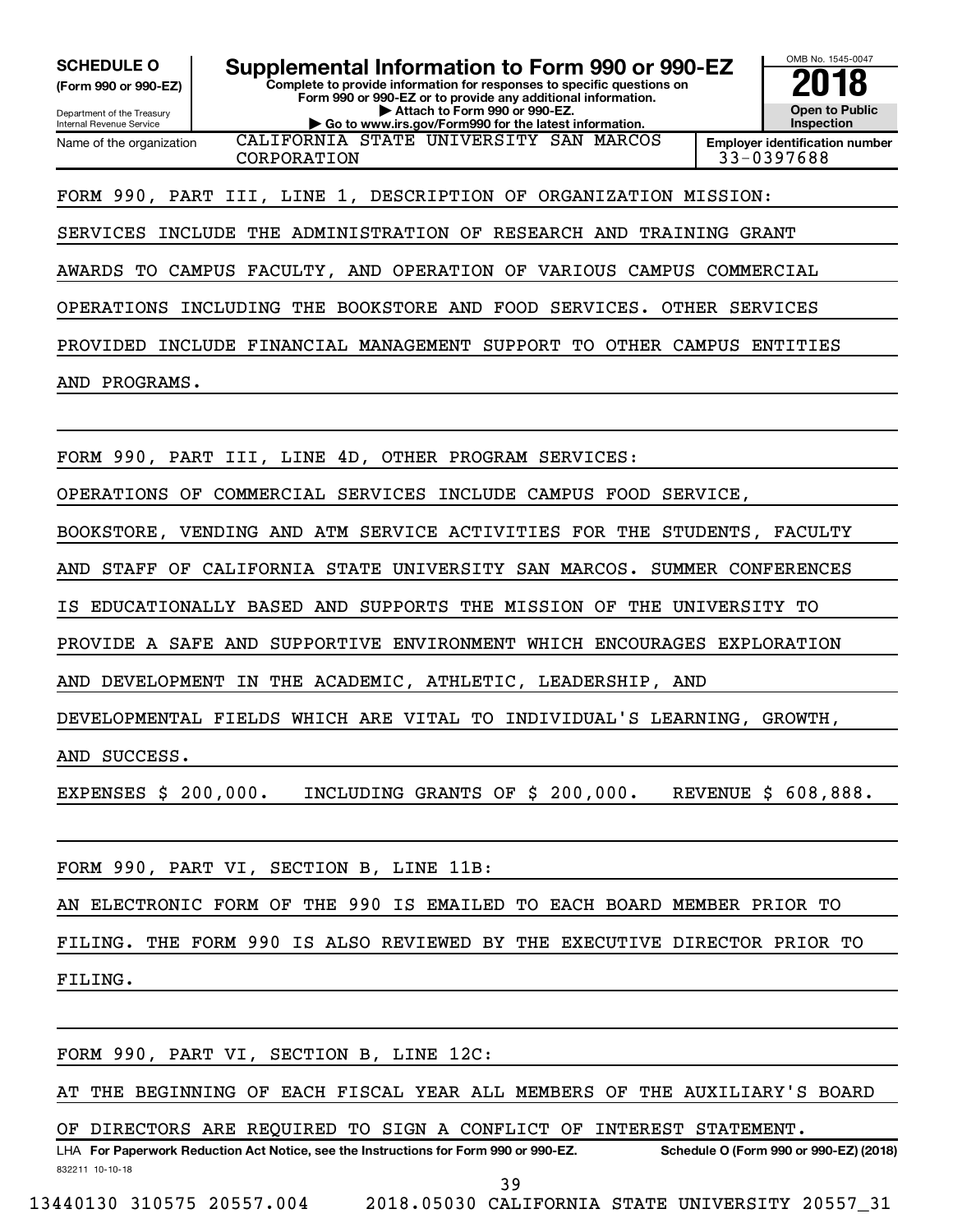| Schedule O (Form 990 or 990-EZ) (2018)                                         | Page 2                                              |
|--------------------------------------------------------------------------------|-----------------------------------------------------|
| Name of the organization CALIFORNIA STATE UNIVERSITY SAN MARCOS<br>CORPORATION | <b>Employer identification number</b><br>33-0397688 |
| THIS POLICY ALSO APPLIES TO ALL DIRECTOR LEVEL POSITIONS, INCLUDING THE        |                                                     |
| EXECUTIVE DIRECTOR, AND ALL OTHER POSITIONS THAT HAVE SIGNIFICANT EXPOSURE     |                                                     |
| AND/OR DECISION MAKING AUTHORITY TO WARRANT REGULAR MONITORING OF THE          |                                                     |
| CONFLICT OF INTEREST ACTIVITIES.                                               |                                                     |

FORM 990, PART VI, SECTION B, LINE 15:

THE ORGANIZATION'S EXECUTIVE DIRECTOR IS AN EMPLOYEE OF THE RELATED

ORGANIZATION, CALIFORNIA STATE UNIVERSITY SAN MARCOS. THE RELATED

ORGANIZATION HAS POLICIES IN PLACE WHICH ARE USED TO DETERMINE

COMPENSATION. THE EXECUTIVE EMPLOYEE'S SALARY IS INCLUDED WITH THE

ORGANIZATION'S FISCAL YEAR OPERATING BUDGET, WHICH IS REVIEWED AND APPROVED BY THE BOARD OF DIRECTORS.

|  |  | FORM 990, PART VI, SECTION C, LINE 19:                                   |  |  |  |  |  |  |  |                                                                             |
|--|--|--------------------------------------------------------------------------|--|--|--|--|--|--|--|-----------------------------------------------------------------------------|
|  |  |                                                                          |  |  |  |  |  |  |  | THE GOVERNING DOCUMENTS, CONFLICT OF INTEREST POLICY, FINANCIAL STATEMENTS, |
|  |  | AND FORMS 990 (FROM THE PREVIOUS THREE YEARS) ARE AVAILABLE ON THE       |  |  |  |  |  |  |  |                                                                             |
|  |  | ORGANIZATIONS WEBSITE OR FOR INSPECTION OR COPYING AT THE ORGANIZATION'S |  |  |  |  |  |  |  |                                                                             |
|  |  |                                                                          |  |  |  |  |  |  |  | MAIN OFFICE DURING NORMAL BUSINESS HOURS WITHOUT INQUIRING AS TO THE REASON |
|  |  | FOR THE PUBLIC INSPECTION REQUEST.                                       |  |  |  |  |  |  |  |                                                                             |

FORM 990, PART IX, LINE 11G, OTHER FEES:

CONTRACTUAL SERVICES:

PROGRAM SERVICE EXPENSES 1,169,586.

MANAGEMENT AND GENERAL EXPENSES 203,438.

FUNDRAISING EXPENSES 0.

TOTAL EXPENSES 1,373,024.

BUSINESS SERVICES:

832212 10-10-18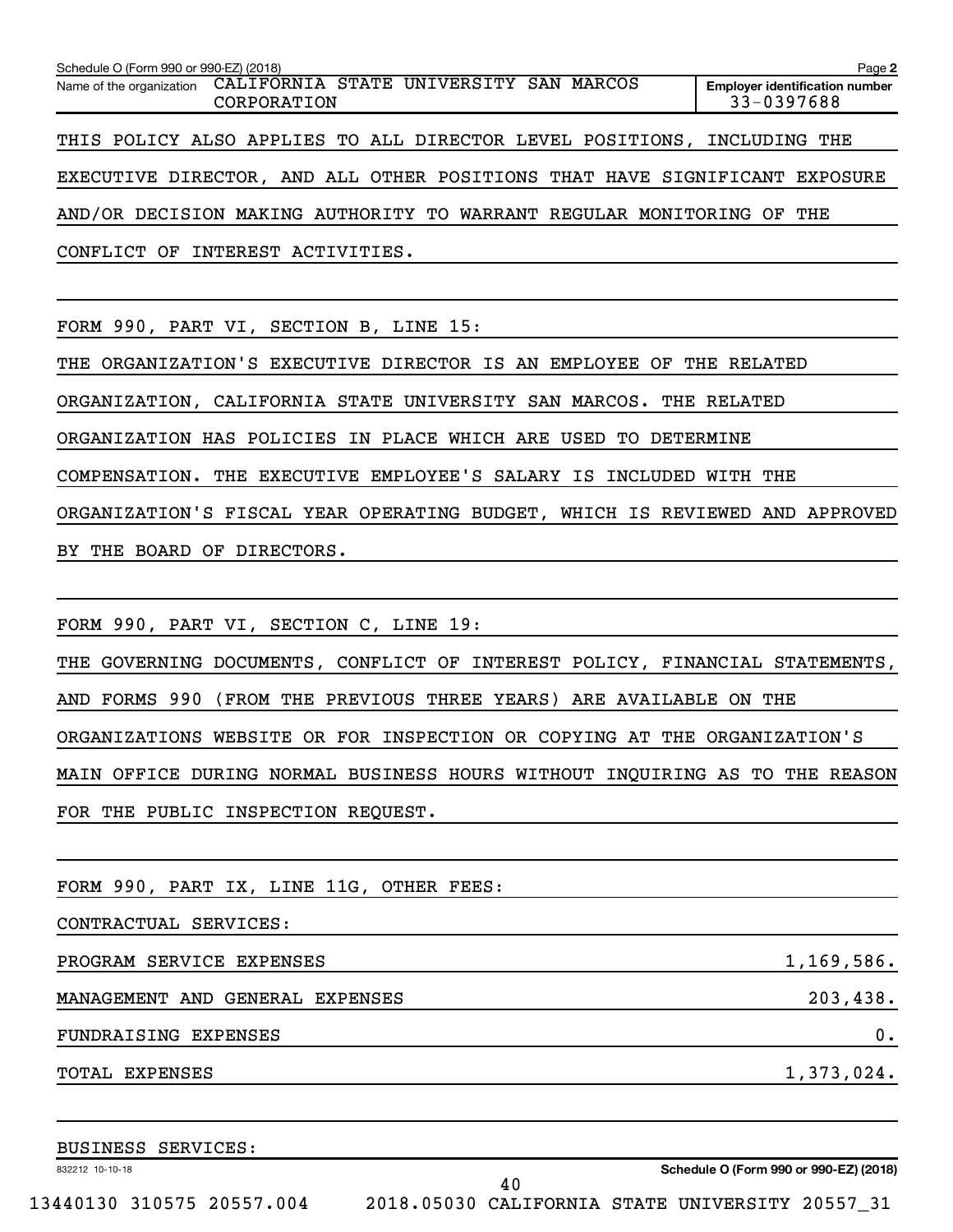| Schedule O (Form 990 or 990-EZ) (2018)<br>CALIFORNIA STATE UNIVERSITY SAN MARCOS<br>Name of the organization | Page 2<br><b>Employer identification number</b> |
|--------------------------------------------------------------------------------------------------------------|-------------------------------------------------|
| CORPORATION                                                                                                  | 33-0397688                                      |
| PROGRAM SERVICE EXPENSES                                                                                     | 0.                                              |
| MANAGEMENT AND GENERAL EXPENSES                                                                              | 314,000.                                        |
| FUNDRAISING EXPENSES                                                                                         | 0.                                              |
| <b>TOTAL EXPENSES</b>                                                                                        | 314,000.                                        |
| ADMINISTRATIVE FEES:                                                                                         |                                                 |
| PROGRAM SERVICE EXPENSES                                                                                     | 1,142,959.                                      |
| MANAGEMENT AND GENERAL EXPENSES                                                                              | 0.                                              |
| FUNDRAISING EXPENSES                                                                                         | 0.                                              |
| <b>TOTAL EXPENSES</b>                                                                                        | 1,142,959.                                      |
| PROFESSIONAL DEVELOPMENT:                                                                                    |                                                 |
| PROGRAM SERVICE EXPENSES                                                                                     | 54,065.                                         |
| MANAGEMENT AND GENERAL EXPENSES                                                                              | 99.                                             |
| FUNDRAISING EXPENSES                                                                                         | 0.                                              |
| <b>TOTAL EXPENSES</b>                                                                                        | 54,164.                                         |
| TOTAL OTHER FEES ON FORM 990, PART IX, LINE 11G, COL A                                                       | 2,884,147.                                      |
|                                                                                                              |                                                 |
|                                                                                                              |                                                 |
|                                                                                                              |                                                 |
|                                                                                                              |                                                 |
|                                                                                                              |                                                 |
|                                                                                                              |                                                 |
|                                                                                                              |                                                 |
| 832212 10-10-18<br>41                                                                                        | Schedule O (Form 990 or 990-EZ) (2018)          |

13440130 310575 20557.004 2018.05030 CALIFORNIA STATE UNIVERSITY 20557\_31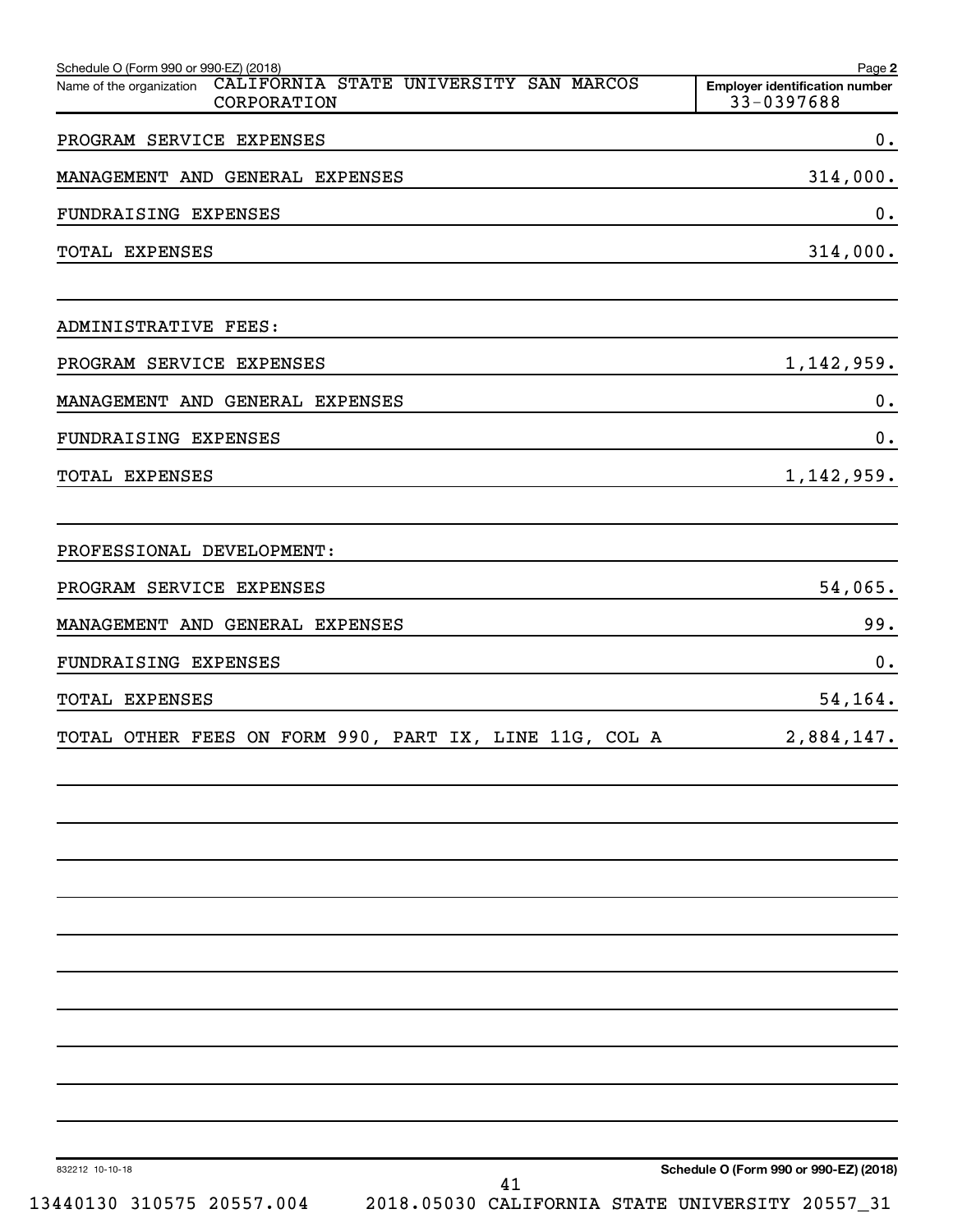| <b>SCHEDULE R</b><br>(Form 990)                                        |                                                                                                                                                                              | <b>Related Organizations and Unrelated Partnerships</b><br>> Complete if the organization answered "Yes" on Form 990, Part IV, line 33, 34, 35b, 36, or 37. | Attach to Form 990.                                 |                                      |                                             |                                     |                                                     | OMB No. 1545-0047<br>2018<br><b>Open to Public</b> |                                                      |
|------------------------------------------------------------------------|------------------------------------------------------------------------------------------------------------------------------------------------------------------------------|-------------------------------------------------------------------------------------------------------------------------------------------------------------|-----------------------------------------------------|--------------------------------------|---------------------------------------------|-------------------------------------|-----------------------------------------------------|----------------------------------------------------|------------------------------------------------------|
| Department of the Treasury<br>Internal Revenue Service                 |                                                                                                                                                                              | Go to www.irs.gov/Form990 for instructions and the latest information.                                                                                      |                                                     |                                      |                                             |                                     |                                                     | Inspection                                         |                                                      |
| Name of the organization                                               | CORPORATION                                                                                                                                                                  | CALIFORNIA STATE UNIVERSITY SAN MARCOS                                                                                                                      |                                                     |                                      |                                             |                                     | <b>Employer identification number</b><br>33-0397688 |                                                    |                                                      |
| Part I                                                                 | Identification of Disregarded Entities. Complete if the organization answered "Yes" on Form 990, Part IV, line 33.                                                           |                                                                                                                                                             |                                                     |                                      |                                             |                                     |                                                     |                                                    |                                                      |
| (a)<br>Name, address, and EIN (if applicable)<br>of disregarded entity |                                                                                                                                                                              | (b)<br>Primary activity                                                                                                                                     | (c)<br>Legal domicile (state or<br>foreign country) | (d)<br>Total income                  | (e)<br>End-of-year assets                   |                                     |                                                     | (f)<br>Direct controlling<br>entity                |                                                      |
|                                                                        |                                                                                                                                                                              |                                                                                                                                                             |                                                     |                                      |                                             |                                     |                                                     |                                                    |                                                      |
|                                                                        |                                                                                                                                                                              |                                                                                                                                                             |                                                     |                                      |                                             |                                     |                                                     |                                                    |                                                      |
|                                                                        |                                                                                                                                                                              |                                                                                                                                                             |                                                     |                                      |                                             |                                     |                                                     |                                                    |                                                      |
|                                                                        | Identification of Related Tax-Exempt Organizations. Complete if the organization answered "Yes" on Form 990, Part IV, line 34, because it had one or more related tax-exempt |                                                                                                                                                             |                                                     |                                      |                                             |                                     |                                                     |                                                    |                                                      |
| Part II                                                                | organizations during the tax year.                                                                                                                                           |                                                                                                                                                             |                                                     |                                      |                                             |                                     |                                                     |                                                    |                                                      |
|                                                                        | (a)<br>Name, address, and EIN<br>of related organization                                                                                                                     | (b)<br>Primary activity                                                                                                                                     | (c)<br>Legal domicile (state or<br>foreign country) | (d)<br><b>Exempt Code</b><br>section | (e)<br>Public charity<br>status (if section | (f)<br>Direct controlling<br>entity |                                                     |                                                    | $(g)$<br>Section 512(b)(13)<br>controlled<br>entity? |
|                                                                        |                                                                                                                                                                              |                                                                                                                                                             |                                                     |                                      | 501(c)(3)                                   |                                     |                                                     | <b>Yes</b>                                         | No                                                   |
|                                                                        | CALIFORNIA STATE UNIVERSITY SAN MARCOS -<br>33-0535371, 333 S. TWIN OAKS VALLEY ROAD                                                                                         | CALIFORNIA STATE<br>UNIVERSITY- HIGHER                                                                                                                      |                                                     |                                      |                                             |                                     |                                                     |                                                    |                                                      |
| SAN MARCOS, CA 92096                                                   |                                                                                                                                                                              | EDUCATIONAL INSTITUTION                                                                                                                                     | CALIFORNIA                                          | 115                                  |                                             |                                     |                                                     |                                                    | $\mathbf X$                                          |
|                                                                        | ASSOCIATED STUDENTS, INC. CALIFORNIA STATE                                                                                                                                   |                                                                                                                                                             |                                                     |                                      |                                             |                                     |                                                     |                                                    |                                                      |
|                                                                        | UNIVERSITY SAN MARCOS - 33-055691 333 S.<br>TWIN OAKS VALLEY ROAD, SAN MARCOS, CA 92096                                                                                      | STUDENT LEADERSHIP,<br>ACTIVITIES, & RECREATION                                                                                                             | CALIFORNIA                                          | 501(C)(3)                            | LINE 5                                      |                                     |                                                     |                                                    | х                                                    |
|                                                                        | CALIFORNIA STATE UNIVERSITY SAN MARCOS                                                                                                                                       |                                                                                                                                                             |                                                     |                                      |                                             |                                     |                                                     |                                                    |                                                      |
|                                                                        | FOUNDATION - 80-0390564, 333 S. TWIN OAKS                                                                                                                                    | <b>FUNDRAISING &amp; GRANTS</b>                                                                                                                             |                                                     |                                      |                                             |                                     |                                                     |                                                    |                                                      |
|                                                                        | VALLEY ROAD, SAN MARCOS, CA 92096                                                                                                                                            | <b>ADMINISTRATION</b>                                                                                                                                       | CALIFORNIA                                          | 501(C)(3)                            | LINE 5                                      |                                     |                                                     |                                                    | $\mathbf X$                                          |
|                                                                        |                                                                                                                                                                              |                                                                                                                                                             |                                                     |                                      |                                             |                                     |                                                     |                                                    |                                                      |
|                                                                        |                                                                                                                                                                              |                                                                                                                                                             |                                                     |                                      |                                             |                                     |                                                     |                                                    |                                                      |
|                                                                        |                                                                                                                                                                              |                                                                                                                                                             |                                                     |                                      |                                             |                                     |                                                     |                                                    |                                                      |

**For Paperwork Reduction Act Notice, see the Instructions for Form 990. Schedule R (Form 990) 2018**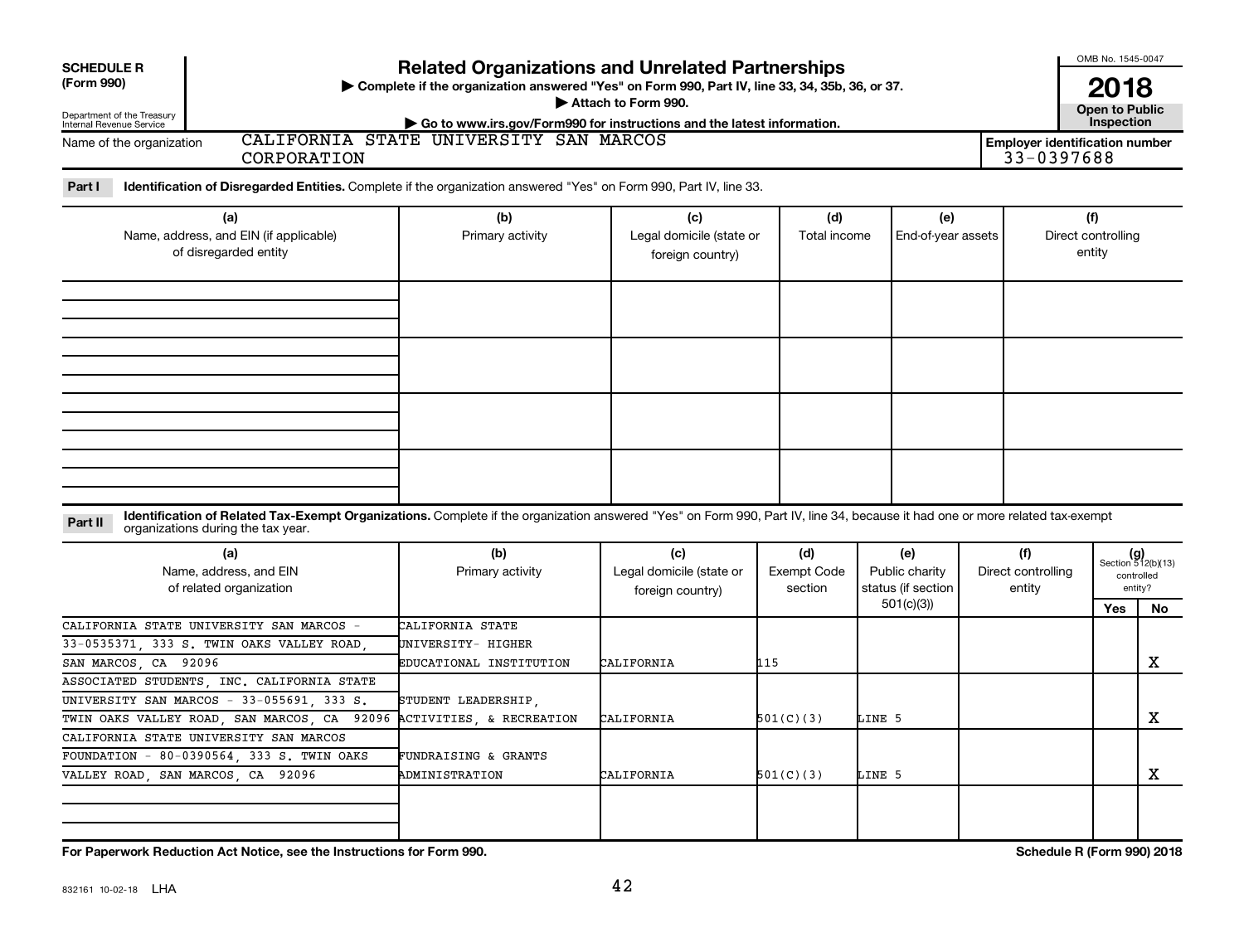Schedule R (Form 990) 2018 CORPORATION **Page 19th CORPORATION** 33-0397688 Page

Part III Identification of Related Organizations Taxable as a Partnership. Complete if the organization answered "Yes" on Form 990, Part IV, line 34, because it had one or more related<br>Read to the organizations tracted as organizations treated as a partnership during the tax year.

| (a)                                                                                                                                                                                                                                                                         | (b)              | (c)                                       | (d)                          |                     | (e)                                                                   | (f)                      | (g)                               | (h)                              |           | (i)                                           | (j)                                           | (k)                                 |  |
|-----------------------------------------------------------------------------------------------------------------------------------------------------------------------------------------------------------------------------------------------------------------------------|------------------|-------------------------------------------|------------------------------|---------------------|-----------------------------------------------------------------------|--------------------------|-----------------------------------|----------------------------------|-----------|-----------------------------------------------|-----------------------------------------------|-------------------------------------|--|
| Name, address, and EIN<br>of related organization                                                                                                                                                                                                                           | Primary activity | Legal<br>domicile<br>(state or<br>foreign | Direct controlling<br>entity |                     | Predominant income<br>(related, unrelated,<br>excluded from tax under | Share of total<br>income | Share of<br>end-of-year<br>assets | Disproportionate<br>allocations? |           | Code V-UBI<br>amount in box<br>20 of Schedule | General or Percentage<br>managing<br>partner? | ownership                           |  |
|                                                                                                                                                                                                                                                                             |                  | country)                                  |                              |                     | sections 512-514)                                                     |                          |                                   | Yes                              | <b>No</b> | K-1 (Form 1065) Yes No                        |                                               |                                     |  |
|                                                                                                                                                                                                                                                                             |                  |                                           |                              |                     |                                                                       |                          |                                   |                                  |           |                                               |                                               |                                     |  |
|                                                                                                                                                                                                                                                                             |                  |                                           |                              |                     |                                                                       |                          |                                   |                                  |           |                                               |                                               |                                     |  |
|                                                                                                                                                                                                                                                                             |                  |                                           |                              |                     |                                                                       |                          |                                   |                                  |           |                                               |                                               |                                     |  |
|                                                                                                                                                                                                                                                                             |                  |                                           |                              |                     |                                                                       |                          |                                   |                                  |           |                                               |                                               |                                     |  |
|                                                                                                                                                                                                                                                                             |                  |                                           |                              |                     |                                                                       |                          |                                   |                                  |           |                                               |                                               |                                     |  |
|                                                                                                                                                                                                                                                                             |                  |                                           |                              |                     |                                                                       |                          |                                   |                                  |           |                                               |                                               |                                     |  |
|                                                                                                                                                                                                                                                                             |                  |                                           |                              |                     |                                                                       |                          |                                   |                                  |           |                                               |                                               |                                     |  |
|                                                                                                                                                                                                                                                                             |                  |                                           |                              |                     |                                                                       |                          |                                   |                                  |           |                                               |                                               |                                     |  |
|                                                                                                                                                                                                                                                                             |                  |                                           |                              |                     |                                                                       |                          |                                   |                                  |           |                                               |                                               |                                     |  |
|                                                                                                                                                                                                                                                                             |                  |                                           |                              |                     |                                                                       |                          |                                   |                                  |           |                                               |                                               |                                     |  |
|                                                                                                                                                                                                                                                                             |                  |                                           |                              |                     |                                                                       |                          |                                   |                                  |           |                                               |                                               |                                     |  |
|                                                                                                                                                                                                                                                                             |                  |                                           |                              |                     |                                                                       |                          |                                   |                                  |           |                                               |                                               |                                     |  |
|                                                                                                                                                                                                                                                                             |                  |                                           |                              |                     |                                                                       |                          |                                   |                                  |           |                                               |                                               |                                     |  |
|                                                                                                                                                                                                                                                                             |                  |                                           |                              |                     |                                                                       |                          |                                   |                                  |           |                                               |                                               |                                     |  |
|                                                                                                                                                                                                                                                                             |                  |                                           |                              |                     |                                                                       |                          |                                   |                                  |           |                                               |                                               |                                     |  |
|                                                                                                                                                                                                                                                                             |                  |                                           |                              |                     |                                                                       |                          |                                   |                                  |           |                                               |                                               |                                     |  |
| Identification of Related Organizations Taxable as a Corporation or Trust. Complete if the organization answered "Yes" on Form 990, Part IV, line 34, because it had one or more related<br>Part IV<br>organizations treated as a corporation or trust during the tax year. |                  |                                           |                              |                     |                                                                       |                          |                                   |                                  |           |                                               |                                               |                                     |  |
| (a)                                                                                                                                                                                                                                                                         |                  |                                           | (b)                          | (c)                 | (d)                                                                   | (e)                      | (f)                               |                                  |           | (g)                                           | (h)                                           | (i)<br>Section                      |  |
| Name, address, and EIN                                                                                                                                                                                                                                                      |                  |                                           | Primary activity             | Legal domicile      | Direct controlling                                                    | Type of entity           | Share of total                    |                                  |           | Share of                                      | Percentage                                    |                                     |  |
| of related organization                                                                                                                                                                                                                                                     |                  |                                           |                              | state or<br>foreign | entity                                                                | (C corp, S corp,         | income                            |                                  |           | end-of-year                                   | ownership                                     | 512(b)(13)<br>controlled<br>entity? |  |
|                                                                                                                                                                                                                                                                             |                  |                                           |                              | country)            |                                                                       | or trust)                |                                   |                                  |           | assets                                        |                                               | Yes   No                            |  |
|                                                                                                                                                                                                                                                                             |                  |                                           |                              |                     |                                                                       |                          |                                   |                                  |           |                                               |                                               |                                     |  |
|                                                                                                                                                                                                                                                                             |                  |                                           |                              |                     |                                                                       |                          |                                   |                                  |           |                                               |                                               |                                     |  |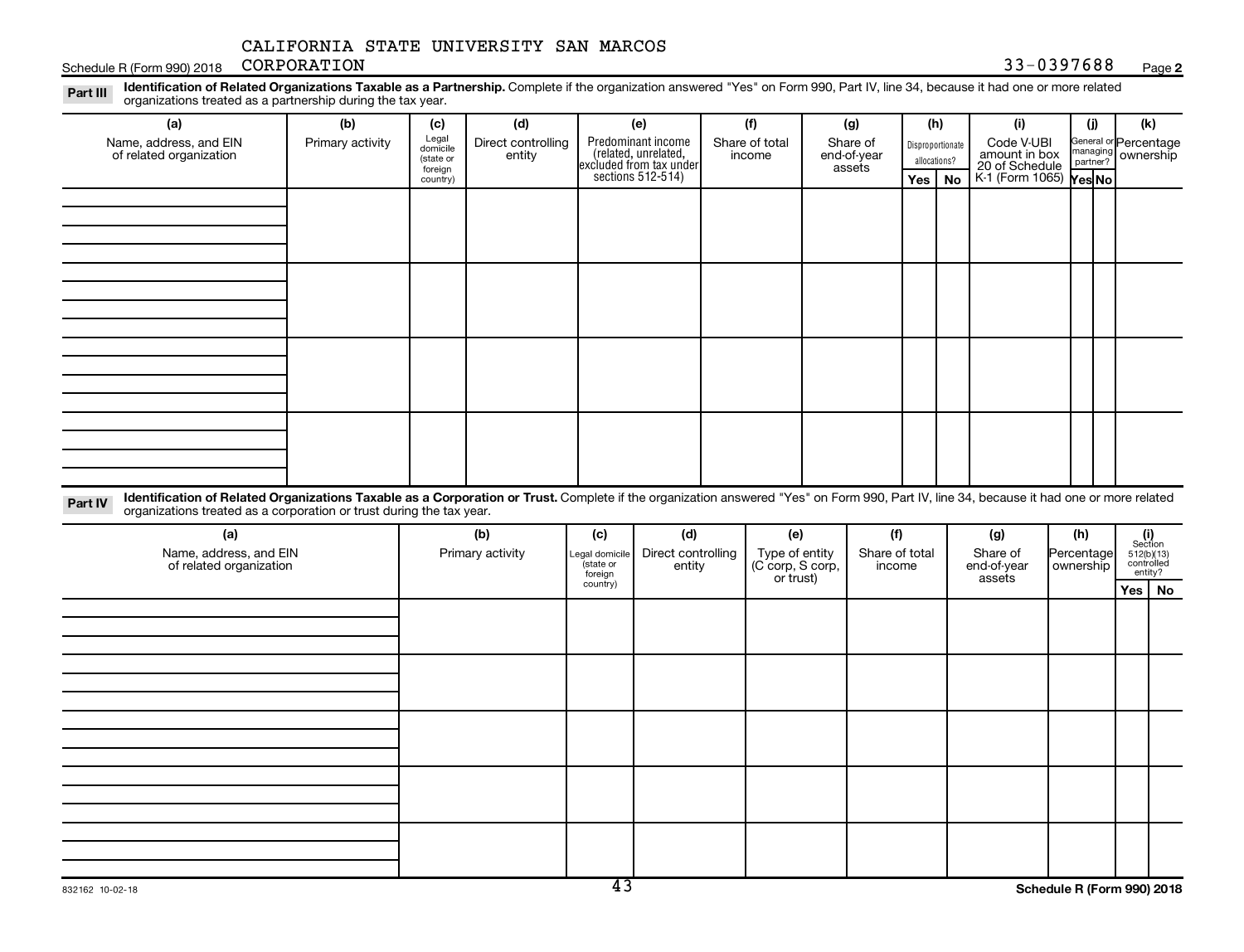Schedule R (Form 990) 2018 CORPORATION **Page 19th CORPORATION** 33-0397688 Page

|  | Part V Transactions With Related Organizations. Complete if the organization answered "Yes" on Form 990, Part IV, line 34, 35b, or 36. |
|--|----------------------------------------------------------------------------------------------------------------------------------------|
|--|----------------------------------------------------------------------------------------------------------------------------------------|

|          | Note: Complete line 1 if any entity is listed in Parts II, III, or IV of this schedule.                                                                                                                                                          |                | Yes | No                                                 |  |  |  |
|----------|--------------------------------------------------------------------------------------------------------------------------------------------------------------------------------------------------------------------------------------------------|----------------|-----|----------------------------------------------------|--|--|--|
| 1.       | During the tax year, did the organization engage in any of the following transactions with one or more related organizations listed in Parts II-IV?                                                                                              |                |     |                                                    |  |  |  |
|          |                                                                                                                                                                                                                                                  | 1a             |     | $\mathbf x$                                        |  |  |  |
|          | b Gift, grant, or capital contribution to related organization(s) [11] manufaction(s) [12] manufaction(s) content of the manufacture of the manufacture of the manufacture of the manufacture of the manufacture of the manufa                   | 1 <sub>b</sub> |     | $\overline{\mathbf{x}}$                            |  |  |  |
|          |                                                                                                                                                                                                                                                  | 1c             |     | $\overline{\texttt{x}}$<br>$\overline{\texttt{x}}$ |  |  |  |
|          | 1 <sub>d</sub><br>d Loans or loan guarantees to or for related organization(s) www.communically.com/www.communically.com/www.communically.com/www.communically.com/www.communically.com/www.communically.com/www.communically.com/www.communical |                |     |                                                    |  |  |  |
|          | e Loans or loan guarantees by related organization(s) material content and content to content the content of the content of the content of the content of the content of the content of the content of the content of the cont<br>1e             |                |     |                                                    |  |  |  |
|          |                                                                                                                                                                                                                                                  |                |     |                                                    |  |  |  |
|          | Dividends from related organization(s) machinesis and contract and contract and contract and contract and contract and contract and contract and contract and contract and contract and contract and contract and contract and                   | 1f             |     | х                                                  |  |  |  |
| a        | Sale of assets to related organization(s) www.assettion.com/www.assettion.com/www.assettion.com/www.assettion.com/www.assettion.com/www.assettion.com/www.assettion.com/www.assettion.com/www.assettion.com/www.assettion.com/                   | 1g             |     | $\overline{\mathbf{x}}$                            |  |  |  |
|          | h Purchase of assets from related organization(s) manufactured and content to content the content of assets from related organization(s)                                                                                                         | 1 <sub>h</sub> |     | $\overline{\text{x}}$                              |  |  |  |
|          | Exchange of assets with related organization(s) macrocommunically contained and an account of the set of an account of the set of an account of the set of an account of the set of an account of the set of an account of the                   | 1i.            |     | $\overline{\mathbf{x}}$                            |  |  |  |
|          |                                                                                                                                                                                                                                                  | 1j             |     | $\overline{\textnormal{x}}$                        |  |  |  |
|          |                                                                                                                                                                                                                                                  |                |     |                                                    |  |  |  |
|          |                                                                                                                                                                                                                                                  | 1k             | х   |                                                    |  |  |  |
|          |                                                                                                                                                                                                                                                  | 11             |     | $\overline{\mathbf{x}}$                            |  |  |  |
|          |                                                                                                                                                                                                                                                  | 1 <sub>m</sub> | X   |                                                    |  |  |  |
|          |                                                                                                                                                                                                                                                  | 1n             |     | $\overline{\mathbf{x}}$                            |  |  |  |
|          | o Sharing of paid employees with related organization(s) manufaction(s) and contain an example and contained and contained and contained and contained and contained and contained and contained and stated organization(s) ma                   | 1 <sub>o</sub> | х   |                                                    |  |  |  |
|          |                                                                                                                                                                                                                                                  |                |     |                                                    |  |  |  |
| <b>D</b> |                                                                                                                                                                                                                                                  | 1 <sub>p</sub> | х   |                                                    |  |  |  |
|          |                                                                                                                                                                                                                                                  | 1q             | х   |                                                    |  |  |  |
|          |                                                                                                                                                                                                                                                  |                |     |                                                    |  |  |  |
|          |                                                                                                                                                                                                                                                  | 1r             | х   |                                                    |  |  |  |
|          |                                                                                                                                                                                                                                                  | 1s             |     | $\overline{\mathbf{X}}$                            |  |  |  |
|          | 2 If the answer to any of the above is "Yes," see the instructions for information on who must complete this line, including covered relationships and transaction thresholds.                                                                   |                |     |                                                    |  |  |  |

| (a)<br>Name of related organization        | (b)<br>Transaction<br>type (a-s) | (c)<br>Amount involved | (d)<br>Method of determining amount involved |
|--------------------------------------------|----------------------------------|------------------------|----------------------------------------------|
| (1) CALIFORNIA STATE UNIVERSITY SAN MARCOS | Ρ                                |                        | 5,412,990.COST REIMBURSEMENT                 |
| (2) CALIFORNIA STATE UNIVERSITY SAN MARCOS | Q                                |                        | 971, 116. COST OF SERVICES                   |
| (3)                                        |                                  |                        |                                              |
| (4)                                        |                                  |                        |                                              |
| (5)                                        |                                  |                        |                                              |
| (6)                                        | $\Lambda$                        |                        |                                              |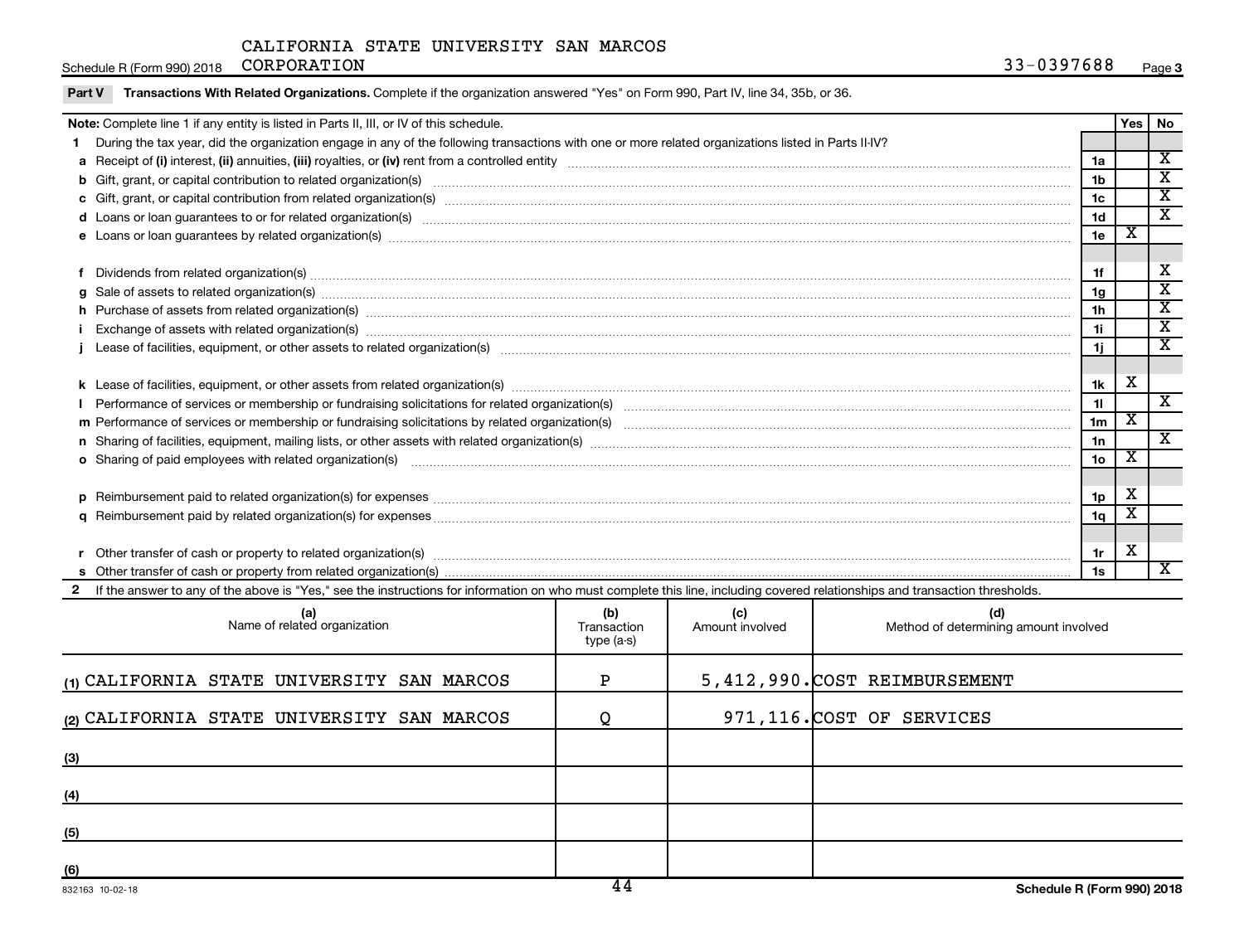Schedule R (Form 990) 2018 CORPORATION **Page 19th CORPORATION** 33-0397688 Page

Part VI Unrelated Organizations Taxable as a Partnership. Complete if the organization answered "Yes" on Form 990, Part IV, line 37.

Provide the following information for each entity taxed as a partnership through which the organization conducted more than five percent of its activities (measured by total assets or gross revenue) that was not a related organization. See instructions regarding exclusion for certain investment partnerships.

| that was not a related erganization. Occ included to regarding excludion for cortain investment partnereinper.<br>(a) | (b)              | (c)                                 |                                                                                                                                                                                                                                                                                                                         |  |  | (f)               | (g)                     |                       | (h)          | (i)                                                                                          | (i)    | $(\mathsf{k})$ |
|-----------------------------------------------------------------------------------------------------------------------|------------------|-------------------------------------|-------------------------------------------------------------------------------------------------------------------------------------------------------------------------------------------------------------------------------------------------------------------------------------------------------------------------|--|--|-------------------|-------------------------|-----------------------|--------------|----------------------------------------------------------------------------------------------|--------|----------------|
| Name, address, and EIN<br>of entity                                                                                   | Primary activity | Legal domicile<br>(state or foreign | ( <b>c)</b><br>Predominant income<br>(related, unrelated, $\begin{bmatrix} \mathbf{e} \\ \text{Areaall} \\ \text{reculated} \\ \text{exculated from tax under} \\ \text{sections 512-514} \end{bmatrix}$<br>$\begin{bmatrix} \mathbf{e} \\ \text{faill} \\ \text{parameters} \\ \text{for} \\ \text{res} \end{bmatrix}$ |  |  | Share of<br>total | Share of<br>end-of-year | Dispropor-<br>tionate | allocations? | Code V-UBI<br>amount in box 20 managing<br>of Schedule K-1 partner?<br>(Form 1065)<br>ves No |        |                |
|                                                                                                                       |                  | country)                            |                                                                                                                                                                                                                                                                                                                         |  |  | income            | assets                  | Yes No                |              |                                                                                              | Yes NO |                |
|                                                                                                                       |                  |                                     |                                                                                                                                                                                                                                                                                                                         |  |  |                   |                         |                       |              |                                                                                              |        |                |
|                                                                                                                       |                  |                                     |                                                                                                                                                                                                                                                                                                                         |  |  |                   |                         |                       |              |                                                                                              |        |                |
|                                                                                                                       |                  |                                     |                                                                                                                                                                                                                                                                                                                         |  |  |                   |                         |                       |              |                                                                                              |        |                |
|                                                                                                                       |                  |                                     |                                                                                                                                                                                                                                                                                                                         |  |  |                   |                         |                       |              |                                                                                              |        |                |
|                                                                                                                       |                  |                                     |                                                                                                                                                                                                                                                                                                                         |  |  |                   |                         |                       |              |                                                                                              |        |                |
|                                                                                                                       |                  |                                     |                                                                                                                                                                                                                                                                                                                         |  |  |                   |                         |                       |              |                                                                                              |        |                |
|                                                                                                                       |                  |                                     |                                                                                                                                                                                                                                                                                                                         |  |  |                   |                         |                       |              |                                                                                              |        |                |
|                                                                                                                       |                  |                                     |                                                                                                                                                                                                                                                                                                                         |  |  |                   |                         |                       |              |                                                                                              |        |                |
|                                                                                                                       |                  |                                     |                                                                                                                                                                                                                                                                                                                         |  |  |                   |                         |                       |              |                                                                                              |        |                |
|                                                                                                                       |                  |                                     |                                                                                                                                                                                                                                                                                                                         |  |  |                   |                         |                       |              |                                                                                              |        |                |
|                                                                                                                       |                  |                                     |                                                                                                                                                                                                                                                                                                                         |  |  |                   |                         |                       |              |                                                                                              |        |                |
|                                                                                                                       |                  |                                     |                                                                                                                                                                                                                                                                                                                         |  |  |                   |                         |                       |              |                                                                                              |        |                |
|                                                                                                                       |                  |                                     |                                                                                                                                                                                                                                                                                                                         |  |  |                   |                         |                       |              |                                                                                              |        |                |
|                                                                                                                       |                  |                                     |                                                                                                                                                                                                                                                                                                                         |  |  |                   |                         |                       |              |                                                                                              |        |                |
|                                                                                                                       |                  |                                     |                                                                                                                                                                                                                                                                                                                         |  |  |                   |                         |                       |              |                                                                                              |        |                |
|                                                                                                                       |                  |                                     |                                                                                                                                                                                                                                                                                                                         |  |  |                   |                         |                       |              |                                                                                              |        |                |
|                                                                                                                       |                  |                                     |                                                                                                                                                                                                                                                                                                                         |  |  |                   |                         |                       |              |                                                                                              |        |                |
|                                                                                                                       |                  |                                     |                                                                                                                                                                                                                                                                                                                         |  |  |                   |                         |                       |              |                                                                                              |        |                |
|                                                                                                                       |                  |                                     |                                                                                                                                                                                                                                                                                                                         |  |  |                   |                         |                       |              |                                                                                              |        |                |
|                                                                                                                       |                  |                                     |                                                                                                                                                                                                                                                                                                                         |  |  |                   |                         |                       |              |                                                                                              |        |                |
|                                                                                                                       |                  |                                     |                                                                                                                                                                                                                                                                                                                         |  |  |                   |                         |                       |              |                                                                                              |        |                |
|                                                                                                                       |                  |                                     |                                                                                                                                                                                                                                                                                                                         |  |  |                   |                         |                       |              |                                                                                              |        |                |
|                                                                                                                       |                  |                                     |                                                                                                                                                                                                                                                                                                                         |  |  |                   |                         |                       |              |                                                                                              |        |                |
|                                                                                                                       |                  |                                     |                                                                                                                                                                                                                                                                                                                         |  |  |                   |                         |                       |              |                                                                                              |        |                |
|                                                                                                                       |                  |                                     |                                                                                                                                                                                                                                                                                                                         |  |  |                   |                         |                       |              |                                                                                              |        |                |
|                                                                                                                       |                  |                                     |                                                                                                                                                                                                                                                                                                                         |  |  |                   |                         |                       |              |                                                                                              |        |                |
|                                                                                                                       |                  |                                     |                                                                                                                                                                                                                                                                                                                         |  |  |                   |                         |                       |              |                                                                                              |        |                |
|                                                                                                                       |                  |                                     |                                                                                                                                                                                                                                                                                                                         |  |  |                   |                         |                       |              |                                                                                              |        |                |
|                                                                                                                       |                  |                                     |                                                                                                                                                                                                                                                                                                                         |  |  |                   |                         |                       |              |                                                                                              |        |                |
|                                                                                                                       |                  |                                     |                                                                                                                                                                                                                                                                                                                         |  |  |                   |                         |                       |              |                                                                                              |        |                |
|                                                                                                                       |                  |                                     |                                                                                                                                                                                                                                                                                                                         |  |  |                   |                         |                       |              |                                                                                              |        |                |
|                                                                                                                       |                  |                                     |                                                                                                                                                                                                                                                                                                                         |  |  |                   |                         |                       |              |                                                                                              |        |                |
|                                                                                                                       |                  |                                     |                                                                                                                                                                                                                                                                                                                         |  |  |                   |                         |                       |              |                                                                                              |        |                |
|                                                                                                                       |                  |                                     |                                                                                                                                                                                                                                                                                                                         |  |  |                   |                         |                       |              |                                                                                              |        |                |

**Schedule R (Form 990) 2018**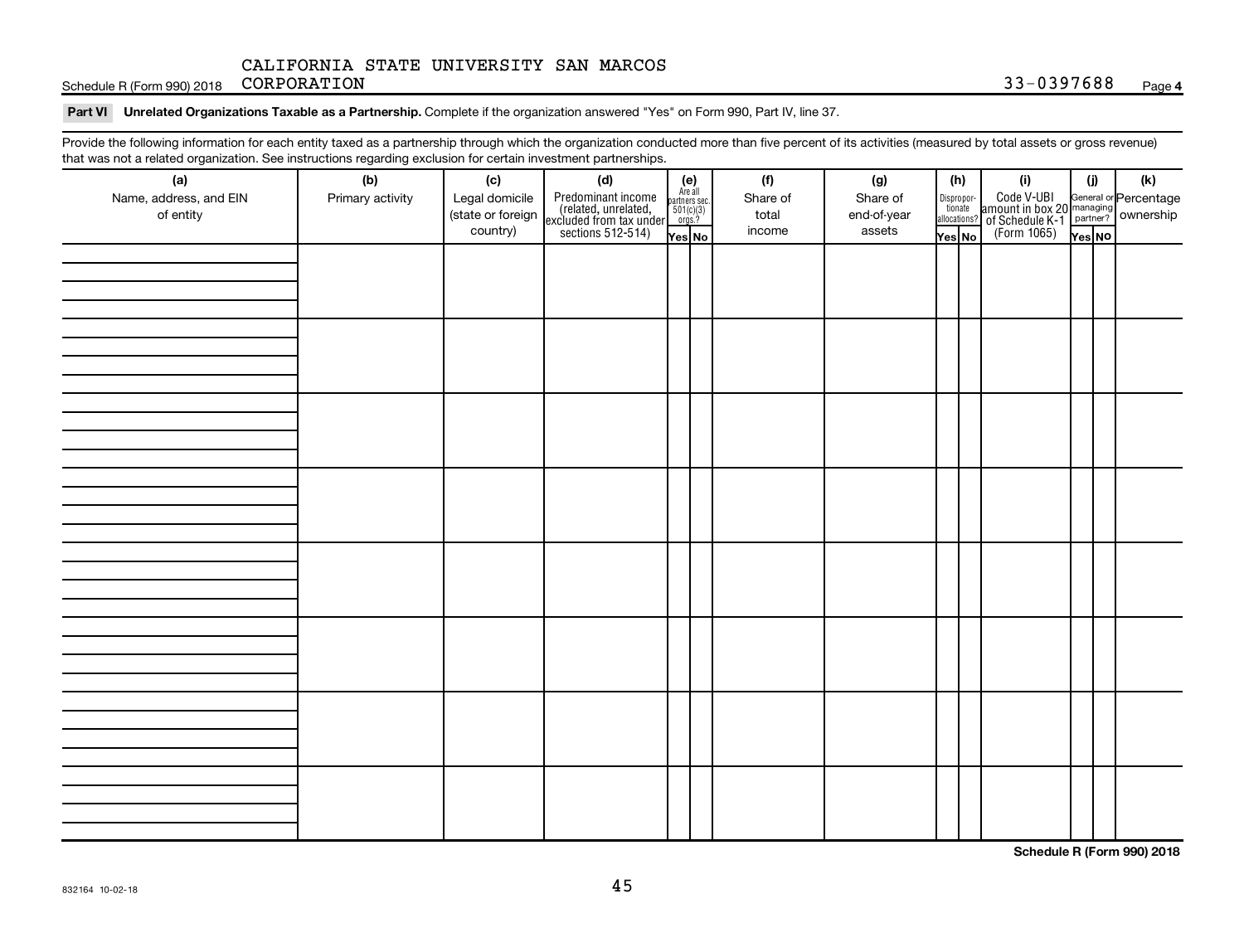|  | CALIFORNIA STATE UNIVERSITY SAN MARCOS |  |
|--|----------------------------------------|--|
|  |                                        |  |

Schedule R (Form 990) 2018 CORPORATION 33-0397688 <sub>Page 5</sub>

| Schedule R (Form 990) 2018 |  |
|----------------------------|--|
|                            |  |

**Part VII Property CORPORATION**<br>**Part VII Supplemental Information.** 

Provide additional information for responses to questions on Schedule R. See instructions.

| 832165 10-02-18           |                                                 |  | Schedule R (Form 990) 2018 |
|---------------------------|-------------------------------------------------|--|----------------------------|
|                           | 46                                              |  |                            |
| 13440130 310575 20557.004 | 2018.05030 CALIFORNIA STATE UNIVERSITY 20557_31 |  |                            |
|                           |                                                 |  |                            |